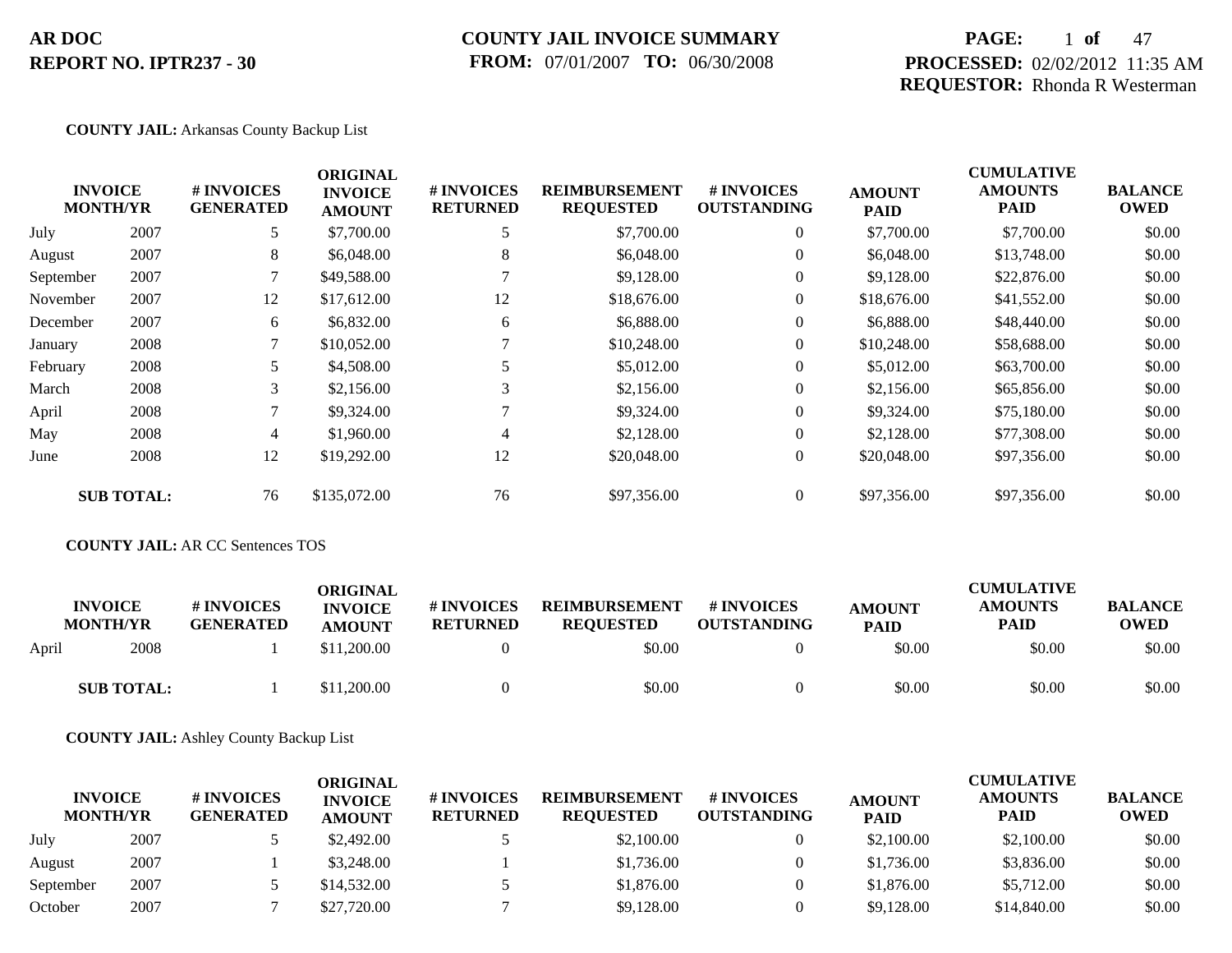### **PAGE:** 2 **of** 47 **PROCESSED:** 02/02/2012 11:35 AM **REQUESTOR:** Rhonda R Westerman

#### **COUNTY JAIL:** Ashley County Backup List

|          | <b>INVOICE</b><br><b>MONTH/YR</b> | # INVOICES<br><b>GENERATED</b> | <b>ORIGINAL</b><br><b>INVOICE</b><br><b>AMOUNT</b> | # INVOICES<br><b>RETURNED</b> | <b>REIMBURSEMENT</b><br><b>REQUESTED</b> | <b>#INVOICES</b><br><b>OUTSTANDING</b> | <b>AMOUNT</b><br><b>PAID</b> | <b>CUMULATIVE</b><br><b>AMOUNTS</b><br><b>PAID</b> | <b>BALANCE</b><br><b>OWED</b> |
|----------|-----------------------------------|--------------------------------|----------------------------------------------------|-------------------------------|------------------------------------------|----------------------------------------|------------------------------|----------------------------------------------------|-------------------------------|
| November | 2007                              | 20                             | \$29,288.00                                        | 20                            | \$28,532.00                              | $\overline{0}$                         | \$28,532.00                  | \$43,372.00                                        | \$0.00                        |
| December | 2007                              | 3                              | \$1,176.00                                         |                               | \$1,176.00                               | $\overline{0}$                         | \$1,176.00                   | \$44,548.00                                        | \$0.00                        |
| January  | 2008                              | 12                             | \$21,616.00                                        | 12                            | \$13,132.00                              | $\overline{0}$                         | \$13,132.00                  | \$57,680.00                                        | \$0.00                        |
| February | 2008                              | 11                             | \$10,108.00                                        | 11                            | \$7,448.00                               | $\overline{0}$                         | \$7,448.00                   | \$65,128.00                                        | \$0.00                        |
| March    | 2008                              |                                | \$30,128.00                                        |                               | \$392.00                                 | $\overline{0}$                         | \$392.00                     | \$65,520.00                                        | \$0.00                        |
| April    | 2008                              |                                | \$9,408.00                                         |                               | \$6,356.00                               | $\overline{0}$                         | \$6,356.00                   | \$71,876.00                                        | \$0.00                        |
| May      | 2008                              | 13                             | \$11,620.00                                        | 13                            | \$10,080.00                              | $\overline{0}$                         | \$10,080.00                  | \$81,956.00                                        | \$0.00                        |
| June     | 2008                              | 9                              | \$14,084.00                                        | 9                             | \$14,084.00                              | $\overline{0}$                         | \$14,084.00                  | \$96,040.00                                        | \$0.00                        |
|          | <b>SUB TOTAL:</b>                 | 94                             | \$175,420.00                                       | 94                            | \$96,040.00                              | $\Omega$                               | \$96,040.00                  | \$96,040.00                                        | \$0.00                        |

### **COUNTY JAIL:** Baxter County Backup List

|           |                                   |                                | <b>ORIGINAL</b>                 |                               |                                          |                                         |                              | <b>CUMULATIVE</b>             |                               |
|-----------|-----------------------------------|--------------------------------|---------------------------------|-------------------------------|------------------------------------------|-----------------------------------------|------------------------------|-------------------------------|-------------------------------|
|           | <b>INVOICE</b><br><b>MONTH/YR</b> | # INVOICES<br><b>GENERATED</b> | <b>INVOICE</b><br><b>AMOUNT</b> | # INVOICES<br><b>RETURNED</b> | <b>REIMBURSEMENT</b><br><b>REQUESTED</b> | <b># INVOICES</b><br><b>OUTSTANDING</b> | <b>AMOUNT</b><br><b>PAID</b> | <b>AMOUNTS</b><br><b>PAID</b> | <b>BALANCE</b><br><b>OWED</b> |
| July      | 2007                              | 5                              | \$3,668.00                      |                               | \$3,668.00                               | $\overline{0}$                          | \$3,668.00                   | \$3,668.00                    | \$0.00                        |
| August    | 2007                              |                                | \$6,692.00                      |                               | \$5,936.00                               | 0                                       | \$5,936.00                   | \$9,604.00                    | \$0.00                        |
| September | 2007                              |                                | \$6,132.00                      |                               | \$3,556.00                               | $\overline{0}$                          | \$3,556.00                   | \$13,160.00                   | \$0.00                        |
| October   | 2007                              |                                | \$2,156.00                      |                               | \$2,156.00                               | $\overline{0}$                          | \$2,156.00                   | \$15,316.00                   | \$0.00                        |
| November  | 2007                              | 9                              | \$3,416.00                      | 9                             | \$2,688.00                               | $\overline{0}$                          | \$2,688.00                   | \$18,004.00                   | \$0.00                        |
| December  | 2007                              |                                | \$308.00                        |                               | \$308.00                                 | $\overline{0}$                          | \$308.00                     | \$18,312.00                   | \$0.00                        |
| January   | 2008                              |                                | \$6,804.00                      |                               | \$6,804.00                               | $\overline{0}$                          | \$6,804.00                   | \$25,116.00                   | \$0.00                        |
| February  | 2008                              | 6                              | \$3,080.00                      | 6                             | \$3,080.00                               | $\overline{0}$                          | \$3,080.00                   | \$28,196.00                   | \$0.00                        |
| March     | 2008                              |                                | \$2,016.00                      |                               | \$2,016.00                               | $\overline{0}$                          | \$2,016.00                   | \$30,212.00                   | \$0.00                        |
| April     | 2008                              | 5                              | \$2,296.00                      |                               | \$1,568.00                               | $\overline{0}$                          | \$1,568.00                   | \$31,780.00                   | \$0.00                        |
| May       | 2008                              | 7                              | \$7,448.00                      |                               | \$7,448.00                               | $\overline{0}$                          | \$7,448.00                   | \$39,228.00                   | \$0.00                        |
|           | <b>SUB TOTAL:</b>                 | 64                             | \$44,016.00                     | 64                            | \$39,228.00                              | $\Omega$                                | \$39,228.00                  | \$39,228.00                   | \$0.00                        |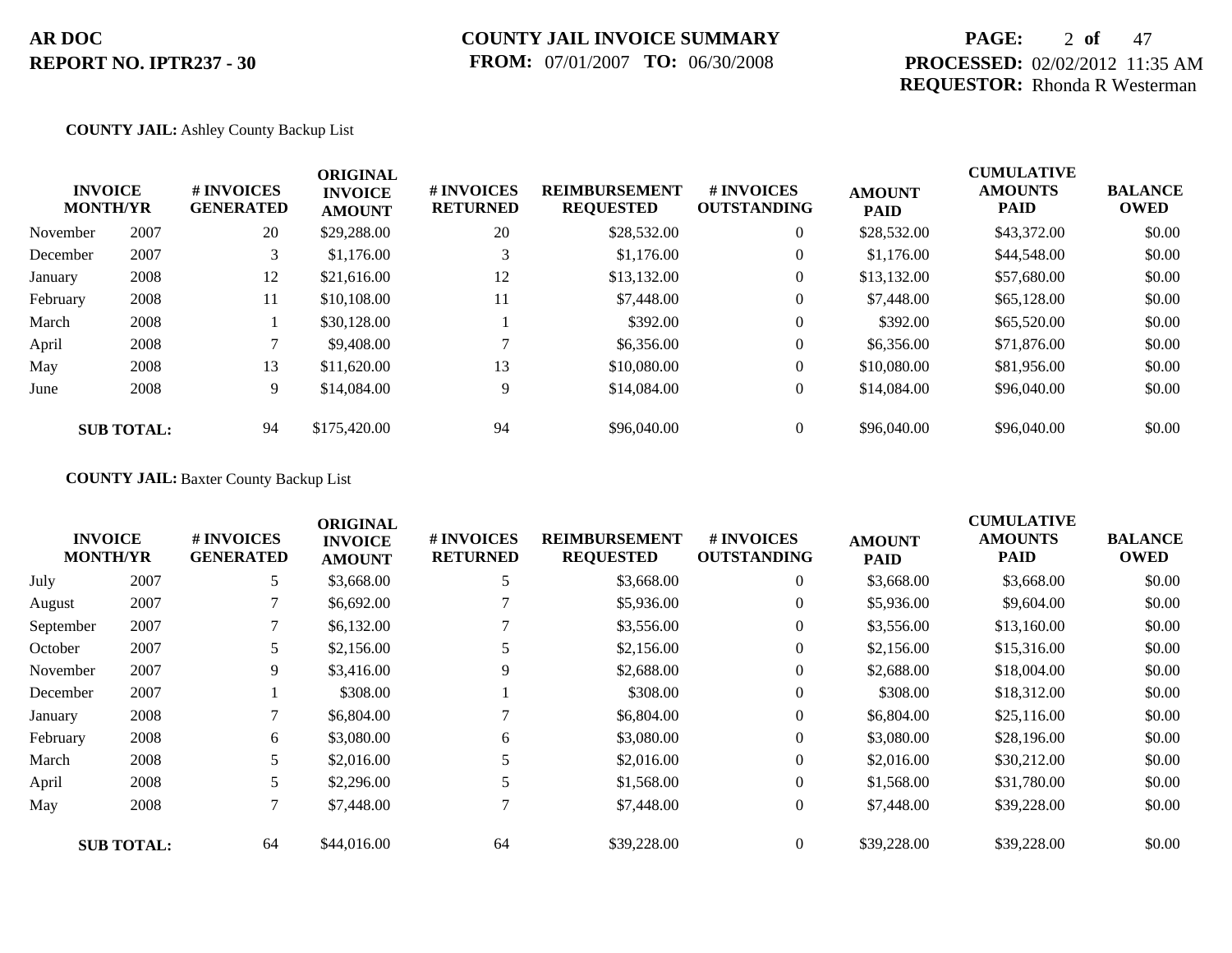### **COUNTY JAIL INVOICE SUMMARY FROM:** 07/01/2007 **TO:** 06/30/2008

### **PAGE:** 3 **of** 47 **PROCESSED:** 02/02/2012 11:35 AM **REQUESTOR:** Rhonda R Westerman

#### **COUNTY JAIL:** Benton County Backup List

| <b>MONTH/YR</b> | <b>INVOICE</b>    | # INVOICES<br><b>GENERATED</b> | <b>ORIGINAL</b><br><b>INVOICE</b><br><b>AMOUNT</b> | # INVOICES<br><b>RETURNED</b> | <b>REIMBURSEMENT</b><br><b>REQUESTED</b> | <b>#INVOICES</b><br><b>OUTSTANDING</b> | <b>AMOUNT</b><br><b>PAID</b> | <b>CUMULATIVE</b><br><b>AMOUNTS</b><br>PAID | <b>BALANCE</b><br><b>OWED</b> |
|-----------------|-------------------|--------------------------------|----------------------------------------------------|-------------------------------|------------------------------------------|----------------------------------------|------------------------------|---------------------------------------------|-------------------------------|
| July            | 2007              | 35                             | \$38,332.00                                        | 35                            | \$38,332.00                              | $\overline{0}$                         | \$38,332.00                  | \$38,332.00                                 | \$0.00                        |
| August          | 2007              | 20                             | \$34,804.00                                        | 20                            | \$35,420.00                              | $\overline{0}$                         | \$35,420.00                  | \$73,752.00                                 | \$0.00                        |
| September       | 2007              | 46                             | \$93,296.00                                        | 46                            | \$93,380.00                              | $\overline{0}$                         | \$93,380.00                  | \$167,132.00                                | \$0.00                        |
| October         | 2007              | 40                             | \$88,536.00                                        | 40                            | \$89,208.00                              | $\overline{0}$                         | \$89,208.00                  | \$256,340.00                                | \$0.00                        |
| November        | 2007              | 23                             | \$47,796.00                                        | 23                            | \$48,496.00                              | $\overline{0}$                         | \$48,496.00                  | \$304,836.00                                | \$0.00                        |
| December        | 2007              | 17                             | \$28,644.00                                        | 17                            | \$27,328.00                              | $\overline{0}$                         | \$27,328.00                  | \$332,164.00                                | \$0.00                        |
| January         | 2008              | 43                             | \$90,608.00                                        | 43                            | \$87,024.00                              | $\overline{0}$                         | \$87,024.00                  | \$419,188.00                                | \$0.00                        |
| February        | 2008              | 31                             | \$49,504.00                                        | 31                            | \$50,176.00                              | $\overline{0}$                         | \$50,176.00                  | \$469,364.00                                | \$0.00                        |
| March           | 2008              |                                | \$2,912.00                                         |                               | \$2,912.00                               | $\overline{0}$                         | \$2,912.00                   | \$472,276.00                                | \$0.00                        |
| April           | 2008              | 45                             | \$90,384.00                                        | 45                            | \$90,412.00                              | $\overline{0}$                         | \$90,412.00                  | \$562,688.00                                | \$0.00                        |
| May             | 2008              | 8                              | \$6,412.00                                         | $\mathbf{\tau}$               | \$2,492.00                               | $\overline{0}$                         | \$2,492.00                   | \$565,180.00                                | \$0.00                        |
| June            | 2008              | 25                             | \$46,536.00                                        | 25                            | \$44,156.00                              | $\boldsymbol{0}$                       | \$44,156.00                  | \$609,336.00                                | \$0.00                        |
|                 | <b>SUB TOTAL:</b> | 340                            | \$617,764.00                                       | 339                           | \$609,336.00                             | $\overline{0}$                         | \$609,336.00                 | \$609,336.00                                | \$0.00                        |

### **COUNTY JAIL:** Boone County Backup List

| <b>INVOICE</b><br><b>MONTH/YR</b> |      | # INVOICES<br><b>GENERATED</b> | <b>ORIGINAL</b><br><b>INVOICE</b><br><b>AMOUNT</b> | # INVOICES<br><b>RETURNED</b> | <b>REIMBURSEMENT</b><br><b>REQUESTED</b> | <b>#INVOICES</b><br><b>OUTSTANDING</b> | <b>AMOUNT</b><br><b>PAID</b> | <b>CUMULATIVE</b><br><b>AMOUNTS</b><br><b>PAID</b> | <b>BALANCE</b><br><b>OWED</b> |
|-----------------------------------|------|--------------------------------|----------------------------------------------------|-------------------------------|------------------------------------------|----------------------------------------|------------------------------|----------------------------------------------------|-------------------------------|
| July                              | 2007 | 6                              | \$17,752.00                                        | 6                             | \$5,152.00                               | $\overline{0}$                         | \$5,152.00                   | \$5,152.00                                         | \$0.00                        |
| August                            | 2007 | 2                              | \$224.00                                           |                               | \$224.00                                 | $\overline{0}$                         | \$224.00                     | \$5,376.00                                         | \$0.00                        |
| September                         | 2007 |                                | \$5,712.00                                         |                               | \$5,516.00                               | $\overline{0}$                         | \$5,516.00                   | \$10,892.00                                        | \$0.00                        |
| October                           | 2007 | 6                              | \$2,996.00                                         | 6                             | \$2,996.00                               | $\overline{0}$                         | \$2,996.00                   | \$13,888.00                                        | \$0.00                        |
| November                          | 2007 | 6                              | \$11,396.00                                        | 6                             | \$5,040.00                               | $\overline{0}$                         | \$5,040.00                   | \$18,928.00                                        | \$0.00                        |
| December                          | 2007 | 2                              | \$224.00                                           |                               | \$224.00                                 | $\overline{0}$                         | \$224.00                     | \$19,152.00                                        | \$0.00                        |
| January                           | 2008 | $\overline{4}$                 | \$5,600.00                                         |                               | \$5,600.00                               | $\overline{0}$                         | \$5,600.00                   | \$24,752.00                                        | \$0.00                        |
| February                          | 2008 | 2                              | \$728.00                                           | $\sim$                        | \$728.00                                 | $\overline{0}$                         | \$728.00                     | \$25,480.00                                        | \$0.00                        |
| March                             | 2008 | 8                              | \$7,140.00                                         | 8                             | \$5,628.00                               | $\overline{0}$                         | \$5,628.00                   | \$31,108.00                                        | \$0.00                        |
| April                             | 2008 | 2                              | \$980.00                                           | 2                             | \$980.00                                 | $\theta$                               | \$980.00                     | \$32,088.00                                        | \$0.00                        |
| May                               | 2008 | 9                              | \$11,844.00                                        |                               | \$8,988.00                               | $\overline{0}$                         | \$8,988.00                   | \$41,076.00                                        | \$0.00                        |
|                                   |      |                                |                                                    |                               |                                          |                                        |                              |                                                    |                               |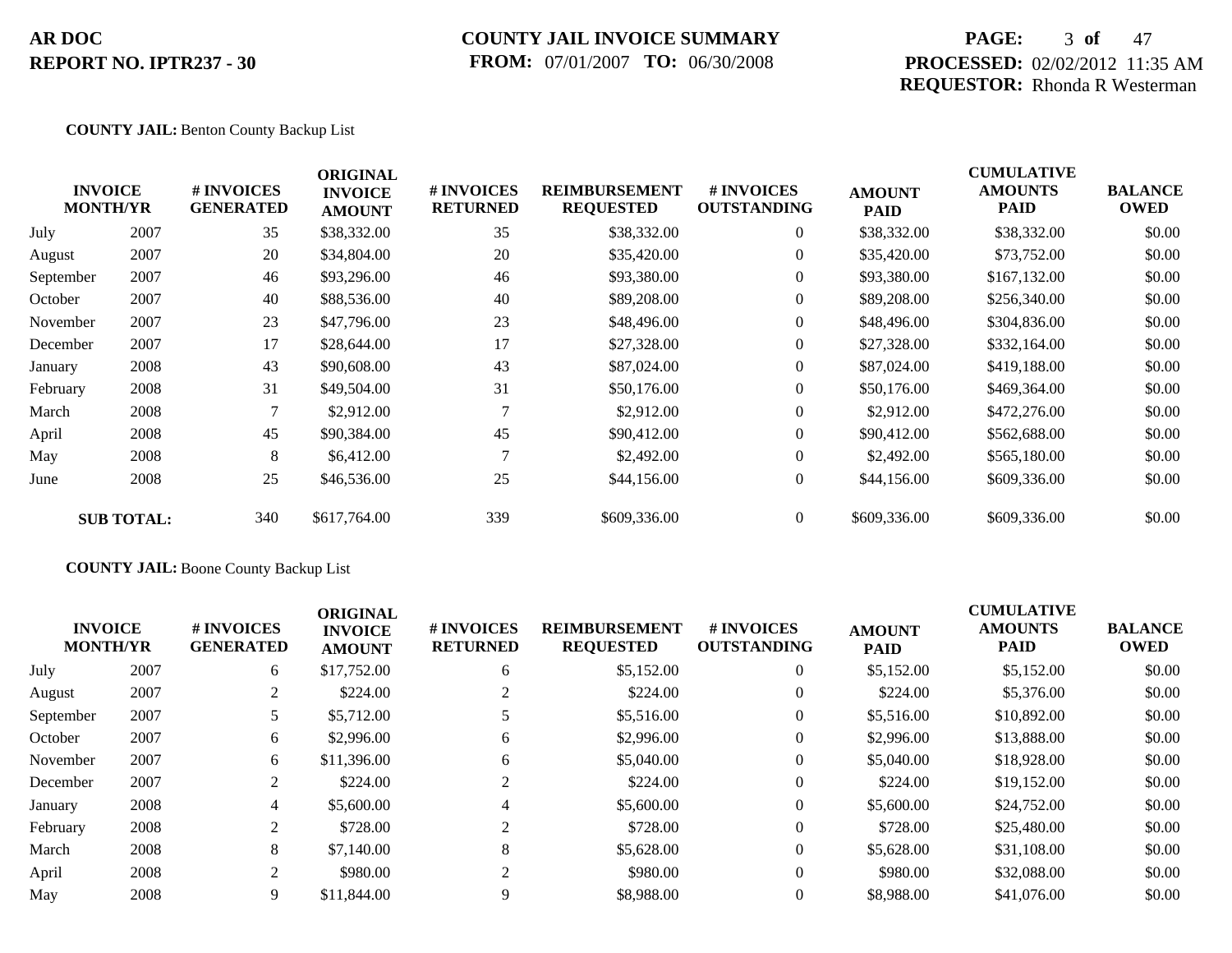#### **COUNTY JAIL:** Boone County Backup List

|      | <b>INVOICE</b><br><b>MONTH/YR</b> | # INVOICES<br><b>GENERATED</b> | ORIGINAL<br><b>INVOICE</b><br><b>AMOUNT</b> | # INVOICES<br><b>RETURNED</b> | <b>REIMBURSEMENT</b><br><b>REOUESTED</b> | # INVOICES<br><b>OUTSTANDING</b> | <b>AMOUNT</b><br><b>PAID</b> | <b>CUMULATIVE</b><br><b>AMOUNTS</b><br>PAID | <b>BALANCE</b><br>OWED |
|------|-----------------------------------|--------------------------------|---------------------------------------------|-------------------------------|------------------------------------------|----------------------------------|------------------------------|---------------------------------------------|------------------------|
| June | 2008                              |                                | \$9,548.00                                  |                               | \$8,008.00                               |                                  | \$8,008.00                   | \$49,084.00                                 | \$0.00                 |
|      | <b>SUB TOTAL:</b>                 | 59                             | \$74,144.00                                 | 59                            | \$49,084.00                              |                                  | \$49,084.00                  | \$49,084.00                                 | \$0.00                 |

**COUNTY JAIL:** Bradley County Backup List

| <b>INVOICE</b><br><b>MONTH/YR</b> |                   | <b>#INVOICES</b><br><b>GENERATED</b> | <b>ORIGINAL</b><br><b>INVOICE</b><br><b>AMOUNT</b> | # INVOICES<br><b>RETURNED</b> | <b>REIMBURSEMENT</b><br><b>REQUESTED</b> | <b>#INVOICES</b><br><b>OUTSTANDING</b> | <b>AMOUNT</b><br><b>PAID</b> | <b>CUMULATIVE</b><br><b>AMOUNTS</b><br><b>PAID</b> | <b>BALANCE</b><br><b>OWED</b> |
|-----------------------------------|-------------------|--------------------------------------|----------------------------------------------------|-------------------------------|------------------------------------------|----------------------------------------|------------------------------|----------------------------------------------------|-------------------------------|
| July                              | 2007              |                                      | \$2,212.00                                         |                               | \$0.00                                   | $\overline{0}$                         | \$0.00                       | \$0.00                                             | \$0.00                        |
| August                            | 2007              | $\mathcal{L}$                        | \$2,884.00                                         |                               | \$0.00                                   | $\theta$                               | \$0.00                       | \$0.00                                             | \$0.00                        |
| October                           | 2007              | 8                                    | \$7,504.00                                         | 8                             | \$4,928.00                               | $\overline{0}$                         | \$4,928.00                   | \$4,928.00                                         | \$0.00                        |
| November                          | 2007              |                                      | \$5,096.00                                         |                               | \$5,096.00                               | $\overline{0}$                         | \$5,096.00                   | \$10,024.00                                        | \$0.00                        |
| December                          | 2007              | 6                                    | \$7,532.00                                         | 6                             | \$3,724.00                               | $\overline{0}$                         | \$3,724.00                   | \$13,748.00                                        | \$0.00                        |
| January                           | 2008              | 3                                    | \$1,372.00                                         |                               | \$1,176.00                               | $\overline{0}$                         | \$1,176.00                   | \$14,924.00                                        | \$0.00                        |
| February                          | 2008              | 3                                    | \$5,712.00                                         |                               | \$2,156.00                               | $\overline{0}$                         | \$2,156.00                   | \$17,080.00                                        | \$0.00                        |
| April                             | 2008              |                                      | \$5,544.00                                         |                               | \$3,892.00                               | $\overline{0}$                         | \$3,892.00                   | \$20,972.00                                        | \$0.00                        |
|                                   | <b>SUB TOTAL:</b> | 33                                   | \$37,856.00                                        | 33                            | \$20,972.00                              | $\overline{0}$                         | \$20,972.00                  | \$20,972.00                                        | \$0.00                        |

**COUNTY JAIL:** Calhoun County Backup List

| <b>INVOICE</b><br><b>MONTH/YR</b> |      | # INVOICES<br><b>GENERATED</b> | <b>ORIGINAL</b><br><b>INVOICE</b><br><b>AMOUNT</b> | # INVOICES<br><b>RETURNED</b> | <b>REIMBURSEMENT</b><br><b>REQUESTED</b> | <b># INVOICES</b><br><b>OUTSTANDING</b> | <b>AMOUNT</b><br><b>PAID</b> | <b>CUMULATIVE</b><br><b>AMOUNTS</b><br>PAID | <b>BALANCE</b><br><b>OWED</b> |
|-----------------------------------|------|--------------------------------|----------------------------------------------------|-------------------------------|------------------------------------------|-----------------------------------------|------------------------------|---------------------------------------------|-------------------------------|
| August                            | 2007 |                                | \$252.00                                           |                               | \$252.00                                 | $\overline{0}$                          | \$252.00                     | \$252.00                                    | \$0.00                        |
| September                         | 2007 |                                | \$4,732.00                                         |                               | \$2,856.00                               | 0                                       | \$2,856.00                   | \$3,108.00                                  | \$0.00                        |
| October                           | 2007 |                                | \$56.00                                            |                               | \$56.00                                  | $\overline{0}$                          | \$56.00                      | \$3,164.00                                  | \$0.00                        |
| November                          | 2007 |                                | \$1,400.00                                         |                               | \$1,400.00                               | $\overline{0}$                          | \$1,400.00                   | \$4,564.00                                  | \$0.00                        |
| February                          | 2008 |                                | \$1,372.00                                         |                               | \$560.00                                 | $\overline{0}$                          | \$560.00                     | \$5,124.00                                  | \$0.00                        |
| March                             | 2008 |                                | \$364.00                                           |                               | \$364.00                                 | $\overline{0}$                          | \$364.00                     | \$5,488.00                                  | \$0.00                        |
| April                             | 2008 |                                | \$588.00                                           |                               | \$588.00                                 |                                         | \$588.00                     | \$6,076.00                                  | \$0.00                        |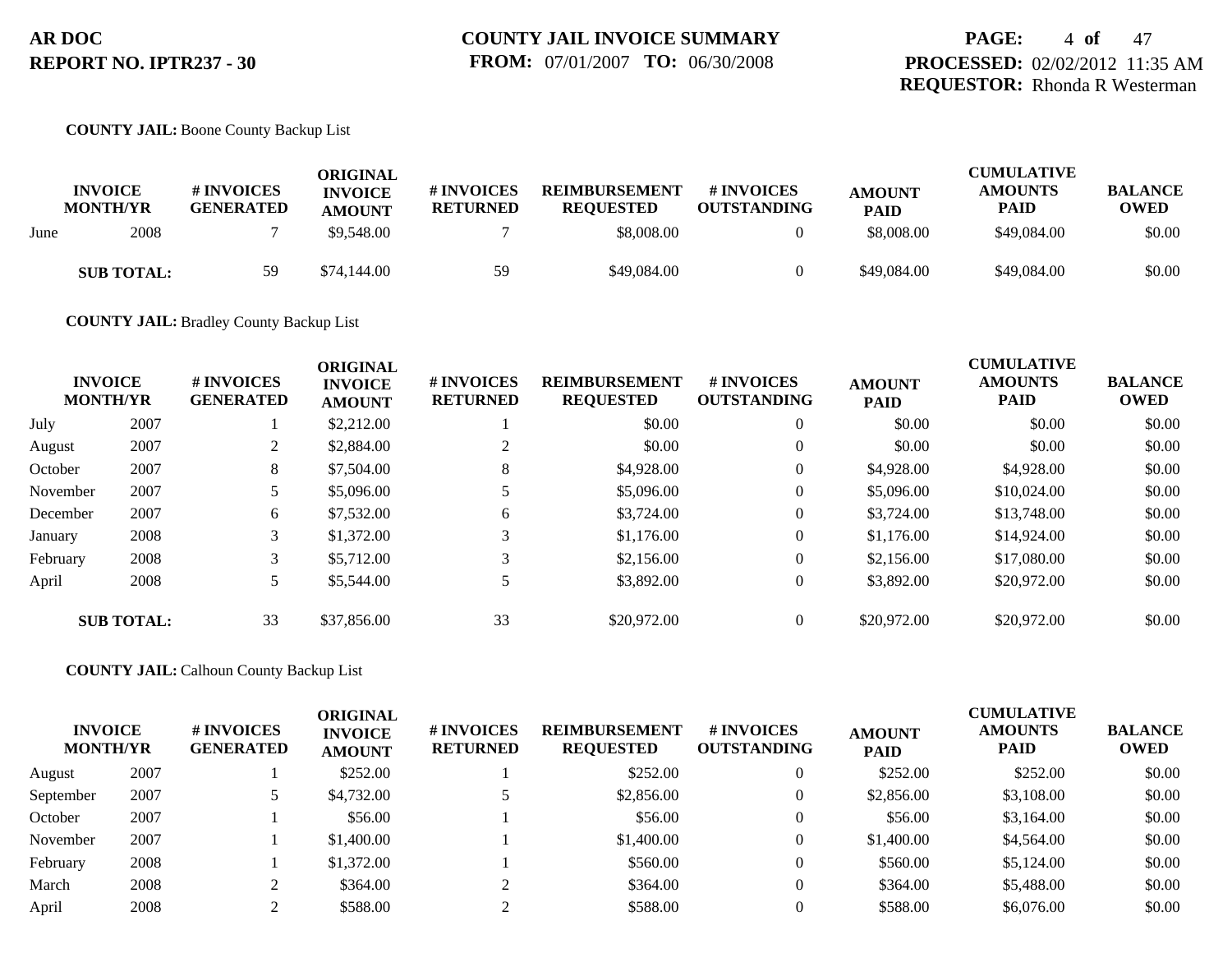### **PAGE:** 5 **of** 47 **PROCESSED:** 02/02/2012 11:35 AM **REQUESTOR:** Rhonda R Westerman

#### **COUNTY JAIL:** Calhoun County Backup List

|     | <b>INVOICE</b><br><b>MONTH/YR</b> | # INVOICES<br><b>GENERATED</b> | ORIGINAL<br><b>INVOICE</b><br><b>AMOUNT</b> | <b>#INVOICES</b><br><b>RETURNED</b> | <b>REIMBURSEMENT</b><br><b>REQUESTED</b> | <b>#INVOICES</b><br><b>OUTSTANDING</b> | <b>AMOUNT</b><br><b>PAID</b> | <b>CUMULATIVE</b><br><b>AMOUNTS</b><br><b>PAID</b> | <b>BALANCE</b><br>OWED |
|-----|-----------------------------------|--------------------------------|---------------------------------------------|-------------------------------------|------------------------------------------|----------------------------------------|------------------------------|----------------------------------------------------|------------------------|
| May | 2008                              |                                | \$3,780.00                                  |                                     | \$1,540.00                               |                                        | \$1,540.00                   | \$7.616.00                                         | \$0.00                 |
|     | <b>SUB TOTAL:</b>                 | 16                             | \$12,544.00                                 | 16                                  | \$7,616.00                               |                                        | \$7,616.00                   | \$7.616.00                                         | \$0.00                 |

#### **COUNTY JAIL:** Carlisle City Jail

|          | <b>INVOICE</b><br><b>MONTH/YR</b> | # INVOICES<br><b>GENERATED</b> | ORIGINAL<br><b>INVOICE</b><br><b>AMOUNT</b> | # INVOICES<br><b>RETURNED</b> | <b>REIMBURSEMENT</b><br><b>REQUESTED</b> | <b>#INVOICES</b><br><b>OUTSTANDING</b> | <b>AMOUNT</b><br><b>PAID</b> | <b>CUMULATIVE</b><br><b>AMOUNTS</b><br><b>PAID</b> | <b>BALANCE</b><br><b>OWED</b> |
|----------|-----------------------------------|--------------------------------|---------------------------------------------|-------------------------------|------------------------------------------|----------------------------------------|------------------------------|----------------------------------------------------|-------------------------------|
| July     | 2007                              |                                | \$1,400.00                                  |                               | \$1,400.00                               | 0                                      | \$1,400.00                   | \$1,400.00                                         | \$0.00                        |
| October  | 2007                              |                                | \$3,136.00                                  |                               | \$3,136.00                               | $\overline{0}$                         | \$3,136.00                   | \$4,536.00                                         | \$0.00                        |
| December | 2007                              |                                | \$224.00                                    |                               | \$224.00                                 | $\theta$                               | \$224.00                     | \$4,760.00                                         | \$0.00                        |
| May      | 2008                              |                                | \$6,664.00                                  |                               | \$6,664.00                               | $\overline{0}$                         | \$6,664.00                   | \$11,424.00                                        | \$0.00                        |
|          | <b>SUB TOTAL:</b>                 | 10                             | \$11,424.00                                 | 10                            | \$11,424.00                              | $\overline{0}$                         | \$11,424.00                  | \$11,424.00                                        | \$0.00                        |

#### **COUNTY JAIL:** Carroll County Backup List

| <b>INVOICE</b><br><b>MONTH/YR</b> | # INVOICES<br><b>GENERATED</b> | <b>ORIGINAL</b><br><b>INVOICE</b><br><b>AMOUNT</b> | # INVOICES<br><b>RETURNED</b> | <b>REIMBURSEMENT</b><br><b>REQUESTED</b> | # INVOICES<br><b>OUTSTANDING</b> | <b>AMOUNT</b><br><b>PAID</b> | <b>CUMULATIVE</b><br><b>AMOUNTS</b><br><b>PAID</b> | <b>BALANCE</b><br><b>OWED</b> |
|-----------------------------------|--------------------------------|----------------------------------------------------|-------------------------------|------------------------------------------|----------------------------------|------------------------------|----------------------------------------------------|-------------------------------|
| 2007                              | 6                              | \$6,608.00                                         | 6                             | \$4,648.00                               | $\overline{0}$                   | \$4,648.00                   | \$4,648.00                                         | \$0.00                        |
| 2007                              |                                | \$560.00                                           |                               | \$560.00                                 | $\overline{0}$                   | \$560.00                     | \$5,208.00                                         | \$0.00                        |
| 2007                              | 8                              | \$8,008.00                                         | 8                             | \$6,272.00                               | $\overline{0}$                   | \$6,272.00                   | \$11,480.00                                        | \$0.00                        |
| 2007                              | 8                              | \$9,604.00                                         | 8                             | \$9,604.00                               | $\overline{0}$                   | \$9,604.00                   | \$21,084.00                                        | \$0.00                        |
| 2007                              | 4                              | \$6,636.00                                         | 4                             | \$4,592.00                               | $\overline{0}$                   | \$4,592.00                   | \$25,676.00                                        | \$0.00                        |
| 2008                              | 10                             | \$5,992.00                                         | 10                            | \$5,796.00                               | $\overline{0}$                   | \$5,796.00                   | \$31,472.00                                        | \$0.00                        |
| 2008                              |                                | \$1,260.00                                         |                               | \$1,260.00                               | $\overline{0}$                   | \$1,260.00                   | \$32,732.00                                        | \$0.00                        |
| 2008                              |                                | \$140.00                                           |                               | \$140.00                                 | $\overline{0}$                   | \$140.00                     | \$32,872.00                                        | \$0.00                        |
| 2008                              |                                | \$7,056.00                                         |                               | \$7,056.00                               | $\overline{0}$                   | \$7,056.00                   | \$39,928.00                                        | \$0.00                        |
| 2008                              | 6                              | \$2,548.00                                         | 6                             | \$2,548.00                               | $\overline{0}$                   | \$2,548.00                   | \$42,476.00                                        | \$0.00                        |
| 2008                              | 10                             | \$17,360.00                                        | 10                            | \$17,360.00                              | $\overline{0}$                   | \$17,360.00                  | \$59,836.00                                        | \$0.00                        |
|                                   |                                |                                                    |                               |                                          |                                  |                              |                                                    |                               |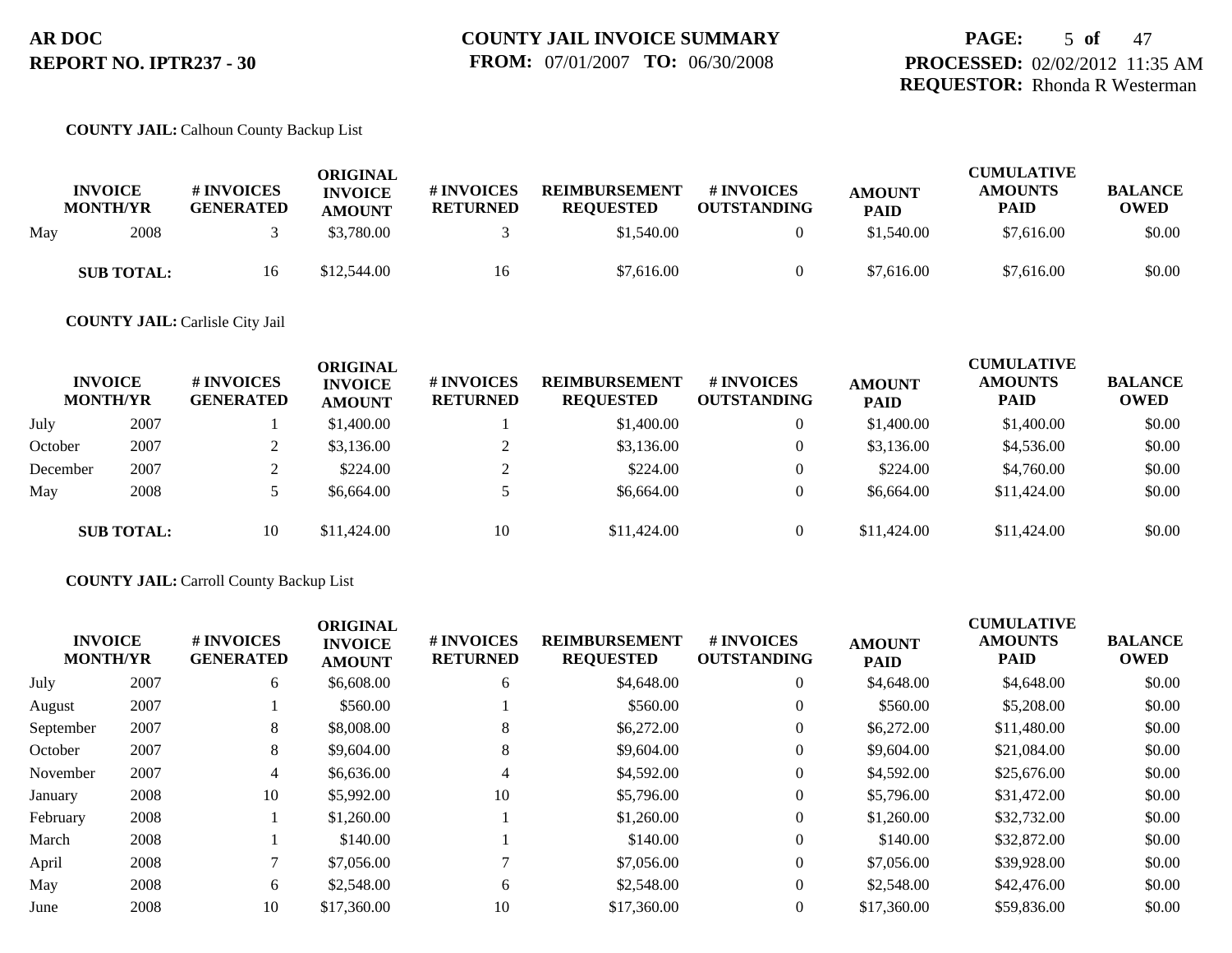### **PAGE:** 6 **of** 47 **PROCESSED:** 02/02/2012 11:35 AM **REQUESTOR:** Rhonda R Westerman

#### **COUNTY JAIL:** Carroll County Backup List

|                                   |                                | ORIGINAL       |                 |                      |                                  |               | <b>CUMULATIVE</b> |                        |
|-----------------------------------|--------------------------------|----------------|-----------------|----------------------|----------------------------------|---------------|-------------------|------------------------|
| <b>INVOICE</b><br><b>MONTH/YR</b> | # INVOICES<br><b>GENERATED</b> | <b>INVOICE</b> | # INVOICES      | <b>REIMBURSEMENT</b> | # INVOICES<br><b>OUTSTANDING</b> | <b>AMOUNT</b> | <b>AMOUNTS</b>    | <b>BALANCE</b><br>OWED |
|                                   |                                | <b>AMOUNT</b>  | <b>RETURNED</b> | <b>REOUESTED</b>     |                                  | <b>PAID</b>   | <b>PAID</b>       |                        |
| <b>SUB TOTAL:</b>                 | 62                             | \$65,772.00    | 62              | \$59,836.00          |                                  | \$59,836.00   | \$59,836.00       | \$0.00                 |

#### **COUNTY JAIL:** Chicot County Backup List

|           |                                   |                                | <b>ORIGINAL</b>                 |                               |                                          |                                  |                              | <b>CUMULATIVE</b>             |                               |
|-----------|-----------------------------------|--------------------------------|---------------------------------|-------------------------------|------------------------------------------|----------------------------------|------------------------------|-------------------------------|-------------------------------|
|           | <b>INVOICE</b><br><b>MONTH/YR</b> | # INVOICES<br><b>GENERATED</b> | <b>INVOICE</b><br><b>AMOUNT</b> | # INVOICES<br><b>RETURNED</b> | <b>REIMBURSEMENT</b><br><b>REQUESTED</b> | # INVOICES<br><b>OUTSTANDING</b> | <b>AMOUNT</b><br><b>PAID</b> | <b>AMOUNTS</b><br><b>PAID</b> | <b>BALANCE</b><br><b>OWED</b> |
| July      | 2007                              | 2                              | \$924.00                        | 2                             | \$924.00                                 | $\overline{0}$                   | \$924.00                     | \$924.00                      | \$0.00                        |
| August    | 2007                              | $\overline{4}$                 | \$3,892.00                      | 4                             | \$2,576.00                               | $\overline{0}$                   | \$2,576.00                   | \$3,500.00                    | \$0.00                        |
| September | 2007                              | $\overline{2}$                 | \$1,484.00                      |                               | \$1,484.00                               | $\overline{0}$                   | \$1,484.00                   | \$4,984.00                    | \$0.00                        |
| October   | 2007                              | 2                              | \$2,016.00                      | 2                             | \$2,016.00                               | $\overline{0}$                   | \$2,016.00                   | \$7,000.00                    | \$0.00                        |
| November  | 2007                              | $\overline{4}$                 | \$2,492.00                      | 4                             | \$3,332.00                               | $\overline{0}$                   | \$3,332.00                   | \$10,332.00                   | \$0.00                        |
| December  | 2007                              | 3                              | \$1,652.00                      | 3                             | \$1,652.00                               | $\overline{0}$                   | \$1,652.00                   | \$11,984.00                   | \$0.00                        |
| February  | 2008                              |                                | \$28.00                         |                               | \$28.00                                  | $\overline{0}$                   | \$28.00                      | \$12,012.00                   | \$0.00                        |
| March     | 2008                              | 3                              | \$1,456.00                      | 3                             | \$1,456.00                               | $\overline{0}$                   | \$1,456.00                   | \$13,468.00                   | \$0.00                        |
| May       | 2008                              | 8                              | \$5,460.00                      | 8                             | \$4,172.00                               | $\overline{0}$                   | \$4,172.00                   | \$17,640.00                   | \$0.00                        |
| June      | 2008                              | 6                              | \$4,200.00                      | 6                             | \$4,200.00                               | $\overline{0}$                   | \$4,200.00                   | \$21,840.00                   | \$0.00                        |
|           | <b>SUB TOTAL:</b>                 | 35                             | \$23,604.00                     | 35                            | \$21,840.00                              | $\overline{0}$                   | \$21,840.00                  | \$21,840.00                   | \$0.00                        |

#### **COUNTY JAIL:** Clark County Backup List

|           | <b>INVOICE</b><br><b>MONTH/YR</b> | # INVOICES<br><b>GENERATED</b> | ORIGINAL<br><b>INVOICE</b><br><b>AMOUNT</b> | # INVOICES<br><b>RETURNED</b> | <b>REIMBURSEMENT</b><br><b>REQUESTED</b> | # INVOICES<br><b>OUTSTANDING</b> | <b>AMOUNT</b><br><b>PAID</b> | <b>CUMULATIVE</b><br><b>AMOUNTS</b><br><b>PAID</b> | <b>BALANCE</b><br><b>OWED</b> |
|-----------|-----------------------------------|--------------------------------|---------------------------------------------|-------------------------------|------------------------------------------|----------------------------------|------------------------------|----------------------------------------------------|-------------------------------|
| July      | 2007                              | <sub>O</sub>                   | \$4,844.00                                  | <sub>0</sub>                  | \$4,844.00                               |                                  | \$4,844.00                   | \$4,844.00                                         | \$0.00                        |
| August    | 2007                              |                                | \$2,044.00                                  |                               | \$28.00                                  |                                  | \$28.00                      | \$4,872.00                                         | \$0.00                        |
| September | 2007                              | ∠                              | \$3,444.00                                  |                               | \$3,444.00                               |                                  | \$3,444.00                   | \$8,316.00                                         | \$0.00                        |
| October   | 2007                              |                                | \$4,536.00                                  |                               | \$4,536.00                               | $\overline{0}$                   | \$4,536.00                   | \$12,852.00                                        | \$0.00                        |
| November  | 2007                              | 6                              | \$7,084.00                                  | 6                             | \$7,392.00                               |                                  | \$7,392.00                   | \$20,244.00                                        | \$0.00                        |
| January   | 2008                              |                                | \$5,824.00                                  | 6                             | \$4,844.00                               |                                  | \$4,844.00                   | \$25,088.00                                        | \$0.00                        |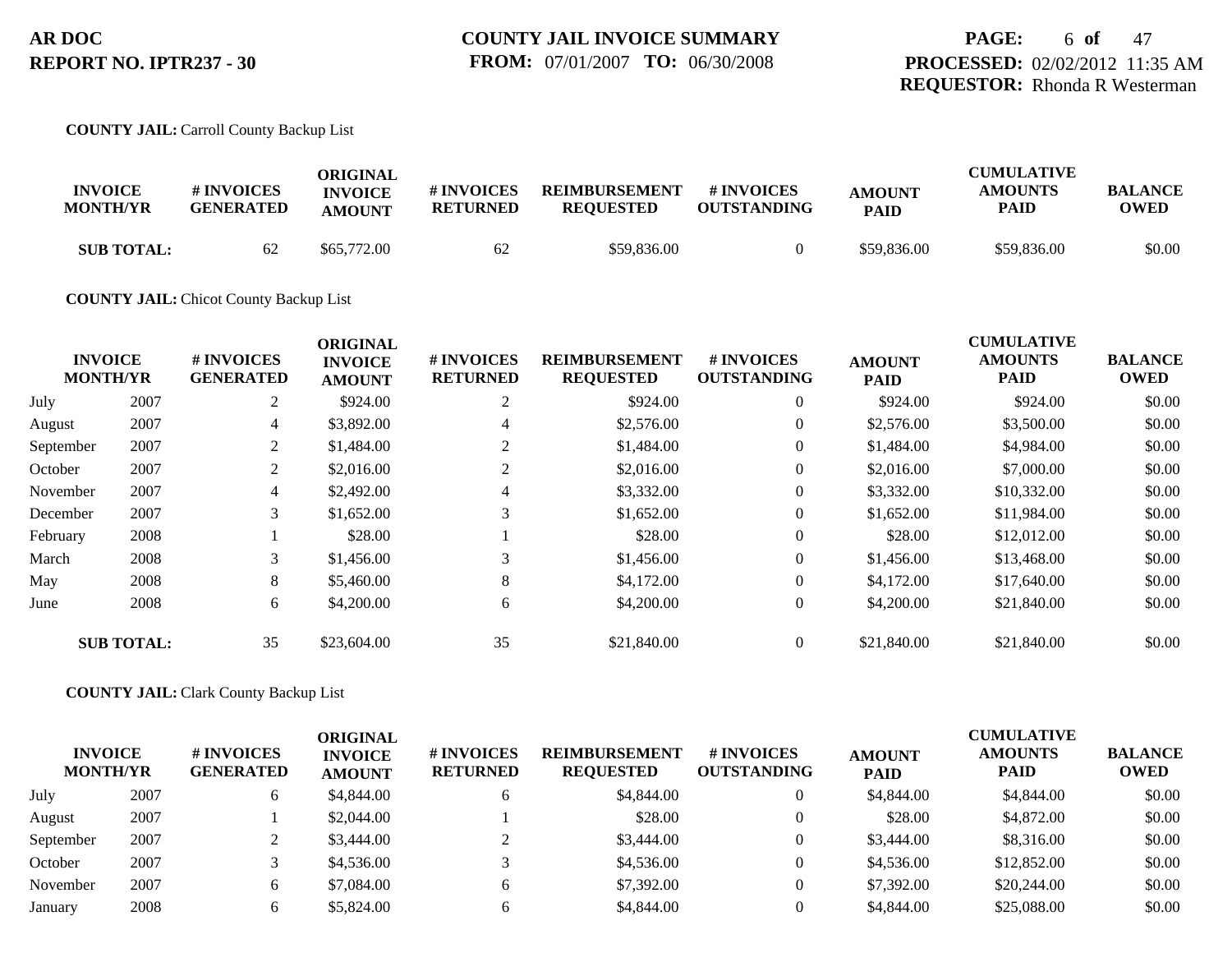### **PAGE:** 7 **of** 47 **PROCESSED:** 02/02/2012 11:35 AM **REQUESTOR:** Rhonda R Westerman

#### **COUNTY JAIL:** Clark County Backup List

|          | <b>INVOICE</b><br><b>MONTH/YR</b> | <b>#INVOICES</b><br><b>GENERATED</b> | ORIGINAL<br><b>INVOICE</b><br><b>AMOUNT</b> | # INVOICES<br><b>RETURNED</b> | <b>REIMBURSEMENT</b><br><b>REQUESTED</b> | # INVOICES<br><b>OUTSTANDING</b> | <b>AMOUNT</b><br><b>PAID</b> | <b>CUMULATIVE</b><br><b>AMOUNTS</b><br><b>PAID</b> | <b>BALANCE</b><br><b>OWED</b> |
|----------|-----------------------------------|--------------------------------------|---------------------------------------------|-------------------------------|------------------------------------------|----------------------------------|------------------------------|----------------------------------------------------|-------------------------------|
| February | 2008                              |                                      | \$2,520.00                                  |                               | \$2,828.00                               |                                  | \$2,828.00                   | \$27,916.00                                        | \$0.00                        |
| May      | 2008                              |                                      | \$5,768.00                                  |                               | \$6,216.00                               |                                  | \$6,216,00                   | \$34,132.00                                        | \$0.00                        |
| June     | 2008                              |                                      | \$504.00                                    |                               | \$504.00                                 |                                  | \$504.00                     | \$34,636.00                                        | \$0.00                        |
|          | <b>SUB TOTAL:</b>                 | 35                                   | \$36,568.00                                 | 35                            | \$34,636.00                              |                                  | \$34,636.00                  | \$34,636.00                                        | \$0.00                        |

**COUNTY JAIL:** Clay County Backup List

|          | <b>INVOICE</b><br><b>MONTH/YR</b> | # INVOICES<br><b>GENERATED</b> | <b>ORIGINAL</b><br><b>INVOICE</b><br><b>AMOUNT</b> | # INVOICES<br><b>RETURNED</b> | <b>REIMBURSEMENT</b><br><b>REQUESTED</b> | <b>#INVOICES</b><br><b>OUTSTANDING</b> | <b>AMOUNT</b><br><b>PAID</b> | <b>CUMULATIVE</b><br><b>AMOUNTS</b><br><b>PAID</b> | <b>BALANCE</b><br><b>OWED</b> |
|----------|-----------------------------------|--------------------------------|----------------------------------------------------|-------------------------------|------------------------------------------|----------------------------------------|------------------------------|----------------------------------------------------|-------------------------------|
| July     | 2007                              | 11                             | \$13,776.00                                        | 11                            | \$13,776.00                              | $\overline{0}$                         | \$13,776.00                  | \$13,776.00                                        | \$0.00                        |
| August   | 2007                              | 10                             | \$6,328.00                                         | 10                            | \$6,328.00                               | $\overline{0}$                         | \$6,328.00                   | \$20,104.00                                        | \$0.00                        |
| October  | 2007                              | 12                             | \$6,748.00                                         | 12                            | \$6,748.00                               | $\overline{0}$                         | \$6,748.00                   | \$26,852.00                                        | \$0.00                        |
| November | 2007                              | 9                              | \$5,208.00                                         | 9                             | \$5,208,00                               | $\overline{0}$                         | \$5,208.00                   | \$32,060.00                                        | \$0.00                        |
| December | 2007                              | 11                             | \$10,444.00                                        | 11                            | \$10,500.00                              | $\theta$                               | \$10,500.00                  | \$42,560.00                                        | \$0.00                        |
| January  | 2008                              |                                | \$1,484.00                                         |                               | \$1,484.00                               | $\overline{0}$                         | \$1,484.00                   | \$44,044.00                                        | \$0.00                        |
| February | 2008                              | 9                              | \$11,648.00                                        | 9                             | \$11,648.00                              | $\mathbf{0}$                           | \$11,648.00                  | \$55,692.00                                        | \$0.00                        |
| April    | 2008                              | 10                             | \$5,180.00                                         | 10                            | \$5,180.00                               | $\overline{0}$                         | \$5,180.00                   | \$60,872.00                                        | \$0.00                        |
| June     | 2008                              | 11                             | \$25,172.00                                        | 11                            | \$25,172.00                              | $\overline{0}$                         | \$25,172.00                  | \$86,044.00                                        | \$0.00                        |
|          | <b>SUB TOTAL:</b>                 | 84                             | \$85,988.00                                        | 84                            | \$86,044.00                              | $\Omega$                               | \$86,044.00                  | \$86,044.00                                        | \$0.00                        |

**COUNTY JAIL:** Cleburne County Backup List

| <b>INVOICE</b><br><b>MONTH/YR</b> |      | # INVOICES<br><b>GENERATED</b> | ORIGINAL<br><b>INVOICE</b><br><b>AMOUNT</b> | <b># INVOICES</b><br><b>RETURNED</b> | <b>REIMBURSEMENT</b><br><b>REQUESTED</b> | # INVOICES<br><b>OUTSTANDING</b> | <b>AMOUNT</b><br><b>PAID</b> | <b>CUMULATIVE</b><br><b>AMOUNTS</b><br><b>PAID</b> | <b>BALANCE</b><br><b>OWED</b> |
|-----------------------------------|------|--------------------------------|---------------------------------------------|--------------------------------------|------------------------------------------|----------------------------------|------------------------------|----------------------------------------------------|-------------------------------|
| July                              | 2007 |                                | \$1,008.00                                  |                                      | \$1,008.00                               |                                  | \$1,008.00                   | \$1,008.00                                         | \$0.00                        |
| August                            | 2007 |                                | \$1,092.00                                  |                                      | \$252.00                                 |                                  | \$252.00                     | \$1,260.00                                         | \$0.00                        |
| September                         | 2007 |                                | \$13,832.00                                 |                                      | \$13,832.00                              |                                  | \$13,832.00                  | \$15,092.00                                        | \$0.00                        |
| November                          | 2007 |                                | \$15,624.00                                 |                                      | \$11,620.00                              |                                  | \$11,620.00                  | \$26,712.00                                        | \$0.00                        |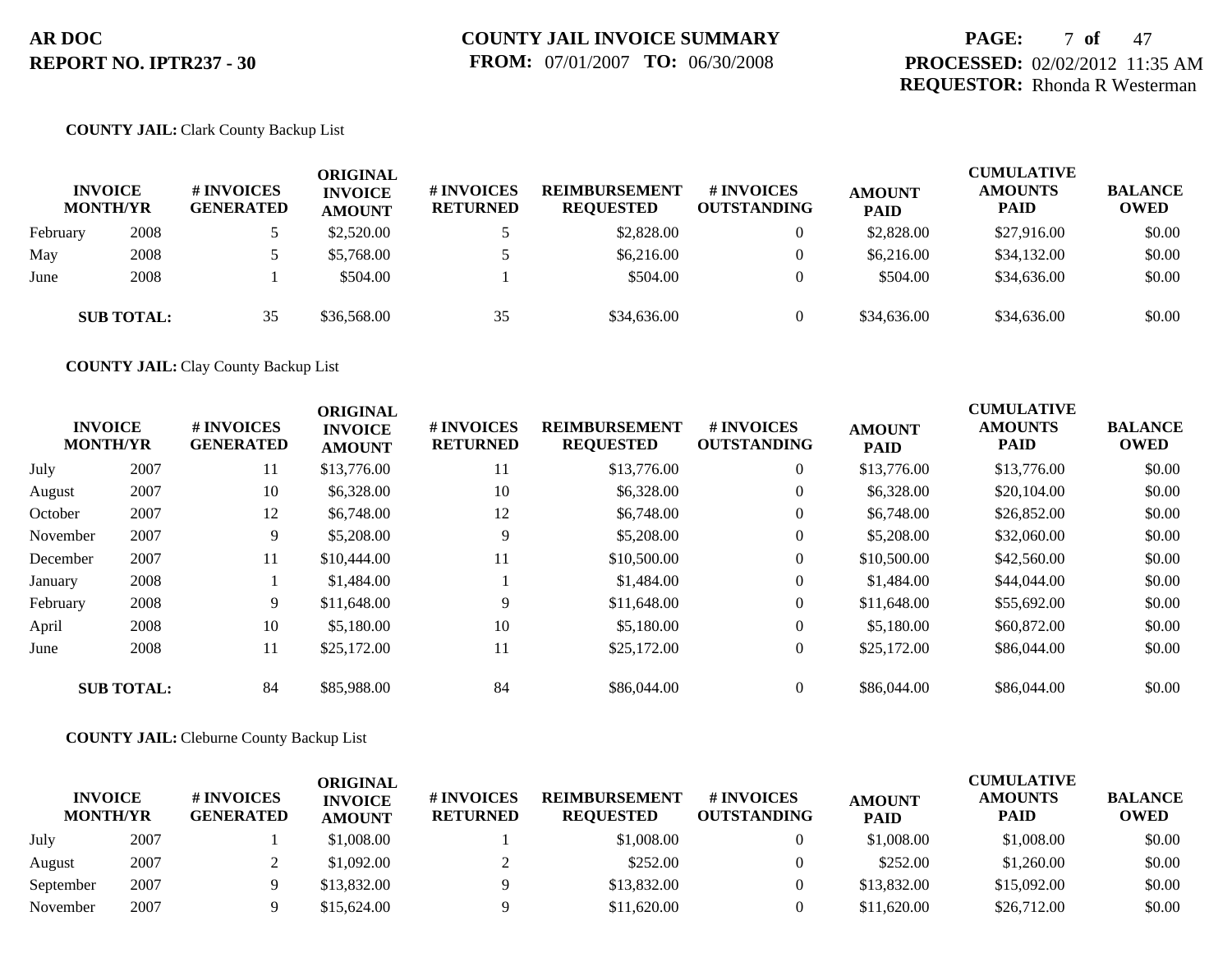### **PAGE:** 8 **of** 47 **PROCESSED:** 02/02/2012 11:35 AM **REQUESTOR:** Rhonda R Westerman

#### **COUNTY JAIL:** Cleburne County Backup List

|          | <b>INVOICE</b><br><b>MONTH/YR</b> | # INVOICES<br><b>GENERATED</b> | ORIGINAL<br><b>INVOICE</b><br><b>AMOUNT</b> | # INVOICES<br><b>RETURNED</b> | <b>REIMBURSEMENT</b><br><b>REQUESTED</b> | # INVOICES<br><b>OUTSTANDING</b> | <b>AMOUNT</b><br><b>PAID</b> | <b>CUMULATIVE</b><br><b>AMOUNTS</b><br><b>PAID</b> | <b>BALANCE</b><br><b>OWED</b> |
|----------|-----------------------------------|--------------------------------|---------------------------------------------|-------------------------------|------------------------------------------|----------------------------------|------------------------------|----------------------------------------------------|-------------------------------|
| February | 2008                              |                                | \$8,736.00                                  | <sub>0</sub>                  | \$6,048.00                               | $\theta$                         | \$6,048.00                   | \$32,760.00                                        | \$0.00                        |
| April    | 2008                              |                                | \$28,448.00                                 |                               | \$9.352.00                               | $\overline{0}$                   | \$9,352.00                   | \$42,112.00                                        | \$0.00                        |
| May      | 2008                              |                                | \$5,572.00                                  |                               | \$4,592.00                               | $\theta$                         | \$4,592.00                   | \$46,704.00                                        | \$0.00                        |
| June     | 2008                              |                                | \$4,508.00                                  | $\Omega$                      | \$0.00                                   | $\overline{0}$                   | \$0.00                       | \$46,704.00                                        | \$0.00                        |
|          | <b>SUB TOTAL:</b>                 | 40                             | \$78,820.00                                 | 39                            | \$46,704.00                              | $\Omega$                         | \$46,704.00                  | \$46,704.00                                        | \$0.00                        |

**COUNTY JAIL:** Cleveland Cnty Backup List

|           | <b>INVOICE</b><br><b>MONTH/YR</b> | # INVOICES<br><b>GENERATED</b> | <b>ORIGINAL</b><br><b>INVOICE</b><br><b>AMOUNT</b> | # INVOICES<br><b>RETURNED</b> | <b>REIMBURSEMENT</b><br><b>REQUESTED</b> | # INVOICES<br><b>OUTSTANDING</b> | <b>AMOUNT</b><br><b>PAID</b> | <b>CUMULATIVE</b><br><b>AMOUNTS</b><br><b>PAID</b> | <b>BALANCE</b><br><b>OWED</b> |
|-----------|-----------------------------------|--------------------------------|----------------------------------------------------|-------------------------------|------------------------------------------|----------------------------------|------------------------------|----------------------------------------------------|-------------------------------|
| August    | 2007                              | 4                              | \$1,652.00                                         | $\overline{4}$                | \$1,176.00                               | $\overline{0}$                   | \$1,176.00                   | \$1,176.00                                         | \$0.00                        |
| September | 2007                              |                                | \$56.00                                            |                               | \$224.00                                 | $\theta$                         | \$224.00                     | \$1,400.00                                         | \$0.00                        |
| October   | 2007                              |                                | \$2,856.00                                         |                               | \$2,856.00                               | $\theta$                         | \$2,856.00                   | \$4,256.00                                         | \$0.00                        |
| November  | 2007                              |                                | \$8,064.00                                         |                               | \$1,932.00                               | $\theta$                         | \$1,932.00                   | \$6,188.00                                         | \$0.00                        |
| January   | 2008                              |                                | \$2,156.00                                         |                               | \$2,156.00                               | $\theta$                         | \$2,156.00                   | \$8,344.00                                         | \$0.00                        |
| February  | 2008                              |                                | \$224.00                                           | 2                             | \$224.00                                 | $\theta$                         | \$224.00                     | \$8,568.00                                         | \$0.00                        |
| April     | 2008                              | 4                              | \$1,456.00                                         | $\overline{4}$                | \$1,456.00                               | $\overline{0}$                   | \$1,456.00                   | \$10,024.00                                        | \$0.00                        |
| May       | 2008                              | 6                              | \$3,556.00                                         | 6                             | \$3,556.00                               | $\theta$                         | \$3,556.00                   | \$13,580.00                                        | \$0.00                        |
|           | <b>SUB TOTAL:</b>                 | 34                             | \$20,020.00                                        | 34                            | \$13,580.00                              | $\overline{0}$                   | \$13,580.00                  | \$13,580.00                                        | \$0.00                        |

**COUNTY JAIL:** Columbia County Backup List

| <b>INVOICE</b><br><b>MONTH/YR</b> |      | # INVOICES<br><b>GENERATED</b> | ORIGINAL<br><b>INVOICE</b><br><b>AMOUNT</b> | # INVOICES<br><b>RETURNED</b> | <b>REIMBURSEMENT</b><br><b>REQUESTED</b> | # INVOICES<br><b>OUTSTANDING</b> | <b>AMOUNT</b><br><b>PAID</b> | <b>CUMULATIVE</b><br><b>AMOUNTS</b><br>PAID | <b>BALANCE</b><br><b>OWED</b> |
|-----------------------------------|------|--------------------------------|---------------------------------------------|-------------------------------|------------------------------------------|----------------------------------|------------------------------|---------------------------------------------|-------------------------------|
| July                              | 2007 |                                | \$5,796.00                                  |                               | \$5,796.00                               |                                  | \$5,796.00                   | \$5,796.00                                  | \$0.00                        |
| August                            | 2007 |                                | \$2,352.00                                  |                               | \$1,008.00                               |                                  | \$1,008.00                   | \$6,804.00                                  | \$0.00                        |
| September                         | 2007 |                                | \$3,500.00                                  |                               | \$3,500.00                               |                                  | \$3,500.00                   | \$10,304.00                                 | \$0.00                        |
| October                           | 2007 |                                | \$588.00                                    |                               | \$588.00                                 |                                  | \$588.00                     | \$10,892.00                                 | \$0.00                        |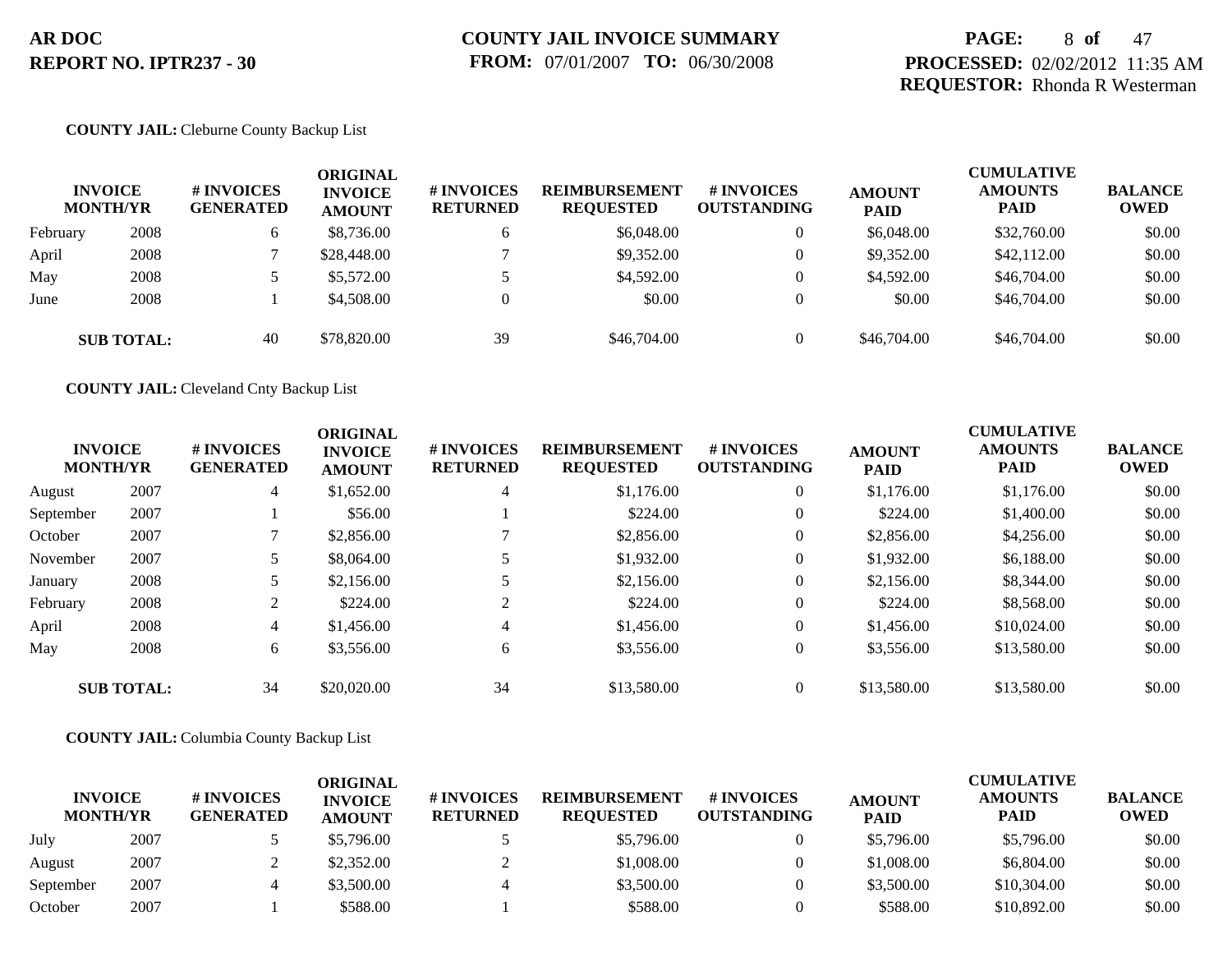### **PAGE:** 9 **of** 47 **PROCESSED:** 02/02/2012 11:35 AM **REQUESTOR:** Rhonda R Westerman

#### **COUNTY JAIL:** Columbia County Backup List

|          | <b>INVOICE</b><br><b>MONTH/YR</b> | # INVOICES<br><b>GENERATED</b> | <b>ORIGINAL</b><br><b>INVOICE</b><br><b>AMOUNT</b> | # INVOICES<br><b>RETURNED</b> | <b>REIMBURSEMENT</b><br><b>REQUESTED</b> | # INVOICES<br><b>OUTSTANDING</b> | <b>AMOUNT</b><br><b>PAID</b> | <b>CUMULATIVE</b><br><b>AMOUNTS</b><br><b>PAID</b> | <b>BALANCE</b><br><b>OWED</b> |
|----------|-----------------------------------|--------------------------------|----------------------------------------------------|-------------------------------|------------------------------------------|----------------------------------|------------------------------|----------------------------------------------------|-------------------------------|
| November | 2007                              |                                | \$5,628.00                                         |                               | \$5,628.00                               | $\theta$                         | \$5,628.00                   | \$16,520.00                                        | \$0.00                        |
| December | 2007                              |                                | \$1,120.00                                         |                               | \$0.00                                   | $\theta$                         | \$0.00                       | \$16,520.00                                        | \$0.00                        |
| January  | 2008                              | 4                              | \$4,788.00                                         | 4                             | \$4,788.00                               | $\theta$                         | \$4,788.00                   | \$21,308.00                                        | \$0.00                        |
| February | 2008                              | 6                              | \$10,164.00                                        | 6                             | \$10,164.00                              | $\boldsymbol{0}$                 | \$10,164.00                  | \$31,472.00                                        | \$0.00                        |
| March    | 2008                              |                                | \$5,404.00                                         |                               | \$5,684.00                               | $\theta$                         | \$5,684.00                   | \$37,156.00                                        | \$0.00                        |
| April    | 2008                              | 4                              | \$7,140.00                                         | 4                             | \$7,140.00                               | $\theta$                         | \$7,140.00                   | \$44,296.00                                        | \$0.00                        |
| May      | 2008                              | 4                              | \$63,000.00                                        | 4                             | \$2,744.00                               | $\theta$                         | \$2,744.00                   | \$47,040.00                                        | \$0.00                        |
|          | <b>SUB TOTAL:</b>                 | 43                             | \$109,480.00                                       | 43                            | \$47,040.00                              | $\theta$                         | \$47,040.00                  | \$47,040.00                                        | \$0.00                        |

#### **COUNTY JAIL:** Conway County Backup List

|          | <b>INVOICE</b><br><b>MONTH/YR</b> | # INVOICES<br><b>GENERATED</b> | <b>ORIGINAL</b><br><b>INVOICE</b><br><b>AMOUNT</b> | # INVOICES<br><b>RETURNED</b> | <b>REIMBURSEMENT</b><br><b>REQUESTED</b> | <b>#INVOICES</b><br><b>OUTSTANDING</b> | <b>AMOUNT</b><br><b>PAID</b> | <b>CUMULATIVE</b><br><b>AMOUNTS</b><br><b>PAID</b> | <b>BALANCE</b><br><b>OWED</b> |
|----------|-----------------------------------|--------------------------------|----------------------------------------------------|-------------------------------|------------------------------------------|----------------------------------------|------------------------------|----------------------------------------------------|-------------------------------|
| July     | 2007                              |                                | \$1,176.00                                         |                               | \$0.00                                   | $\theta$                               | \$0.00                       | \$0.00                                             | \$0.00                        |
| August   | 2007                              |                                | \$6,356.00                                         |                               | \$4,648.00                               | $\theta$                               | \$4,648.00                   | \$4,648.00                                         | \$0.00                        |
| November | 2007                              |                                | \$11,172.00                                        |                               | \$8,316.00                               | $\theta$                               | \$8,316.00                   | \$12,964.00                                        | \$0.00                        |
| December | 2007                              |                                | \$2,604.00                                         |                               | \$2,604.00                               | $\theta$                               | \$2,604.00                   | \$15,568.00                                        | \$0.00                        |
| January  | 2008                              | 2                              | \$3,192.00                                         | ◠                             | \$3,192.00                               | $\overline{0}$                         | \$3,192.00                   | \$18,760.00                                        | \$0.00                        |
| February | 2008                              | $\overline{4}$                 | \$6,076.00                                         | 4                             | \$3,864.00                               | $\overline{0}$                         | \$3,864.00                   | \$22,624.00                                        | \$0.00                        |
| March    | 2008                              | $\overline{4}$                 | \$2,604.00                                         | 4                             | \$1,904.00                               | $\theta$                               | \$1,904.00                   | \$24,528.00                                        | \$0.00                        |
| June     | 2008                              | $\mathfrak{Z}$                 | \$6,440.00                                         | 3                             | \$6,440.00                               | $\boldsymbol{0}$                       | \$6,440.00                   | \$30,968.00                                        | \$0.00                        |
|          | <b>SUB TOTAL:</b>                 | 29                             | \$39,620.00                                        | 29                            | \$30,968,00                              | $\theta$                               | \$30,968.00                  | \$30,968.00                                        | \$0.00                        |

#### **COUNTY JAIL:** Craighead Cnty Backup List

|      | <b>INVOICE</b><br><b>MONTH/YR</b> | # INVOICES<br><b>GENERATED</b> | ORIGINAL<br><b>INVOICE</b><br>AMOUNT | # INVOICES<br><b>RETURNED</b> | <b>REIMBURSEMENT</b><br><b>REOUESTED</b> | # INVOICES<br><b>OUTSTANDING</b> | <b>AMOUNT</b><br><b>PAID</b> | <b>CUMULATIVE</b><br><b>AMOUNTS</b><br>PAID | <b>BALANCE</b><br><b>OWED</b> |
|------|-----------------------------------|--------------------------------|--------------------------------------|-------------------------------|------------------------------------------|----------------------------------|------------------------------|---------------------------------------------|-------------------------------|
| July | 2007                              |                                | \$756.00                             |                               | \$756.00                                 |                                  | \$756.00                     | \$756.00                                    | \$0.00                        |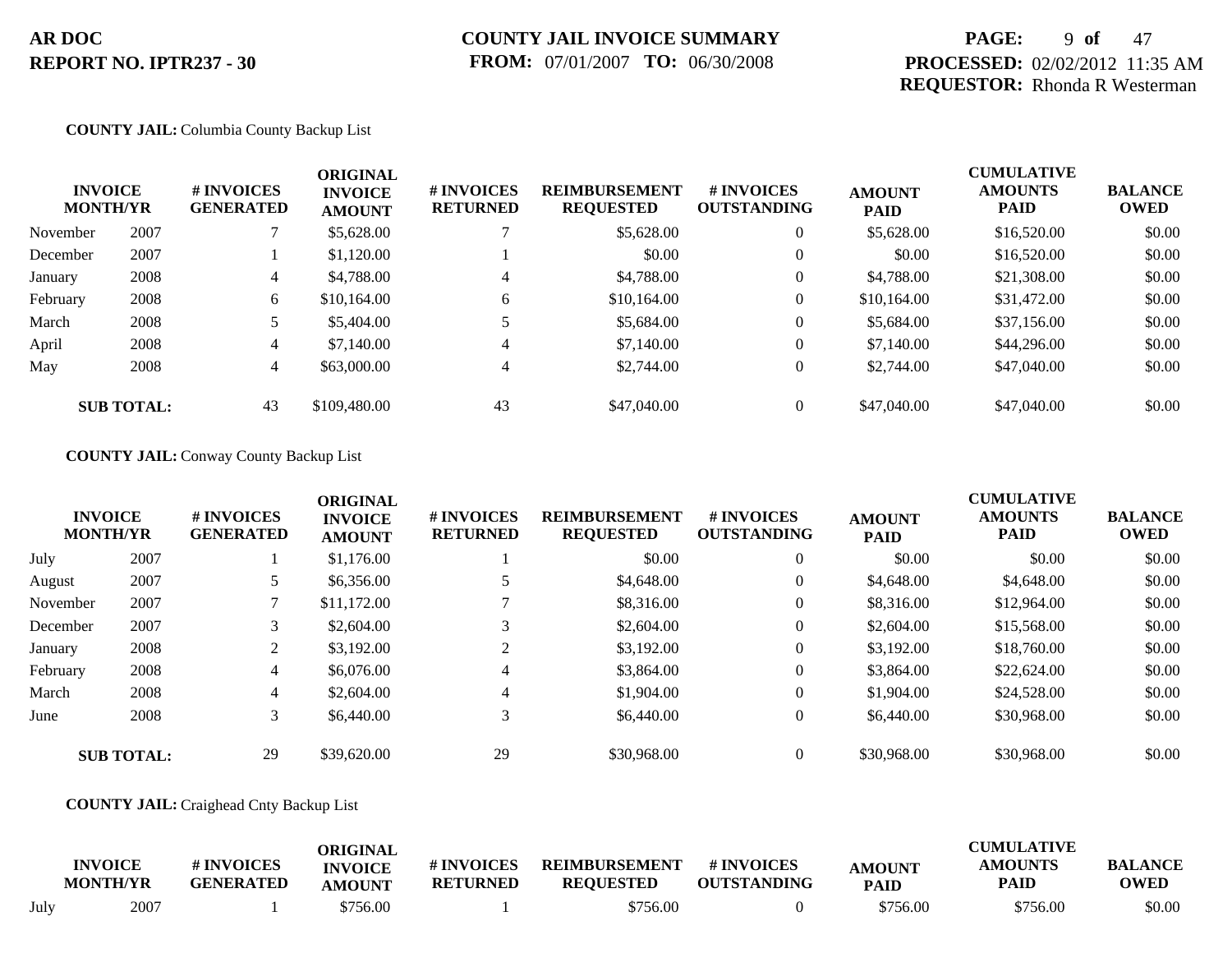### **COUNTY JAIL INVOICE SUMMARY FROM:** 07/01/2007 **TO:** 06/30/2008

### **PAGE:** 10 **of** 47 **PROCESSED:** 02/02/2012 11:35 AM **REQUESTOR:** Rhonda R Westerman

#### **COUNTY JAIL:** Craighead Cnty Backup List

|           |                                   |                                | <b>ORIGINAL</b>                 |                               |                                          |                                  |                              | <b>CUMULATIVE</b>             |                               |
|-----------|-----------------------------------|--------------------------------|---------------------------------|-------------------------------|------------------------------------------|----------------------------------|------------------------------|-------------------------------|-------------------------------|
|           | <b>INVOICE</b><br><b>MONTH/YR</b> | # INVOICES<br><b>GENERATED</b> | <b>INVOICE</b><br><b>AMOUNT</b> | # INVOICES<br><b>RETURNED</b> | <b>REIMBURSEMENT</b><br><b>REQUESTED</b> | # INVOICES<br><b>OUTSTANDING</b> | <b>AMOUNT</b><br><b>PAID</b> | <b>AMOUNTS</b><br><b>PAID</b> | <b>BALANCE</b><br><b>OWED</b> |
| August    | 2007                              | 20                             | \$25,396.00                     | 20                            | \$23,996.00                              | $\overline{0}$                   | \$23,996.00                  | \$24,752.00                   | \$0.00                        |
| September | 2007                              | 18                             | \$22,456.00                     | 18                            | \$22,456.00                              | $\overline{0}$                   | \$22,456.00                  | \$47,208.00                   | \$0.00                        |
| October   | 2007                              | 18                             | \$32,032.00                     | 18                            | \$30,072.00                              | $\overline{0}$                   | \$30,072.00                  | \$77,280.00                   | \$0.00                        |
| November  | 2007                              | 14                             | \$18,928.00                     | 14                            | \$18,928.00                              | $\overline{0}$                   | \$18,928.00                  | \$96,208.00                   | \$0.00                        |
| December  | 2007                              | 10                             | \$8,932.00                      | 10                            | \$9,324.00                               | $\overline{0}$                   | \$9,324.00                   | \$105,532.00                  | \$0.00                        |
| January   | 2008                              | 16                             | \$15,512.00                     | 16                            | \$16,660.00                              | $\overline{0}$                   | \$16,660.00                  | \$122,192.00                  | \$0.00                        |
| February  | 2008                              | 8                              | \$3,164.00                      | 8                             | \$3,136.00                               | $\overline{0}$                   | \$3,136.00                   | \$125,328.00                  | \$0.00                        |
| March     | 2008                              | 11                             | \$8,092.00                      | 11                            | \$8,092.00                               | $\overline{0}$                   | \$8,092.00                   | \$133,420.00                  | \$0.00                        |
| April     | 2008                              | 28                             | \$62,384.00                     | 28                            | \$28,672.00                              | $\overline{0}$                   | \$28,672.00                  | \$162,092.00                  | \$0.00                        |
| May       | 2008                              | 4                              | \$1,288.00                      | $\overline{4}$                | \$1,288.00                               | $\overline{0}$                   | \$1,288.00                   | \$163,380.00                  | \$0.00                        |
| June      | 2008                              | 26                             | \$27,636.00                     | 26                            | \$27,636.00                              | $\overline{0}$                   | \$27,636.00                  | \$191,016.00                  | \$0.00                        |
|           | <b>SUB TOTAL:</b>                 | 174                            | \$226,576.00                    | 174                           | \$191,016.00                             | $\overline{0}$                   | \$191,016.00                 | \$191,016.00                  | \$0.00                        |

### **COUNTY JAIL:** Crawford County Backup List

| <b>INVOICE</b><br><b>MONTH/YR</b> |      | <b>#INVOICES</b><br><b>GENERATED</b> | <b>ORIGINAL</b><br><b>INVOICE</b><br><b>AMOUNT</b> | # INVOICES<br><b>RETURNED</b> | <b>REIMBURSEMENT</b><br><b>REQUESTED</b> | <b># INVOICES</b><br><b>OUTSTANDING</b> | <b>AMOUNT</b><br><b>PAID</b> | <b>CUMULATIVE</b><br><b>AMOUNTS</b><br><b>PAID</b> | <b>BALANCE</b><br><b>OWED</b> |
|-----------------------------------|------|--------------------------------------|----------------------------------------------------|-------------------------------|------------------------------------------|-----------------------------------------|------------------------------|----------------------------------------------------|-------------------------------|
| July                              | 2007 | 13                                   | \$21,420.00                                        | 13                            | \$6,104.00                               | $\overline{0}$                          | \$6,104.00                   | \$6,104.00                                         | \$0.00                        |
| August                            | 2007 | 15                                   | \$33,236.00                                        | 15                            | \$1,848.00                               | $\mathbf{0}$                            | \$1,848.00                   | \$7,952.00                                         | \$0.00                        |
| September                         | 2007 | 15                                   | \$43,820.00                                        | 15                            | \$7,924.00                               | $\mathbf{0}$                            | \$7,924.00                   | \$15,876.00                                        | \$0.00                        |
| October                           | 2007 | 12                                   | \$26,096.00                                        | 12                            | \$4,396.00                               | $\Omega$                                | \$4,396.00                   | \$20,272.00                                        | \$0.00                        |
| November                          | 2007 | 15                                   | \$65,016.00                                        | 15                            | \$6,720.00                               | $\mathbf{0}$                            | \$6,720.00                   | \$26,992.00                                        | \$0.00                        |
| December                          | 2007 | 18                                   | \$21,112.00                                        | 18                            | \$8,456.00                               | $\mathbf{0}$                            | \$8,456.00                   | \$35,448.00                                        | \$0.00                        |
| January                           | 2008 | 17                                   | \$18,536.00                                        | 17                            | \$6,076.00                               | $\Omega$                                | \$6,076.00                   | \$41,524.00                                        | \$0.00                        |
| February                          | 2008 | 6                                    | \$4,172.00                                         | 6                             | \$1,960.00                               | $\overline{0}$                          | \$1,960.00                   | \$43,484.00                                        | \$0.00                        |
| March                             | 2008 | 9                                    | \$24,164.00                                        | 9                             | \$700.00                                 | $\Omega$                                | \$700.00                     | \$44,184.00                                        | \$0.00                        |
| April                             | 2008 | 8                                    | \$14,364.00                                        | 8                             | \$4,844.00                               | $\mathbf{0}$                            | \$4,844.00                   | \$49,028.00                                        | \$0.00                        |
| May                               | 2008 |                                      | \$6,608.00                                         |                               | \$3,416.00                               | $\Omega$                                | \$3,416.00                   | \$52,444.00                                        | \$0.00                        |
| June                              | 2008 |                                      | \$8,316.00                                         |                               | \$3,276.00                               | $\mathbf{0}$                            | \$3,276.00                   | \$55,720.00                                        | \$0.00                        |
|                                   |      |                                      |                                                    |                               |                                          |                                         |                              |                                                    |                               |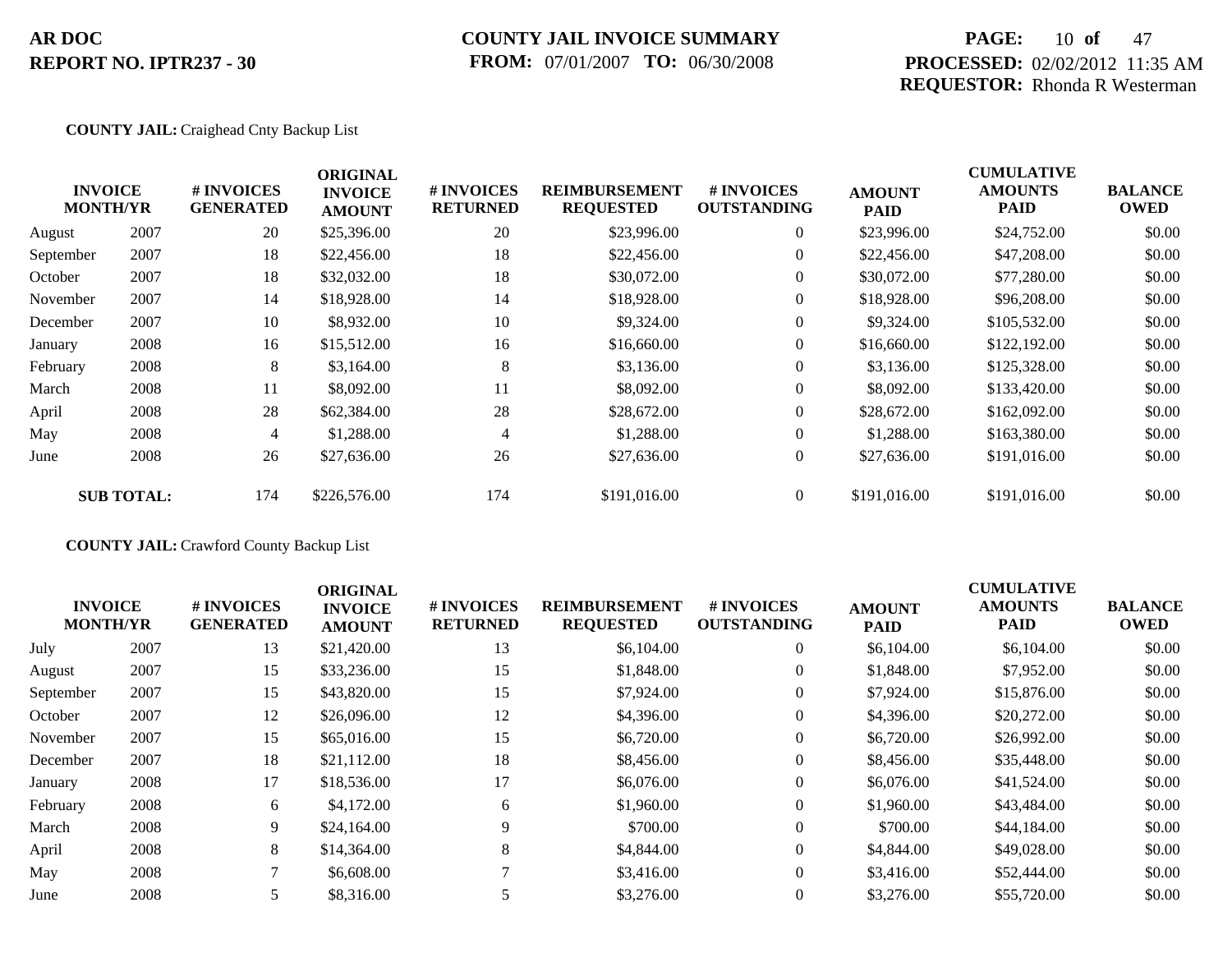#### **COUNTY JAIL:** Crawford County Backup List

| <b>INVOICE</b><br><b>MONTH/YR</b> | <b>#INVOICES</b><br><b>GENERATED</b> | ORIGINAL<br><b>INVOICE</b><br><b>AMOUNT</b> | # INVOICES<br><b>RETURNED</b> | <b>REIMBURSEMENT</b><br><b>REQUESTED</b> | # INVOICES<br><b>OUTSTANDING</b> | <b>AMOUNT</b><br><b>PAID</b> | <b>CUMULATIVE</b><br><b>AMOUNTS</b><br><b>PAID</b> | <b>BALANCE</b><br>OWED |
|-----------------------------------|--------------------------------------|---------------------------------------------|-------------------------------|------------------------------------------|----------------------------------|------------------------------|----------------------------------------------------|------------------------|
| <b>SUB TOTAL:</b>                 | 140                                  | \$286,860.00                                | 140                           | \$55,720.00                              |                                  | \$55,720.00                  | \$55,720.00                                        | \$0.00                 |

#### **COUNTY JAIL:** Crittenden Cnty Backup List

|           | <b>INVOICE</b><br><b>MONTH/YR</b> | # INVOICES<br><b>GENERATED</b> | <b>ORIGINAL</b><br><b>INVOICE</b><br><b>AMOUNT</b> | # INVOICES<br><b>RETURNED</b> | <b>REIMBURSEMENT</b><br><b>REQUESTED</b> | <b># INVOICES</b><br><b>OUTSTANDING</b> | <b>AMOUNT</b><br><b>PAID</b> | <b>CUMULATIVE</b><br><b>AMOUNTS</b><br>PAID | <b>BALANCE</b><br><b>OWED</b> |
|-----------|-----------------------------------|--------------------------------|----------------------------------------------------|-------------------------------|------------------------------------------|-----------------------------------------|------------------------------|---------------------------------------------|-------------------------------|
| July      | 2007                              | 33                             | \$48,468.00                                        | 33                            | \$48,384.00                              | $\overline{0}$                          | \$48,384.00                  | \$48,384.00                                 | \$0.00                        |
| August    | 2007                              | 22                             | \$37,436.00                                        | 22                            | \$38,528.00                              | $\overline{0}$                          | \$38,528.00                  | \$86,912.00                                 | \$0.00                        |
| September | 2007                              | 3                              | \$756.00                                           | 3                             | \$756.00                                 | $\overline{0}$                          | \$756.00                     | \$87,668.00                                 | \$0.00                        |
| October   | 2007                              | 21                             | \$30,632.00                                        | 21                            | \$31,052.00                              | $\overline{0}$                          | \$31,052.00                  | \$118,720.00                                | \$0.00                        |
| November  | 2007                              | 32                             | \$52,864.00                                        | 32                            | \$52,864.00                              | $\overline{0}$                          | \$52,864.00                  | \$171,584.00                                | \$0.00                        |
| December  | 2007                              | 18                             | \$36,848.00                                        | 18                            | \$35,280.00                              | $\overline{0}$                          | \$35,280.00                  | \$206,864.00                                | \$0.00                        |
| January   | 2008                              | 23                             | \$25,620.00                                        | 23                            | \$26,432.00                              | $\overline{0}$                          | \$26,432.00                  | \$233,296.00                                | \$0.00                        |
| February  | 2008                              | 17                             | \$21,336.00                                        | 17                            | \$21,784.00                              | $\overline{0}$                          | \$21,784.00                  | \$255,080.00                                | \$0.00                        |
| March     | 2008                              |                                | \$840.00                                           |                               | \$840.00                                 | $\overline{0}$                          | \$840.00                     | \$255,920.00                                | \$0.00                        |
| April     | 2008                              | 32                             | \$62,496.00                                        | 32                            | \$66,108.00                              | $\Omega$                                | \$66,108.00                  | \$322,028.00                                | \$0.00                        |
| May       | 2008                              | 12                             | \$21,056.00                                        | 12                            | \$21,616.00                              | $\overline{0}$                          | \$21,616.00                  | \$343,644.00                                | \$0.00                        |
| June      | 2008                              | 23                             | \$37,408.00                                        | 23                            | \$37,884.00                              | $\overline{0}$                          | \$37,884.00                  | \$381,528.00                                | \$0.00                        |
|           | <b>SUB TOTAL:</b>                 | 237                            | \$375,760.00                                       | 237                           | \$381,528.00                             | $\overline{0}$                          | \$381,528.00                 | \$381,528.00                                | \$0.00                        |

#### **COUNTY JAIL:** Cross County Backup List

| <b>INVOICE</b><br><b>MONTH/YR</b> |      | # INVOICES<br><b>GENERATED</b> | ORIGINAL<br><b>INVOICE</b><br><b>AMOUNT</b> | <b># INVOICES</b><br><b>RETURNED</b> | <b>REIMBURSEMENT</b><br><b>REOUESTED</b> | <b># INVOICES</b><br><b>OUTSTANDING</b> | <b>AMOUNT</b><br><b>PAID</b> | <b>CUMULATIVE</b><br><b>AMOUNTS</b><br>PAID | <b>BALANCE</b><br><b>OWED</b> |
|-----------------------------------|------|--------------------------------|---------------------------------------------|--------------------------------------|------------------------------------------|-----------------------------------------|------------------------------|---------------------------------------------|-------------------------------|
| July                              | 2007 |                                | \$672.00                                    |                                      | \$672.00                                 |                                         | \$672.00                     | \$672.00                                    | \$0.00                        |
| October                           | 2007 |                                | \$8,876.00                                  |                                      | \$6,972.00                               |                                         | \$6,972.00                   | \$7,644.00                                  | \$0.00                        |
| November                          | 2007 |                                | \$84.00                                     |                                      | \$84.00                                  |                                         | \$84.00                      | \$7,728.00                                  | \$0.00                        |
| December                          | 2007 |                                | \$56.00                                     |                                      | \$56.00                                  |                                         | \$56.00                      | \$7,784.00                                  | \$0.00                        |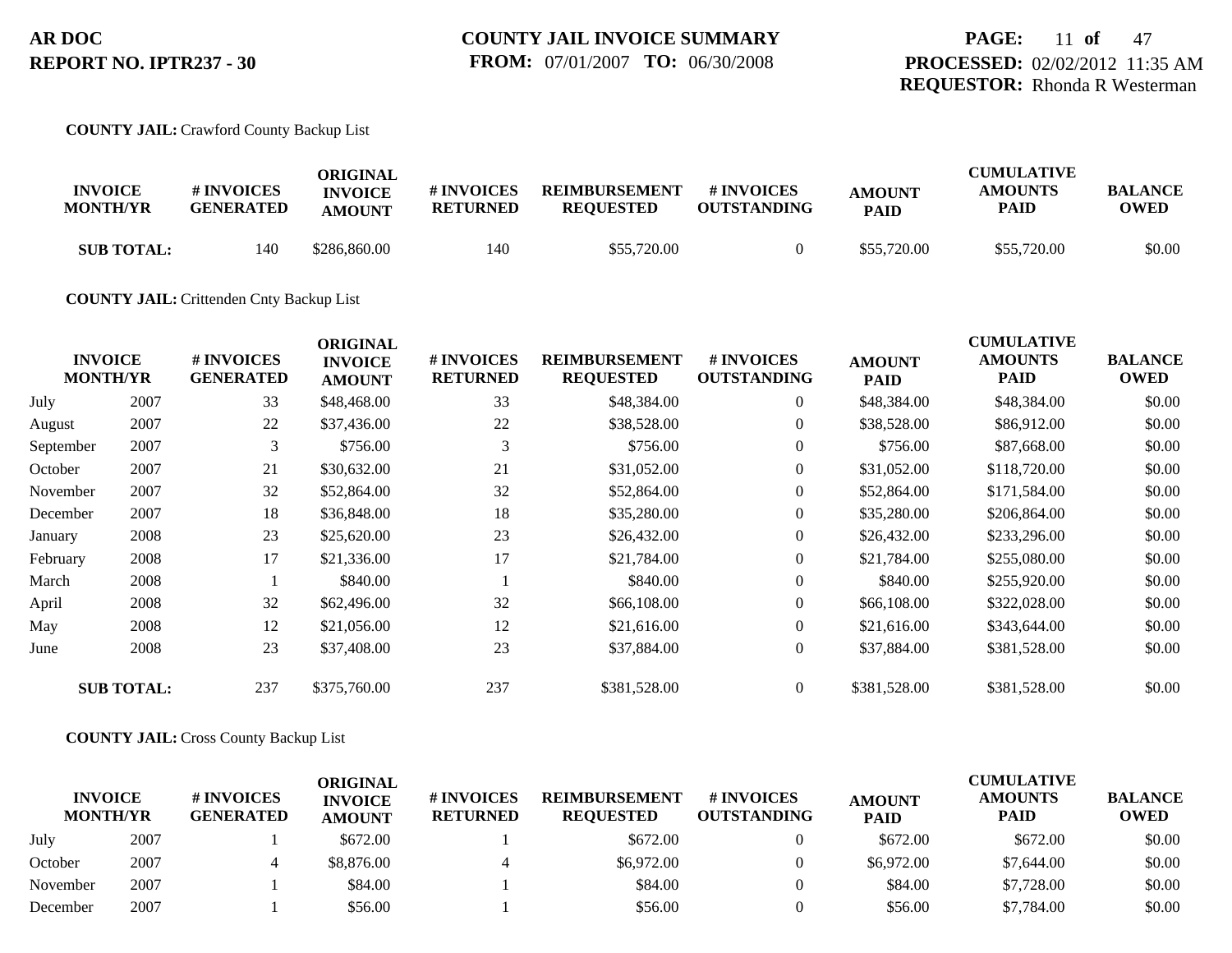### **PAGE:** 12 **of** 47 **PROCESSED:** 02/02/2012 11:35 AM **REQUESTOR:** Rhonda R Westerman

#### **COUNTY JAIL:** Cross County Backup List

|          | <b>INVOICE</b><br><b>MONTH/YR</b> | # INVOICES<br><b>GENERATED</b> | <b>ORIGINAL</b><br><b>INVOICE</b><br><b>AMOUNT</b> | # INVOICES<br><b>RETURNED</b> | <b>REIMBURSEMENT</b><br><b>REQUESTED</b> | # INVOICES<br><b>OUTSTANDING</b> | <b>AMOUNT</b><br><b>PAID</b> | <b>CUMULATIVE</b><br><b>AMOUNTS</b><br><b>PAID</b> | <b>BALANCE</b><br><b>OWED</b> |
|----------|-----------------------------------|--------------------------------|----------------------------------------------------|-------------------------------|------------------------------------------|----------------------------------|------------------------------|----------------------------------------------------|-------------------------------|
| January  | 2008                              |                                | \$7,448.00                                         |                               | \$7,196.00                               | $\overline{0}$                   | \$7,196.00                   | \$14,980.00                                        | \$0.00                        |
| February | 2008                              |                                | \$1,540.00                                         |                               | \$1,540.00                               | $\overline{0}$                   | \$1,540.00                   | \$16,520.00                                        | \$0.00                        |
| March    | 2008                              |                                | \$1,512.00                                         |                               | \$1,512.00                               | $\overline{0}$                   | \$1,512.00                   | \$18,032.00                                        | \$0.00                        |
|          | <b>SUB TOTAL:</b>                 | 14                             | \$20,188.00                                        | 14                            | \$18,032.00                              | $\Omega$                         | \$18,032.00                  | \$18,032.00                                        | \$0.00                        |

**COUNTY JAIL:** Dallas County Backup List

|           | <b>INVOICE</b><br><b>MONTH/YR</b> | # INVOICES<br><b>GENERATED</b> | <b>ORIGINAL</b><br><b>INVOICE</b><br><b>AMOUNT</b> | # INVOICES<br><b>RETURNED</b> | <b>REIMBURSEMENT</b><br><b>REQUESTED</b> | <b>#INVOICES</b><br><b>OUTSTANDING</b> | <b>AMOUNT</b><br><b>PAID</b> | <b>CUMULATIVE</b><br><b>AMOUNTS</b><br><b>PAID</b> | <b>BALANCE</b><br><b>OWED</b> |
|-----------|-----------------------------------|--------------------------------|----------------------------------------------------|-------------------------------|------------------------------------------|----------------------------------------|------------------------------|----------------------------------------------------|-------------------------------|
| July      | 2007                              | 3                              | \$2,268.00                                         | 3                             | \$2,268.00                               | $\overline{0}$                         | \$2,268.00                   | \$2,268.00                                         | \$0.00                        |
| August    | 2007                              | 3                              | \$5,180.00                                         | 3                             | \$5,180.00                               | $\overline{0}$                         | \$5,180.00                   | \$7,448.00                                         | \$0.00                        |
| September | 2007                              | 3                              | \$1,652.00                                         | 3                             | \$1,652.00                               | $\overline{0}$                         | \$1,652.00                   | \$9,100.00                                         | \$0.00                        |
| October   | 2007                              |                                | \$56.00                                            |                               | \$56.00                                  | $\overline{0}$                         | \$56.00                      | \$9,156.00                                         | \$0.00                        |
| November  | 2007                              | 4                              | \$8,288.00                                         | 4                             | \$8,288.00                               | $\overline{0}$                         | \$8,288.00                   | \$17,444.00                                        | \$0.00                        |
| December  | 2007                              | 21                             | \$11,760.00                                        | 21                            | \$11,760.00                              | $\overline{0}$                         | \$11,760.00                  | \$29,204.00                                        | \$0.00                        |
| January   | 2008                              | 10                             | \$15,848.00                                        | 10                            | \$15,848.00                              | $\overline{0}$                         | \$15,848.00                  | \$45,052.00                                        | \$0.00                        |
| February  | 2008                              | 2                              | \$224.00                                           | 2                             | \$224.00                                 | $\overline{0}$                         | \$224.00                     | \$45,276.00                                        | \$0.00                        |
| April     | 2008                              | 3                              | \$924.00                                           | 3                             | \$924.00                                 | $\overline{0}$                         | \$924.00                     | \$46,200.00                                        | \$0.00                        |
| May       | 2008                              | 6                              | \$9,884.00                                         | 6                             | \$9,884.00                               | $\overline{0}$                         | \$9,884.00                   | \$56,084.00                                        | \$0.00                        |
|           | <b>SUB TOTAL:</b>                 | 56                             | \$56,084.00                                        | 56                            | \$56,084.00                              | $\Omega$                               | \$56,084.00                  | \$56,084.00                                        | \$0.00                        |

**COUNTY JAIL:** Delta Regional Unit

| <b>INVOICE</b><br><b>MONTH/YR</b> |      | <b># INVOICES</b><br><b>GENERATED</b> | ORIGINAL<br><b>INVOICE</b><br><b>AMOUNT</b> | <b>#INVOICES</b><br><b>RETURNED</b> | <b>REIMBURSEMENT</b><br><b>REQUESTED</b> | # INVOICES<br><b>OUTSTANDING</b> | <b>AMOUNT</b><br><b>PAID</b> | <b>CUMULATIVE</b><br><b>AMOUNTS</b><br>PAID | <b>BALANCE</b><br><b>OWED</b> |
|-----------------------------------|------|---------------------------------------|---------------------------------------------|-------------------------------------|------------------------------------------|----------------------------------|------------------------------|---------------------------------------------|-------------------------------|
| November                          | 2007 |                                       | \$13,832.00                                 |                                     | \$0.00                                   |                                  | \$0.00                       | \$0.00                                      | \$0.00                        |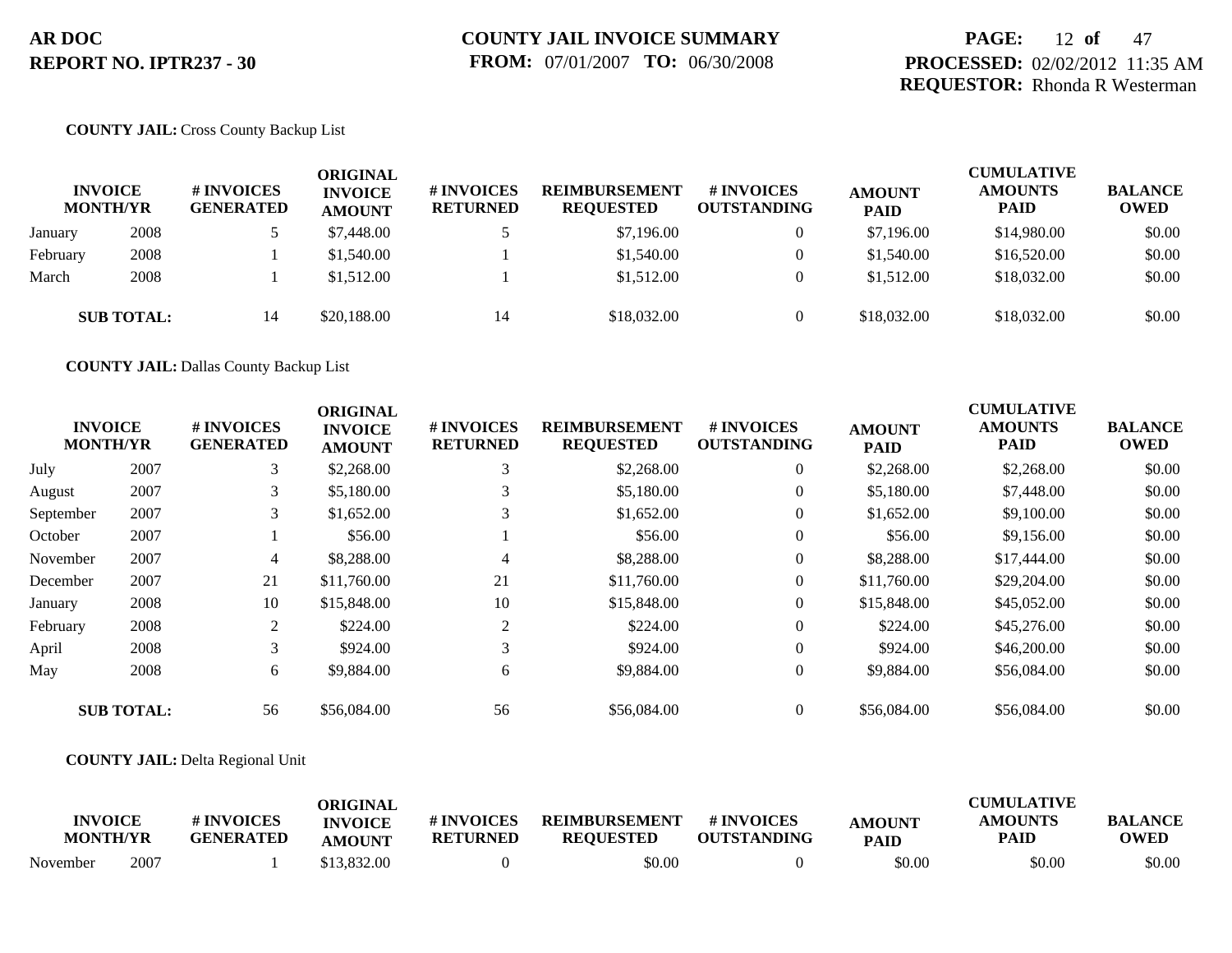### **PAGE:** 13 **of** 47 **PROCESSED:** 02/02/2012 11:35 AM **REQUESTOR:** Rhonda R Westerman

#### **COUNTY JAIL:** Delta Regional Unit

| <b>INVOICE</b><br><b>MONTH/YR</b> | <b>#INVOICES</b><br><b>GENERATED</b> | ORIGINAL<br><b>INVOICE</b><br><b>AMOUNT</b> | # INVOICES<br><b>RETURNED</b> | <b>REIMBURSEMENT</b><br><b>REOUESTED</b> | # INVOICES<br><b>OUTSTANDING</b> | <b>AMOUNT</b><br><b>PAID</b> | <b>CUMULATIVE</b><br><b>AMOUNTS</b><br><b>PAID</b> | <b>BALANCE</b><br><b>OWED</b> |
|-----------------------------------|--------------------------------------|---------------------------------------------|-------------------------------|------------------------------------------|----------------------------------|------------------------------|----------------------------------------------------|-------------------------------|
| <b>SUB TOTAL:</b>                 |                                      | \$13,832.00                                 |                               | \$0.00                                   |                                  | \$0.00                       | \$0.00                                             | \$0.00                        |

#### **COUNTY JAIL:** Desha County Backup List

|           | <b>INVOICE</b><br><b>MONTH/YR</b> | # INVOICES<br><b>GENERATED</b> | <b>ORIGINAL</b><br><b>INVOICE</b><br><b>AMOUNT</b> | # INVOICES<br><b>RETURNED</b> | <b>REIMBURSEMENT</b><br><b>REQUESTED</b> | # INVOICES<br><b>OUTSTANDING</b> | <b>AMOUNT</b><br><b>PAID</b> | <b>CUMULATIVE</b><br><b>AMOUNTS</b><br>PAID | <b>BALANCE</b><br><b>OWED</b> |
|-----------|-----------------------------------|--------------------------------|----------------------------------------------------|-------------------------------|------------------------------------------|----------------------------------|------------------------------|---------------------------------------------|-------------------------------|
| July      | 2007                              | 6                              | \$3,472.00                                         | 6                             | \$2,688.00                               | $\overline{0}$                   | \$2,688.00                   | \$2,688.00                                  | \$0.00                        |
| August    | 2007                              |                                | \$3,612.00                                         |                               | \$1,708.00                               | $\overline{0}$                   | \$1,708.00                   | \$4,396.00                                  | \$0.00                        |
| September | 2007                              |                                | \$9,072.00                                         |                               | \$3,640.00                               | $\overline{0}$                   | \$3,640.00                   | \$8,036.00                                  | \$0.00                        |
| November  | 2007                              | 8                              | \$9,380.00                                         | 8                             | \$7,196.00                               | $\overline{0}$                   | \$7,196.00                   | \$15,232.00                                 | \$0.00                        |
| December  | 2007                              | 6                              | \$6,020.00                                         | 6                             | \$5,068.00                               | $\overline{0}$                   | \$5,068,00                   | \$20,300.00                                 | \$0.00                        |
| February  | 2008                              | 9                              | \$9,464.00                                         | 9                             | \$8,456.00                               | $\overline{0}$                   | \$8,456.00                   | \$28,756.00                                 | \$0.00                        |
| March     | 2008                              |                                | \$28.00                                            |                               | \$28.00                                  | $\overline{0}$                   | \$28.00                      | \$28,784.00                                 | \$0.00                        |
| April     | 2008                              | 5                              | \$8,204.00                                         |                               | \$3,864.00                               | $\overline{0}$                   | \$3,864.00                   | \$32,648.00                                 | \$0.00                        |
| May       | 2008                              | $\overline{4}$                 | \$6,412.00                                         | 4                             | \$2,296.00                               | $\overline{0}$                   | \$2,296.00                   | \$34,944.00                                 | \$0.00                        |
| June      | 2008                              | 4                              | \$13,132.00                                        | 4                             | \$6,496.00                               | $\overline{0}$                   | \$6,496.00                   | \$41,440.00                                 | \$0.00                        |
|           | <b>SUB TOTAL:</b>                 | 53                             | \$68,796.00                                        | 53                            | \$41,440.00                              | $\overline{0}$                   | \$41,440.00                  | \$41,440.00                                 | \$0.00                        |

#### **COUNTY JAIL:** Diagnostic Hospital

|        | <b>INVOICE</b><br><b>MONTH/YR</b> | <b># INVOICES</b><br><b>GENERATED</b> | ORIGINAL<br><b>INVOICE</b><br><b>AMOUNT</b> | <b># INVOICES</b><br><b>RETURNED</b> | <b>REIMBURSEMENT</b><br><b>REQUESTED</b> | # INVOICES<br><b>OUTSTANDING</b> | <b>AMOUNT</b><br><b>PAID</b> | <b>CUMULATIVE</b><br><b>AMOUNTS</b><br><b>PAID</b> | <b>BALANCE</b><br><b>OWED</b> |
|--------|-----------------------------------|---------------------------------------|---------------------------------------------|--------------------------------------|------------------------------------------|----------------------------------|------------------------------|----------------------------------------------------|-------------------------------|
| July   | 2007                              |                                       | \$84.00                                     |                                      | \$0.00                                   |                                  | \$0.00                       | \$0.00                                             | \$0.00                        |
| August | 2007                              |                                       | \$700.00                                    |                                      | \$0.00                                   |                                  | \$0.00                       | \$0.00                                             | \$0.00                        |
|        | <b>SUB TOTAL:</b>                 |                                       | \$784.00                                    |                                      | \$0.00                                   |                                  | \$0.00                       | \$0.00                                             | \$0.00                        |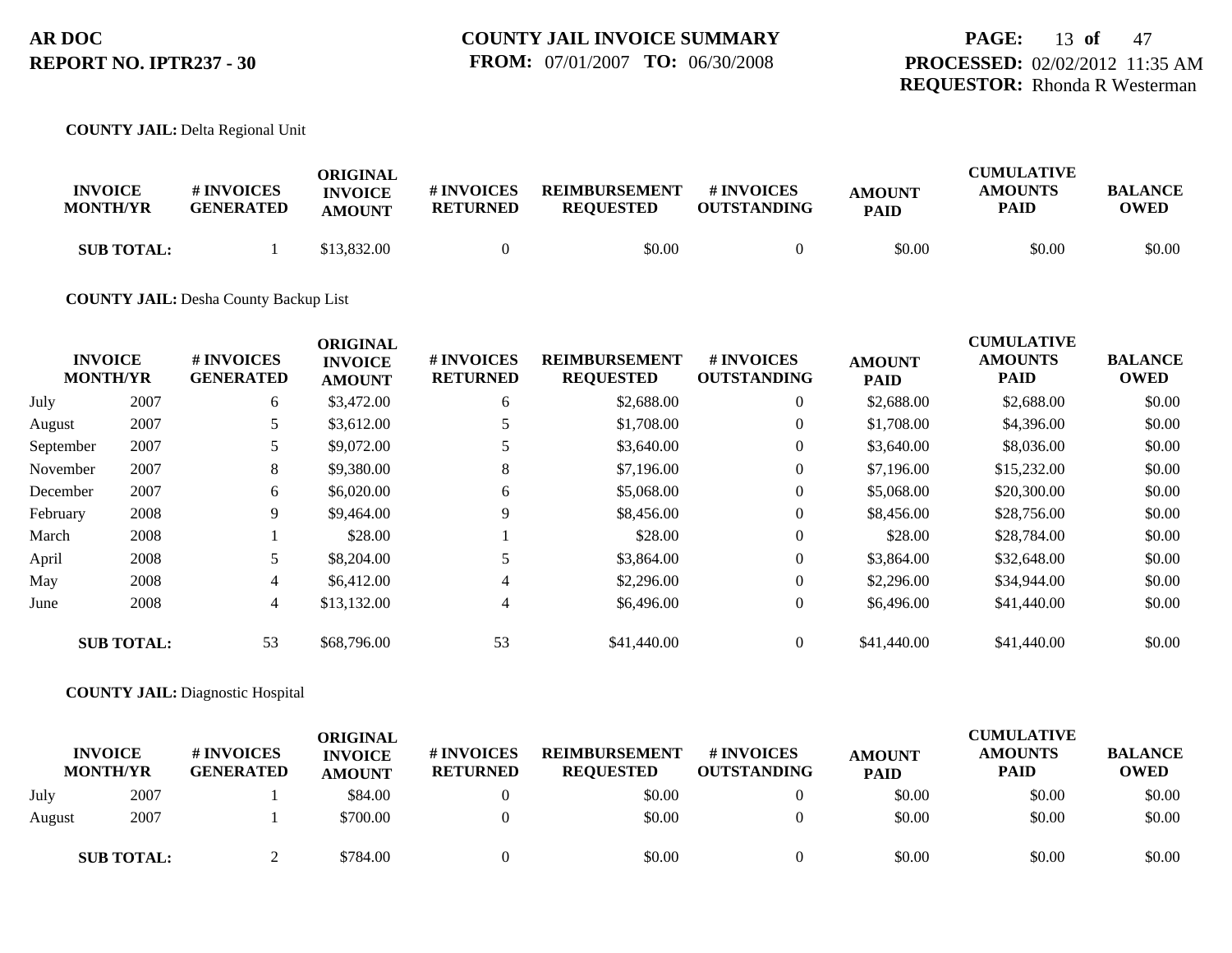### **PAGE:** 14 **of** 47 **PROCESSED:** 02/02/2012 11:35 AM **REQUESTOR:** Rhonda R Westerman

#### **COUNTY JAIL:** Diagnostic New Comm.

| <b>INVOICE</b><br><b>MONTH/YR</b> |                   | # INVOICES<br><b>GENERATED</b> | ORIGINAL<br><b>INVOICE</b><br><b>AMOUNT</b> | # INVOICES<br><b>RETURNED</b> | <b>REIMBURSEMENT</b><br><b>REQUESTED</b> | # INVOICES<br><b>OUTSTANDING</b> | <b>AMOUNT</b><br><b>PAID</b> | <b>CUMULATIVE</b><br><b>AMOUNTS</b><br><b>PAID</b> | <b>BALANCE</b><br><b>OWED</b> |
|-----------------------------------|-------------------|--------------------------------|---------------------------------------------|-------------------------------|------------------------------------------|----------------------------------|------------------------------|----------------------------------------------------|-------------------------------|
| August                            | 2007              |                                | \$532.00                                    |                               | \$0.00                                   |                                  | \$0.00                       | \$0.00                                             | \$0.00                        |
| November                          | 2007              |                                | \$896.00                                    |                               | \$0.00                                   |                                  | \$0.00                       | \$0.00                                             | \$0.00                        |
| February                          | 2008              |                                | \$700.00                                    |                               | \$0.00                                   |                                  | \$0.00                       | \$0.00                                             | \$0.00                        |
| June                              | 2008              |                                | \$308.00                                    |                               | \$0.00                                   |                                  | \$0.00                       | \$0.00                                             | \$0.00                        |
|                                   | <b>SUB TOTAL:</b> |                                | \$2,436.00                                  |                               | \$0.00                                   |                                  | \$0.00                       | \$0.00                                             | \$0.00                        |

**COUNTY JAIL:** Division of Youth Services

|       | <b>INVOICE</b><br><b>MONTH/YR</b> | # INVOICES<br><b>GENERATED</b> | ORIGINAL<br><b>INVOICE</b><br><b>AMOUNT</b> | <b>#INVOICES</b><br><b>RETURNED</b> | <b>REIMBURSEMENT</b><br><b>REQUESTED</b> | # INVOICES<br><b>OUTSTANDING</b> | <b>AMOUNT</b><br><b>PAID</b> | <b>CUMULATIVE</b><br><b>AMOUNTS</b><br><b>PAID</b> | <b>BALANCE</b><br><b>OWED</b> |
|-------|-----------------------------------|--------------------------------|---------------------------------------------|-------------------------------------|------------------------------------------|----------------------------------|------------------------------|----------------------------------------------------|-------------------------------|
| July  | 2007                              |                                | \$3,108.00                                  |                                     | \$0.00                                   |                                  | \$0.00                       | \$0.00                                             | \$0.00                        |
| March | 2008                              |                                | \$1,540.00                                  |                                     | \$0.00                                   |                                  | \$0.00                       | \$0.00                                             | \$0.00                        |
|       | <b>SUB TOTAL:</b>                 |                                | \$4,648.00                                  |                                     | \$0.00                                   |                                  | \$0.00                       | \$0.00                                             | \$0.00                        |

**COUNTY JAIL:** Drew County Backup List

| <b>INVOICE</b><br><b>MONTH/YR</b> |      | <b>#INVOICES</b><br><b>GENERATED</b> | <b>ORIGINAL</b><br><b>INVOICE</b><br><b>AMOUNT</b> | # INVOICES<br><b>RETURNED</b> | <b>REIMBURSEMENT</b><br><b>REQUESTED</b> | <b>#INVOICES</b><br><b>OUTSTANDING</b> | <b>AMOUNT</b><br><b>PAID</b> | <b>CUMULATIVE</b><br><b>AMOUNTS</b><br><b>PAID</b> | <b>BALANCE</b><br><b>OWED</b> |
|-----------------------------------|------|--------------------------------------|----------------------------------------------------|-------------------------------|------------------------------------------|----------------------------------------|------------------------------|----------------------------------------------------|-------------------------------|
| July                              | 2007 | 9                                    | \$8,680.00                                         | 9                             | \$7,112.00                               | $\theta$                               | \$7,112.00                   | \$7,112.00                                         | \$0.00                        |
| August                            | 2007 | 6                                    | \$4,452.00                                         | 6                             | \$4,452.00                               | $\theta$                               | \$4,452.00                   | \$11,564.00                                        | \$0.00                        |
| September                         | 2007 | 6                                    | \$6,160.00                                         | 6                             | \$6,160.00                               | $\theta$                               | \$6,160.00                   | \$17,724.00                                        | \$0.00                        |
| October                           | 2007 |                                      | \$7,924.00                                         |                               | \$7,588.00                               | $\theta$                               | \$7,588.00                   | \$25,312.00                                        | \$0.00                        |
| November                          | 2007 | 14                                   | \$50,120.00                                        | 14                            | \$13,384.00                              | $\overline{0}$                         | \$13,384.00                  | \$38,696.00                                        | \$0.00                        |
| December                          | 2007 | 13                                   | \$11,620.00                                        | 13                            | \$7,980.00                               | $\theta$                               | \$7,980.00                   | \$46,676.00                                        | \$0.00                        |
| January                           | 2008 |                                      | \$5,124.00                                         |                               | \$4,536.00                               | $\Omega$                               | \$4,536.00                   | \$51,212.00                                        | \$0.00                        |
| February                          | 2008 | 10                                   | \$17,444.00                                        | 10                            | \$7,084.00                               | $\theta$                               | \$7,084.00                   | \$58,296.00                                        | \$0.00                        |
| March                             | 2008 | 3                                    | \$728.00                                           | 3                             | \$616.00                                 | $\overline{0}$                         | \$616.00                     | \$58,912.00                                        | \$0.00                        |
| April                             | 2008 | 20                                   | \$19,460.00                                        | 20                            | \$16,352.00                              | $\Omega$                               | \$16,352.00                  | \$75,264.00                                        | \$0.00                        |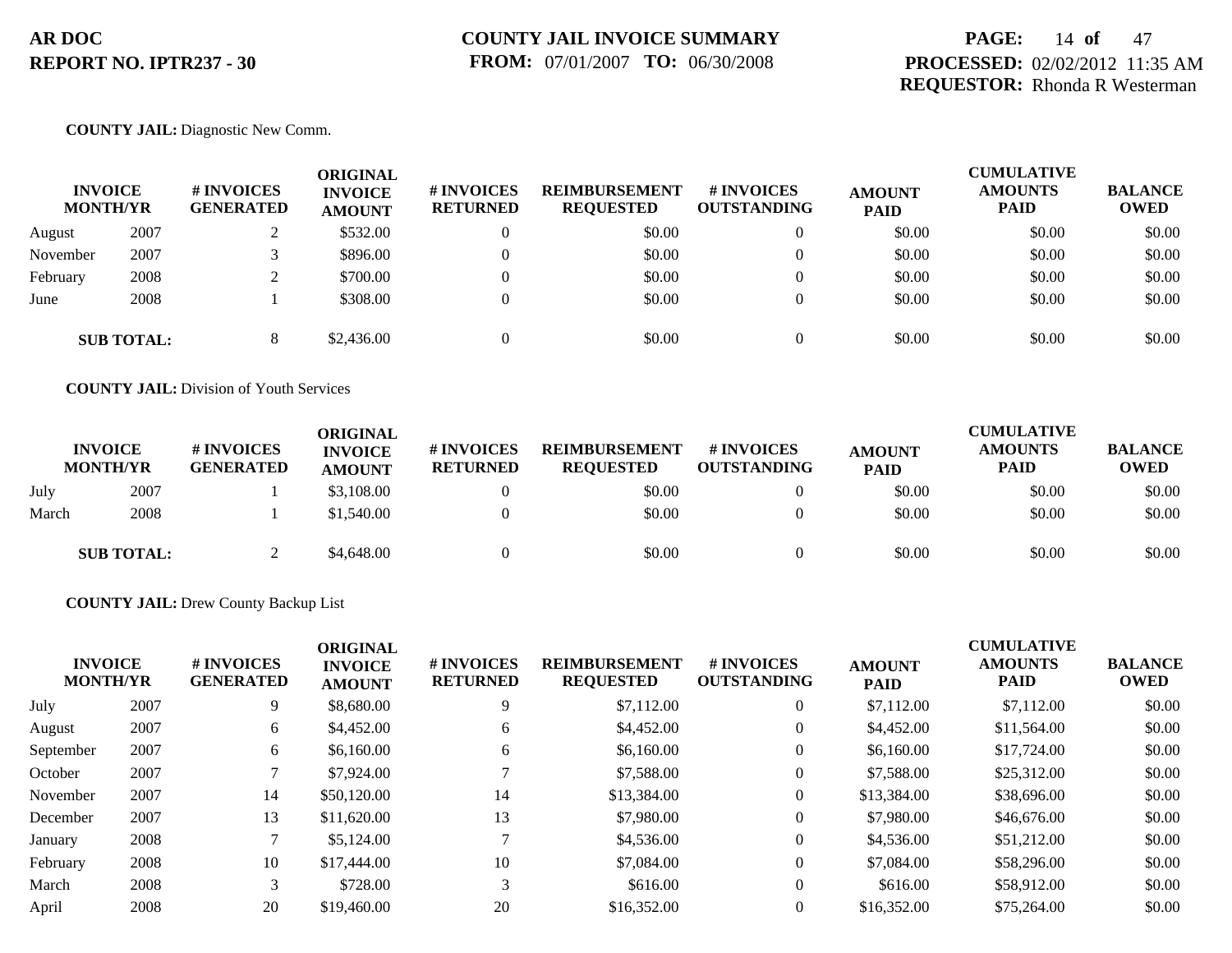### **PAGE:** 15 **of** 47 **PROCESSED:** 02/02/2012 11:35 AM **REQUESTOR:** Rhonda R Westerman

#### **COUNTY JAIL:** Drew County Backup List

|      | <b>INVOICE</b><br><b>MONTH/YR</b> | # INVOICES<br><b>GENERATED</b> | <b>ORIGINAL</b><br><b>INVOICE</b><br><b>AMOUNT</b> | # INVOICES<br><b>RETURNED</b> | <b>REIMBURSEMENT</b><br><b>REQUESTED</b> | # INVOICES<br><b>OUTSTANDING</b> | <b>AMOUNT</b><br><b>PAID</b> | <b>CUMULATIVE</b><br><b>AMOUNTS</b><br><b>PAID</b> | <b>BALANCE</b><br><b>OWED</b> |
|------|-----------------------------------|--------------------------------|----------------------------------------------------|-------------------------------|------------------------------------------|----------------------------------|------------------------------|----------------------------------------------------|-------------------------------|
| May  | 2008                              |                                | \$2,436.00                                         |                               | \$2,436.00                               | $\theta$                         | \$2,436.00                   | \$77,700.00                                        | \$0.00                        |
| June | 2008                              |                                | \$308.00                                           |                               | \$308.00                                 |                                  | \$308.00                     | \$78,008.00                                        | \$0.00                        |
|      | <b>SUB TOTAL:</b>                 | 102                            | \$134,456.00                                       | 102                           | \$78,008.00                              |                                  | \$78,008.00                  | \$78,008.00                                        | \$0.00                        |

**COUNTY JAIL:** Dumas City Jail

| <b>INVOICE</b><br><b>MONTH/YR</b> | # INVOICES<br><b>GENERATED</b> | ORIGINAL<br><b>INVOICE</b><br><b>AMOUNT</b> | <b># INVOICES</b><br><b>RETURNED</b> | <b>REIMBURSEMENT</b><br><b>REOUESTED</b> | # INVOICES<br><b>OUTSTANDING</b> | <b>AMOUNT</b><br><b>PAID</b> | <b>CUMULATIVE</b><br><b>AMOUNTS</b><br>PAID | <b>BALANCE</b><br><b>OWED</b> |
|-----------------------------------|--------------------------------|---------------------------------------------|--------------------------------------|------------------------------------------|----------------------------------|------------------------------|---------------------------------------------|-------------------------------|
| 2007<br>September                 |                                | \$4,088.00                                  |                                      | \$4,088.00                               |                                  | \$4,088.00                   | \$4,088,00                                  | \$0.00                        |
| <b>SUB TOTAL:</b>                 |                                | \$4,088.00                                  |                                      | \$4,088.00                               |                                  | \$4,088.00                   | \$4,088,00                                  | \$0.00                        |

**COUNTY JAIL:** East AR Region. Unit

| <b>INVOICE</b><br><b>MONTH/YR</b> |                   | # INVOICES<br><b>GENERATED</b> | ORIGINAL<br><b>INVOICE</b><br><b>AMOUNT</b> | # INVOICES<br><b>RETURNED</b> | <b>REIMBURSEMENT</b><br><b>REQUESTED</b> | # INVOICES<br><b>OUTSTANDING</b> | <b>AMOUNT</b><br><b>PAID</b> | <b>CUMULATIVE</b><br><b>AMOUNTS</b><br><b>PAID</b> | <b>BALANCE</b><br><b>OWED</b> |
|-----------------------------------|-------------------|--------------------------------|---------------------------------------------|-------------------------------|------------------------------------------|----------------------------------|------------------------------|----------------------------------------------------|-------------------------------|
| August                            | 2007              |                                | \$40,488.00                                 |                               | \$0.00                                   | $\theta$                         | \$0.00                       | \$0.00                                             | \$0.00                        |
| September                         | 2007              |                                | \$25,424.00                                 |                               | \$0.00                                   | $\Omega$                         | \$0.00                       | \$0.00                                             | \$0.00                        |
| November                          | 2007              |                                | \$11,116.00                                 |                               | \$0.00                                   | $\theta$                         | \$0.00                       | \$0.00                                             | \$0.00                        |
| February                          | 2008              |                                | \$24,920.00                                 |                               | \$0.00                                   | $\theta$                         | \$0.00                       | \$0.00                                             | \$0.00                        |
|                                   | <b>SUB TOTAL:</b> |                                | \$101.948.00                                |                               | \$0.00                                   | $\Omega$                         | \$0.00                       | \$0.00                                             | \$0.00                        |

#### **COUNTY JAIL:** East AR Regional Max Unit

|        |                                   |                                | ORIGINAL                        |                               |                                          |                                  |                              | <b>CUMULATIVE</b>      |                               |
|--------|-----------------------------------|--------------------------------|---------------------------------|-------------------------------|------------------------------------------|----------------------------------|------------------------------|------------------------|-------------------------------|
|        | <b>INVOICE</b><br><b>MONTH/YR</b> | # INVOICES<br><b>GENERATED</b> | <b>INVOICE</b><br><b>AMOUNT</b> | # INVOICES<br><b>RETURNED</b> | <b>REIMBURSEMENT</b><br><b>REQUESTED</b> | # INVOICES<br><b>OUTSTANDING</b> | <b>AMOUNT</b><br><b>PAID</b> | <b>AMOUNTS</b><br>PAID | <b>BALANCE</b><br><b>OWED</b> |
| August | 2007                              |                                | \$10.976.00                     |                               | \$0.00                                   |                                  | \$0.00                       | \$0.00                 | \$0.00                        |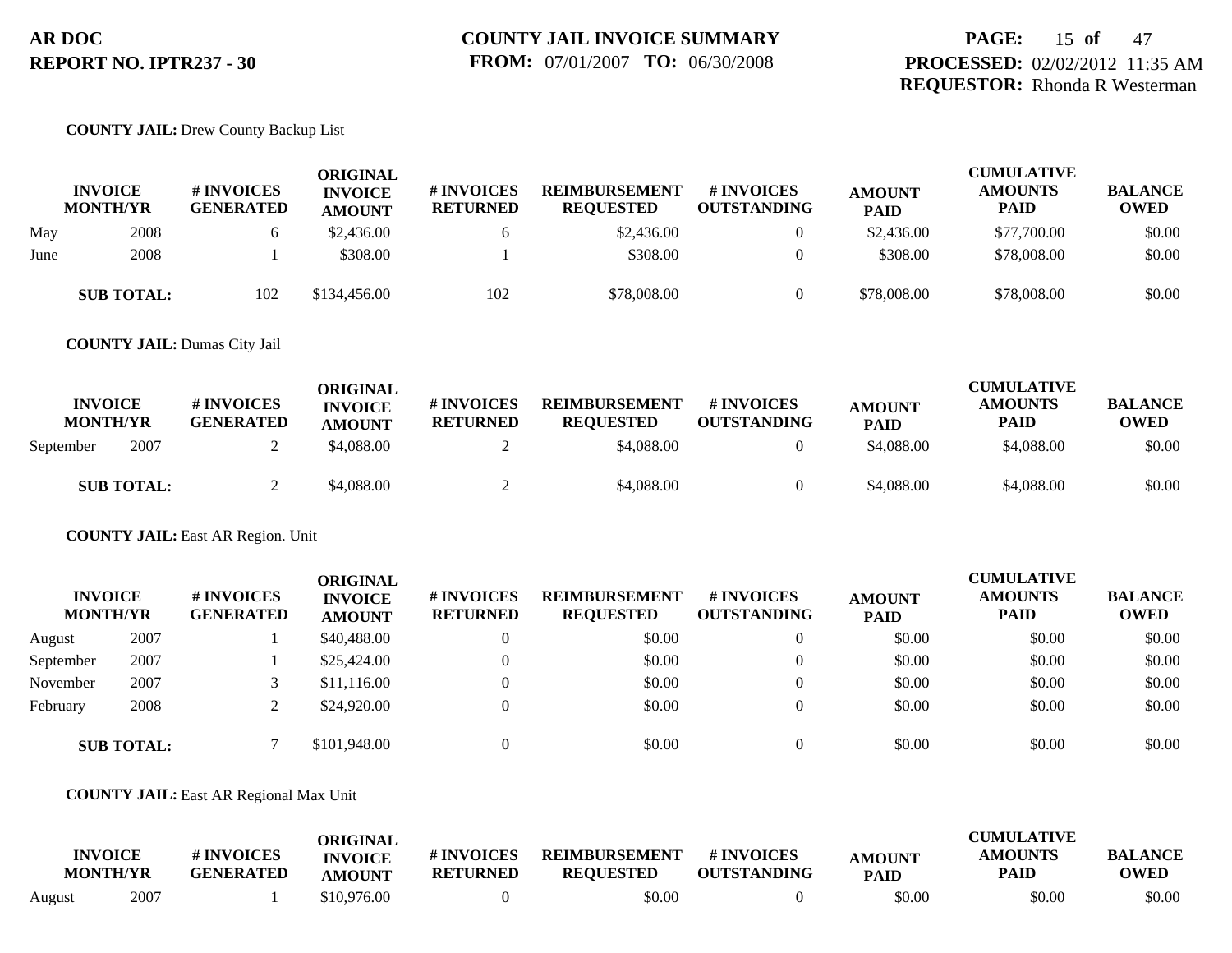#### **COUNTY JAIL:** East AR Regional Max Unit

| <b>INVOICE</b><br><b>MONTH/YR</b> | <b>#INVOICES</b><br><b>GENERATED</b> | ORIGINAL<br><b>INVOICE</b><br><b>AMOUNT</b> | <b># INVOICES</b><br><b>RETURNED</b> | <b>REIMBURSEMENT</b><br><b>REOUESTED</b> | # INVOICES<br><b>OUTSTANDING</b> | <b>AMOUNT</b><br><b>PAID</b> | <b>CUMULATIVE</b><br><b>AMOUNTS</b><br>PAID | <b>BALANCE</b><br><b>OWED</b> |
|-----------------------------------|--------------------------------------|---------------------------------------------|--------------------------------------|------------------------------------------|----------------------------------|------------------------------|---------------------------------------------|-------------------------------|
| 2007<br>November                  |                                      | \$9,016.00                                  |                                      | \$0.00                                   |                                  | \$0.00                       | \$0.00                                      | \$0.00                        |
| <b>SUB TOTAL:</b>                 |                                      | \$19,992.00                                 |                                      | \$0.00                                   |                                  | \$0.00                       | \$0.00                                      | \$0.00                        |

**COUNTY JAIL:** East AR Violator Pgm

| <b>INVOICE</b><br><b>MONTH/YR</b> | <b>#INVOICES</b><br><b>GENERATED</b> | ORIGINAL<br><b>INVOICE</b><br><b>AMOUNT</b> | # INVOICES<br><b>RETURNED</b> | <b>REIMBURSEMENT</b><br><b>REQUESTED</b> | # INVOICES<br><b>OUTSTANDING</b> | <b>AMOUNT</b><br><b>PAID</b> | <b>CUMULATIVE</b><br><b>AMOUNTS</b><br><b>PAID</b> | <b>BALANCE</b><br><b>OWED</b> |
|-----------------------------------|--------------------------------------|---------------------------------------------|-------------------------------|------------------------------------------|----------------------------------|------------------------------|----------------------------------------------------|-------------------------------|
| 2007<br>September                 |                                      | \$196.00                                    |                               | \$0.00                                   |                                  | \$0.00                       | \$0.00                                             | \$0.00                        |
| <b>SUB TOTAL:</b>                 |                                      | \$196.00                                    |                               | \$0.00                                   |                                  | \$0.00                       | \$0.00                                             | \$0.00                        |

**COUNTY JAIL:** East Little Rock P & P

| <b>INVOICE</b><br><b>MONTH/YR</b> |                   | # INVOICES<br><b>GENERATED</b> | ORIGINAL<br><b>INVOICE</b><br><b>AMOUNT</b> | <b>#INVOICES</b><br><b>RETURNED</b> | <b>REIMBURSEMENT</b><br><b>REOUESTED</b> | <b># INVOICES</b><br><b>OUTSTANDING</b> | <b>AMOUNT</b><br><b>PAID</b> | <b>CUMULATIVE</b><br><b>AMOUNTS</b><br><b>PAID</b> | <b>BALANCE</b><br><b>OWED</b> |
|-----------------------------------|-------------------|--------------------------------|---------------------------------------------|-------------------------------------|------------------------------------------|-----------------------------------------|------------------------------|----------------------------------------------------|-------------------------------|
| November                          | 2007              |                                | \$2,436.00                                  |                                     | \$0.00                                   |                                         | \$0.00                       | \$0.00                                             | \$0.00                        |
| February                          | 2008              |                                | \$30,520.00                                 |                                     | \$0.00                                   |                                         | \$0.00                       | \$0.00                                             | \$0.00                        |
|                                   | <b>SUB TOTAL:</b> |                                | \$32,956.00                                 |                                     | \$0.00                                   |                                         | \$0.00                       | \$0.00                                             | \$0.00                        |

**COUNTY JAIL:** England City Jail Backup

| <b>INVOICE</b><br><b>MONTH/YR</b> |      | # INVOICES<br><b>GENERATED</b> | ORIGINAL<br><b>INVOICE</b><br><b>AMOUNT</b> | # INVOICES<br><b>RETURNED</b> | <b>REIMBURSEMENT</b><br><b>REQUESTED</b> | # INVOICES<br><b>OUTSTANDING</b> | <b>AMOUNT</b><br><b>PAID</b> | <b>CUMULATIVE</b><br><b>AMOUNTS</b><br><b>PAID</b> | <b>BALANCE</b><br><b>OWED</b> |
|-----------------------------------|------|--------------------------------|---------------------------------------------|-------------------------------|------------------------------------------|----------------------------------|------------------------------|----------------------------------------------------|-------------------------------|
| November                          | 2007 |                                | \$84.00                                     |                               | \$84.00                                  |                                  | \$84.00                      | \$84.00                                            | \$0.00                        |
| March                             | 2008 |                                | \$672.00                                    |                               | \$672.00                                 |                                  | \$672.00                     | \$756.00                                           | \$0.00                        |
| April                             | 2008 |                                | \$280.00                                    |                               | \$280.00                                 |                                  | \$280.00                     | \$1.036.00                                         | \$0.00                        |
| May                               | 2008 |                                | \$280.00                                    |                               | \$280.00                                 |                                  | \$280.00                     | \$1,316.00                                         | \$0.00                        |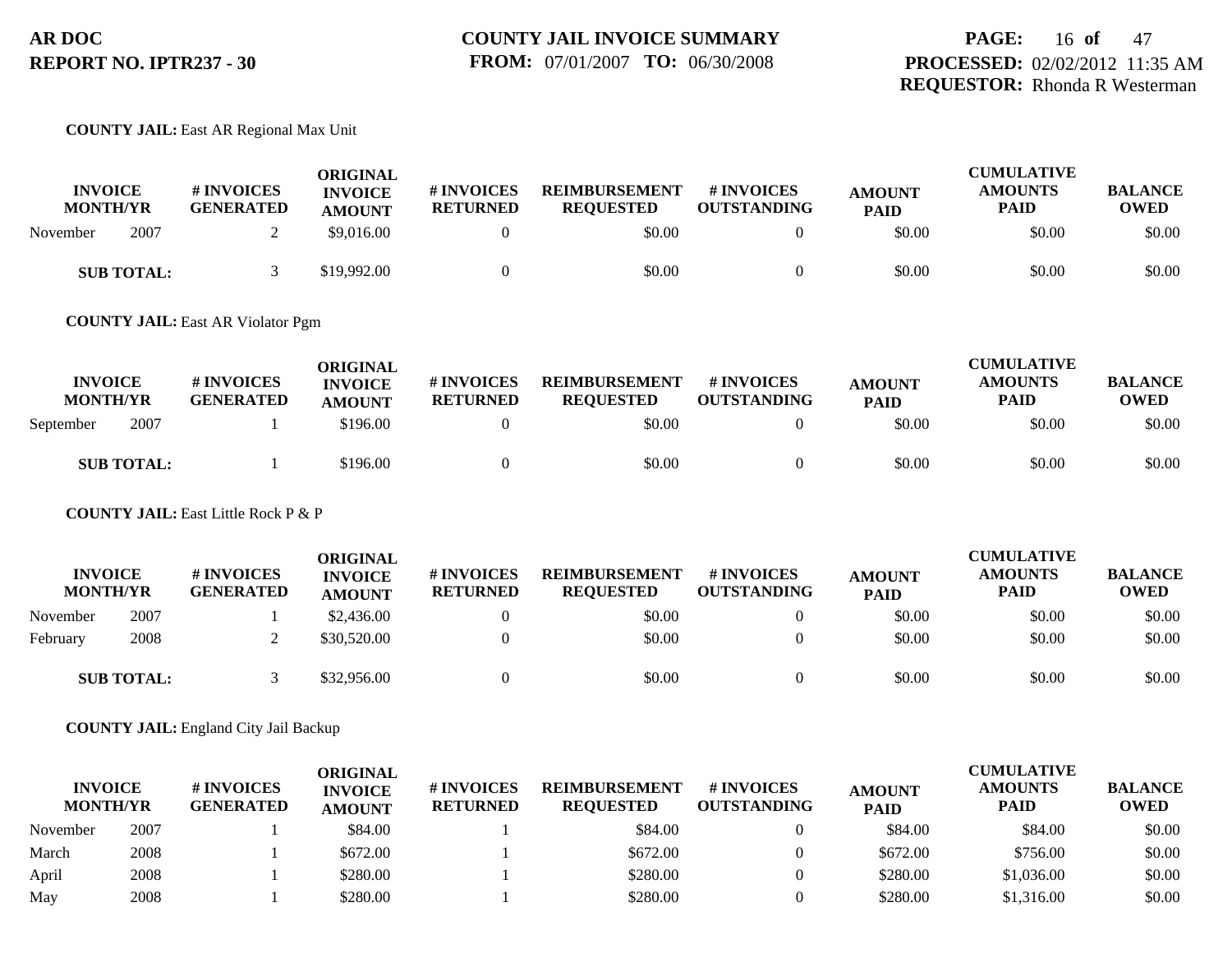### **PAGE:** 17 **of** 47 **PROCESSED:** 02/02/2012 11:35 AM **REQUESTOR:** Rhonda R Westerman

#### **COUNTY JAIL:** England City Jail Backup

| <b>INVOICE</b><br><b>MONTH/YR</b> | # INVOICES<br><b>GENERATED</b> | ORIGINAL<br><b>INVOICE</b><br><b>AMOUNT</b> | # INVOICES<br><b>RETURNED</b> | <b>REIMBURSEMENT</b><br><b>REOUESTED</b> | # INVOICES<br><b>OUTSTANDING</b> | <b>AMOUNT</b><br><b>PAID</b> | <b>CUMULATIVE</b><br><b>AMOUNTS</b><br><b>PAID</b> | <b>BALANCE</b><br>OWED |
|-----------------------------------|--------------------------------|---------------------------------------------|-------------------------------|------------------------------------------|----------------------------------|------------------------------|----------------------------------------------------|------------------------|
| <b>SUB TOTAL:</b>                 | 4                              | \$1,316.00                                  |                               | \$1,316.00                               |                                  | \$1,316.00                   | \$1,316.00                                         | \$0.00                 |

### **COUNTY JAIL:** Faulkner County Backup List

|           | <b>INVOICE</b><br><b>MONTH/YR</b> | # INVOICES<br><b>GENERATED</b> | <b>ORIGINAL</b><br><b>INVOICE</b><br><b>AMOUNT</b> | # INVOICES<br><b>RETURNED</b> | <b>REIMBURSEMENT</b><br><b>REQUESTED</b> | # INVOICES<br><b>OUTSTANDING</b> | <b>AMOUNT</b><br><b>PAID</b> | <b>CUMULATIVE</b><br><b>AMOUNTS</b><br><b>PAID</b> | <b>BALANCE</b><br><b>OWED</b> |
|-----------|-----------------------------------|--------------------------------|----------------------------------------------------|-------------------------------|------------------------------------------|----------------------------------|------------------------------|----------------------------------------------------|-------------------------------|
| July      | 2007                              | 15                             | \$34,440.00                                        | 15                            | \$17,640.00                              | $\overline{0}$                   | \$17,640.00                  | \$17,640.00                                        | \$0.00                        |
| August    | 2007                              | 16                             | \$15,092.00                                        | 16                            | \$12,852.00                              | $\overline{0}$                   | \$12,852.00                  | \$30,492.00                                        | \$0.00                        |
| September | 2007                              | 11                             | \$29,932.00                                        | 11                            | \$16,800.00                              | $\overline{0}$                   | \$16,800.00                  | \$47,292.00                                        | \$0.00                        |
| October   | 2007                              | 25                             | \$41,468.00                                        | 25                            | \$37,660.00                              | $\overline{0}$                   | \$37,660.00                  | \$84,952.00                                        | \$0.00                        |
| November  | 2007                              | 9                              | \$25,396.00                                        | 9                             | \$12,572.00                              | $\overline{0}$                   | \$12,572.00                  | \$97,524.00                                        | \$0.00                        |
| December  | 2007                              | 18                             | \$34,104.00                                        | 18                            | \$19,572.00                              | $\overline{0}$                   | \$19,572.00                  | \$117,096.00                                       | \$0.00                        |
| January   | 2008                              | $\mathcal{I}$                  | \$11,900.00                                        |                               | \$9,352.00                               | $\overline{0}$                   | \$9,352.00                   | \$126,448.00                                       | \$0.00                        |
| February  | 2008                              | 28                             | \$33,712.00                                        | 28                            | \$29,148.00                              | $\overline{0}$                   | \$29,148.00                  | \$155,596.00                                       | \$0.00                        |
| March     | 2008                              | 16                             | \$36,036.00                                        | 16                            | \$19,528.00                              | $\overline{0}$                   | \$19,528.00                  | \$175,124.00                                       | \$0.00                        |
| April     | 2008                              | 12                             | \$13,580.00                                        | 12                            | \$10,836.00                              | $\overline{0}$                   | \$10,836.00                  | \$185,960.00                                       | \$0.00                        |
| May       | 2008                              | 14                             | \$24,668.00                                        | 14                            | \$18,144.00                              | $\overline{0}$                   | \$18,144.00                  | \$204,104.00                                       | \$0.00                        |
| June      | 2008                              | 4                              | \$2,912.00                                         | 4                             | \$1,400.00                               | $\overline{0}$                   | \$1,400.00                   | \$205,504.00                                       | \$0.00                        |
|           | <b>SUB TOTAL:</b>                 | 175                            | \$303,240.00                                       | 175                           | \$205,504.00                             | $\overline{0}$                   | \$205,504.00                 | \$205,504.00                                       | \$0.00                        |
|           |                                   |                                |                                                    |                               |                                          |                                  |                              |                                                    |                               |

#### **COUNTY JAIL:** Franklin County Backup List

| <b>INVOICE</b><br><b>MONTH/YR</b> |      | # INVOICES<br><b>GENERATED</b> | ORIGINAL<br><b>INVOICE</b><br><b>AMOUNT</b> | # INVOICES<br><b>RETURNED</b> | <b>REIMBURSEMENT</b><br><b>REOUESTED</b> | <b>#INVOICES</b><br><b>OUTSTANDING</b> | <b>AMOUNT</b><br><b>PAID</b> | <b>CUMULATIVE</b><br><b>AMOUNTS</b><br><b>PAID</b> | <b>BALANCE</b><br><b>OWED</b> |
|-----------------------------------|------|--------------------------------|---------------------------------------------|-------------------------------|------------------------------------------|----------------------------------------|------------------------------|----------------------------------------------------|-------------------------------|
| July                              | 2007 |                                | \$7,756.00                                  |                               | \$7,756.00                               |                                        | \$7,756.00                   | \$7,756.00                                         | \$0.00                        |
| October                           | 2007 |                                | \$8,092.00                                  |                               | \$8,092.00                               |                                        | \$8,092.00                   | \$15,848.00                                        | \$0.00                        |
| November                          | 2007 |                                | \$2,156.00                                  |                               | \$28.00                                  |                                        | \$28.00                      | \$15,876.00                                        | \$0.00                        |
| December                          | 2007 |                                | \$6.944.00                                  |                               | \$6,944.00                               |                                        | \$6,944.00                   | \$22,820.00                                        | \$0.00                        |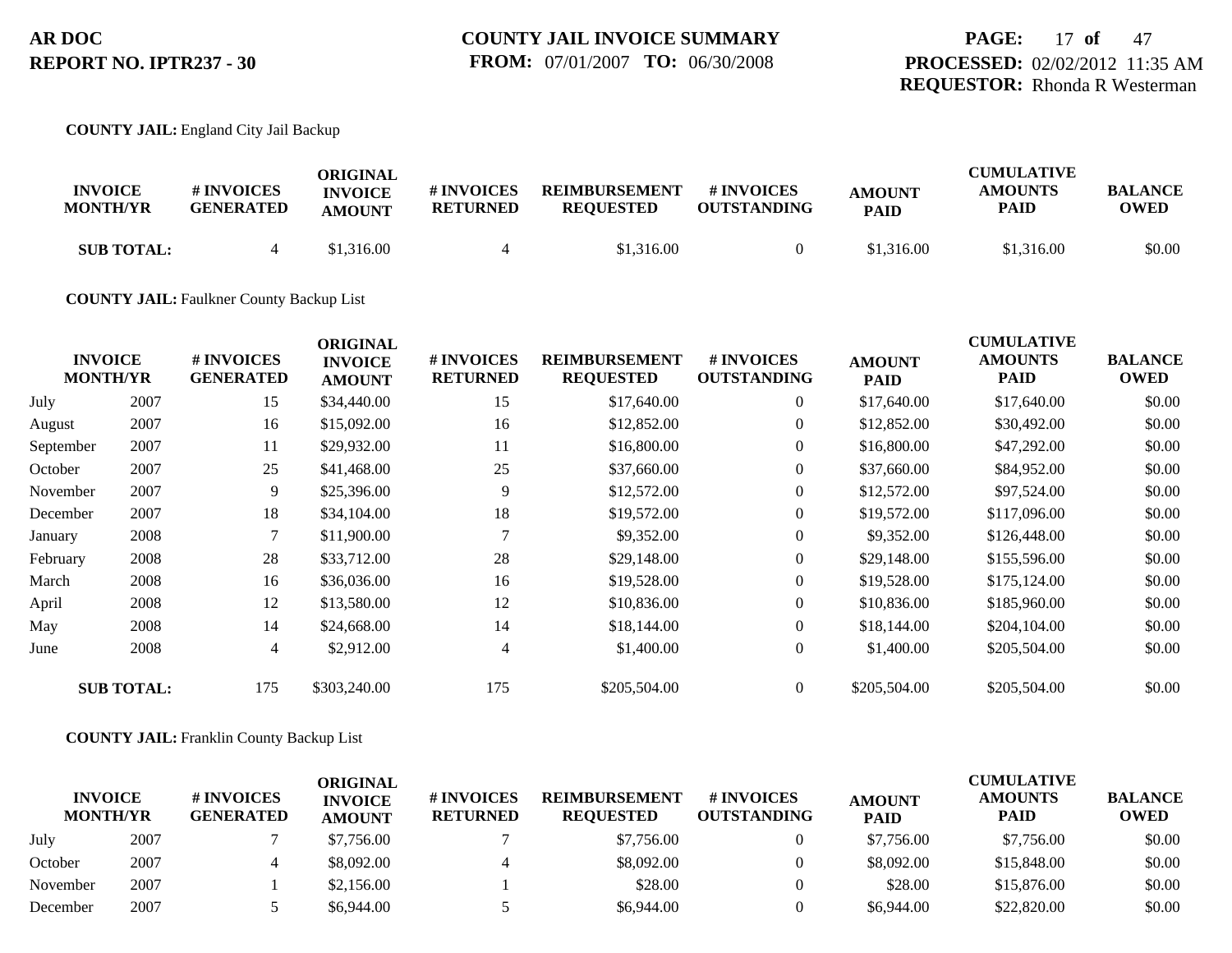### **PAGE:** 18 **of** 47 **PROCESSED:** 02/02/2012 11:35 AM **REQUESTOR:** Rhonda R Westerman

#### **COUNTY JAIL:** Franklin County Backup List

|          | <b>INVOICE</b><br><b>MONTH/YR</b> | # INVOICES<br><b>GENERATED</b> | ORIGINAL<br><b>INVOICE</b><br><b>AMOUNT</b> | # INVOICES<br><b>RETURNED</b> | <b>REIMBURSEMENT</b><br><b>REQUESTED</b> | # INVOICES<br><b>OUTSTANDING</b> | <b>AMOUNT</b><br><b>PAID</b> | <b>CUMULATIVE</b><br><b>AMOUNTS</b><br><b>PAID</b> | <b>BALANCE</b><br><b>OWED</b> |
|----------|-----------------------------------|--------------------------------|---------------------------------------------|-------------------------------|------------------------------------------|----------------------------------|------------------------------|----------------------------------------------------|-------------------------------|
| January  | 2008                              | 6                              | \$9,772.00                                  | 6                             | \$6,972.00                               | $\overline{0}$                   | \$6,972.00                   | \$29,792.00                                        | \$0.00                        |
| February | 2008                              |                                | \$1,764.00                                  |                               | \$28.00                                  | $\overline{0}$                   | \$28.00                      | \$29,820.00                                        | \$0.00                        |
| March    | 2008                              | 4                              | \$2,128,00                                  | 4                             | \$2,128.00                               | $\overline{0}$                   | \$2,128.00                   | \$31,948.00                                        | \$0.00                        |
| April    | 2008                              | 8                              | \$11,368.00                                 | 8                             | \$10,248.00                              | $\overline{0}$                   | \$10,248.00                  | \$42,196.00                                        | \$0.00                        |
| May      | 2008                              | 4                              | \$4,788.00                                  | $\overline{4}$                | \$4,788.00                               | $\overline{0}$                   | \$4,788.00                   | \$46,984.00                                        | \$0.00                        |
|          | <b>SUB TOTAL:</b>                 | 40                             | \$54,768.00                                 | 40                            | \$46,984.00                              | $\overline{0}$                   | \$46,984.00                  | \$46,984.00                                        | \$0.00                        |

**COUNTY JAIL:** Fulton County Backup List

| <b>INVOICE</b><br><b>MONTH/YR</b> |                   | # INVOICES<br><b>GENERATED</b> | <b>ORIGINAL</b><br><b>INVOICE</b><br><b>AMOUNT</b> | # INVOICES<br><b>RETURNED</b> | <b>REIMBURSEMENT</b><br><b>REQUESTED</b> | <b>#INVOICES</b><br><b>OUTSTANDING</b> | <b>AMOUNT</b><br><b>PAID</b> | <b>CUMULATIVE</b><br><b>AMOUNTS</b><br><b>PAID</b> | <b>BALANCE</b><br><b>OWED</b> |
|-----------------------------------|-------------------|--------------------------------|----------------------------------------------------|-------------------------------|------------------------------------------|----------------------------------------|------------------------------|----------------------------------------------------|-------------------------------|
| July                              | 2007              |                                | \$868.00                                           |                               | \$868.00                                 | $\overline{0}$                         | \$868.00                     | \$868.00                                           | \$0.00                        |
| September                         | 2007              |                                | \$448.00                                           |                               | \$448.00                                 | $\overline{0}$                         | \$448.00                     | \$1,316.00                                         | \$0.00                        |
| October                           | 2007              |                                | \$28.00                                            |                               | \$28.00                                  | $\overline{0}$                         | \$28.00                      | \$1,344.00                                         | \$0.00                        |
| December                          | 2007              | 3                              | \$2,688.00                                         | 3                             | \$1,792.00                               | $\theta$                               | \$1,792.00                   | \$3,136.00                                         | \$0.00                        |
| February                          | 2008              |                                | \$868.00                                           |                               | \$868.00                                 | $\overline{0}$                         | \$868.00                     | \$4,004.00                                         | \$0.00                        |
| March                             | 2008              |                                | \$644.00                                           |                               | \$644.00                                 | $\overline{0}$                         | \$644.00                     | \$4,648.00                                         | \$0.00                        |
| April                             | 2008              | 4                              | \$1,736.00                                         | $\overline{4}$                | \$1,792.00                               | $\overline{0}$                         | \$1,792.00                   | \$6,440.00                                         | \$0.00                        |
|                                   | <b>SUB TOTAL:</b> | 12                             | \$7,280.00                                         | 12                            | \$6,440.00                               | $\theta$                               | \$6,440.00                   | \$6,440.00                                         | \$0.00                        |

**COUNTY JAIL:** Garland County Backup List

| <b>INVOICE</b><br><b>MONTH/YR</b> |      | # INVOICES<br><b>GENERATED</b> | ORIGINAL<br><b>INVOICE</b><br><b>AMOUNT</b> | <b># INVOICES</b><br><b>RETURNED</b> | <b>REIMBURSEMENT</b><br><b>REOUESTED</b> | # INVOICES<br><b>OUTSTANDING</b> | <b>AMOUNT</b><br><b>PAID</b> | <b>CUMULATIVE</b><br><b>AMOUNTS</b><br><b>PAID</b> | <b>BALANCE</b><br><b>OWED</b> |
|-----------------------------------|------|--------------------------------|---------------------------------------------|--------------------------------------|------------------------------------------|----------------------------------|------------------------------|----------------------------------------------------|-------------------------------|
| July                              | 2007 | 16                             | \$22,316.00                                 | 16                                   | \$23,856.00                              |                                  | \$23,856.00                  | \$23,856.00                                        | \$0.00                        |
| August                            | 2007 |                                | \$7,840.00                                  |                                      | \$8,988.00                               |                                  | \$8,988.00                   | \$32,844.00                                        | \$0.00                        |
| September                         | 2007 |                                | \$2,156.00                                  |                                      | \$2,156.00                               |                                  | \$2,156.00                   | \$35,000.00                                        | \$0.00                        |
| October                           | 2007 |                                | \$25,928.00                                 | 14                                   | \$27,048.00                              |                                  | \$27,048.00                  | \$62,048.00                                        | \$0.00                        |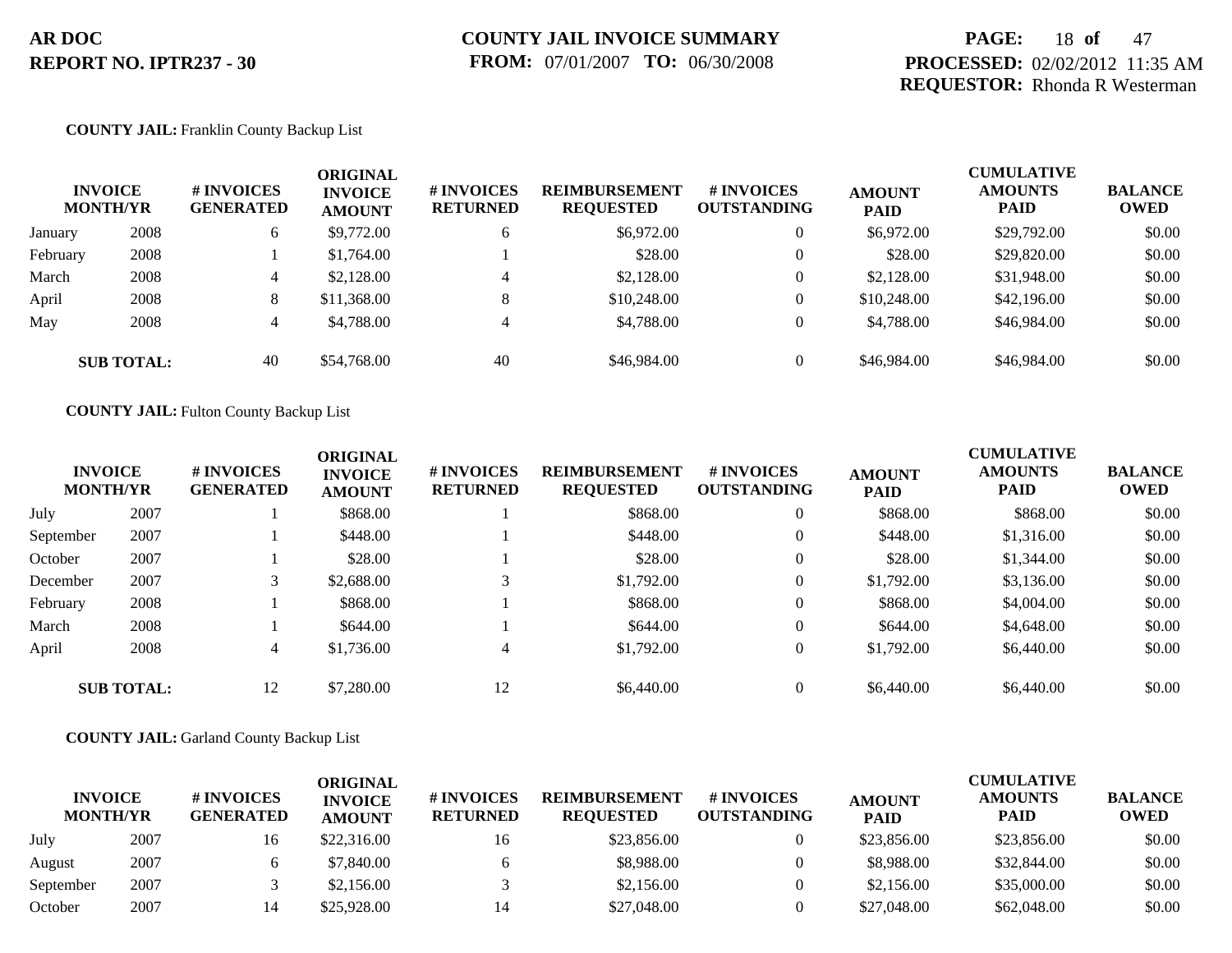### **PAGE:** 19 **of** 47 **PROCESSED:** 02/02/2012 11:35 AM **REQUESTOR:** Rhonda R Westerman

#### **COUNTY JAIL:** Garland County Backup List

|          | <b>INVOICE</b><br><b>MONTH/YR</b> | # INVOICES<br><b>GENERATED</b> | <b>ORIGINAL</b><br><b>INVOICE</b><br><b>AMOUNT</b> | # INVOICES<br><b>RETURNED</b> | <b>REIMBURSEMENT</b><br><b>REQUESTED</b> | <b>#INVOICES</b><br><b>OUTSTANDING</b> | <b>AMOUNT</b><br><b>PAID</b> | <b>CUMULATIVE</b><br><b>AMOUNTS</b><br><b>PAID</b> | <b>BALANCE</b><br><b>OWED</b> |
|----------|-----------------------------------|--------------------------------|----------------------------------------------------|-------------------------------|------------------------------------------|----------------------------------------|------------------------------|----------------------------------------------------|-------------------------------|
| November | 2007                              | 11                             | \$51,632.00                                        | 11                            | \$17,780.00                              | $\overline{0}$                         | \$17,780.00                  | \$79,828.00                                        | \$0.00                        |
| December | 2007                              | 18                             | \$28,896.00                                        | 18                            | \$30,016.00                              | $\overline{0}$                         | \$30,016.00                  | \$109,844.00                                       | \$0.00                        |
| January  | 2008                              | 11                             | \$18,228.00                                        | 11                            | \$18,648.00                              | $\overline{0}$                         | \$18,648.00                  | \$128,492.00                                       | \$0.00                        |
| February | 2008                              | 18                             | \$20,076.00                                        | 18                            | \$20,692.00                              | $\overline{0}$                         | \$20,692.00                  | \$149,184.00                                       | \$0.00                        |
| March    | 2008                              | 13                             | \$20,972.00                                        | 13                            | \$21,196.00                              | $\overline{0}$                         | \$21,196.00                  | \$170,380,00                                       | \$0.00                        |
| April    | 2008                              | 12                             | \$14,756.00                                        | 12                            | \$16,296.00                              | $\overline{0}$                         | \$16,296.00                  | \$186,676.00                                       | \$0.00                        |
| May      | 2008                              | 21                             | \$27,412.00                                        | 21                            | \$28,336.00                              | $\overline{0}$                         | \$28,336.00                  | \$215,012.00                                       | \$0.00                        |
| June     | 2008                              |                                | \$280.00                                           |                               | \$280.00                                 | $\overline{0}$                         | \$280.00                     | \$215,292.00                                       | \$0.00                        |
|          | <b>SUB TOTAL:</b>                 | 144                            | \$240,492.00                                       | 144                           | \$215,292.00                             | $\theta$                               | \$215,292.00                 | \$215,292.00                                       | \$0.00                        |

### **COUNTY JAIL:** Grant County Backup List

|           |                                   |                                      | <b>ORIGINAL</b>                 |                               |                                          |                                        |                              | <b>CUMULATIVE</b>             |                               |
|-----------|-----------------------------------|--------------------------------------|---------------------------------|-------------------------------|------------------------------------------|----------------------------------------|------------------------------|-------------------------------|-------------------------------|
|           | <b>INVOICE</b><br><b>MONTH/YR</b> | <b>#INVOICES</b><br><b>GENERATED</b> | <b>INVOICE</b><br><b>AMOUNT</b> | # INVOICES<br><b>RETURNED</b> | <b>REIMBURSEMENT</b><br><b>REQUESTED</b> | <b>#INVOICES</b><br><b>OUTSTANDING</b> | <b>AMOUNT</b><br><b>PAID</b> | <b>AMOUNTS</b><br><b>PAID</b> | <b>BALANCE</b><br><b>OWED</b> |
| July      | 2007                              | 3                                    | \$15,260.00                     | 3                             | \$2,352.00                               | $\overline{0}$                         | \$2,352.00                   | \$2,352.00                    | \$0.00                        |
| September | 2007                              | 2                                    | \$2,772.00                      | 2                             | \$2,772.00                               | $\overline{0}$                         | \$2,772.00                   | \$5,124.00                    | \$0.00                        |
| October   | 2007                              | 4                                    | \$4,788.00                      | 4                             | \$1,568.00                               | $\theta$                               | \$1,568.00                   | \$6,692.00                    | \$0.00                        |
| November  | 2007                              | 4                                    | \$4,284.00                      | 4                             | \$2,968.00                               | $\theta$                               | \$2,968.00                   | \$9,660.00                    | \$0.00                        |
| December  | 2007                              |                                      | \$6,804.00                      |                               | \$7,420.00                               | $\mathbf{0}$                           | \$7,420.00                   | \$17,080.00                   | \$0.00                        |
| January   | 2008                              |                                      | \$1,568.00                      |                               | \$0.00                                   | $\theta$                               | \$0.00                       | \$17,080.00                   | \$0.00                        |
| February  | 2008                              | 4                                    | \$8,008.00                      | 4                             | \$1,064.00                               | $\mathbf{0}$                           | \$1,064.00                   | \$18,144.00                   | \$0.00                        |
| April     | 2008                              | 7                                    | \$12,964.00                     |                               | \$3,500.00                               | $\theta$                               | \$3,500.00                   | \$21,644.00                   | \$0.00                        |
| May       | 2008                              | 6                                    | \$7,756.00                      | 6                             | \$3,976.00                               | $\theta$                               | \$3,976.00                   | \$25,620.00                   | \$0.00                        |
| June      | 2008                              | 2                                    | \$2,576.00                      | 2                             | \$2,576.00                               | $\overline{0}$                         | \$2,576.00                   | \$28,196.00                   | \$0.00                        |
|           | <b>SUB TOTAL:</b>                 | 38                                   | \$66,780.00                     | 38                            | \$28,196.00                              | $\overline{0}$                         | \$28,196.00                  | \$28,196.00                   | \$0.00                        |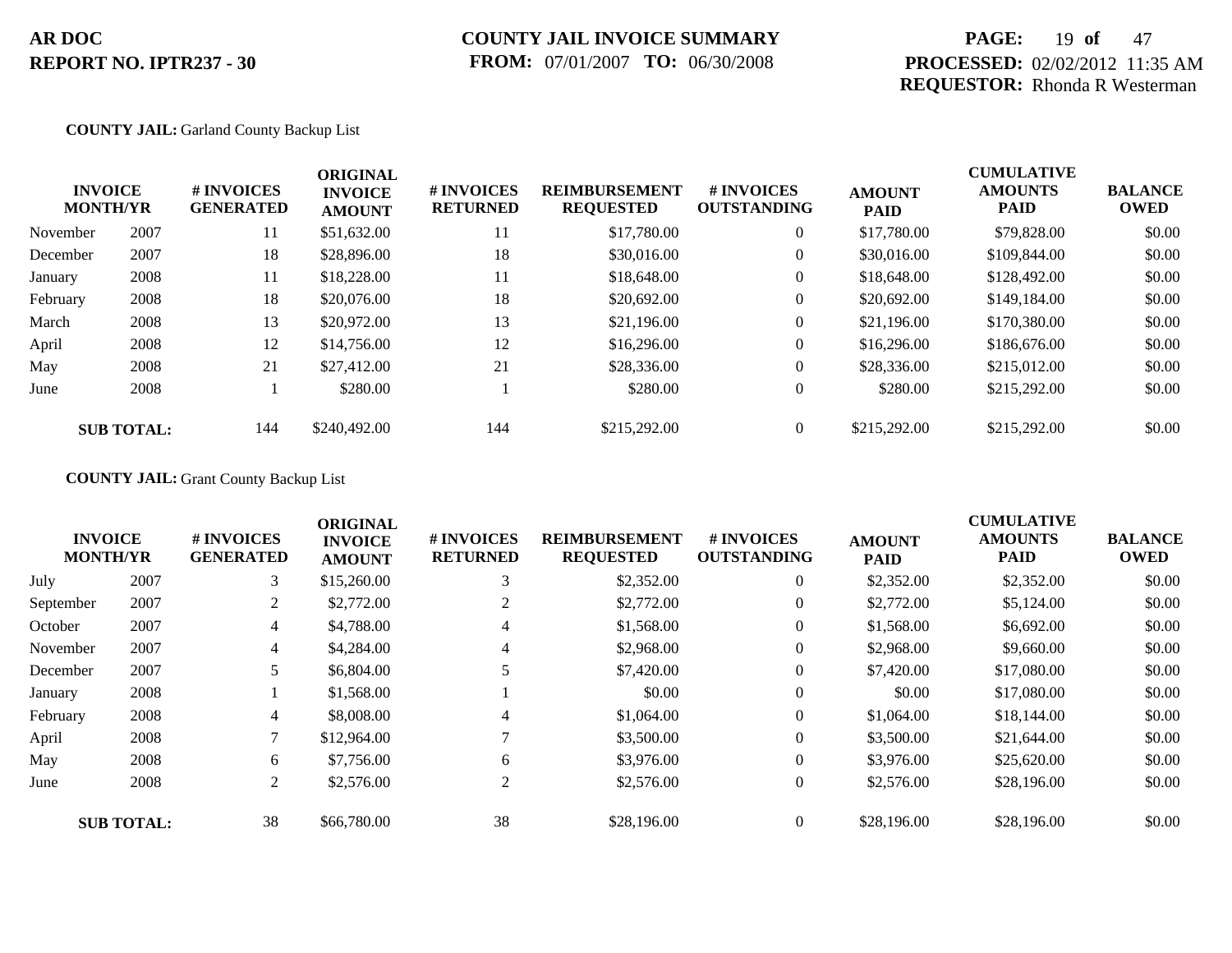### **COUNTY JAIL INVOICE SUMMARY FROM:** 07/01/2007 **TO:** 06/30/2008

### **PAGE:** 20 **of** 47 **PROCESSED:** 02/02/2012 11:35 AM **REQUESTOR:** Rhonda R Westerman

#### **COUNTY JAIL:** Greene County Backup List

|           |                                   |                                | <b>ORIGINAL</b>                 |                               |                                          |                                  |                              | <b>CUMULATIVE</b>             |                               |
|-----------|-----------------------------------|--------------------------------|---------------------------------|-------------------------------|------------------------------------------|----------------------------------|------------------------------|-------------------------------|-------------------------------|
|           | <b>INVOICE</b><br><b>MONTH/YR</b> | # INVOICES<br><b>GENERATED</b> | <b>INVOICE</b><br><b>AMOUNT</b> | # INVOICES<br><b>RETURNED</b> | <b>REIMBURSEMENT</b><br><b>REQUESTED</b> | # INVOICES<br><b>OUTSTANDING</b> | <b>AMOUNT</b><br><b>PAID</b> | <b>AMOUNTS</b><br><b>PAID</b> | <b>BALANCE</b><br><b>OWED</b> |
| July      | 2007                              | $\overline{4}$                 | \$4,256.00                      | 4                             | \$2,548.00                               | $\overline{0}$                   | \$2,548.00                   | \$2,548.00                    | \$0.00                        |
| August    | 2007                              |                                | \$588.00                        |                               | \$588.00                                 | $\overline{0}$                   | \$588.00                     | \$3,136.00                    | \$0.00                        |
| September | 2007                              | 11                             | \$10,696.00                     | 11                            | \$10,052.00                              | $\overline{0}$                   | \$10,052.00                  | \$13,188.00                   | \$0.00                        |
| October   | 2007                              | 8                              | \$12,040.00                     | 8                             | \$12,040.00                              | $\overline{0}$                   | \$12,040.00                  | \$25,228.00                   | \$0.00                        |
| January   | 2008                              | 15                             | \$20,384.00                     | 15                            | \$20,748.00                              | $\overline{0}$                   | \$20,748.00                  | \$45,976.00                   | \$0.00                        |
| February  | 2008                              |                                | \$6,776.00                      |                               | \$6,888.00                               | $\overline{0}$                   | \$6,888.00                   | \$52,864.00                   | \$0.00                        |
| March     | 2008                              |                                | \$252.00                        |                               | \$252.00                                 | $\overline{0}$                   | \$252.00                     | \$53,116.00                   | \$0.00                        |
| April     | 2008                              | 11                             | \$19,572.00                     | 11                            | \$19,460.00                              | $\overline{0}$                   | \$19,460.00                  | \$72,576.00                   | \$0.00                        |
| May       | 2008                              | 2                              | \$644.00                        | $\overline{2}$                | \$644.00                                 | $\overline{0}$                   | \$644.00                     | \$73,220.00                   | \$0.00                        |
| June      | 2008                              | 13                             | \$30,632.00                     | 13                            | \$30,632.00                              | $\overline{0}$                   | \$30,632.00                  | \$103,852.00                  | \$0.00                        |
|           | <b>SUB TOTAL:</b>                 | 71                             | \$105,840.00                    | 71                            | \$103,852.00                             | $\overline{0}$                   | \$103,852.00                 | \$103,852.00                  | \$0.00                        |

### **COUNTY JAIL:** Grimes Unit

| <b>INVOICE</b><br><b>MONTH/YR</b> |                   | # INVOICES<br><b>GENERATED</b> | ORIGINAL<br><b>INVOICE</b><br><b>AMOUNT</b> | <b># INVOICES</b><br><b>RETURNED</b> | <b>REIMBURSEMENT</b><br><b>REQUESTED</b> | # INVOICES<br><b>OUTSTANDING</b> | <b>AMOUNT</b><br><b>PAID</b> | <b>CUMULATIVE</b><br><b>AMOUNTS</b><br><b>PAID</b> | <b>BALANCE</b><br><b>OWED</b> |
|-----------------------------------|-------------------|--------------------------------|---------------------------------------------|--------------------------------------|------------------------------------------|----------------------------------|------------------------------|----------------------------------------------------|-------------------------------|
| August                            | 2007              |                                | \$56.00                                     |                                      | \$0.00                                   |                                  | \$0.00                       | \$0.00                                             | \$0.00                        |
|                                   | <b>SUB TOTAL:</b> |                                | \$56.00                                     |                                      | \$0.00                                   |                                  | \$0.00                       | \$0.00                                             | \$0.00                        |

**COUNTY JAIL:** Hempstead County Backup List

| <b>INVOICE</b><br><b>MONTH/YR</b> |      | # INVOICES<br><b>GENERATED</b> | ORIGINAL<br><b>INVOICE</b><br><b>AMOUNT</b> | <b># INVOICES</b><br><b>RETURNED</b> | <b>REIMBURSEMENT</b><br><b>REQUESTED</b> | <b>#INVOICES</b><br><b>OUTSTANDING</b> | <b>AMOUNT</b><br><b>PAID</b> | <b>CUMULATIVE</b><br><b>AMOUNTS</b><br><b>PAID</b> | <b>BALANCE</b><br><b>OWED</b> |
|-----------------------------------|------|--------------------------------|---------------------------------------------|--------------------------------------|------------------------------------------|----------------------------------------|------------------------------|----------------------------------------------------|-------------------------------|
| July                              | 2007 |                                | \$12,936.00                                 |                                      | \$12,936.00                              |                                        | \$12,936.00                  | \$12,936.00                                        | \$0.00                        |
| August                            | 2007 |                                | \$5,768.00                                  |                                      | \$5,768.00                               |                                        | \$5,768.00                   | \$18,704.00                                        | \$0.00                        |
| September                         | 2007 |                                | \$6,888.00                                  |                                      | \$6,888.00                               |                                        | \$6,888.00                   | \$25,592.00                                        | \$0.00                        |
| October                           | 2007 |                                | \$10,640.00                                 |                                      | \$10,640.00                              |                                        | \$10,640.00                  | \$36,232.00                                        | \$0.00                        |
| December                          | 2007 |                                | \$26,180.00                                 | 15                                   | \$26,180.00                              |                                        | \$26,180.00                  | \$62,412.00                                        | \$0.00                        |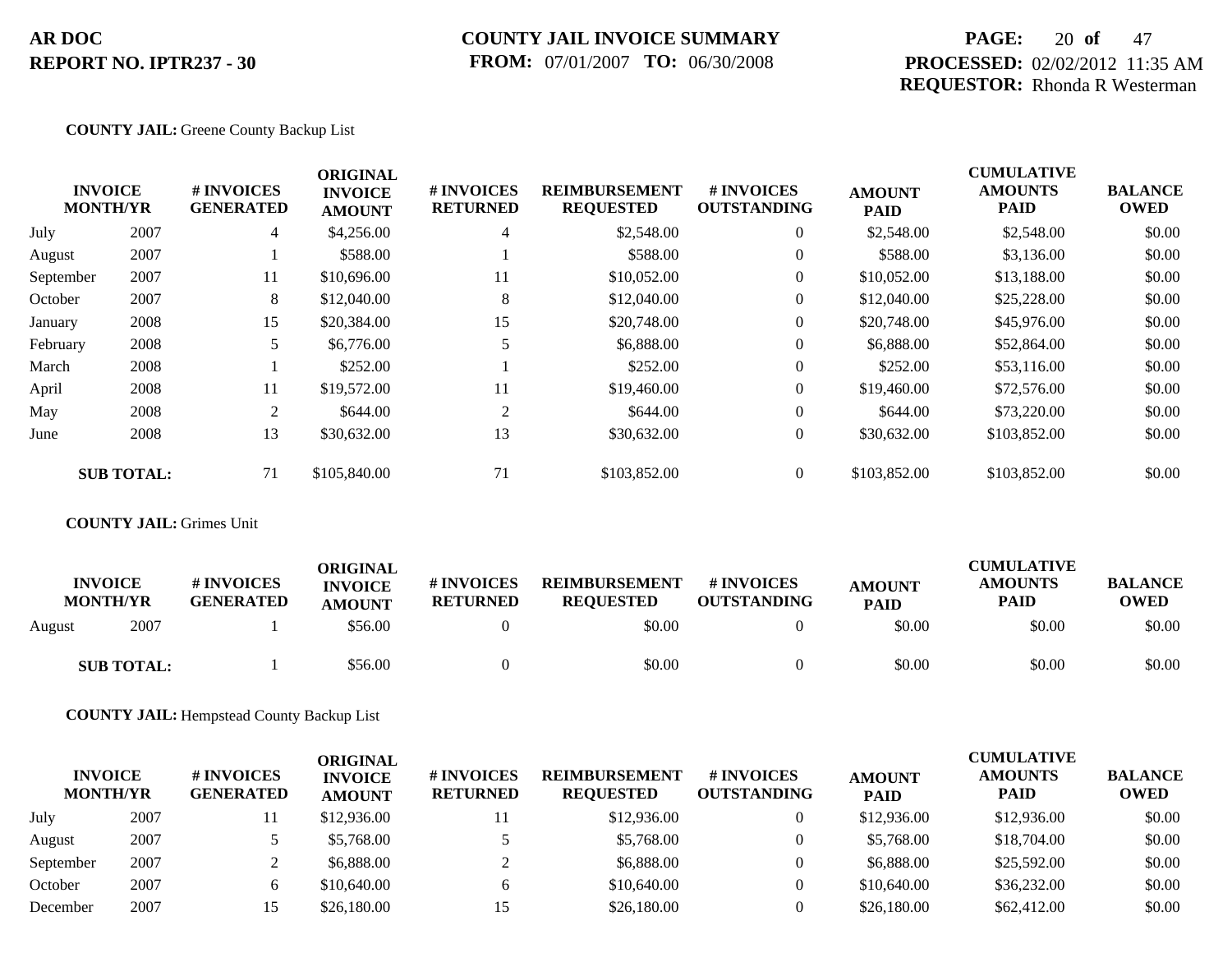### **PAGE:** 21 **of** 47 **PROCESSED:** 02/02/2012 11:35 AM **REQUESTOR:** Rhonda R Westerman

#### **COUNTY JAIL:** Hempstead County Backup List

|          | <b>INVOICE</b><br><b>MONTH/YR</b> | # INVOICES<br><b>GENERATED</b> | <b>ORIGINAL</b><br><b>INVOICE</b><br><b>AMOUNT</b> | # INVOICES<br><b>RETURNED</b> | <b>REIMBURSEMENT</b><br><b>REQUESTED</b> | <b># INVOICES</b><br><b>OUTSTANDING</b> | <b>AMOUNT</b><br><b>PAID</b> | <b>CUMULATIVE</b><br><b>AMOUNTS</b><br><b>PAID</b> | <b>BALANCE</b><br><b>OWED</b> |
|----------|-----------------------------------|--------------------------------|----------------------------------------------------|-------------------------------|------------------------------------------|-----------------------------------------|------------------------------|----------------------------------------------------|-------------------------------|
| January  | 2008                              | $\overline{L}$                 | \$5,236.00                                         |                               | \$5,236.00                               | $\overline{0}$                          | \$5,236.00                   | \$67,648.00                                        | \$0.00                        |
| February | 2008                              | 6                              | \$9,884.00                                         | 6                             | \$9,884.00                               | $\overline{0}$                          | \$9,884.00                   | \$77,532.00                                        | \$0.00                        |
| March    | 2008                              |                                | \$11,620.00                                        |                               | \$11,620.00                              | $\overline{0}$                          | \$11,620.00                  | \$89,152.00                                        | \$0.00                        |
| April    | 2008                              | 6                              | \$11,088.00                                        | 6                             | \$11,088.00                              | $\overline{0}$                          | \$11,088.00                  | \$100,240.00                                       | \$0.00                        |
| May      | 2008                              | 10                             | \$24,780.00                                        | 10                            | \$24,780.00                              | $\overline{0}$                          | \$24,780.00                  | \$125,020.00                                       | \$0.00                        |
| June     | 2008                              | 5                              | \$6,552.00                                         |                               | \$6,552.00                               | $\overline{0}$                          | \$6,552.00                   | \$131,572.00                                       | \$0.00                        |
|          | <b>SUB TOTAL:</b>                 | 75                             | \$131,572.00                                       | 75                            | \$131,572.00                             | $\Omega$                                | \$131,572.00                 | \$131,572.00                                       | \$0.00                        |

#### **COUNTY JAIL:** Hot Spring County Backup List

| <b>INVOICE</b><br><b>MONTH/YR</b> |                   | # INVOICES<br><b>GENERATED</b> | <b>ORIGINAL</b><br><b>INVOICE</b><br><b>AMOUNT</b> | # INVOICES<br><b>RETURNED</b> | <b>REIMBURSEMENT</b><br><b>REQUESTED</b> | # INVOICES<br><b>OUTSTANDING</b> | <b>AMOUNT</b><br><b>PAID</b> | <b>CUMULATIVE</b><br><b>AMOUNTS</b><br><b>PAID</b> | <b>BALANCE</b><br><b>OWED</b> |
|-----------------------------------|-------------------|--------------------------------|----------------------------------------------------|-------------------------------|------------------------------------------|----------------------------------|------------------------------|----------------------------------------------------|-------------------------------|
| July                              | 2007              | 9                              | \$13,104.00                                        | 9                             | \$13,104.00                              | $\overline{0}$                   | \$13,104.00                  | \$13,104.00                                        | \$0.00                        |
| September                         | 2007              |                                | \$2,940.00                                         | ∠                             | \$1,848.00                               | $\overline{0}$                   | \$1,848.00                   | \$14,952.00                                        | \$0.00                        |
| October                           | 2007              | 17                             | \$33,012.00                                        | 17                            | \$23,884.00                              | $\theta$                         | \$23,884.00                  | \$38,836.00                                        | \$0.00                        |
| November                          | 2007              | 3                              | \$6,356.00                                         | 3                             | \$6,356.00                               | $\overline{0}$                   | \$6,356.00                   | \$45,192.00                                        | \$0.00                        |
| January                           | 2008              | 15                             | \$29,400.00                                        | 15                            | \$24,080.00                              | $\overline{0}$                   | \$24,080.00                  | \$69,272.00                                        | \$0.00                        |
| February                          | 2008              | 10                             | \$20,748.00                                        | 10                            | \$8,960.00                               | $\theta$                         | \$8,960.00                   | \$78,232.00                                        | \$0.00                        |
| May                               | 2008              | 11                             | \$18,536.00                                        | 11                            | \$11,564.00                              | $\overline{0}$                   | \$11,564.00                  | \$89,796.00                                        | \$0.00                        |
|                                   | <b>SUB TOTAL:</b> | 67                             | \$124,096.00                                       | 67                            | \$89,796.00                              | $\overline{0}$                   | \$89,796.00                  | \$89,796.00                                        | \$0.00                        |

#### **COUNTY JAIL:** Howard County Backup List

| <b>INVOICE</b><br><b>MONTH/YR</b> |      | # INVOICES<br><b>GENERATED</b> | ORIGINAL<br><b>INVOICE</b><br><b>AMOUNT</b> | # INVOICES<br><b>RETURNED</b> | <b>REIMBURSEMENT</b><br><b>REOUESTED</b> | <b>#INVOICES</b><br><b>OUTSTANDING</b> | <b>AMOUNT</b><br><b>PAID</b> | <b>CUMULATIVE</b><br><b>AMOUNTS</b><br>PAID | <b>BALANCE</b><br><b>OWED</b> |
|-----------------------------------|------|--------------------------------|---------------------------------------------|-------------------------------|------------------------------------------|----------------------------------------|------------------------------|---------------------------------------------|-------------------------------|
| July                              | 2007 |                                | \$6,468.00                                  |                               | \$4,312.00                               |                                        | \$4,312.00                   | \$4,312.00                                  | \$0.00                        |
| August                            | 2007 |                                | \$7,028.00                                  |                               | \$5,460.00                               |                                        | \$5,460.00                   | \$9,772.00                                  | \$0.00                        |
| September                         | 2007 |                                | \$8,568.00                                  |                               | \$8,568.00                               |                                        | \$8,568.00                   | \$18,340.00                                 | \$0.00                        |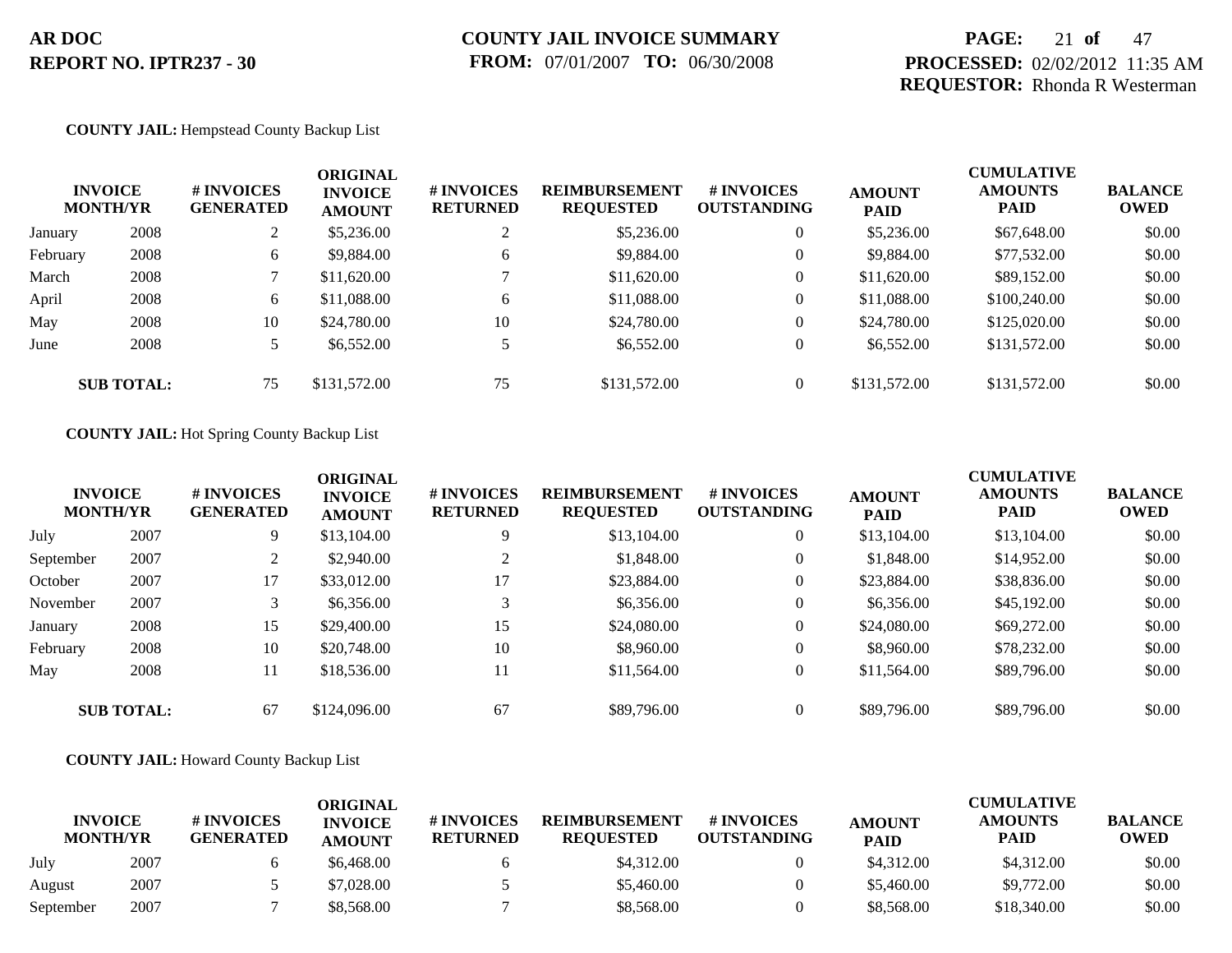### **COUNTY JAIL INVOICE SUMMARY FROM:** 07/01/2007 **TO:** 06/30/2008

### **PAGE:** 22 **of** 47 **PROCESSED:** 02/02/2012 11:35 AM **REQUESTOR:** Rhonda R Westerman

#### **COUNTY JAIL:** Howard County Backup List

|          | <b>INVOICE</b><br><b>MONTH/YR</b> | <b>#INVOICES</b><br><b>GENERATED</b> | <b>ORIGINAL</b><br><b>INVOICE</b><br><b>AMOUNT</b> | # INVOICES<br><b>RETURNED</b> | <b>REIMBURSEMENT</b><br><b>REQUESTED</b> | <b>#INVOICES</b><br><b>OUTSTANDING</b> | <b>AMOUNT</b><br><b>PAID</b> | <b>CUMULATIVE</b><br><b>AMOUNTS</b><br><b>PAID</b> | <b>BALANCE</b><br><b>OWED</b> |
|----------|-----------------------------------|--------------------------------------|----------------------------------------------------|-------------------------------|------------------------------------------|----------------------------------------|------------------------------|----------------------------------------------------|-------------------------------|
| October  | 2007                              | 3                                    | \$3,892.00                                         |                               | \$3,556.00                               | $\overline{0}$                         | \$3,556.00                   | \$21,896.00                                        | \$0.00                        |
| November | 2007                              |                                      | \$6,972.00                                         |                               | \$6,748.00                               | $\overline{0}$                         | \$6,748.00                   | \$28,644.00                                        | \$0.00                        |
| December | 2007                              | 8                                    | \$11,060.00                                        | 8                             | \$10,696.00                              | $\overline{0}$                         | \$10,696.00                  | \$39,340.00                                        | \$0.00                        |
| January  | 2008                              |                                      | \$8,736.00                                         |                               | \$7,168.00                               | $\overline{0}$                         | \$7,168.00                   | \$46,508.00                                        | \$0.00                        |
| February | 2008                              |                                      | \$364.00                                           |                               | \$364.00                                 | $\overline{0}$                         | \$364.00                     | \$46,872.00                                        | \$0.00                        |
| March    | 2008                              | 3                                    | \$50,708.00                                        | 3                             | \$252.00                                 | $\overline{0}$                         | \$252.00                     | \$47,124,00                                        | \$0.00                        |
| April    | 2008                              |                                      | \$9,576.00                                         |                               | \$9,240.00                               | $\overline{0}$                         | \$9,240.00                   | \$56,364.00                                        | \$0.00                        |
| May      | 2008                              | 11                                   | \$15,148.00                                        | 11                            | \$11,844.00                              | $\overline{0}$                         | \$11,844.00                  | \$68,208.00                                        | \$0.00                        |
| June     | 2008                              | 5                                    | \$4,452.00                                         |                               | \$4,452.00                               | $\overline{0}$                         | \$4,452.00                   | \$72,660.00                                        | \$0.00                        |
|          | <b>SUB TOTAL:</b>                 | 68                                   | \$132,972.00                                       | 68                            | \$72,660.00                              | $\overline{0}$                         | \$72,660.00                  | \$72,660.00                                        | \$0.00                        |

**COUNTY JAIL:** Independence County Backup List

| <b>MONTH/YR</b> | <b>INVOICE</b>    | # INVOICES<br><b>GENERATED</b> | <b>ORIGINAL</b><br><b>INVOICE</b><br><b>AMOUNT</b> | # INVOICES<br><b>RETURNED</b> | <b>REIMBURSEMENT</b><br><b>REQUESTED</b> | <b># INVOICES</b><br><b>OUTSTANDING</b> | <b>AMOUNT</b><br><b>PAID</b> | <b>CUMULATIVE</b><br><b>AMOUNTS</b><br>PAID | <b>BALANCE</b><br><b>OWED</b> |
|-----------------|-------------------|--------------------------------|----------------------------------------------------|-------------------------------|------------------------------------------|-----------------------------------------|------------------------------|---------------------------------------------|-------------------------------|
| July            | 2007              | 6                              | \$5,852.00                                         | 6                             | \$5,852.00                               | $\overline{0}$                          | \$5,852.00                   | \$5,852.00                                  | \$0.00                        |
| September       | 2007              |                                | \$2,604.00                                         |                               | \$2,604.00                               | 0                                       | \$2,604.00                   | \$8,456.00                                  | \$0.00                        |
| October         | 2007              | 8                              | \$13,104.00                                        | 8                             | \$11,900.00                              | $\overline{0}$                          | \$11,900.00                  | \$20,356.00                                 | \$0.00                        |
| November        | 2007              | 10                             | \$8,960.00                                         | 10                            | \$8,176.00                               | $\overline{0}$                          | \$8,176.00                   | \$28,532.00                                 | \$0.00                        |
| December        | 2007              | 11                             | \$13,608.00                                        | 11                            | \$14,616.00                              | $\overline{0}$                          | \$14,616.00                  | \$43,148,00                                 | \$0.00                        |
| February        | 2008              | 6                              | \$35,728.00                                        | 6                             | \$1,596.00                               | $\overline{0}$                          | \$1,596.00                   | \$44,744.00                                 | \$0.00                        |
| May             | 2008              | 8                              | \$7,476.00                                         | 8                             | \$7,476.00                               | $\overline{0}$                          | \$7,476.00                   | \$52,220.00                                 | \$0.00                        |
|                 | <b>SUB TOTAL:</b> | 50                             | \$87,332.00                                        | 50                            | \$52,220.00                              | $\Omega$                                | \$52,220.00                  | \$52,220.00                                 | \$0.00                        |

**COUNTY JAIL:** Izard County Backup List

|                 |                  | ORIGINAL       |                  |                      |                    |               | <b>CUMULATIVE</b> |                |
|-----------------|------------------|----------------|------------------|----------------------|--------------------|---------------|-------------------|----------------|
| <b>INVOICE</b>  | # INVOICES       | <b>INVOICE</b> | <b>#INVOICES</b> | <b>REIMBURSEMENT</b> | # INVOICES         | <b>AMOUNT</b> | AMOUNTS           | <b>BALANCE</b> |
| <b>MONTH/YR</b> | <b>GENERATED</b> | <b>AMOUNT</b>  | <b>RETURNED</b>  | <b>REOUESTED</b>     | <b>OUTSTANDING</b> | <b>PAID</b>   | <b>PAID</b>       | <b>OWED</b>    |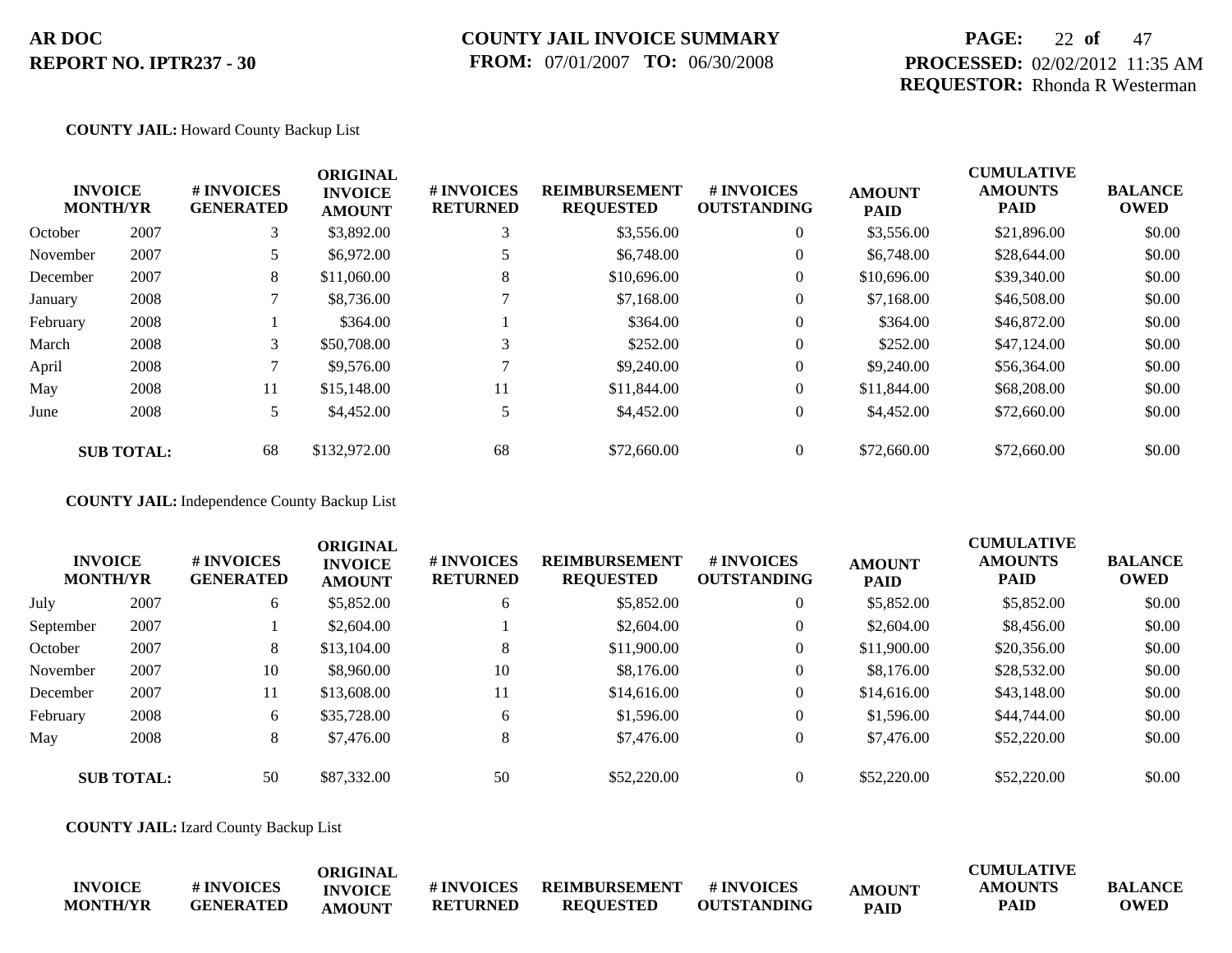### **PAGE:** 23 **of** 47 **PROCESSED:** 02/02/2012 11:35 AM **REQUESTOR:** Rhonda R Westerman

#### **COUNTY JAIL:** Izard County Backup List

|           | <b>INVOICE</b><br><b>MONTH/YR</b> | # INVOICES<br><b>GENERATED</b> | <b>ORIGINAL</b><br><b>INVOICE</b><br><b>AMOUNT</b> | # INVOICES<br><b>RETURNED</b> | <b>REIMBURSEMENT</b><br><b>REQUESTED</b> | # INVOICES<br><b>OUTSTANDING</b> | <b>AMOUNT</b><br><b>PAID</b> | <b>CUMULATIVE</b><br><b>AMOUNTS</b><br>PAID | <b>BALANCE</b><br><b>OWED</b> |
|-----------|-----------------------------------|--------------------------------|----------------------------------------------------|-------------------------------|------------------------------------------|----------------------------------|------------------------------|---------------------------------------------|-------------------------------|
| July      | 2007                              |                                | \$700.00                                           |                               | \$0.00                                   | $\overline{0}$                   | \$0.00                       | \$0.00                                      | \$0.00                        |
| August    | 2007                              | 3                              | \$1,568.00                                         |                               | \$896.00                                 | $\overline{0}$                   | \$896.00                     | \$896.00                                    | \$0.00                        |
| September | 2007                              |                                | \$140.00                                           |                               | \$140.00                                 | $\overline{0}$                   | \$140.00                     | \$1,036.00                                  | \$0.00                        |
| November  | 2007                              | 8                              | \$6,664.00                                         | 8                             | \$5,544.00                               | $\theta$                         | \$5,544.00                   | \$6,580.00                                  | \$0.00                        |
| December  | 2007                              | 3                              | \$1,596.00                                         |                               | \$1,596.00                               | $\overline{0}$                   | \$1,596.00                   | \$8,176.00                                  | \$0.00                        |
| January   | 2008                              | 6                              | \$9,072.00                                         | 6                             | \$9,100.00                               | $\overline{0}$                   | \$9,100.00                   | \$17,276.00                                 | \$0.00                        |
| April     | 2008                              |                                | \$280.00                                           |                               | \$280.00                                 | $\overline{0}$                   | \$280.00                     | \$17,556.00                                 | \$0.00                        |
| May       | 2008                              | 3                              | \$5,936.00                                         | 3                             | \$5,740.00                               | $\overline{0}$                   | \$5,740.00                   | \$23,296.00                                 | \$0.00                        |
|           | <b>SUB TOTAL:</b>                 | 26                             | \$25,956.00                                        | 26                            | \$23,296.00                              | $\overline{0}$                   | \$23,296.00                  | \$23,296.00                                 | \$0.00                        |

### **COUNTY JAIL:** Jackson County Backup List

|           |                                   |                                | <b>ORIGINAL</b>                 |                               |                                          |                                  |                              | <b>CUMULATIVE</b>             |                               |
|-----------|-----------------------------------|--------------------------------|---------------------------------|-------------------------------|------------------------------------------|----------------------------------|------------------------------|-------------------------------|-------------------------------|
|           | <b>INVOICE</b><br><b>MONTH/YR</b> | # INVOICES<br><b>GENERATED</b> | <b>INVOICE</b><br><b>AMOUNT</b> | # INVOICES<br><b>RETURNED</b> | <b>REIMBURSEMENT</b><br><b>REQUESTED</b> | # INVOICES<br><b>OUTSTANDING</b> | <b>AMOUNT</b><br><b>PAID</b> | <b>AMOUNTS</b><br><b>PAID</b> | <b>BALANCE</b><br><b>OWED</b> |
| July      | 2007                              | 5                              | \$13,048.00                     |                               | \$2,716.00                               | $\overline{0}$                   | \$2,716.00                   | \$2,716.00                    | \$0.00                        |
| August    | 2007                              | 9                              | \$6,692.00                      | 9                             | \$6,692.00                               | $\overline{0}$                   | \$6,692.00                   | \$9,408.00                    | \$0.00                        |
| September | 2007                              |                                | \$3,640.00                      |                               | \$3,640.00                               | $\overline{0}$                   | \$3,640.00                   | \$13,048.00                   | \$0.00                        |
| October   | 2007                              | 8                              | \$3,276.00                      | 8                             | \$3,276.00                               | 0                                | \$3,276.00                   | \$16,324.00                   | \$0.00                        |
| December  | 2007                              | 9                              | \$3,556.00                      | 9                             | \$3,556.00                               | $\overline{0}$                   | \$3,556.00                   | \$19,880.00                   | \$0.00                        |
| January   | 2008                              | 8                              | \$4,340.00                      | 8                             | \$4,340.00                               | $\overline{0}$                   | \$4,340.00                   | \$24,220.00                   | \$0.00                        |
| February  | 2008                              |                                | \$3,220.00                      |                               | \$3,220.00                               | $\overline{0}$                   | \$3,220.00                   | \$27,440.00                   | \$0.00                        |
| March     | 2008                              | 2                              | \$420.00                        | 2                             | \$420.00                                 | $\overline{0}$                   | \$420.00                     | \$27,860.00                   | \$0.00                        |
| April     | 2008                              | 14                             | \$17,192.00                     | 14                            | \$17,192.00                              | $\overline{0}$                   | \$17,192.00                  | \$45,052.00                   | \$0.00                        |
| May       | 2008                              | 9                              | \$7,700.00                      | 9                             | \$6,720.00                               | $\overline{0}$                   | \$6,720.00                   | \$51,772.00                   | \$0.00                        |
| June      | 2008                              | 9                              | \$5,320.00                      | 9                             | \$5,320.00                               | $\overline{0}$                   | \$5,320.00                   | \$57,092.00                   | \$0.00                        |
|           | <b>SUB TOTAL:</b>                 | 87                             | \$68,404.00                     | 87                            | \$57,092.00                              | $\overline{0}$                   | \$57,092.00                  | \$57,092.00                   | \$0.00                        |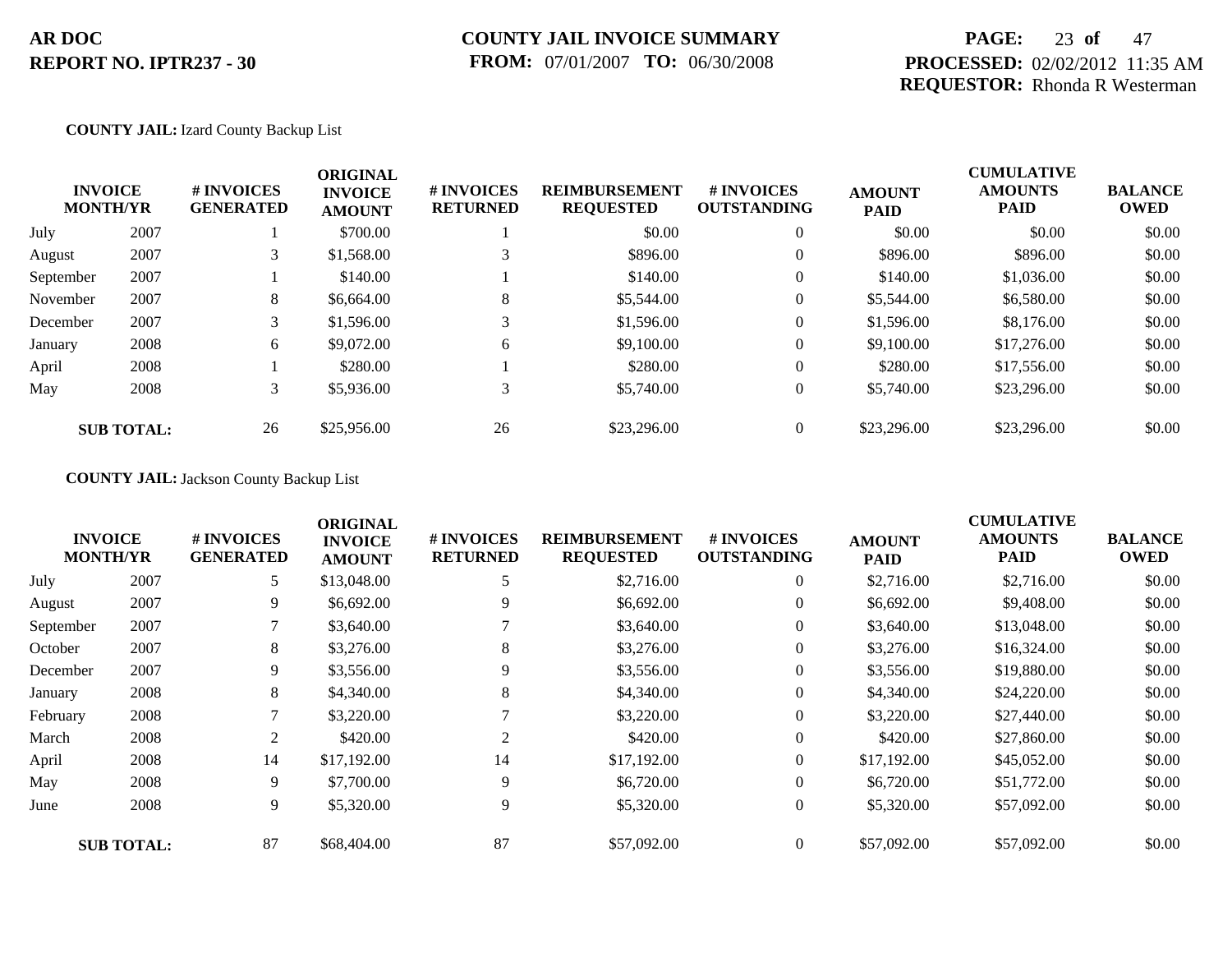### **COUNTY JAIL INVOICE SUMMARY FROM:** 07/01/2007 **TO:** 06/30/2008

### **PAGE:** 24 **of** 47 **PROCESSED:** 02/02/2012 11:35 AM **REQUESTOR:** Rhonda R Westerman

#### **COUNTY JAIL:** Jefferson County Backup List

|          |                                   |                                | <b>ORIGINAL</b>                 |                               |                                          |                                  |                              | <b>CUMULATIVE</b>             |                               |
|----------|-----------------------------------|--------------------------------|---------------------------------|-------------------------------|------------------------------------------|----------------------------------|------------------------------|-------------------------------|-------------------------------|
|          | <b>INVOICE</b><br><b>MONTH/YR</b> | # INVOICES<br><b>GENERATED</b> | <b>INVOICE</b><br><b>AMOUNT</b> | # INVOICES<br><b>RETURNED</b> | <b>REIMBURSEMENT</b><br><b>REQUESTED</b> | # INVOICES<br><b>OUTSTANDING</b> | <b>AMOUNT</b><br><b>PAID</b> | <b>AMOUNTS</b><br><b>PAID</b> | <b>BALANCE</b><br><b>OWED</b> |
| July     | 2007                              | 10                             | \$12,208.00                     | 10                            | \$12,208.00                              | $\overline{0}$                   | \$12,208.00                  | \$12,208.00                   | \$0.00                        |
| August   | 2007                              | 17                             | \$13,636.00                     | 17                            | \$12,208.00                              | $\overline{0}$                   | \$12,208.00                  | \$24,416.00                   | \$0.00                        |
| October  | 2007                              | 12                             | \$18,956.00                     | 12                            | \$18,956.00                              | $\overline{0}$                   | \$18,956.00                  | \$43,372.00                   | \$0.00                        |
| November | 2007                              | 10                             | \$14,112.00                     | 10                            | \$14,112.00                              | $\overline{0}$                   | \$14,112.00                  | \$57,484.00                   | \$0.00                        |
| December | 2007                              | 21                             | \$16,044.00                     | 21                            | \$15,316.00                              | $\overline{0}$                   | \$15,316.00                  | \$72,800.00                   | \$0.00                        |
| January  | 2008                              | 11                             | \$8,372.00                      | 11                            | \$8,904.00                               | $\overline{0}$                   | \$8,904.00                   | \$81,704.00                   | \$0.00                        |
| March    | 2008                              | 14                             | \$20,272.00                     | 14                            | \$20,272.00                              | $\overline{0}$                   | \$20,272.00                  | \$101,976.00                  | \$0.00                        |
| April    | 2008                              | 18                             | \$14,644.00                     | 18                            | \$14,644.00                              | $\overline{0}$                   | \$14,644.00                  | \$116,620.00                  | \$0.00                        |
| May      | 2008                              |                                | \$5,012.00                      |                               | \$5,012.00                               | $\overline{0}$                   | \$5,012.00                   | \$121,632.00                  | \$0.00                        |
| June     | 2008                              | 15                             | \$35,756.00                     | 15                            | \$14,056.00                              | $\overline{0}$                   | \$14,056.00                  | \$135,688.00                  | \$0.00                        |
|          | <b>SUB TOTAL:</b>                 | 135                            | \$159,012.00                    | 135                           | \$135,688.00                             | $\overline{0}$                   | \$135,688.00                 | \$135,688.00                  | \$0.00                        |

**COUNTY JAIL:** Johnson County 309/Work

|      | <b>INVOICE</b><br><b>MONTH/YR</b> | # INVOICES<br><b>GENERATED</b> | ORIGINAL<br><b>INVOICE</b>  | <b># INVOICES</b> | <b>REIMBURSEMENT</b>       | # INVOICES<br><b>OUTSTANDING</b> | <b>AMOUNT</b>         | CUMULATIVE<br><b>AMOUNTS</b> | <b>BALANCE</b> |
|------|-----------------------------------|--------------------------------|-----------------------------|-------------------|----------------------------|----------------------------------|-----------------------|------------------------------|----------------|
| June | 2008                              |                                | <b>AMOUNT</b><br>\$5,068.00 | <b>RETURNED</b>   | <b>REQUESTED</b><br>\$0.00 |                                  | <b>PAID</b><br>\$0.00 | PAID<br>\$0.00               | OWED<br>\$0.00 |
|      | <b>SUB TOTAL:</b>                 |                                | \$5,068.00                  |                   | \$0.00                     |                                  | \$0.00                | \$0.00                       | \$0.00         |

**COUNTY JAIL:** Johnson County Backup List

| <b>INVOICE</b><br><b>MONTH/YR</b> |      | # INVOICES<br><b>GENERATED</b> | ORIGINAL<br><b>INVOICE</b><br><b>AMOUNT</b> | # INVOICES<br><b>RETURNED</b> | <b>REIMBURSEMENT</b><br><b>REQUESTED</b> | # INVOICES<br><b>OUTSTANDING</b> | <b>AMOUNT</b><br><b>PAID</b> | <b>CUMULATIVE</b><br><b>AMOUNTS</b><br><b>PAID</b> | <b>BALANCE</b><br><b>OWED</b> |
|-----------------------------------|------|--------------------------------|---------------------------------------------|-------------------------------|------------------------------------------|----------------------------------|------------------------------|----------------------------------------------------|-------------------------------|
| August                            | 2007 |                                | \$1,876.00                                  |                               | \$1,876.00                               |                                  | \$1,876.00                   | \$1,876.00                                         | \$0.00                        |
| September                         | 2007 |                                | \$12,880.00                                 |                               | \$12,880.00                              |                                  | \$12,880.00                  | \$14,756.00                                        | \$0.00                        |
| October                           | 2007 |                                | \$9,576.00                                  | h.                            | \$7,840.00                               |                                  | \$7,840.00                   | \$22,596.00                                        | \$0.00                        |
| December                          | 2007 |                                | \$2,576.00                                  |                               | \$2,576.00                               |                                  | \$2,576.00                   | \$25,172.00                                        | \$0.00                        |
| January                           | 2008 |                                | \$16,212.00                                 |                               | \$16,212.00                              |                                  | \$16,212.00                  | \$41,384.00                                        | \$0.00                        |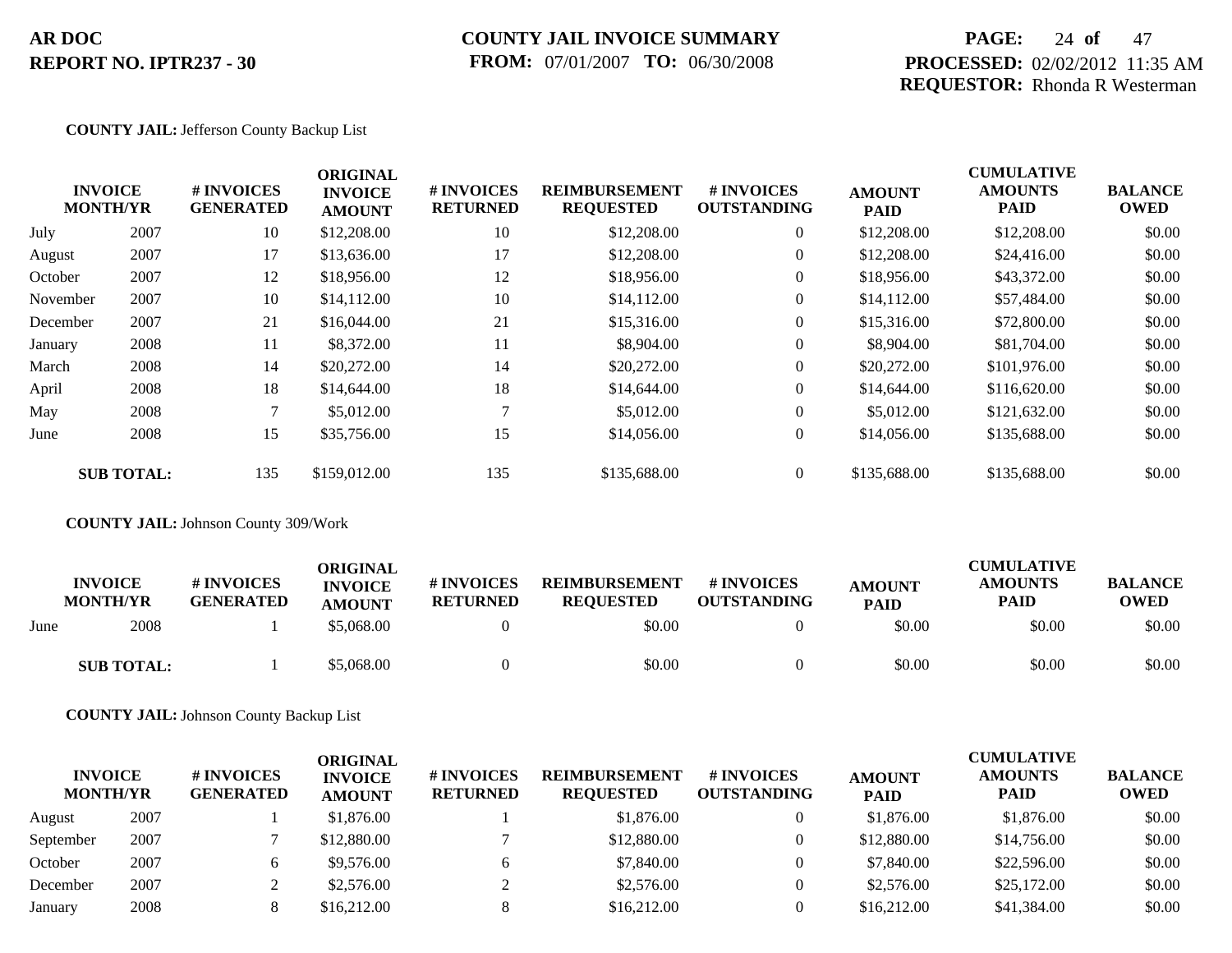### **PAGE:** 25 **of** 47 **PROCESSED:** 02/02/2012 11:35 AM **REQUESTOR:** Rhonda R Westerman

#### **COUNTY JAIL:** Johnson County Backup List

|       | <b>INVOICE</b><br><b>MONTH/YR</b> | <b>#INVOICES</b><br><b>GENERATED</b> | ORIGINAL<br><b>INVOICE</b><br><b>AMOUNT</b> | <b># INVOICES</b><br><b>RETURNED</b> | <b>REIMBURSEMENT</b><br><b>REQUESTED</b> | # INVOICES<br><b>OUTSTANDING</b> | <b>AMOUNT</b><br><b>PAID</b> | <b>CUMULATIVE</b><br><b>AMOUNTS</b><br><b>PAID</b> | <b>BALANCE</b><br><b>OWED</b> |
|-------|-----------------------------------|--------------------------------------|---------------------------------------------|--------------------------------------|------------------------------------------|----------------------------------|------------------------------|----------------------------------------------------|-------------------------------|
| March | 2008                              | 4                                    | \$2,324.00                                  |                                      | \$2,324.00                               | 0                                | \$2,324.00                   | \$43,708.00                                        | \$0.00                        |
| April | 2008                              | 11                                   | \$14,756.00                                 | 11                                   | \$14,756.00                              | $\overline{0}$                   | \$14,756.00                  | \$58,464.00                                        | \$0.00                        |
| May   | 2008                              |                                      | \$840.00                                    |                                      | \$672.00                                 | $\overline{0}$                   | \$672.00                     | \$59,136.00                                        | \$0.00                        |
| June  | 2008                              |                                      | \$336.00                                    |                                      | \$336.00                                 | $\theta$                         | \$336.00                     | \$59,472.00                                        | \$0.00                        |
|       | <b>SUB TOTAL:</b>                 | 43                                   | \$61,376.00                                 | 43                                   | \$59,472.00                              | $\Omega$                         | \$59,472.00                  | \$59,472.00                                        | \$0.00                        |

**COUNTY JAIL:** Lafayette County Backup List

| <b>INVOICE</b><br><b>MONTH/YR</b> |                   | # INVOICES<br><b>GENERATED</b> | <b>ORIGINAL</b><br><b>INVOICE</b><br><b>AMOUNT</b> | # INVOICES<br><b>RETURNED</b> | <b>REIMBURSEMENT</b><br><b>REQUESTED</b> | <b>#INVOICES</b><br><b>OUTSTANDING</b> | <b>AMOUNT</b><br><b>PAID</b> | <b>CUMULATIVE</b><br><b>AMOUNTS</b><br><b>PAID</b> | <b>BALANCE</b><br><b>OWED</b> |
|-----------------------------------|-------------------|--------------------------------|----------------------------------------------------|-------------------------------|------------------------------------------|----------------------------------------|------------------------------|----------------------------------------------------|-------------------------------|
| July                              | 2007              | 3                              | \$2,016.00                                         | 3                             | \$2,016.00                               | $\overline{0}$                         | \$2,016.00                   | \$2,016.00                                         | \$0.00                        |
| August                            | 2007              |                                | \$1,988.00                                         | $\overline{2}$                | \$1,988.00                               | $\theta$                               | \$1,988.00                   | \$4,004.00                                         | \$0.00                        |
| September                         | 2007              |                                | \$6,160.00                                         |                               | \$6,160.00                               | $\overline{0}$                         | \$6,160.00                   | \$10,164.00                                        | \$0.00                        |
| October                           | 2007              |                                | \$19,600.00                                        | $\overline{0}$                | \$0.00                                   | $\theta$                               | \$0.00                       | \$10,164.00                                        | \$0.00                        |
| November                          | 2007              |                                | \$9,296.00                                         |                               | \$9,296.00                               | $\overline{0}$                         | \$9,296.00                   | \$19,460.00                                        | \$0.00                        |
| December                          | 2007              | 3                              | \$2,520.00                                         | 3                             | \$2,520.00                               | $\overline{0}$                         | \$2,520.00                   | \$21,980.00                                        | \$0.00                        |
| February                          | 2008              | 4                              | \$5,768.00                                         | $\overline{4}$                | \$5,768.00                               | $\overline{0}$                         | \$5,768.00                   | \$27,748.00                                        | \$0.00                        |
| April                             | 2008              |                                | \$5,572.00                                         |                               | \$3,920.00                               | $\overline{0}$                         | \$3,920.00                   | \$31,668.00                                        | \$0.00                        |
|                                   | <b>SUB TOTAL:</b> | 34                             | \$52,920.00                                        | 33                            | \$31,668.00                              | $\overline{0}$                         | \$31,668.00                  | \$31,668.00                                        | \$0.00                        |

**COUNTY JAIL:** Lawrence County Backup List

|                                   |      |                                       | ORIGINAL                        |                               |                                          |                                         |                              | <b>CUMULATIVE</b>             |                               |
|-----------------------------------|------|---------------------------------------|---------------------------------|-------------------------------|------------------------------------------|-----------------------------------------|------------------------------|-------------------------------|-------------------------------|
| <b>INVOICE</b><br><b>MONTH/YR</b> |      | <b># INVOICES</b><br><b>GENERATED</b> | <b>INVOICE</b><br><b>AMOUNT</b> | # INVOICES<br><b>RETURNED</b> | <b>REIMBURSEMENT</b><br><b>REQUESTED</b> | <b># INVOICES</b><br><b>OUTSTANDING</b> | <b>AMOUNT</b><br><b>PAID</b> | <b>AMOUNTS</b><br><b>PAID</b> | <b>BALANCE</b><br><b>OWED</b> |
| September                         | 2007 | 4                                     | \$2,744.00                      |                               | \$2,744.00                               |                                         | \$2,744.00                   | \$2,744.00                    | \$0.00                        |
| November                          | 2007 | 4                                     | \$4,452.00                      |                               | \$4,452.00                               |                                         | \$4,452.00                   | \$7,196.00                    | \$0.00                        |
| December                          | 2007 | 4                                     | \$3,724.00                      |                               | \$3,724.00                               |                                         | \$3,724.00                   | \$10,920.00                   | \$0.00                        |
| February                          | 2008 |                                       | \$2,576.00                      |                               | \$2,576.00                               |                                         | \$2,576.00                   | \$13,496.00                   | \$0.00                        |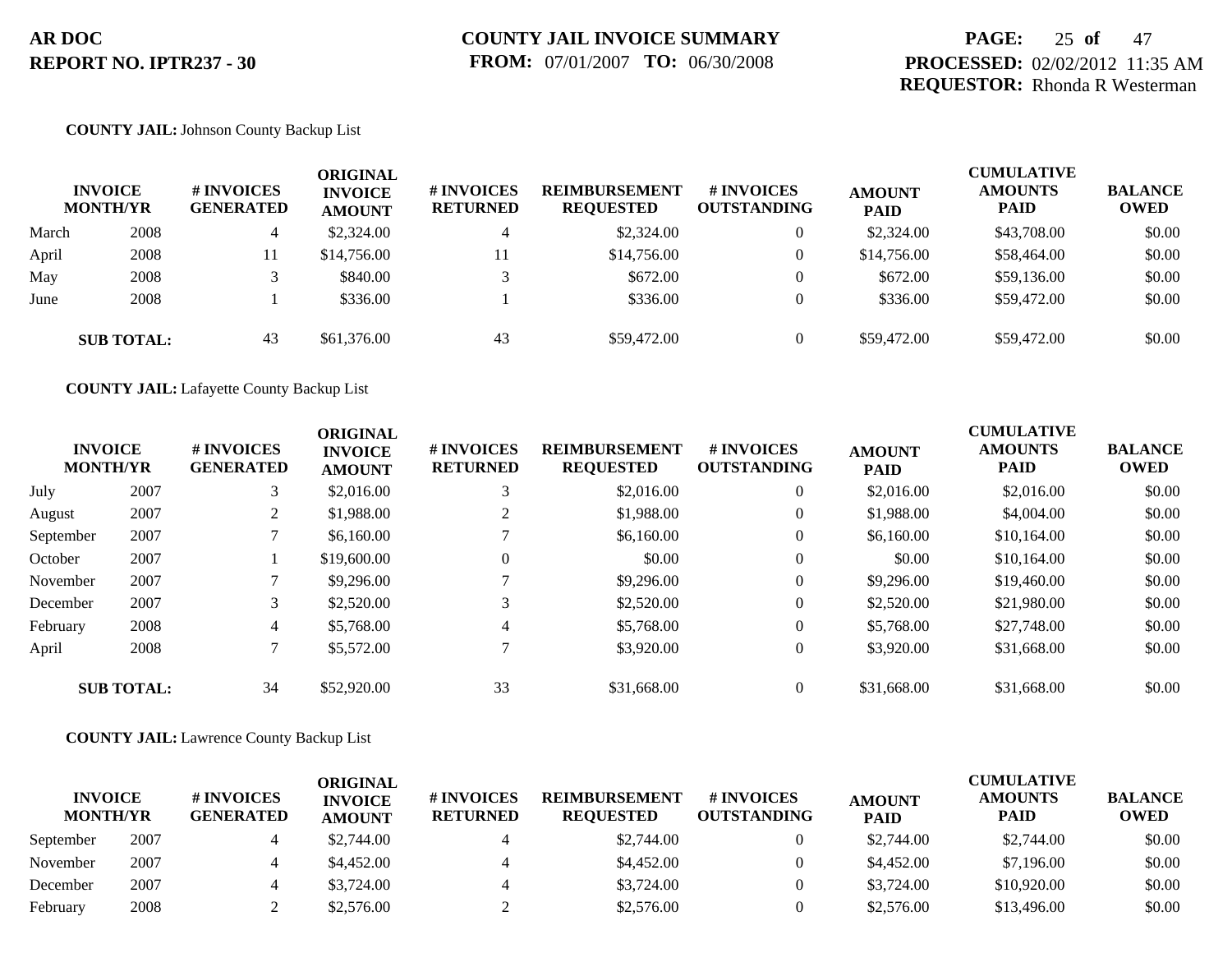### **PAGE:** 26 **of** 47 **PROCESSED:** 02/02/2012 11:35 AM **REQUESTOR:** Rhonda R Westerman

#### **COUNTY JAIL:** Lawrence County Backup List

|       | <b>INVOICE</b><br><b>MONTH/YR</b> | <b># INVOICES</b><br><b>GENERATED</b> | ORIGINAL<br><b>INVOICE</b><br><b>AMOUNT</b> | <b>#INVOICES</b><br><b>RETURNED</b> | <b>REIMBURSEMENT</b><br><b>REOUESTED</b> | <b># INVOICES</b><br><b>OUTSTANDING</b> | <b>AMOUNT</b><br><b>PAID</b> | <b>CUMULATIVE</b><br><b>AMOUNTS</b><br><b>PAID</b> | <b>BALANCE</b><br><b>OWED</b> |
|-------|-----------------------------------|---------------------------------------|---------------------------------------------|-------------------------------------|------------------------------------------|-----------------------------------------|------------------------------|----------------------------------------------------|-------------------------------|
| March | 2008                              |                                       | \$504.00                                    |                                     | \$504.00                                 |                                         | \$504.00                     | \$14,000.00                                        | \$0.00                        |
| May   | 2008                              |                                       | \$2,576.00                                  |                                     | \$2,576.00                               |                                         | \$2,576.00                   | \$16,576.00                                        | \$0.00                        |
|       | <b>SUB TOTAL:</b>                 | 18                                    | \$16,576.00                                 | 18                                  | \$16,576.00                              |                                         | \$16,576.00                  | \$16,576.00                                        | \$0.00                        |

**COUNTY JAIL:** Lee County Backup List

| <b>INVOICE</b><br><b>MONTH/YR</b> |                   | # INVOICES<br><b>GENERATED</b> | <b>ORIGINAL</b><br><b>INVOICE</b><br><b>AMOUNT</b> | # INVOICES<br><b>RETURNED</b> | <b>REIMBURSEMENT</b><br><b>REQUESTED</b> | <b># INVOICES</b><br><b>OUTSTANDING</b> | <b>AMOUNT</b><br><b>PAID</b> | <b>CUMULATIVE</b><br><b>AMOUNTS</b><br><b>PAID</b> | <b>BALANCE</b><br><b>OWED</b> |
|-----------------------------------|-------------------|--------------------------------|----------------------------------------------------|-------------------------------|------------------------------------------|-----------------------------------------|------------------------------|----------------------------------------------------|-------------------------------|
| August                            | 2007              |                                | \$4,172.00                                         |                               | \$4,172.00                               |                                         | \$4,172.00                   | \$4,172.00                                         | \$0.00                        |
| November                          | 2007              | ◠<br>∠                         | \$168.00                                           |                               | \$168.00                                 |                                         | \$168.00                     | \$4,340.00                                         | \$0.00                        |
| December                          | 2007              |                                | \$4,620.00                                         |                               | \$4,620.00                               |                                         | \$4,620.00                   | \$8,960.00                                         | \$0.00                        |
| January                           | 2008              | ◠                              | \$672.00                                           |                               | \$672.00                                 | $\theta$                                | \$672.00                     | \$9,632.00                                         | \$0.00                        |
| March                             | 2008              | C.                             | \$53,144.00                                        |                               | \$3,080.00                               |                                         | \$3,080.00                   | \$12,712.00                                        | \$0.00                        |
| May                               | 2008              |                                | \$112.00                                           |                               | \$112.00                                 |                                         | \$112.00                     | \$12,824.00                                        | \$0.00                        |
|                                   | <b>SUB TOTAL:</b> | 15                             | \$62,888.00                                        | 15                            | \$12,824.00                              |                                         | \$12,824.00                  | \$12,824.00                                        | \$0.00                        |

**COUNTY JAIL:** Lincoln County Backup List

|        | <b>INVOICE</b><br><b>MONTH/YR</b> | # INVOICES<br><b>GENERATED</b> | <b>ORIGINAL</b><br><b>INVOICE</b><br><b>AMOUNT</b> | <b># INVOICES</b><br><b>RETURNED</b> | <b>REIMBURSEMENT</b><br><b>REQUESTED</b> | # INVOICES<br><b>OUTSTANDING</b> | <b>AMOUNT</b><br><b>PAID</b> | <b>CUMULATIVE</b><br><b>AMOUNTS</b><br><b>PAID</b> | <b>BALANCE</b><br><b>OWED</b> |
|--------|-----------------------------------|--------------------------------|----------------------------------------------------|--------------------------------------|------------------------------------------|----------------------------------|------------------------------|----------------------------------------------------|-------------------------------|
| July   | 2007                              |                                | \$3,192.00                                         |                                      | \$3,192.00                               |                                  | \$3,192.00                   | \$3,192.00                                         | \$0.00                        |
| August | 2007                              |                                | \$1,148.00                                         |                                      | \$1,148.00                               |                                  | \$1,148.00                   | \$4,340.00                                         | \$0.00                        |
|        | <b>SUB TOTAL:</b>                 |                                | \$4,340.00                                         |                                      | \$4,340.00                               |                                  | \$4,340.00                   | \$4,340.00                                         | \$0.00                        |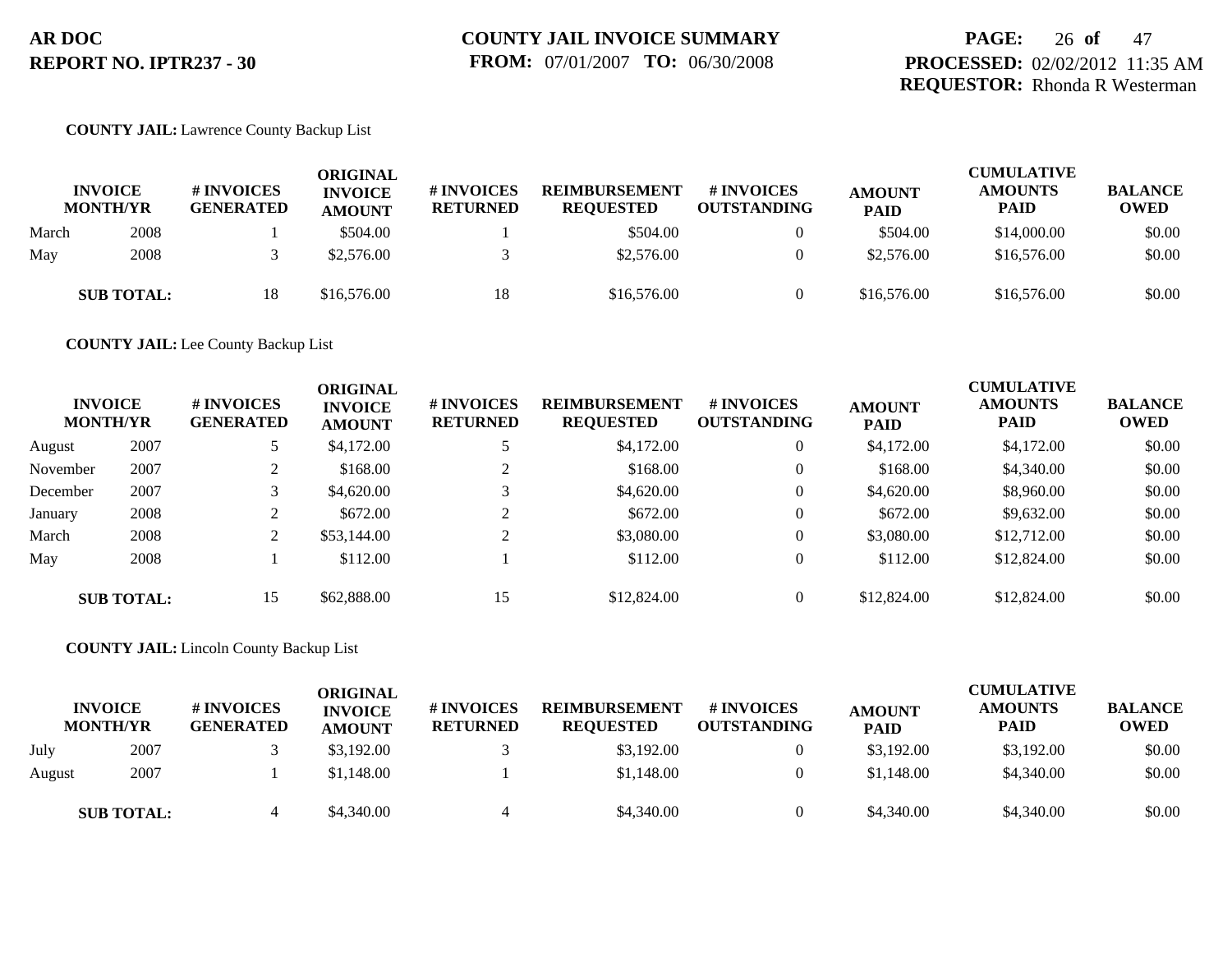### **PAGE:** 27 **of** 47 **PROCESSED:** 02/02/2012 11:35 AM **REQUESTOR:** Rhonda R Westerman

#### **COUNTY JAIL:** Little River County Backup List

| <b>INVOICE</b><br><b>MONTH/YR</b> |                   | # INVOICES<br><b>GENERATED</b> | <b>ORIGINAL</b><br><b>INVOICE</b><br><b>AMOUNT</b> | # INVOICES<br><b>RETURNED</b> | <b>REIMBURSEMENT</b><br><b>REQUESTED</b> | # INVOICES<br><b>OUTSTANDING</b> | <b>AMOUNT</b><br><b>PAID</b> | <b>CUMULATIVE</b><br><b>AMOUNTS</b><br><b>PAID</b> | <b>BALANCE</b><br><b>OWED</b> |
|-----------------------------------|-------------------|--------------------------------|----------------------------------------------------|-------------------------------|------------------------------------------|----------------------------------|------------------------------|----------------------------------------------------|-------------------------------|
| August                            | 2007              |                                | \$6,160.00                                         |                               | \$5,992.00                               | $\theta$                         | \$5,992.00                   | \$5,992.00                                         | \$0.00                        |
| October                           | 2007              |                                | \$2,548.00                                         |                               | \$2,548.00                               | $\overline{0}$                   | \$2,548.00                   | \$8,540.00                                         | \$0.00                        |
| December                          | 2007              |                                | \$896.00                                           | ◠                             | \$896.00                                 | $\theta$                         | \$896.00                     | \$9,436.00                                         | \$0.00                        |
| February                          | 2008              | ∠                              | \$1,288.00                                         | ◠                             | \$1,288.00                               | $\theta$                         | \$1,288.00                   | \$10,724.00                                        | \$0.00                        |
| May                               | 2008              |                                | \$3,808.00                                         |                               | \$3,808.00                               | $\theta$                         | \$3,808.00                   | \$14,532.00                                        | \$0.00                        |
| June                              | 2008              |                                | \$2,408.00                                         |                               | \$2,408.00                               | $\overline{0}$                   | \$2,408.00                   | \$16,940.00                                        | \$0.00                        |
|                                   | <b>SUB TOTAL:</b> | 14                             | \$17,108.00                                        | 14                            | \$16,940.00                              | $\theta$                         | \$16,940.00                  | \$16,940.00                                        | \$0.00                        |

#### **COUNTY JAIL:** Logan County Backup List

|          | <b>INVOICE</b><br><b>MONTH/YR</b> | # INVOICES<br><b>GENERATED</b> | <b>ORIGINAL</b><br><b>INVOICE</b><br><b>AMOUNT</b> | # INVOICES<br><b>RETURNED</b> | <b>REIMBURSEMENT</b><br><b>REQUESTED</b> | # INVOICES<br><b>OUTSTANDING</b> | <b>AMOUNT</b><br><b>PAID</b> | <b>CUMULATIVE</b><br><b>AMOUNTS</b><br>PAID | <b>BALANCE</b><br><b>OWED</b> |
|----------|-----------------------------------|--------------------------------|----------------------------------------------------|-------------------------------|------------------------------------------|----------------------------------|------------------------------|---------------------------------------------|-------------------------------|
| July     | 2007                              | 4                              | \$5,740.00                                         | 4                             | \$4,004.00                               | $\theta$                         | \$4,004.00                   | \$4,004.00                                  | \$0.00                        |
| August   | 2007                              |                                | \$1,652.00                                         |                               | \$1,652.00                               | $\theta$                         | \$1,652.00                   | \$5,656.00                                  | \$0.00                        |
| October  | 2007                              |                                | \$4,172.00                                         |                               | \$4,032.00                               | $\theta$                         | \$4,032.00                   | \$9,688.00                                  | \$0.00                        |
| December | 2007                              |                                | \$1,008.00                                         |                               | \$1,008.00                               | $\theta$                         | \$1,008.00                   | \$10,696.00                                 | \$0.00                        |
| January  | 2008                              |                                | \$8,932.00                                         |                               | \$10,528.00                              | $\theta$                         | \$10,528.00                  | \$21,224.00                                 | \$0.00                        |
| April    | 2008                              |                                | \$280.00                                           | ↑                             | \$280.00                                 | $\theta$                         | \$280.00                     | \$21,504.00                                 | \$0.00                        |
| May      | 2008                              |                                | \$4,228.00                                         |                               | \$4,228.00                               | $\mathbf{0}$                     | \$4,228,00                   | \$25,732.00                                 | \$0.00                        |
| June     | 2008                              |                                | \$12,152.00                                        |                               | \$11,760.00                              | $\overline{0}$                   | \$11,760.00                  | \$37,492.00                                 | \$0.00                        |
|          | <b>SUB TOTAL:</b>                 | 29                             | \$38,164.00                                        | 29                            | \$37,492.00                              | $\theta$                         | \$37,492.00                  | \$37,492.00                                 | \$0.00                        |

#### **COUNTY JAIL:** Lonoke City Jail

|        | <b>INVOICE</b><br><b>MONTH/YR</b> | # INVOICES<br><b>GENERATED</b> | ORIGINAL<br><b>INVOICE</b><br><b>AMOUNT</b> | # INVOICES<br><b>RETURNED</b> | <b>REIMBURSEMENT</b><br><b>REQUESTED</b> | # INVOICES<br><b>OUTSTANDING</b> | <b>AMOUNT</b><br><b>PAID</b> | <b>CUMULATIVE</b><br><b>AMOUNTS</b><br>PAID | <b>BALANCE</b><br><b>OWED</b> |
|--------|-----------------------------------|--------------------------------|---------------------------------------------|-------------------------------|------------------------------------------|----------------------------------|------------------------------|---------------------------------------------|-------------------------------|
| July   | 2007                              |                                | \$4,480.00                                  |                               | \$2,436.00                               |                                  | \$2,436.00                   | \$2,436.00                                  | \$0.00                        |
| August | 2007                              |                                | \$448.00                                    |                               | \$448.00                                 |                                  | \$448.00                     | \$2,884.00                                  | \$0.00                        |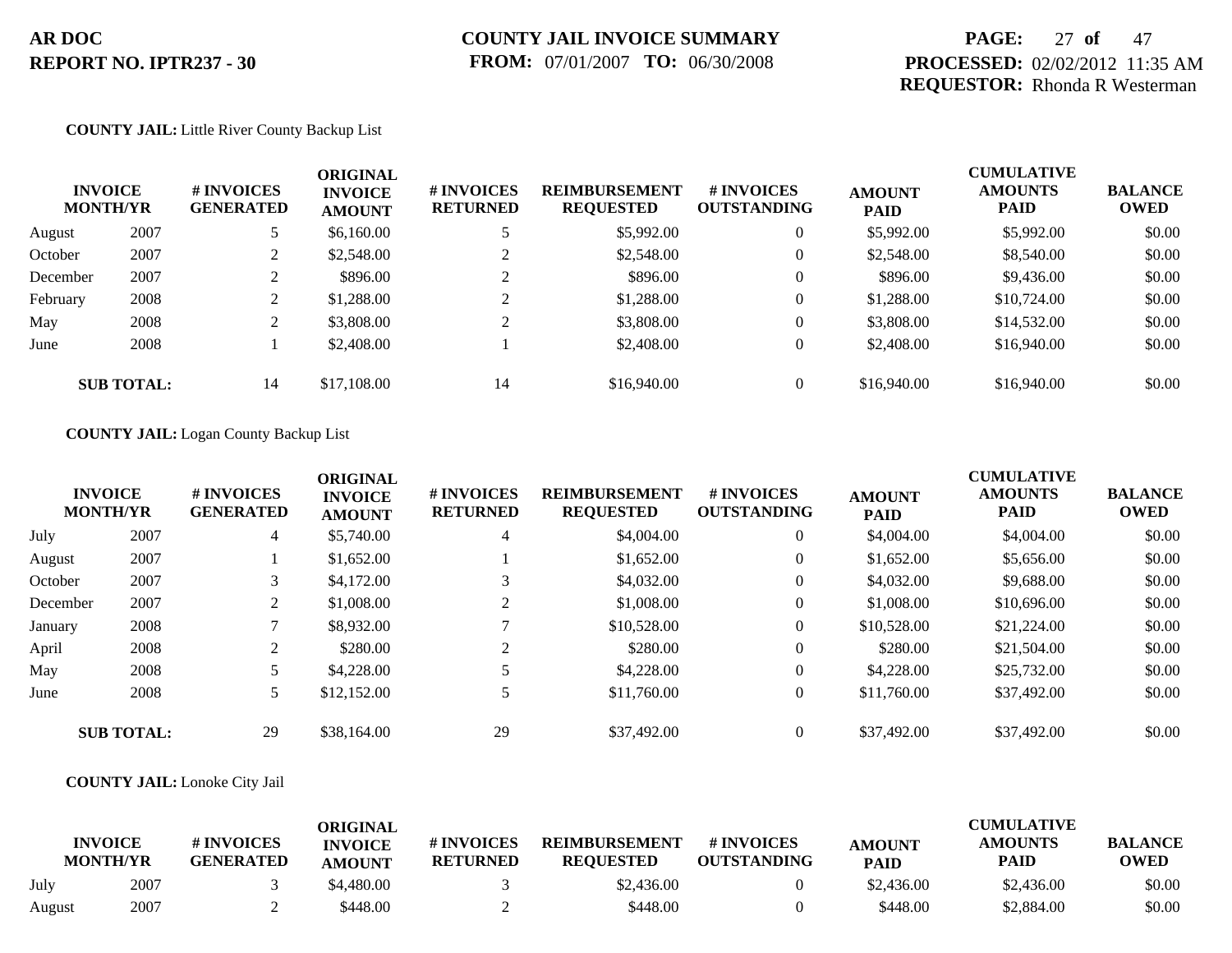### **PAGE:** 28 **of** 47 **PROCESSED:** 02/02/2012 11:35 AM **REQUESTOR:** Rhonda R Westerman

#### **COUNTY JAIL:** Lonoke City Jail

|           | <b>INVOICE</b><br><b>MONTH/YR</b> | # INVOICES<br><b>GENERATED</b> | <b>ORIGINAL</b><br><b>INVOICE</b><br><b>AMOUNT</b> | # INVOICES<br><b>RETURNED</b> | <b>REIMBURSEMENT</b><br><b>REQUESTED</b> | <b>#INVOICES</b><br><b>OUTSTANDING</b> | <b>AMOUNT</b><br><b>PAID</b> | <b>CUMULATIVE</b><br><b>AMOUNTS</b><br><b>PAID</b> | <b>BALANCE</b><br><b>OWED</b> |
|-----------|-----------------------------------|--------------------------------|----------------------------------------------------|-------------------------------|------------------------------------------|----------------------------------------|------------------------------|----------------------------------------------------|-------------------------------|
| September | 2007                              | 8                              | \$1,540.00                                         | 8                             | \$1,344.00                               | $\overline{0}$                         | \$1,344.00                   | \$4,228.00                                         | \$0.00                        |
| October   | 2007                              | 8                              | \$2,380.00                                         | 8                             | \$1,960.00                               | $\overline{0}$                         | \$1,960.00                   | \$6,188.00                                         | \$0.00                        |
| November  | 2007                              |                                | \$1,176.00                                         |                               | \$532.00                                 | $\overline{0}$                         | \$532.00                     | \$6,720.00                                         | \$0.00                        |
| December  | 2007                              | 2                              | \$700.00                                           |                               | \$700.00                                 | $\overline{0}$                         | \$700.00                     | \$7,420.00                                         | \$0.00                        |
| February  | 2008                              | 2                              | \$1,904.00                                         | $\sim$                        | \$1,904.00                               | $\overline{0}$                         | \$1,904.00                   | \$9,324.00                                         | \$0.00                        |
| March     | 2008                              | 6                              | \$5,152.00                                         | 6                             | \$1,932.00                               | $\overline{0}$                         | \$1,932.00                   | \$11,256.00                                        | \$0.00                        |
| April     | 2008                              | 8                              | \$3,584.00                                         | 8                             | \$2,268.00                               | $\overline{0}$                         | \$2,268.00                   | \$13,524.00                                        | \$0.00                        |
| May       | 2008                              | 2                              | \$1,232.00                                         | 2                             | \$1,260.00                               | $\overline{0}$                         | \$1,260.00                   | \$14,784.00                                        | \$0.00                        |
| June      | 2008                              |                                | \$644.00                                           |                               | \$644.00                                 | $\overline{0}$                         | \$644.00                     | \$15,428.00                                        | \$0.00                        |
|           | <b>SUB TOTAL:</b>                 | 49                             | \$23,240.00                                        | 49                            | \$15,428.00                              | $\overline{0}$                         | \$15,428.00                  | \$15,428.00                                        | \$0.00                        |

**COUNTY JAIL:** Lonoke County Backup List

|           | <b>INVOICE</b><br><b>MONTH/YR</b> | <b># INVOICES</b><br><b>GENERATED</b> | <b>ORIGINAL</b><br><b>INVOICE</b><br><b>AMOUNT</b> | # INVOICES<br><b>RETURNED</b> | <b>REIMBURSEMENT</b><br><b>REQUESTED</b> | <b># INVOICES</b><br><b>OUTSTANDING</b> | <b>AMOUNT</b><br><b>PAID</b> | <b>CUMULATIVE</b><br><b>AMOUNTS</b><br>PAID | <b>BALANCE</b><br><b>OWED</b> |
|-----------|-----------------------------------|---------------------------------------|----------------------------------------------------|-------------------------------|------------------------------------------|-----------------------------------------|------------------------------|---------------------------------------------|-------------------------------|
| July      | 2007                              | 17                                    | \$17,304.00                                        | 17                            | \$16,268.00                              | $\overline{0}$                          | \$16,268.00                  | \$16,268.00                                 | \$0.00                        |
| August    | 2007                              | 12                                    | \$11,732.00                                        | 12                            | \$11,088.00                              | $\overline{0}$                          | \$11,088.00                  | \$27,356.00                                 | \$0.00                        |
| September | 2007                              | 12                                    | \$14,308.00                                        | 12                            | \$13,748.00                              | $\overline{0}$                          | \$13,748.00                  | \$41,104.00                                 | \$0.00                        |
| October   | 2007                              | 9                                     | \$8,876.00                                         | 9                             | \$8,876.00                               | 0                                       | \$8,876.00                   | \$49,980.00                                 | \$0.00                        |
| November  | 2007                              | 21                                    | \$28,168.00                                        | 21                            | \$25,732.00                              | $\overline{0}$                          | \$25,732.00                  | \$75,712.00                                 | \$0.00                        |
| December  | 2007                              | 23                                    | \$22,428.00                                        | 23                            | \$19,488.00                              | $\overline{0}$                          | \$19,488.00                  | \$95,200.00                                 | \$0.00                        |
| January   | 2008                              | 10                                    | \$13,216.00                                        | 10                            | \$12,152.00                              | $\overline{0}$                          | \$12,152.00                  | \$107,352.00                                | \$0.00                        |
| February  | 2008                              | 14                                    | \$17,724.00                                        | 14                            | \$17,724.00                              | $\overline{0}$                          | \$17,724.00                  | \$125,076.00                                | \$0.00                        |
| March     | 2008                              | 2                                     | \$756.00                                           | 2                             | \$756.00                                 | $\overline{0}$                          | \$756.00                     | \$125,832.00                                | \$0.00                        |
| April     | 2008                              | 19                                    | \$19,068.00                                        | 19                            | \$19,068.00                              | $\overline{0}$                          | \$19,068.00                  | \$144,900.00                                | \$0.00                        |
| May       | 2008                              | 3                                     | \$1,428.00                                         | 3                             | \$1,428.00                               | $\overline{0}$                          | \$1,428.00                   | \$146,328.00                                | \$0.00                        |
| June      | 2008                              | 8                                     | \$11,928.00                                        | 8                             | \$11,928.00                              | $\boldsymbol{0}$                        | \$11,928.00                  | \$158,256.00                                | \$0.00                        |
|           | <b>SUB TOTAL:</b>                 | 150                                   | \$166,936.00                                       | 150                           | \$158,256.00                             | $\overline{0}$                          | \$158,256.00                 | \$158,256.00                                | \$0.00                        |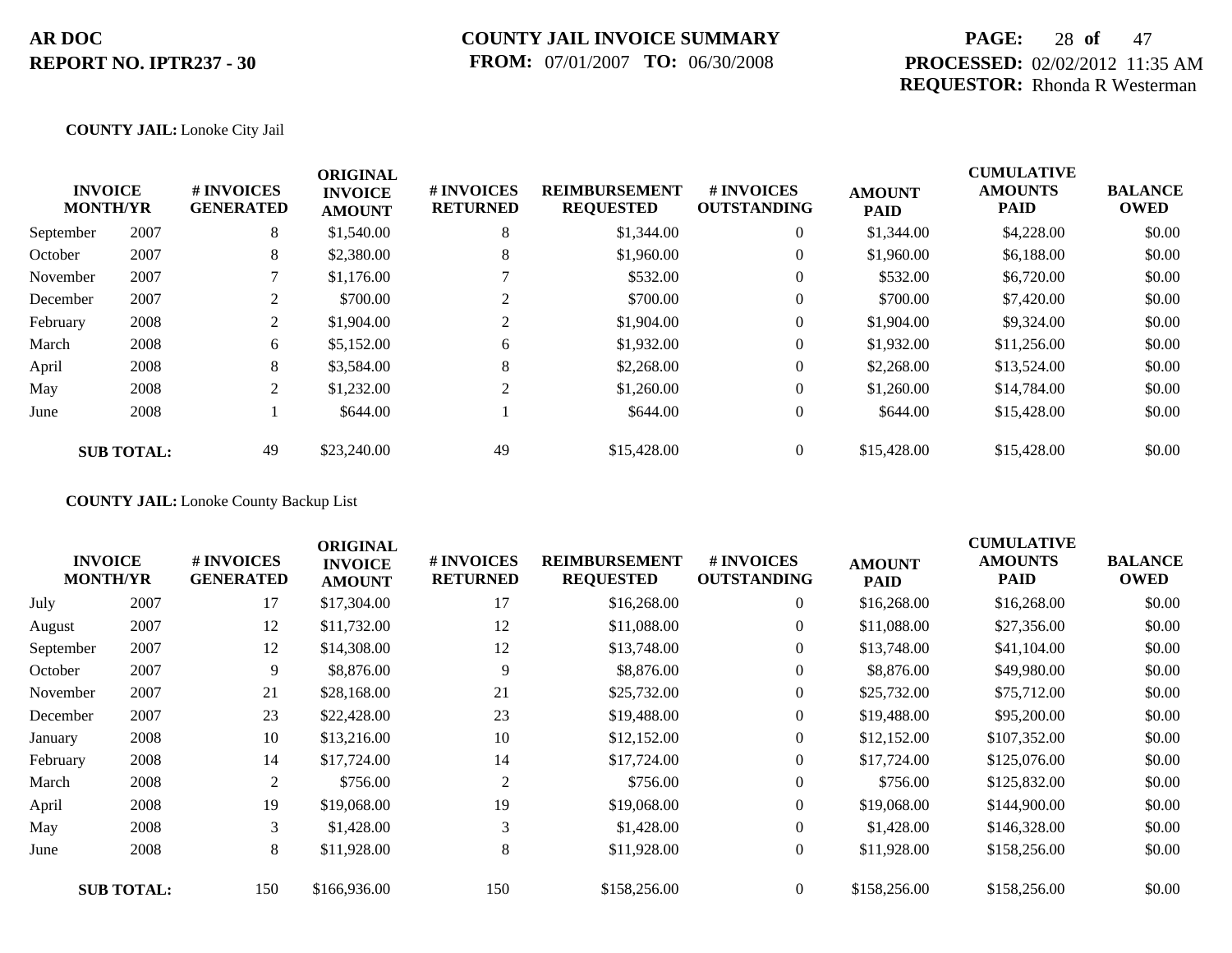### **COUNTY JAIL INVOICE SUMMARY FROM:** 07/01/2007 **TO:** 06/30/2008

### **PAGE:** 29 **of** 47 **PROCESSED:** 02/02/2012 11:35 AM **REQUESTOR:** Rhonda R Westerman

#### **COUNTY JAIL:** Madison County Backup List

|           | <b>INVOICE</b><br><b>MONTH/YR</b> | # INVOICES<br><b>GENERATED</b> | <b>ORIGINAL</b><br><b>INVOICE</b><br><b>AMOUNT</b> | # INVOICES<br><b>RETURNED</b> | <b>REIMBURSEMENT</b><br><b>REQUESTED</b> | <b># INVOICES</b><br><b>OUTSTANDING</b> | <b>AMOUNT</b><br><b>PAID</b> | <b>CUMULATIVE</b><br><b>AMOUNTS</b><br><b>PAID</b> | <b>BALANCE</b><br><b>OWED</b> |
|-----------|-----------------------------------|--------------------------------|----------------------------------------------------|-------------------------------|------------------------------------------|-----------------------------------------|------------------------------|----------------------------------------------------|-------------------------------|
| July      | 2007                              | 2                              | \$504.00                                           | 2                             | \$0.00                                   | $\overline{0}$                          | \$0.00                       | \$0.00                                             | \$0.00                        |
| August    | 2007                              |                                | \$168.00                                           |                               | \$0.00                                   | $\overline{0}$                          | \$0.00                       | \$0.00                                             | \$0.00                        |
| September | 2007                              | 2                              | \$840.00                                           |                               | \$420.00                                 | $\overline{0}$                          | \$420.00                     | \$420.00                                           | \$0.00                        |
| October   | 2007                              | 3                              | \$2,128.00                                         | 3                             | \$1,148.00                               | 0                                       | \$1,148.00                   | \$1,568.00                                         | \$0.00                        |
| November  | 2007                              | 2                              | \$448.00                                           | $\gamma$                      | \$392.00                                 | $\overline{0}$                          | \$392.00                     | \$1,960.00                                         | \$0.00                        |
| February  | 2008                              | 3                              | \$2,184.00                                         | 3                             | \$1,764.00                               | $\overline{0}$                          | \$1,764.00                   | \$3,724.00                                         | \$0.00                        |
| March     | 2008                              |                                | \$840.00                                           |                               | \$0.00                                   | $\overline{0}$                          | \$0.00                       | \$3,724.00                                         | \$0.00                        |
| April     | 2008                              | 2                              | \$4,088.00                                         | 2                             | \$3,808.00                               | $\overline{0}$                          | \$3,808.00                   | \$7,532.00                                         | \$0.00                        |
| May       | 2008                              |                                | \$784.00                                           |                               | \$784.00                                 | $\overline{0}$                          | \$784.00                     | \$8,316.00                                         | \$0.00                        |
|           | <b>SUB TOTAL:</b>                 | 17                             | \$11,984.00                                        | 17                            | \$8,316.00                               | $\overline{0}$                          | \$8,316.00                   | \$8,316.00                                         | \$0.00                        |

#### **COUNTY JAIL:** Malvern P & P

| <b>INVOICE</b><br><b>MONTH/YR</b> | <b>#INVOICES</b><br><b>GENERATED</b> | ORIGINAL<br><b>INVOICE</b><br><b>AMOUNT</b> | <b># INVOICES</b><br><b>RETURNED</b> | <b>REIMBURSEMENT</b><br><b>REOUESTED</b> | <b># INVOICES</b><br><b>OUTSTANDING</b> | <b>AMOUNT</b><br><b>PAID</b> | <b>CUMULATIVE</b><br><b>AMOUNTS</b><br><b>PAID</b> | <b>BALANCE</b><br><b>OWED</b> |
|-----------------------------------|--------------------------------------|---------------------------------------------|--------------------------------------|------------------------------------------|-----------------------------------------|------------------------------|----------------------------------------------------|-------------------------------|
| 2007<br>August                    |                                      | \$2,968.00                                  |                                      | \$0.00                                   |                                         | \$0.00                       | \$0.00                                             | \$0.00                        |
| <b>SUB TOTAL:</b>                 |                                      | \$2,968.00                                  |                                      | \$0.00                                   |                                         | \$0.00                       | \$0.00                                             | \$0.00                        |

**COUNTY JAIL:** Marion County Backup List

| <b>INVOICE</b><br><b>MONTH/YR</b> |      | # INVOICES<br><b>GENERATED</b> | ORIGINAL<br><b>INVOICE</b><br><b>AMOUNT</b> | # INVOICES<br><b>RETURNED</b> | <b>REIMBURSEMENT</b><br><b>REQUESTED</b> | # INVOICES<br><b>OUTSTANDING</b> | <b>AMOUNT</b><br><b>PAID</b> | <b>CUMULATIVE</b><br><b>AMOUNTS</b><br><b>PAID</b> | <b>BALANCE</b><br><b>OWED</b> |
|-----------------------------------|------|--------------------------------|---------------------------------------------|-------------------------------|------------------------------------------|----------------------------------|------------------------------|----------------------------------------------------|-------------------------------|
| September                         | 2007 |                                | \$476.00                                    |                               | \$196.00                                 | $\Omega$                         | \$196.00                     | \$196.00                                           | \$0.00                        |
| October                           | 2007 |                                | \$3,948.00                                  |                               | \$1,596.00                               | $\overline{0}$                   | \$1,596.00                   | \$1,792.00                                         | \$0.00                        |
| December                          | 2007 |                                | \$3,164.00                                  | 4                             | \$1,680.00                               | $\theta$                         | \$1,680.00                   | \$3,472.00                                         | \$0.00                        |
| January                           | 2008 |                                | \$1,792.00                                  |                               | \$588.00                                 | $\overline{0}$                   | \$588.00                     | \$4,060.00                                         | \$0.00                        |
| February                          | 2008 | 6.                             | \$5,040.00                                  | 6                             | \$1,624.00                               | $\overline{0}$                   | \$1,624.00                   | \$5,684.00                                         | \$0.00                        |
| April                             | 2008 |                                | \$392.00                                    |                               | \$112.00                                 |                                  | \$112.00                     | \$5,796.00                                         | \$0.00                        |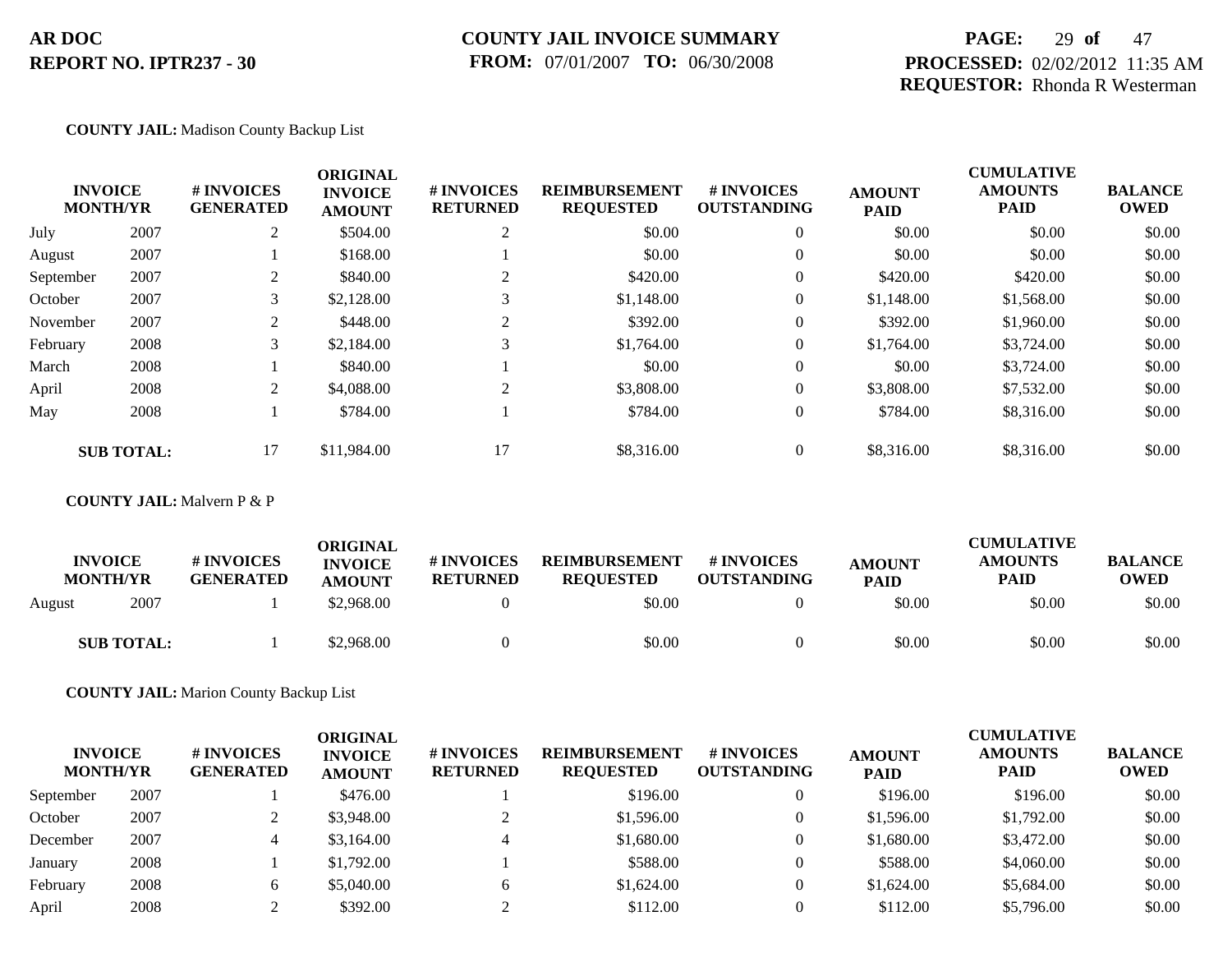#### **COUNTY JAIL:** Marion County Backup List

| <b>INVOICE</b><br><b>MONTH/YR</b> | # INVOICES<br><b>GENERATED</b> | ORIGINAL<br><b>INVOICE</b><br><b>AMOUNT</b> | # INVOICES<br><b>RETURNED</b> | <b>REIMBURSEMENT</b><br><b>REQUESTED</b> | # INVOICES<br><b>OUTSTANDING</b> | <b>AMOUNT</b><br><b>PAID</b> | <b>CUMULATIVE</b><br><b>AMOUNTS</b><br>PAID | <b>BALANCE</b><br>OWED |
|-----------------------------------|--------------------------------|---------------------------------------------|-------------------------------|------------------------------------------|----------------------------------|------------------------------|---------------------------------------------|------------------------|
| <b>SUB TOTAL:</b>                 | 16                             | \$14,812.00                                 | 16                            | \$5,796.00                               |                                  | \$5,796.00                   | \$5,796.00                                  | \$0.00                 |

### **COUNTY JAIL:** McPherson Unit

|       | <b>INVOICE</b><br><b>MONTH/YR</b> | # INVOICES<br><b>GENERATED</b> | <b>ORIGINAL</b><br><b>INVOICE</b><br><b>AMOUNT</b> | <b>#INVOICES</b><br><b>RETURNED</b> | <b>REIMBURSEMENT</b><br><b>REQUESTED</b> | <b>#INVOICES</b><br><b>OUTSTANDING</b> | <b>AMOUNT</b><br><b>PAID</b> | <b>CUMULATIVE</b><br><b>AMOUNTS</b><br><b>PAID</b> | <b>BALANCE</b><br><b>OWED</b> |
|-------|-----------------------------------|--------------------------------|----------------------------------------------------|-------------------------------------|------------------------------------------|----------------------------------------|------------------------------|----------------------------------------------------|-------------------------------|
| April | 2008                              |                                | \$22,064.00                                        |                                     | \$0.00                                   | $\overline{0}$                         | \$0.00                       | \$0.00                                             | \$0.00                        |
| May   | 2008                              |                                | \$195,216.00                                       |                                     | \$0.00                                   |                                        | \$0.00                       | \$0.00                                             | \$0.00                        |
| June  | 2008                              |                                | \$55,916.00                                        |                                     | \$0.00                                   |                                        | \$0.00                       | \$0.00                                             | \$0.00                        |
|       | <b>SUB TOTAL:</b>                 | 15                             | \$273,196.00                                       |                                     | \$0.00                                   |                                        | \$0.00                       | \$0.00                                             | \$0.00                        |

**COUNTY JAIL:** Miller County Backup List

| <b>INVOICE</b><br><b>MONTH/YR</b> |      | # INVOICES<br><b>GENERATED</b> | <b>ORIGINAL</b><br><b>INVOICE</b><br><b>AMOUNT</b> | # INVOICES<br><b>RETURNED</b> | <b>REIMBURSEMENT</b><br><b>REQUESTED</b> | # INVOICES<br><b>OUTSTANDING</b> | <b>AMOUNT</b><br><b>PAID</b> | <b>CUMULATIVE</b><br><b>AMOUNTS</b><br>PAID | <b>BALANCE</b><br><b>OWED</b> |
|-----------------------------------|------|--------------------------------|----------------------------------------------------|-------------------------------|------------------------------------------|----------------------------------|------------------------------|---------------------------------------------|-------------------------------|
| July                              | 2007 | 21                             | \$38,528.00                                        | 21                            | \$38,528.00                              | $\overline{0}$                   | \$38,528.00                  | \$38,528.00                                 | \$0.00                        |
| August                            | 2007 | 16                             | \$29,148.00                                        | 16                            | \$29,148.00                              | $\theta$                         | \$29,148.00                  | \$67,676.00                                 | \$0.00                        |
| September                         | 2007 |                                | \$3,416.00                                         |                               | \$2,240.00                               | $\overline{0}$                   | \$2,240.00                   | \$69,916.00                                 | \$0.00                        |
| October                           | 2007 | 28                             | \$57,372.00                                        | 28                            | \$57,372.00                              | $\overline{0}$                   | \$57,372.00                  | \$127,288.00                                | \$0.00                        |
| November                          | 2007 | 16                             | \$26,544.00                                        | 16                            | \$24,472.00                              | $\overline{0}$                   | \$24,472.00                  | \$151,760.00                                | \$0.00                        |
| December                          | 2007 | 16                             | \$25,424.00                                        | 16                            | \$25,424.00                              | $\overline{0}$                   | \$25,424.00                  | \$177,184.00                                | \$0.00                        |
| January                           | 2008 | 34                             | \$55,524.00                                        | 34                            | \$46,676.00                              | $\overline{0}$                   | \$46,676.00                  | \$223,860.00                                | \$0.00                        |
| February                          | 2008 | 23                             | \$44,604.00                                        | 23                            | \$39,508.00                              | $\overline{0}$                   | \$39,508.00                  | \$263,368.00                                | \$0.00                        |
| March                             | 2008 | 18                             | \$37,212.00                                        | 18                            | \$35,056.00                              | $\overline{0}$                   | \$35,056.00                  | \$298,424.00                                | \$0.00                        |
| April                             | 2008 |                                | \$3,136.00                                         | 5                             | \$3,136.00                               | $\overline{0}$                   | \$3,136.00                   | \$301,560.00                                | \$0.00                        |
| May                               | 2008 | 11                             | \$16,772.00                                        | 11                            | \$12,152.00                              | $\overline{0}$                   | \$12,152.00                  | \$313,712.00                                | \$0.00                        |
| June                              | 2008 | 16                             | \$34,720.00                                        | 16                            | \$34,720.00                              | $\overline{0}$                   | \$34,720.00                  | \$348,432.00                                | \$0.00                        |
|                                   |      |                                |                                                    |                               |                                          |                                  |                              |                                             |                               |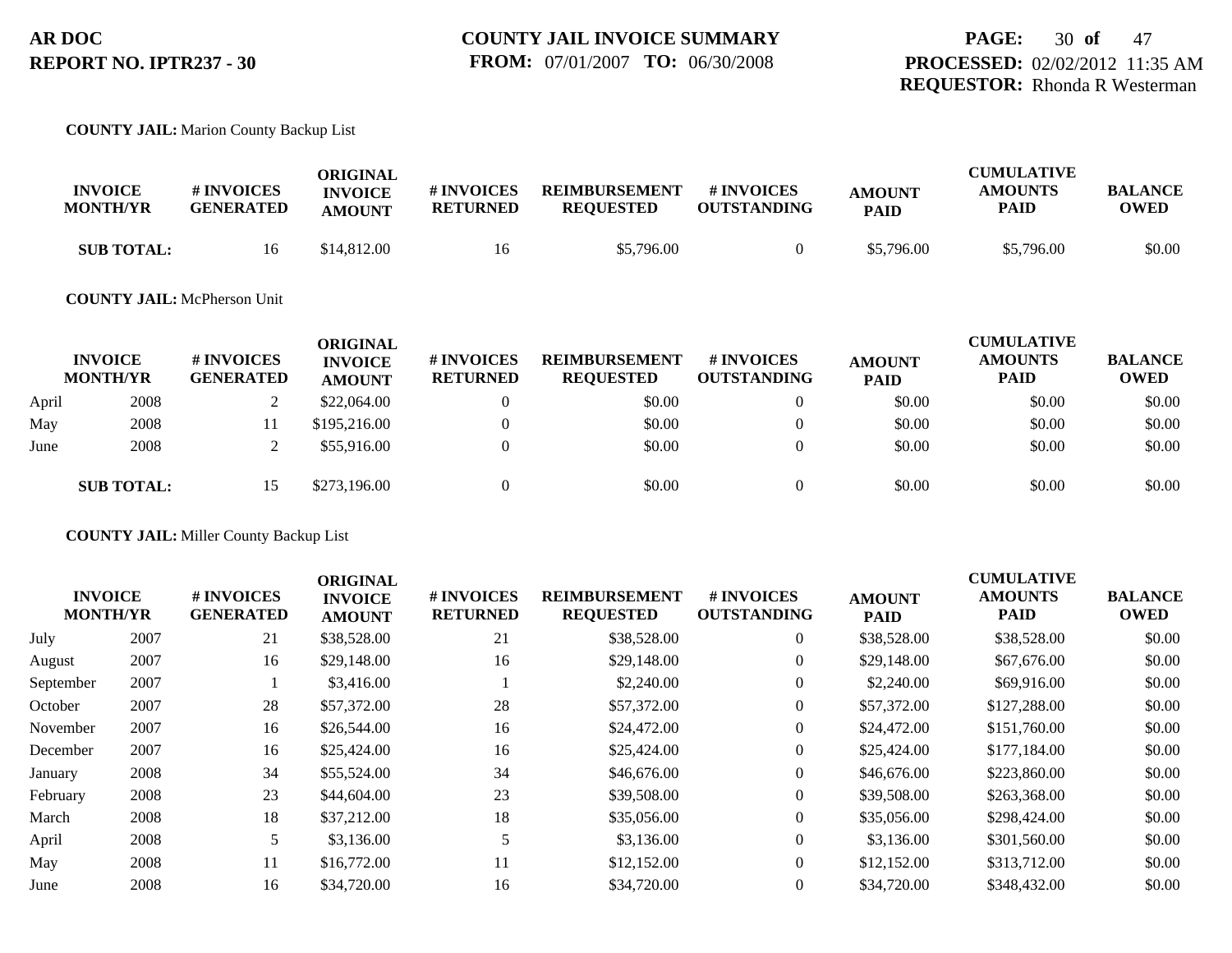#### **COUNTY JAIL:** Miller County Backup List

| <b>INVOICE</b><br><b>MONTH/YR</b> | <b>#INVOICES</b><br><b>GENERATED</b> | ORIGINAL<br><b>INVOICE</b><br><b>AMOUNT</b> | # INVOICES<br><b>RETURNED</b> | <b>REIMBURSEMENT</b><br><b>REOUESTED</b> | # INVOICES<br><b>OUTSTANDING</b> | <b>AMOUNT</b><br><b>PAID</b> | <b>CUMULATIVE</b><br><b>AMOUNTS</b><br>PAID | <b>BALANCE</b><br>OWED |
|-----------------------------------|--------------------------------------|---------------------------------------------|-------------------------------|------------------------------------------|----------------------------------|------------------------------|---------------------------------------------|------------------------|
| <b>SUB TOTAL:</b>                 | 205                                  | \$372,400.00                                | 205                           | \$348,432.00                             |                                  | \$348,432.00                 | \$348,432.00                                | \$0.00                 |

#### **COUNTY JAIL:** Mississippi County Backup List

| <b>CUMULATIVE</b><br><b>BALANCE</b><br><b>OWED</b> |
|----------------------------------------------------|
| \$0.00<br>\$10,752.00                              |
| \$11,704.00<br>\$0.00                              |
| \$0.00<br>\$27,412.00                              |
| \$0.00<br>\$34,440.00                              |
| \$44,772.00<br>\$0.00                              |
| \$64,792.00<br>\$0.00                              |
| \$0.00<br>\$86,548.00                              |
| \$94,612.00<br>\$0.00                              |
| \$0.00<br>\$107,772.00                             |
| \$0.00<br>\$108,864.00                             |
| \$127,848.00<br>\$0.00                             |
| \$128,044.00<br>\$0.00                             |
| \$0.00<br>\$128,044.00                             |
|                                                    |

#### **COUNTY JAIL:** Monroe County Backup List

| <b>INVOICE</b><br><b>MONTH/YR</b> |      | <b># INVOICES</b><br><b>GENERATED</b> | ORIGINAL<br><b>INVOICE</b><br><b>AMOUNT</b> | # INVOICES<br><b>RETURNED</b> | <b>REIMBURSEMENT</b><br><b>REQUESTED</b> | <b>#INVOICES</b><br><b>OUTSTANDING</b> | <b>AMOUNT</b><br><b>PAID</b> | <b>CUMULATIVE</b><br><b>AMOUNTS</b><br><b>PAID</b> | <b>BALANCE</b><br><b>OWED</b> |
|-----------------------------------|------|---------------------------------------|---------------------------------------------|-------------------------------|------------------------------------------|----------------------------------------|------------------------------|----------------------------------------------------|-------------------------------|
| July                              | 2007 |                                       | \$34,860.00                                 |                               | \$28.00                                  |                                        | \$28.00                      | \$28.00                                            | \$0.00                        |
| August                            | 2007 |                                       | \$3,024.00                                  |                               | \$140.00                                 |                                        | \$140.00                     | \$168.00                                           | \$0.00                        |
| September                         | 2007 |                                       | \$2,408.00                                  |                               | \$952.00                                 |                                        | \$952.00                     | \$1,120.00                                         | \$0.00                        |
| October                           | 2007 |                                       | \$3,948.00                                  |                               | \$0.00                                   |                                        | \$0.00                       | \$1,120.00                                         | \$0.00                        |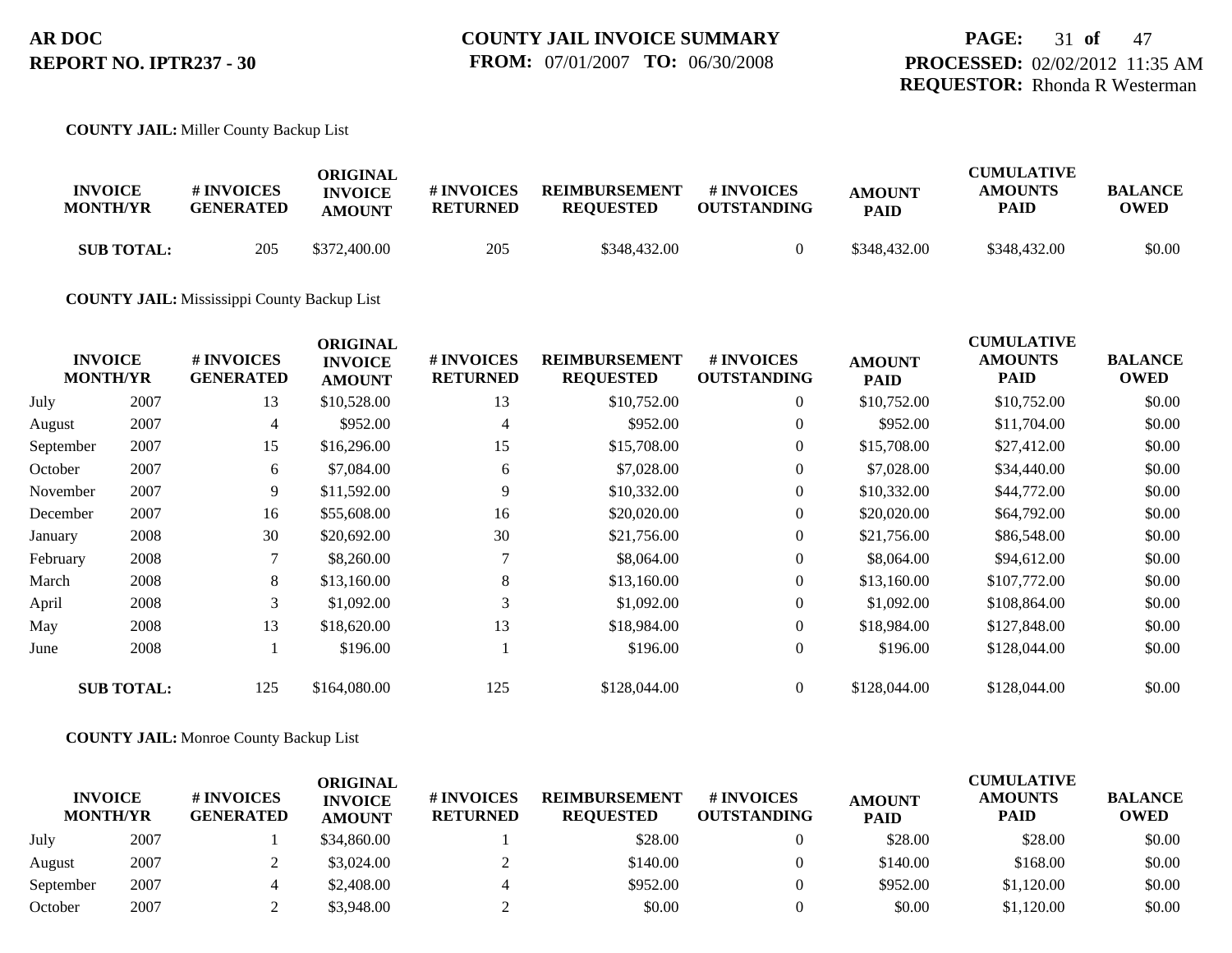### **PAGE:** 32 **of** 47 **PROCESSED:** 02/02/2012 11:35 AM **REQUESTOR:** Rhonda R Westerman

#### **COUNTY JAIL:** Monroe County Backup List

| <b>INVOICE</b><br><b>MONTH/YR</b> |      | # INVOICES<br><b>GENERATED</b> | ORIGINAL<br><b>INVOICE</b><br><b>AMOUNT</b> | # INVOICES<br><b>RETURNED</b> | <b>REIMBURSEMENT</b><br><b>REQUESTED</b> | # INVOICES<br><b>OUTSTANDING</b> | <b>AMOUNT</b><br><b>PAID</b> | <b>CUMULATIVE</b><br><b>AMOUNTS</b><br><b>PAID</b> | <b>BALANCE</b><br><b>OWED</b> |
|-----------------------------------|------|--------------------------------|---------------------------------------------|-------------------------------|------------------------------------------|----------------------------------|------------------------------|----------------------------------------------------|-------------------------------|
| December                          | 2007 |                                | \$30,772.00                                 |                               | \$1,708.00                               | $\overline{0}$                   | \$1,708.00                   | \$2,828.00                                         | \$0.00                        |
| January                           | 2008 |                                | \$420.00                                    |                               | \$28.00                                  | $\overline{0}$                   | \$28.00                      | \$2,856.00                                         | \$0.00                        |
| February                          | 2008 |                                | \$84.00                                     |                               | \$28.00                                  | $\overline{0}$                   | \$28.00                      | \$2,884.00                                         | \$0.00                        |
| March                             | 2008 | 4                              | \$2,464.00                                  | 4                             | \$924.00                                 | $\theta$                         | \$924.00                     | \$3,808.00                                         | \$0.00                        |
| May                               | 2008 |                                | \$4,116.00                                  | ◠                             | \$2,128.00                               | $\overline{0}$                   | \$2,128.00                   | \$5,936.00                                         | \$0.00                        |
| <b>SUB TOTAL:</b>                 |      | 24                             | \$82,096.00                                 | 24                            | \$5,936.00                               | $\theta$                         | \$5,936.00                   | \$5,936.00                                         | \$0.00                        |

**COUNTY JAIL:** Nevada County Backup List

|                   | <b>INVOICE</b><br><b>MONTH/YR</b> | # INVOICES<br><b>GENERATED</b> | <b>ORIGINAL</b><br><b>INVOICE</b><br><b>AMOUNT</b> | # INVOICES<br><b>RETURNED</b> | <b>REIMBURSEMENT</b><br><b>REQUESTED</b> | <b>#INVOICES</b><br><b>OUTSTANDING</b> | <b>AMOUNT</b><br><b>PAID</b> | <b>CUMULATIVE</b><br><b>AMOUNTS</b><br><b>PAID</b> | <b>BALANCE</b><br><b>OWED</b> |
|-------------------|-----------------------------------|--------------------------------|----------------------------------------------------|-------------------------------|------------------------------------------|----------------------------------------|------------------------------|----------------------------------------------------|-------------------------------|
| September         | 2007                              |                                | \$1,456.00                                         |                               | \$1,456.00                               | $\overline{0}$                         | \$1,456.00                   | \$1,456.00                                         | \$0.00                        |
| October           | 2007                              | 6                              | \$9,072.00                                         | 6                             | \$9,072.00                               | $\overline{0}$                         | \$9,072.00                   | \$10,528.00                                        | \$0.00                        |
| November          | 2007                              |                                | \$336.00                                           |                               | \$336.00                                 | $\overline{0}$                         | \$336.00                     | \$10,864.00                                        | \$0.00                        |
| December          | 2007                              | 6                              | \$5,572.00                                         | 6                             | \$5,572.00                               | $\overline{0}$                         | \$5,572.00                   | \$16,436.00                                        | \$0.00                        |
| January           | 2008                              | 10                             | \$8,876.00                                         | 10                            | \$8,876.00                               | $\overline{0}$                         | \$8,876.00                   | \$25,312.00                                        | \$0.00                        |
| February          | 2008                              |                                | \$560.00                                           |                               | \$560.00                                 | $\overline{0}$                         | \$560.00                     | \$25,872.00                                        | \$0.00                        |
| March             | 2008                              |                                | \$952.00                                           | $\mathcal{D}$                 | \$952.00                                 | $\overline{0}$                         | \$952.00                     | \$26,824.00                                        | \$0.00                        |
| May               | 2008                              |                                | \$6,720.00                                         |                               | \$5,096.00                               | $\overline{0}$                         | \$5,096.00                   | \$31,920.00                                        | \$0.00                        |
| June              | 2008                              |                                | \$616.00                                           |                               | \$616.00                                 | $\overline{0}$                         | \$616.00                     | \$32,536.00                                        | \$0.00                        |
| <b>SUB TOTAL:</b> |                                   | 33                             | \$34,160.00                                        | 33                            | \$32,536.00                              | $\theta$                               | \$32,536.00                  | \$32,536.00                                        | \$0.00                        |

#### **COUNTY JAIL:** Newton County Backup List

| <b>INVOICE</b><br><b>MONTH/YR</b> |      | # INVOICES<br><b>GENERATED</b> | ORIGINAL<br><b>INVOICE</b><br><b>AMOUNT</b> | # INVOICES<br><b>RETURNED</b> | <b>REIMBURSEMENT</b><br><b>REQUESTED</b> | # INVOICES<br><b>OUTSTANDING</b> | <b>AMOUNT</b><br><b>PAID</b> | CUMULATIVE<br><b>AMOUNTS</b><br><b>PAID</b> | <b>BALANCE</b><br><b>OWED</b> |
|-----------------------------------|------|--------------------------------|---------------------------------------------|-------------------------------|------------------------------------------|----------------------------------|------------------------------|---------------------------------------------|-------------------------------|
| September                         | 2007 |                                | \$56.00                                     |                               | \$56.00                                  |                                  | \$56.00                      | \$56.00                                     | \$0.00                        |
| December                          | 2007 |                                | \$504.00                                    |                               | \$504.00                                 |                                  | \$504.00                     | \$560.00                                    | \$0.00                        |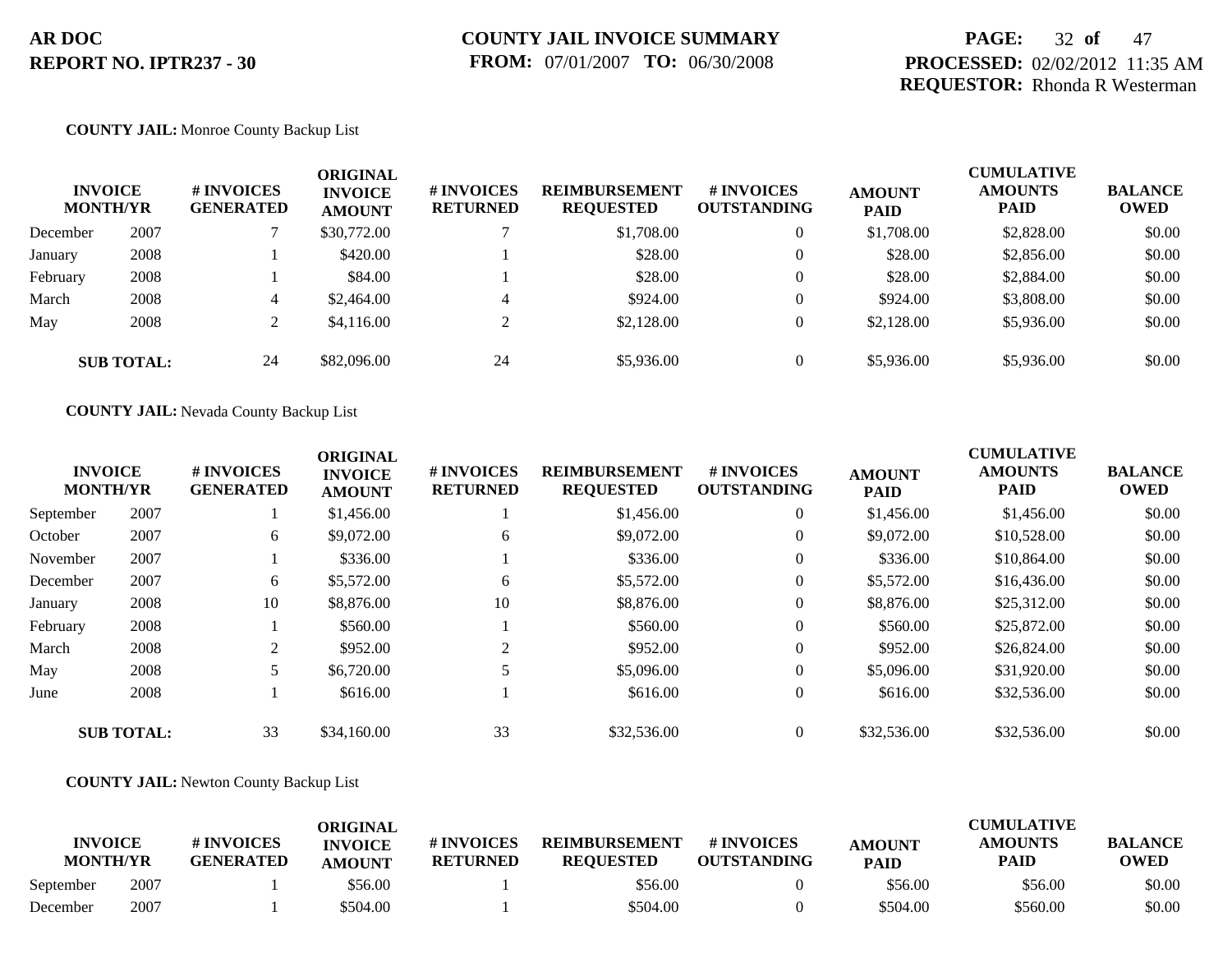### **PAGE:** 33 **of** 47 **PROCESSED:** 02/02/2012 11:35 AM **REQUESTOR:** Rhonda R Westerman

#### **COUNTY JAIL:** Newton County Backup List

|         | <b>INVOICE</b><br><b>MONTH/YR</b> | <b># INVOICES</b><br><b>GENERATED</b> | <b>ORIGINAL</b><br><b>INVOICE</b><br><b>AMOUNT</b> | <b>#INVOICES</b><br><b>RETURNED</b> | <b>REIMBURSEMENT</b><br><b>REQUESTED</b> | <b>#INVOICES</b><br><b>OUTSTANDING</b> | <b>AMOUNT</b><br><b>PAID</b> | <b>CUMULATIVE</b><br><b>AMOUNTS</b><br><b>PAID</b> | <b>BALANCE</b><br><b>OWED</b> |
|---------|-----------------------------------|---------------------------------------|----------------------------------------------------|-------------------------------------|------------------------------------------|----------------------------------------|------------------------------|----------------------------------------------------|-------------------------------|
| January | 2008                              |                                       | \$1,176.00                                         |                                     | \$1,176.00                               | $\overline{0}$                         | \$1,176.00                   | \$1,736.00                                         | \$0.00                        |
| April   | 2008                              |                                       | \$224.00                                           |                                     | \$224.00                                 | 0                                      | \$224.00                     | \$1,960.00                                         | \$0.00                        |
|         | <b>SUB TOTAL:</b>                 |                                       | \$1,960.00                                         |                                     | \$1,960.00                               | $\overline{0}$                         | \$1,960.00                   | \$1,960.00                                         | \$0.00                        |

**COUNTY JAIL:** North Central Unit

| <b>INVOICE</b><br><b>MONTH/YR</b> | # INVOICES<br><b>GENERATED</b> | ORIGINAL<br><b>INVOICE</b><br><b>AMOUNT</b> | # INVOICES<br><b>RETURNED</b> | <b>REIMBURSEMENT</b><br><b>REQUESTED</b> | # INVOICES<br><b>OUTSTANDING</b> | <b>AMOUNT</b><br><b>PAID</b> | <b>CUMULATIVE</b><br><b>AMOUNTS</b><br>PAID | <b>BALANCE</b><br><b>OWED</b> |
|-----------------------------------|--------------------------------|---------------------------------------------|-------------------------------|------------------------------------------|----------------------------------|------------------------------|---------------------------------------------|-------------------------------|
| 2007<br>November                  |                                | \$5,348.00                                  |                               | \$0.00                                   |                                  | \$0.00                       | \$0.00                                      | \$0.00                        |
| <b>SUB TOTAL:</b>                 |                                | \$5,348.00                                  |                               | \$0.00                                   |                                  | \$0.00                       | \$0.00                                      | \$0.00                        |

**COUNTY JAIL:** Ouachita County Backup List

|                   | <b>INVOICE</b><br><b>MONTH/YR</b> | # INVOICES<br><b>GENERATED</b> | <b>ORIGINAL</b><br><b>INVOICE</b><br><b>AMOUNT</b> | # INVOICES<br><b>RETURNED</b> | <b>REIMBURSEMENT</b><br><b>REQUESTED</b> | <b>#INVOICES</b><br><b>OUTSTANDING</b> | <b>AMOUNT</b><br><b>PAID</b> | <b>CUMULATIVE</b><br><b>AMOUNTS</b><br><b>PAID</b> | <b>BALANCE</b><br><b>OWED</b> |
|-------------------|-----------------------------------|--------------------------------|----------------------------------------------------|-------------------------------|------------------------------------------|----------------------------------------|------------------------------|----------------------------------------------------|-------------------------------|
| July              | 2007                              | 8                              | \$6,356.00                                         | 8                             | \$6,356.00                               | $\overline{0}$                         | \$6,356.00                   | \$6,356.00                                         | \$0.00                        |
| September         | 2007                              | 9                              | \$13,244.00                                        | 9                             | \$13,636.00                              | $\overline{0}$                         | \$13,636.00                  | \$19,992.00                                        | \$0.00                        |
| October           | 2007                              | 4                              | \$2,772.00                                         | 4                             | \$2,464.00                               | $\theta$                               | \$2,464.00                   | \$22,456.00                                        | \$0.00                        |
| December          | 2007                              |                                | \$10,024.00                                        |                               | \$7,588.00                               | $\theta$                               | \$7,588.00                   | \$30,044.00                                        | \$0.00                        |
| January           | 2008                              | 12                             | \$6,356.00                                         | 12                            | \$5,152.00                               | $\theta$                               | \$5,152.00                   | \$35,196.00                                        | \$0.00                        |
| February          | 2008                              | 2                              | \$2,268.00                                         | 2                             | \$1,512.00                               | $\overline{0}$                         | \$1,512.00                   | \$36,708.00                                        | \$0.00                        |
| March             | 2008                              |                                | \$588.00                                           | $\theta$                      | \$0.00                                   | $\theta$                               | \$0.00                       | \$36,708.00                                        | \$0.00                        |
| April             | 2008                              |                                | \$6,972.00                                         |                               | \$6,972.00                               | $\theta$                               | \$6,972.00                   | \$43,680.00                                        | \$0.00                        |
| May               | 2008                              | 10                             | \$10,388.00                                        | 10                            | \$10,668.00                              | $\overline{0}$                         | \$10,668.00                  | \$54,348.00                                        | \$0.00                        |
| <b>SUB TOTAL:</b> |                                   | 58                             | \$58,968.00                                        | 57                            | \$54,348.00                              | $\overline{0}$                         | \$54,348.00                  | \$54,348.00                                        | \$0.00                        |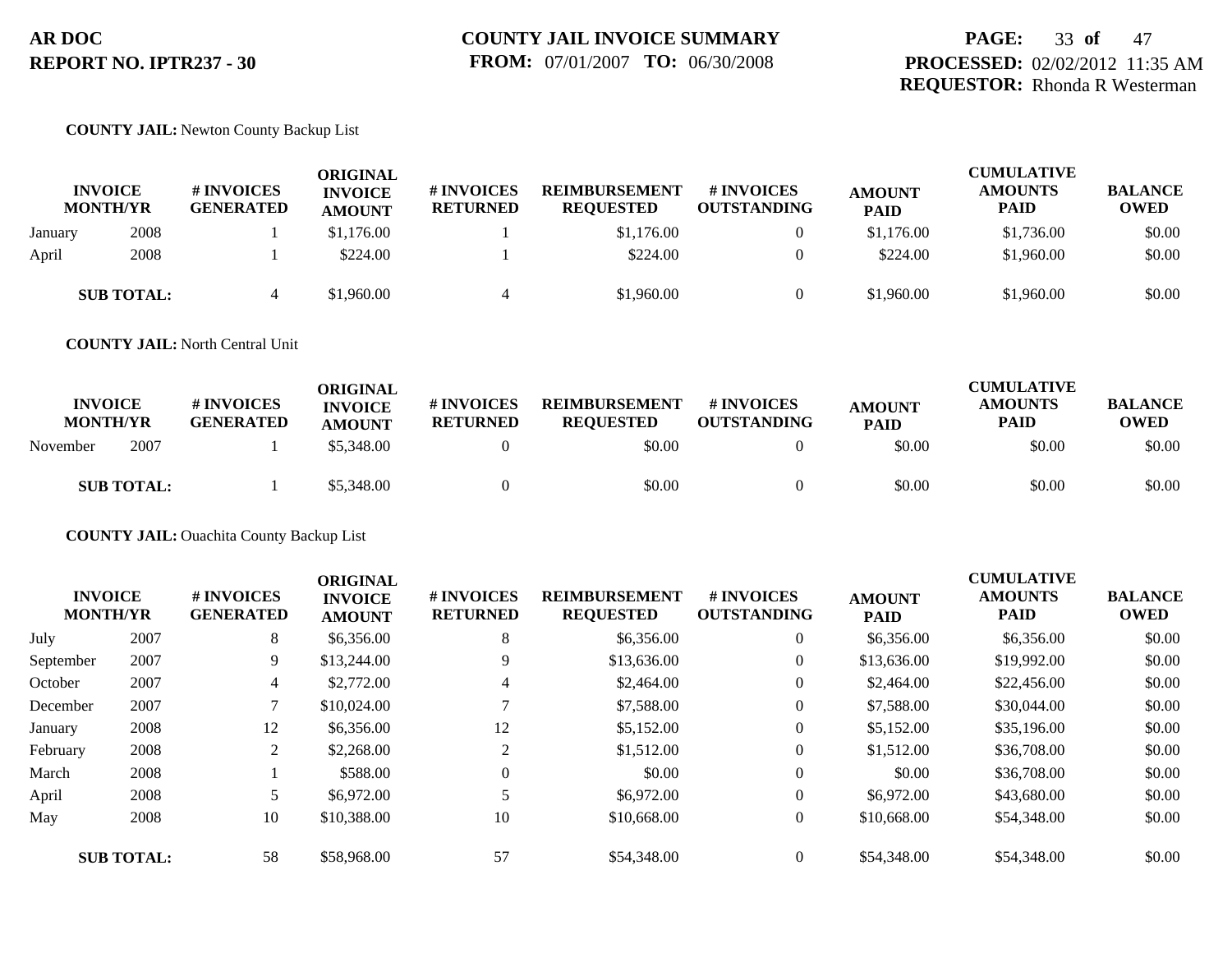### **PAGE:** 34 **of** 47 **PROCESSED:** 02/02/2012 11:35 AM **REQUESTOR:** Rhonda R Westerman

### **COUNTY JAIL:** Ouachita River Correctional Unit

| <b>INVOICE</b><br><b>MONTH/YR</b> |                   | <b># INVOICES</b><br><b>GENERATED</b> | ORIGINAL<br><b>INVOICE</b><br><b>AMOUNT</b> | # INVOICES<br><b>RETURNED</b> | <b>REIMBURSEMENT</b><br><b>REQUESTED</b> | <b>#INVOICES</b><br><b>OUTSTANDING</b> | <b>AMOUNT</b><br><b>PAID</b> | <b>CUMULATIVE</b><br><b>AMOUNTS</b><br><b>PAID</b> | <b>BALANCE</b><br><b>OWED</b> |
|-----------------------------------|-------------------|---------------------------------------|---------------------------------------------|-------------------------------|------------------------------------------|----------------------------------------|------------------------------|----------------------------------------------------|-------------------------------|
| August                            | 2007              |                                       | \$364.00                                    |                               | \$0.00                                   |                                        | \$0.00                       | \$0.00                                             | \$0.00                        |
| February                          | 2008              |                                       | \$25,648.00                                 |                               | \$0.00                                   |                                        | \$0.00                       | \$0.00                                             | \$0.00                        |
|                                   | <b>SUB TOTAL:</b> |                                       | \$26,012.00                                 |                               | \$0.00                                   |                                        | \$0.00                       | \$0.00                                             | \$0.00                        |

**COUNTY JAIL:** Perry County Backup List

|           | <b>INVOICE</b><br><b>MONTH/YR</b> | # INVOICES<br><b>GENERATED</b> | <b>ORIGINAL</b><br><b>INVOICE</b><br><b>AMOUNT</b> | # INVOICES<br><b>RETURNED</b> | <b>REIMBURSEMENT</b><br><b>REQUESTED</b> | # INVOICES<br><b>OUTSTANDING</b> | <b>AMOUNT</b><br><b>PAID</b> | <b>CUMULATIVE</b><br><b>AMOUNTS</b><br><b>PAID</b> | <b>BALANCE</b><br><b>OWED</b> |
|-----------|-----------------------------------|--------------------------------|----------------------------------------------------|-------------------------------|------------------------------------------|----------------------------------|------------------------------|----------------------------------------------------|-------------------------------|
| July      | 2007                              |                                | \$364.00                                           |                               | \$364.00                                 |                                  | \$364.00                     | \$364.00                                           | \$0.00                        |
| September | 2007                              |                                | \$1,176.00                                         |                               | \$1,176.00                               | $\boldsymbol{0}$                 | \$1,176.00                   | \$1,540.00                                         | \$0.00                        |
| October   | 2007                              |                                | \$784.00                                           |                               | \$784.00                                 |                                  | \$784.00                     | \$2,324.00                                         | \$0.00                        |
| December  | 2007                              | 3                              | \$3,472.00                                         |                               | \$3,472.00                               | $\theta$                         | \$3,472.00                   | \$5,796.00                                         | \$0.00                        |
| April     | 2008                              |                                | \$2,660.00                                         |                               | \$2,660.00                               | $\theta$                         | \$2,660.00                   | \$8,456.00                                         | \$0.00                        |
| May       | 2008                              |                                | \$840.00                                           |                               | \$840.00                                 |                                  | \$840.00                     | \$9,296.00                                         | \$0.00                        |
|           | <b>SUB TOTAL:</b>                 | 10                             | \$9,296.00                                         | 10                            | \$9,296.00                               |                                  | \$9,296.00                   | \$9,296.00                                         | \$0.00                        |

#### **COUNTY JAIL:** Phillips County Backup List

| <b>INVOICE</b><br><b>MONTH/YR</b> |      | # INVOICES<br><b>GENERATED</b> | <b>ORIGINAL</b><br><b>INVOICE</b><br><b>AMOUNT</b> | # INVOICES<br><b>RETURNED</b> | <b>REIMBURSEMENT</b><br><b>REQUESTED</b> | <b># INVOICES</b><br><b>OUTSTANDING</b> | <b>AMOUNT</b><br><b>PAID</b> | <b>CUMULATIVE</b><br><b>AMOUNTS</b><br><b>PAID</b> | <b>BALANCE</b><br><b>OWED</b> |
|-----------------------------------|------|--------------------------------|----------------------------------------------------|-------------------------------|------------------------------------------|-----------------------------------------|------------------------------|----------------------------------------------------|-------------------------------|
| July                              | 2007 |                                | \$700.00                                           |                               | \$700.00                                 |                                         | \$700.00                     | \$700.00                                           | \$0.00                        |
| September                         | 2007 |                                | \$4,788.00                                         |                               | \$4,788.00                               |                                         | \$4,788.00                   | \$5,488.00                                         | \$0.00                        |
| November                          | 2007 |                                | \$2,576.00                                         |                               | \$2,576.00                               |                                         | \$2,576.00                   | \$8,064.00                                         | \$0.00                        |
| January                           | 2008 | 4                              | \$10,220.00                                        |                               | \$10,220.00                              |                                         | \$10,220.00                  | \$18,284.00                                        | \$0.00                        |
| February                          | 2008 | 4                              | \$6,160.00                                         |                               | \$5,236.00                               |                                         | \$5,236.00                   | \$23,520.00                                        | \$0.00                        |
| April                             | 2008 | 4                              | \$1,428.00                                         |                               | \$1,428.00                               |                                         | \$1,428.00                   | \$24,948.00                                        | \$0.00                        |
| June                              | 2008 |                                | \$1,456.00                                         |                               | \$1,456.00                               |                                         | \$1,456.00                   | \$26,404.00                                        | \$0.00                        |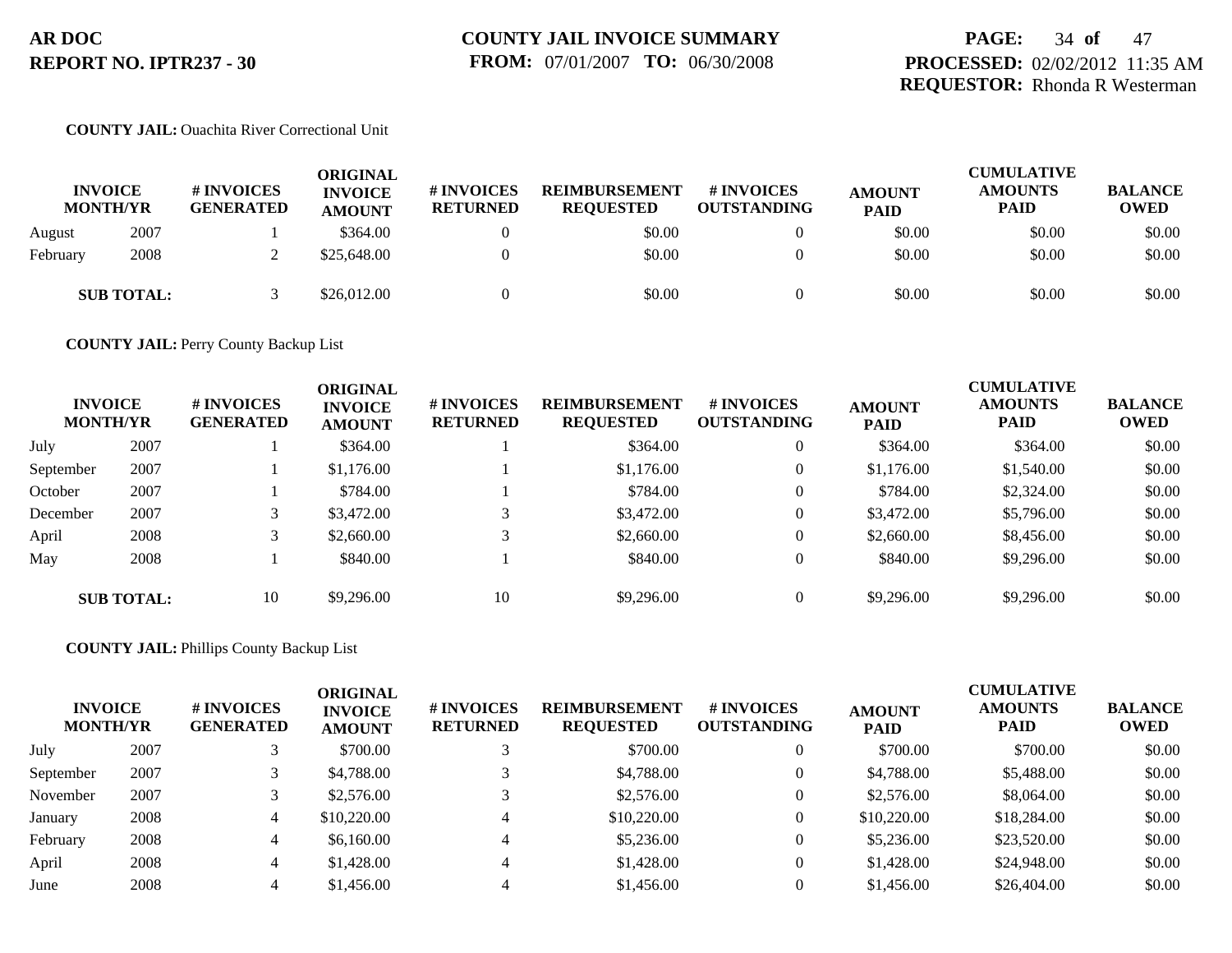#### **COUNTY JAIL:** Phillips County Backup List

| <b>INVOICE</b><br><b>MONTH/YR</b> | <b># INVOICES</b><br><b>GENERATED</b> | ORIGINAL<br><b>INVOICE</b><br><b>AMOUNT</b> | # INVOICES<br><b>RETURNED</b> | <b>REIMBURSEMENT</b><br><b>REOUESTED</b> | <b># INVOICES</b><br><b>OUTSTANDING</b> | <b>AMOUNT</b><br><b>PAID</b> | <b>CUMULATIVE</b><br><b>AMOUNTS</b><br><b>PAID</b> | <b>BALANCE</b><br>OWED |
|-----------------------------------|---------------------------------------|---------------------------------------------|-------------------------------|------------------------------------------|-----------------------------------------|------------------------------|----------------------------------------------------|------------------------|
| <b>SUB TOTAL:</b>                 |                                       | \$27,328.00                                 | 25<br>ت                       | \$26,404.00                              |                                         | \$26,404.00                  | \$26,404.00                                        | \$0.00                 |

#### **COUNTY JAIL:** Pike County Backup List

|          | <b>INVOICE</b><br><b>MONTH/YR</b> | # INVOICES<br><b>GENERATED</b> | <b>ORIGINAL</b><br><b>INVOICE</b><br><b>AMOUNT</b> | # INVOICES<br><b>RETURNED</b> | <b>REIMBURSEMENT</b><br><b>REQUESTED</b> | # INVOICES<br><b>OUTSTANDING</b> | <b>AMOUNT</b><br><b>PAID</b> | <b>CUMULATIVE</b><br><b>AMOUNTS</b><br><b>PAID</b> | <b>BALANCE</b><br><b>OWED</b> |
|----------|-----------------------------------|--------------------------------|----------------------------------------------------|-------------------------------|------------------------------------------|----------------------------------|------------------------------|----------------------------------------------------|-------------------------------|
| October  | 2007                              |                                | \$728.00                                           |                               | \$0.00                                   | $\overline{0}$                   | \$0.00                       | \$0.00                                             | \$0.00                        |
| February | 2008                              |                                | \$84.00                                            |                               | \$0.00                                   | $\overline{0}$                   | \$0.00                       | \$0.00                                             | \$0.00                        |
| March    | 2008                              |                                | \$4,956.00                                         |                               | \$3,360.00                               | $\overline{0}$                   | \$3,360.00                   | \$3,360.00                                         | \$0.00                        |
| April    | 2008                              | 4                              | \$2,464.00                                         | 4                             | \$2,072.00                               | $\overline{0}$                   | \$2,072.00                   | \$5,432.00                                         | \$0.00                        |
| June     | 2008                              |                                | \$112.00                                           |                               | \$112.00                                 | $\overline{0}$                   | \$112.00                     | \$5,544.00                                         | \$0.00                        |
|          | <b>SUB TOTAL:</b>                 | 12                             | \$8,344.00                                         | 12                            | \$5,544.00                               | $\overline{0}$                   | \$5,544.00                   | \$5,544.00                                         | \$0.00                        |

#### **COUNTY JAIL:** Pine Bluff Unit

| <b>INVOICE</b><br><b>MONTH/YR</b> | # INVOICES<br><b>GENERATED</b> | ORIGINAL<br><b>INVOICE</b><br><b>AMOUNT</b> | <b>#INVOICES</b><br><b>RETURNED</b> | <b>REIMBURSEMENT</b><br><b>REOUESTED</b> | # INVOICES<br><b>OUTSTANDING</b> | <b>AMOUNT</b><br><b>PAID</b> | <b>CUMULATIVE</b><br><b>AMOUNTS</b><br><b>PAID</b> | <b>BALANCE</b><br><b>OWED</b> |
|-----------------------------------|--------------------------------|---------------------------------------------|-------------------------------------|------------------------------------------|----------------------------------|------------------------------|----------------------------------------------------|-------------------------------|
| 2007<br>November                  |                                | \$1,148.00                                  |                                     | \$0.00                                   |                                  | \$0.00                       | \$0.00                                             | \$0.00                        |
| <b>SUB TOTAL:</b>                 |                                | \$1,148.00                                  |                                     | \$0.00                                   |                                  | \$0.00                       | \$0.00                                             | \$0.00                        |

**COUNTY JAIL:** Poinsett County Backup List

|        | <b>INVOICE</b><br><b>MONTH/YR</b> | # INVOICES<br><b>GENERATED</b> | ORIGINAL<br><b>INVOICE</b><br><b>AMOUNT</b> | # INVOICES<br><b>RETURNED</b> | <b>REIMBURSEMENT</b><br><b>REOUESTED</b> | # INVOICES<br><b>OUTSTANDING</b> | <b>AMOUNT</b><br><b>PAID</b> | <b>CUMULATIVE</b><br>AMOUNTS<br><b>PAID</b> | <b>BALANCE</b><br><b>OWED</b> |
|--------|-----------------------------------|--------------------------------|---------------------------------------------|-------------------------------|------------------------------------------|----------------------------------|------------------------------|---------------------------------------------|-------------------------------|
| July   | 2007                              |                                | \$2,268.00                                  |                               | \$2,268.00                               |                                  | \$2,268.00                   | \$2,268.00                                  | \$0.00                        |
| August | 2007                              |                                | \$588.00                                    |                               | \$588.00                                 |                                  | \$588.00                     | \$2,856.00                                  | \$0.00                        |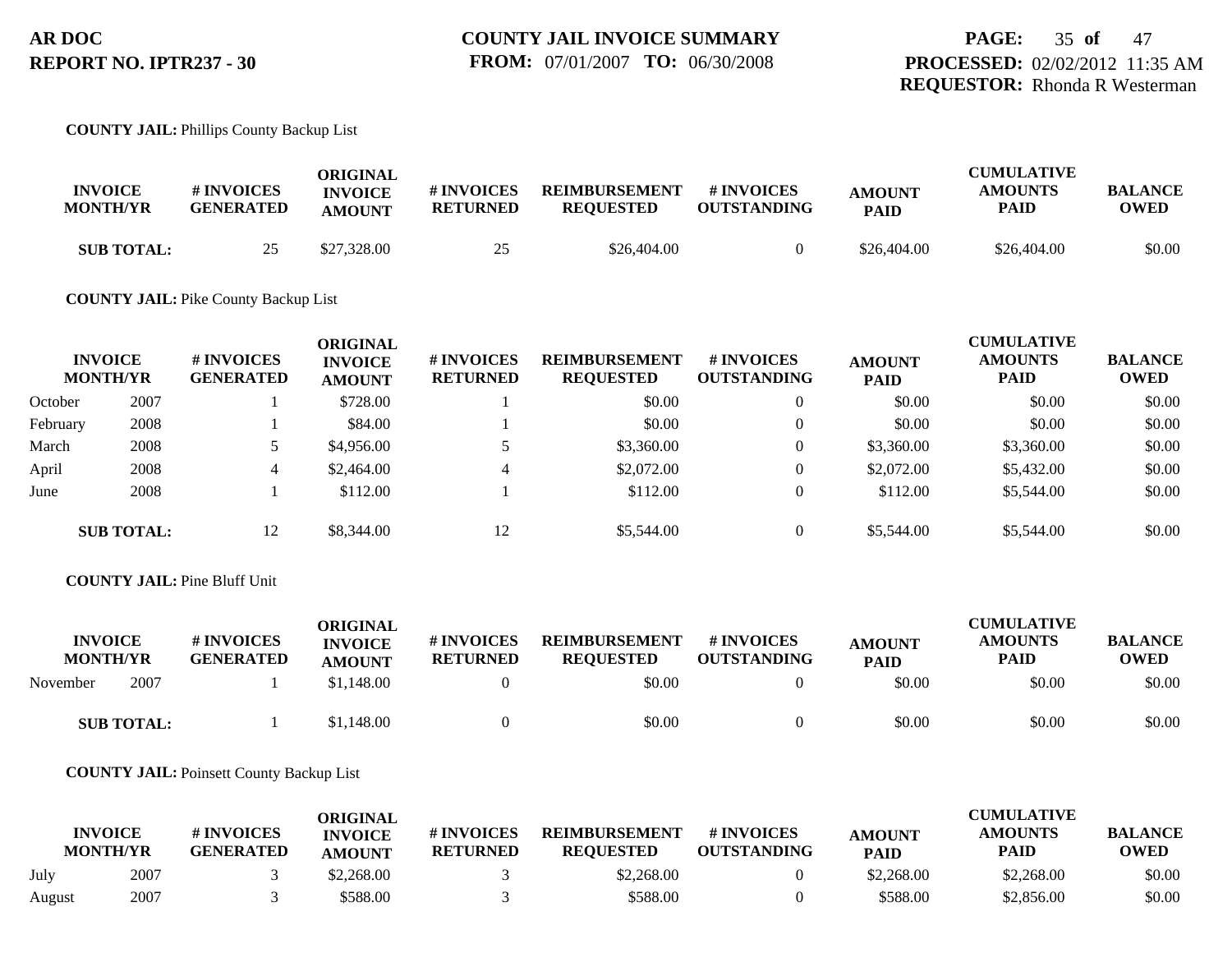### **COUNTY JAIL INVOICE SUMMARY FROM:** 07/01/2007 **TO:** 06/30/2008

### **PAGE:** 36 **of** 47 **PROCESSED:** 02/02/2012 11:35 AM **REQUESTOR:** Rhonda R Westerman

#### **COUNTY JAIL:** Poinsett County Backup List

| <b>INVOICE</b><br><b>MONTH/YR</b> |                   | # INVOICES<br><b>GENERATED</b> | <b>ORIGINAL</b><br><b>INVOICE</b><br><b>AMOUNT</b> | # INVOICES<br><b>RETURNED</b> | <b>REIMBURSEMENT</b><br><b>REQUESTED</b> | <b>#INVOICES</b><br><b>OUTSTANDING</b> | <b>AMOUNT</b><br><b>PAID</b> | <b>CUMULATIVE</b><br><b>AMOUNTS</b><br><b>PAID</b> | <b>BALANCE</b><br><b>OWED</b> |
|-----------------------------------|-------------------|--------------------------------|----------------------------------------------------|-------------------------------|------------------------------------------|----------------------------------------|------------------------------|----------------------------------------------------|-------------------------------|
| September                         | 2007              | 10                             | \$8,176.00                                         | 10                            | \$8,176.00                               | $\overline{0}$                         | \$8,176.00                   | \$11,032.00                                        | \$0.00                        |
| October                           | 2007              | 8                              | \$4,788.00                                         | 8                             | \$4,788.00                               | $\overline{0}$                         | \$4,788.00                   | \$15,820.00                                        | \$0.00                        |
| November                          | 2007              |                                | \$504.00                                           |                               | \$504.00                                 | $\overline{0}$                         | \$504.00                     | \$16,324.00                                        | \$0.00                        |
| December                          | 2007              |                                | \$112.00                                           |                               | \$112.00                                 | $\overline{0}$                         | \$112.00                     | \$16,436.00                                        | \$0.00                        |
| January                           | 2008              | 2                              | \$1,540.00                                         | 2                             | \$1,540.00                               | $\overline{0}$                         | \$1,540.00                   | \$17,976.00                                        | \$0.00                        |
| February                          | 2008              | 6                              | \$7,224.00                                         | 6                             | \$7,224.00                               | $\overline{0}$                         | \$7,224.00                   | \$25,200.00                                        | \$0.00                        |
| March                             | 2008              | 3 <sup>1</sup>                 | \$1,484.00                                         | 3                             | \$1,484.00                               | $\overline{0}$                         | \$1,484.00                   | \$26,684.00                                        | \$0.00                        |
| April                             | 2008              | 10                             | \$12,796.00                                        | 10                            | \$11,032.00                              | $\overline{0}$                         | \$11,032.00                  | \$37,716.00                                        | \$0.00                        |
| May                               | 2008              | 12                             | \$11,396.00                                        | 12                            | \$11,396.00                              | $\overline{0}$                         | \$11,396.00                  | \$49,112.00                                        | \$0.00                        |
|                                   | <b>SUB TOTAL:</b> | 59                             | \$50,876.00                                        | 59                            | \$49,112.00                              | $\overline{0}$                         | \$49,112.00                  | \$49,112.00                                        | \$0.00                        |

**COUNTY JAIL:** Polk County Backup List

|          | <b>INVOICE</b><br><b>MONTH/YR</b> | # INVOICES<br><b>GENERATED</b> | ORIGINAL<br><b>INVOICE</b><br><b>AMOUNT</b> | # INVOICES<br><b>RETURNED</b> | <b>REIMBURSEMENT</b><br><b>REQUESTED</b> | <b># INVOICES</b><br><b>OUTSTANDING</b> | <b>AMOUNT</b><br><b>PAID</b> | <b>CUMULATIVE</b><br><b>AMOUNTS</b><br><b>PAID</b> | <b>BALANCE</b><br><b>OWED</b> |
|----------|-----------------------------------|--------------------------------|---------------------------------------------|-------------------------------|------------------------------------------|-----------------------------------------|------------------------------|----------------------------------------------------|-------------------------------|
| August   | 2007                              |                                | \$7,756.00                                  |                               | \$5,964.00                               | 0                                       | \$5,964.00                   | \$5,964.00                                         | \$0.00                        |
| January  | 2008                              |                                | \$2,324.00                                  |                               | \$2,324.00                               | 0                                       | \$2,324.00                   | \$8,288.00                                         | \$0.00                        |
| February | 2008                              |                                | \$8,176.00                                  |                               | \$8,176.00                               | 0                                       | \$8,176.00                   | \$16,464.00                                        | \$0.00                        |
| March    | 2008                              |                                | \$28.00                                     |                               | \$0.00                                   | $\overline{0}$                          | \$0.00                       | \$16,464.00                                        | \$0.00                        |
| April    | 2008                              |                                | \$9,856.00                                  | 4                             | \$5,824.00                               | 0                                       | \$5,824.00                   | \$22,288.00                                        | \$0.00                        |
|          | <b>SUB TOTAL:</b>                 | 14                             | \$28,140.00                                 | 14                            | \$22,288.00                              | 0                                       | \$22,288,00                  | \$22,288.00                                        | \$0.00                        |

**COUNTY JAIL:** Pope County Backup List

|        | <b>INVOICE</b><br><b>MONTH/YR</b> | # INVOICES<br><b>GENERATED</b> | <b>ORIGINAL</b><br><b>INVOICE</b><br><b>AMOUNT</b> | # INVOICES<br><b>RETURNED</b> | <b>REIMBURSEMENT</b><br><b>REQUESTED</b> | # INVOICES<br><b>OUTSTANDING</b> | <b>AMOUNT</b><br><b>PAID</b> | <b>CUMULATIVE</b><br><b>AMOUNTS</b><br><b>PAID</b> | <b>BALANCE</b><br><b>OWED</b> |
|--------|-----------------------------------|--------------------------------|----------------------------------------------------|-------------------------------|------------------------------------------|----------------------------------|------------------------------|----------------------------------------------------|-------------------------------|
| July   | 2007                              |                                | \$14,616.00                                        | 12                            | \$11,956.00                              |                                  | \$11,956.00                  | \$11,956.00                                        | \$0.00                        |
| August | 2007                              |                                | \$17,304.00                                        | 12                            | \$16,884.00                              |                                  | \$16,884.00                  | \$28,840.00                                        | \$0.00                        |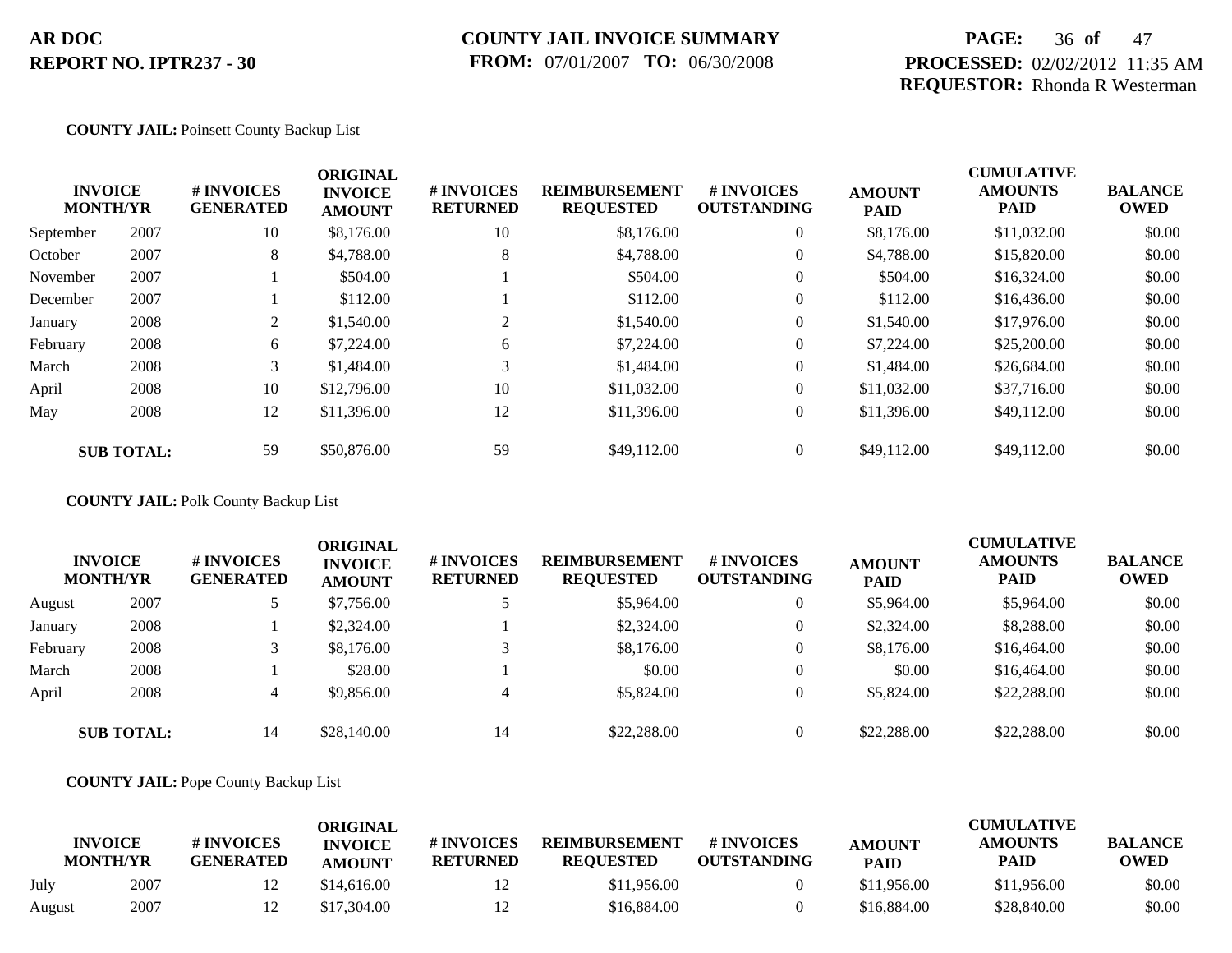### **COUNTY JAIL INVOICE SUMMARY FROM:** 07/01/2007 **TO:** 06/30/2008

### **PAGE:** 37 **of** 47 **PROCESSED:** 02/02/2012 11:35 AM **REQUESTOR:** Rhonda R Westerman

#### **COUNTY JAIL:** Pope County Backup List

|           |                                   |                                | <b>ORIGINAL</b>                 |                               |                                          |                                        |                              | <b>CUMULATIVE</b>             |                               |
|-----------|-----------------------------------|--------------------------------|---------------------------------|-------------------------------|------------------------------------------|----------------------------------------|------------------------------|-------------------------------|-------------------------------|
|           | <b>INVOICE</b><br><b>MONTH/YR</b> | # INVOICES<br><b>GENERATED</b> | <b>INVOICE</b><br><b>AMOUNT</b> | # INVOICES<br><b>RETURNED</b> | <b>REIMBURSEMENT</b><br><b>REQUESTED</b> | <b>#INVOICES</b><br><b>OUTSTANDING</b> | <b>AMOUNT</b><br><b>PAID</b> | <b>AMOUNTS</b><br><b>PAID</b> | <b>BALANCE</b><br><b>OWED</b> |
| September | 2007                              | 12                             | \$25,424.00                     | 12                            | \$23,968.00                              | $\overline{0}$                         | \$23,968.00                  | \$52,808.00                   | \$0.00                        |
| October   | 2007                              | 15                             | \$23,604.00                     | 15                            | \$20,188.00                              | $\overline{0}$                         | \$20,188.00                  | \$72,996.00                   | \$0.00                        |
| November  | 2007                              | 10                             | \$16,744.00                     | 10                            | \$16,744.00                              | $\overline{0}$                         | \$16,744.00                  | \$89,740.00                   | \$0.00                        |
| December  | 2007                              | 16                             | \$24,836.00                     | 16                            | \$22,736.00                              | $\overline{0}$                         | \$22,736.00                  | \$112,476.00                  | \$0.00                        |
| January   | 2008                              | 16                             | \$16,632.00                     | 16                            | \$16,632.00                              | $\overline{0}$                         | \$16,632.00                  | \$129,108.00                  | \$0.00                        |
| February  | 2008                              | $\overline{4}$                 | \$1,092.00                      | 4                             | \$1,092.00                               | $\overline{0}$                         | \$1,092.00                   | \$130,200.00                  | \$0.00                        |
| March     | 2008                              | 6                              | \$10,696.00                     | 6                             | \$10,696.00                              | $\overline{0}$                         | \$10,696.00                  | \$140,896.00                  | \$0.00                        |
| April     | 2008                              | 18                             | \$24,808.00                     | 18                            | \$24,808.00                              | $\overline{0}$                         | \$24,808.00                  | \$165,704.00                  | \$0.00                        |
| May       | 2008                              | 19                             | \$29,484.00                     | 19                            | \$24,640.00                              | $\overline{0}$                         | \$24,640.00                  | \$190,344.00                  | \$0.00                        |
| June      | 2008                              | 6                              | \$9,296.00                      | 6                             | \$9,296.00                               | $\overline{0}$                         | \$9,296.00                   | \$199,640.00                  | \$0.00                        |
|           | <b>SUB TOTAL:</b>                 | 146                            | \$214,536.00                    | 146                           | \$199,640.00                             | $\theta$                               | \$199,640.00                 | \$199,640.00                  | \$0.00                        |

#### **COUNTY JAIL:** Prairie County Backup List

|          | <b>INVOICE</b><br><b>MONTH/YR</b> | # INVOICES<br><b>GENERATED</b> | <b>ORIGINAL</b><br><b>INVOICE</b><br><b>AMOUNT</b> | # INVOICES<br><b>RETURNED</b> | <b>REIMBURSEMENT</b><br><b>REQUESTED</b> | <b># INVOICES</b><br><b>OUTSTANDING</b> | <b>AMOUNT</b><br><b>PAID</b> | <b>CUMULATIVE</b><br><b>AMOUNTS</b><br><b>PAID</b> | <b>BALANCE</b><br><b>OWED</b> |
|----------|-----------------------------------|--------------------------------|----------------------------------------------------|-------------------------------|------------------------------------------|-----------------------------------------|------------------------------|----------------------------------------------------|-------------------------------|
| August   | 2007                              |                                | \$588.00                                           |                               | \$56.00                                  |                                         | \$56.00                      | \$56.00                                            | \$0.00                        |
| October  | 2007                              |                                | \$1,344.00                                         |                               | \$1,344.00                               |                                         | \$1,344.00                   | \$1,400.00                                         | \$0.00                        |
| January  | 2008                              |                                | \$5,628.00                                         |                               | \$3,248.00                               |                                         | \$3,248.00                   | \$4,648.00                                         | \$0.00                        |
| February | 2008                              |                                | \$2,156.00                                         |                               | \$1,736.00                               |                                         | \$1,736.00                   | \$6,384.00                                         | \$0.00                        |
| April    | 2008                              | 4                              | \$5,320.00                                         | 4                             | \$2,044.00                               | $\theta$                                | \$2,044.00                   | \$8,428.00                                         | \$0.00                        |
| June     | 2008                              |                                | \$2,212.00                                         | $\bigcap$                     | \$2,212.00                               |                                         | \$2,212.00                   | \$10,640.00                                        | \$0.00                        |
|          | <b>SUB TOTAL:</b>                 | 13                             | \$17,248.00                                        | 13                            | \$10,640.00                              |                                         | \$10,640.00                  | \$10,640.00                                        | \$0.00                        |

**COUNTY JAIL:** Pulaski County Backup List

|                 |                  | <b>DRIGINAL</b> |                 |                      |                    |               | <b>CUMULATIVE</b> |                |
|-----------------|------------------|-----------------|-----------------|----------------------|--------------------|---------------|-------------------|----------------|
| <b>INVOICE</b>  | # INVOICES       | <b>INVOICE</b>  | # INVOICES      | <b>REIMBURSEMENT</b> | # INVOICES         | <b>AMOUNT</b> | <b>AMOUNTS</b>    | <b>BALANCE</b> |
| <b>MONTH/YR</b> | <b>GENERATED</b> | <b>AMOUNT</b>   | <b>RETURNED</b> | <b>REOUESTED</b>     | <b>OUTSTANDING</b> | <b>PAID</b>   | PAID              | <b>OWED</b>    |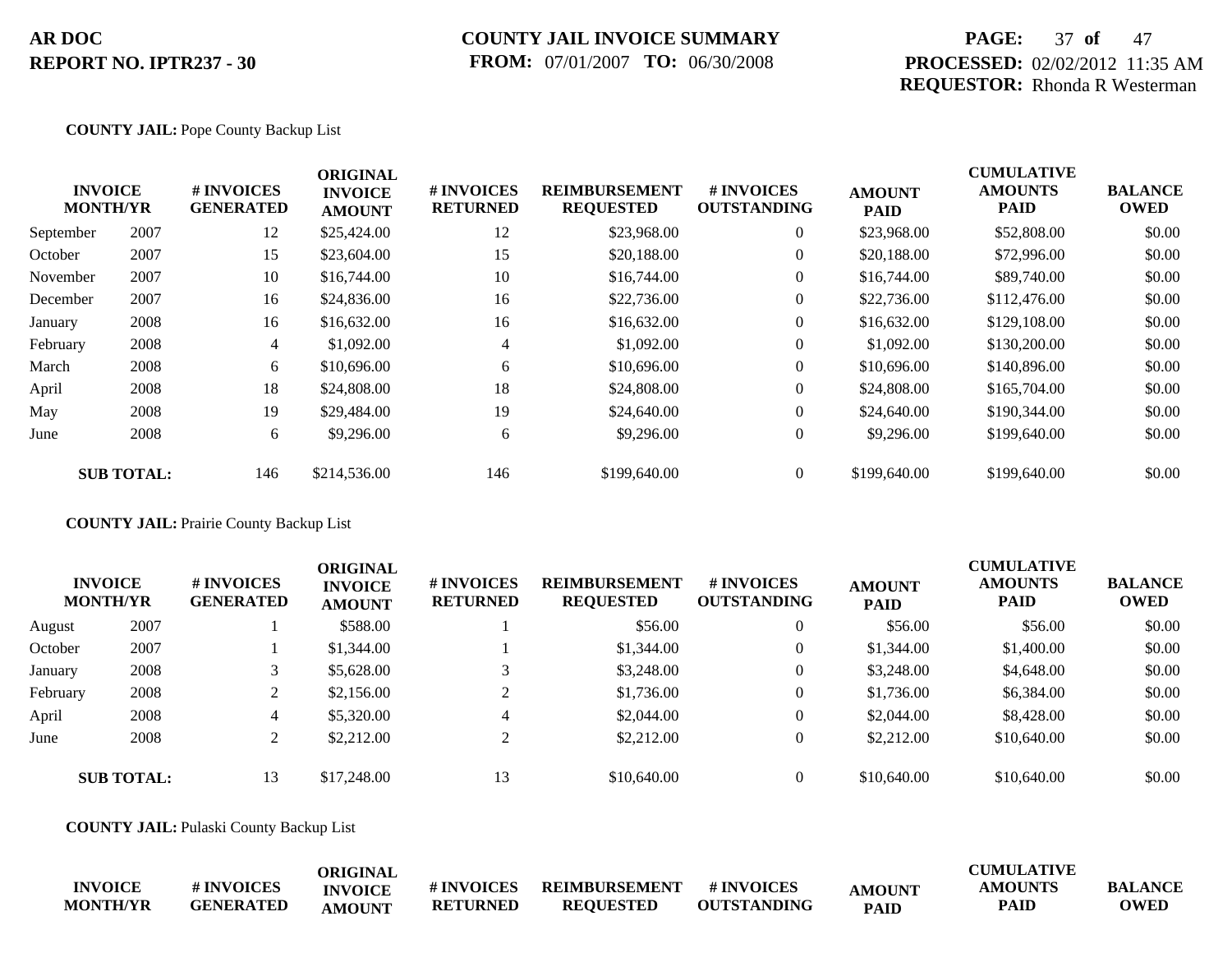### **COUNTY JAIL INVOICE SUMMARY FROM:** 07/01/2007 **TO:** 06/30/2008

### **PAGE:** 38 **of** 47 **PROCESSED:** 02/02/2012 11:35 AM **REQUESTOR:** Rhonda R Westerman

#### **COUNTY JAIL:** Pulaski County Backup List

|           | <b>INVOICE</b><br><b>MONTH/YR</b> | # INVOICES<br><b>GENERATED</b> | <b>ORIGINAL</b><br><b>INVOICE</b><br><b>AMOUNT</b> | # INVOICES<br><b>RETURNED</b> | <b>REIMBURSEMENT</b><br><b>REQUESTED</b> | <b># INVOICES</b><br><b>OUTSTANDING</b> | <b>AMOUNT</b><br><b>PAID</b> | <b>CUMULATIVE</b><br><b>AMOUNTS</b><br>PAID | <b>BALANCE</b><br><b>OWED</b> |
|-----------|-----------------------------------|--------------------------------|----------------------------------------------------|-------------------------------|------------------------------------------|-----------------------------------------|------------------------------|---------------------------------------------|-------------------------------|
| July      | 2007                              | 121                            | \$126,672.00                                       | 121                           | \$129,052.00                             | $\overline{0}$                          | \$129,052.00                 | \$129,052.00                                | \$0.00                        |
| August    | 2007                              | 73                             | \$108,892.00                                       | 73                            | \$95,592.00                              | $\overline{0}$                          | \$95,592.00                  | \$224,644.00                                | \$0.00                        |
| September | 2007                              | 99                             | \$168,000.00                                       | 99                            | \$131,516.00                             | $\overline{0}$                          | \$131,516.00                 | \$356,160.00                                | \$0.00                        |
| October   | 2007                              | 76                             | \$89,012.00                                        | 76                            | \$92,904.00                              | $\overline{0}$                          | \$92,904.00                  | \$449,064.00                                | \$0.00                        |
| November  | 2007                              | 122                            | \$173,124.00                                       | 122                           | \$137,872.00                             | $\overline{0}$                          | \$137,872.00                 | \$586,936.00                                | \$0.00                        |
| December  | 2007                              | 53                             | \$137,396.00                                       | 53                            | \$56,364.00                              | $\Omega$                                | \$56,364.00                  | \$643,300.00                                | \$0.00                        |
| January   | 2008                              | 92                             | \$157,948.00                                       | 92                            | \$117,236.00                             | $\Omega$                                | \$117,236.00                 | \$760,536.00                                | \$0.00                        |
| February  | 2008                              | 71                             | \$115,500.00                                       | 71                            | \$77,196.00                              | $\overline{0}$                          | \$77,196.00                  | \$837,732.00                                | \$0.00                        |
| March     | 2008                              | 57                             | \$112,840.00                                       | 57                            | \$65,352.00                              | $\overline{0}$                          | \$65,352.00                  | \$903,084.00                                | \$0.00                        |
| April     | 2008                              | 127                            | \$152,488.00                                       | 127                           | \$152,684.00                             | $\overline{0}$                          | \$152,684.00                 | \$1,055,768.00                              | \$0.00                        |
| May       | 2008                              | 100                            | \$144,312.00                                       | 100                           | \$114,380.00                             | $\overline{0}$                          | \$114,380.00                 | \$1,170,148.00                              | \$0.00                        |
| June      | 2008                              | 92                             | \$109,256.00                                       | 92                            | \$112,868.00                             | $\overline{0}$                          | \$112,868.00                 | \$1,283,016.00                              | \$0.00                        |
|           | <b>SUB TOTAL:</b>                 | 1083                           | \$1,595,440.00                                     | 1083                          | \$1,283,016.00                           | $\overline{0}$                          | \$1,283,016.00               | \$1,283,016.00                              | \$0.00                        |
|           |                                   |                                |                                                    |                               |                                          |                                         |                              |                                             |                               |

**COUNTY JAIL:** Randall L. Williams Cor. Facility

| <b>INVOICE</b><br><b>MONTH/YR</b> | <b>#INVOICES</b><br><b>GENERATED</b> | ORIGINAL<br><b>INVOICE</b><br><b>AMOUNT</b> | # INVOICES<br><b>RETURNED</b> | <b>REIMBURSEMENT</b><br><b>REQUESTED</b> | # INVOICES<br><b>OUTSTANDING</b> | <b>AMOUNT</b><br><b>PAID</b> | <b>CUMULATIVE</b><br><b>AMOUNTS</b><br><b>PAID</b> | <b>BALANCE</b><br><b>OWED</b> |
|-----------------------------------|--------------------------------------|---------------------------------------------|-------------------------------|------------------------------------------|----------------------------------|------------------------------|----------------------------------------------------|-------------------------------|
| 2008<br>February                  |                                      | \$2,156.00                                  |                               | \$0.00                                   |                                  | \$0.00                       | \$0.00                                             | \$0.00                        |
| <b>SUB TOTAL:</b>                 |                                      | \$2,156.00                                  |                               | \$0.00                                   |                                  | \$0.00                       | \$0.00                                             | \$0.00                        |

**COUNTY JAIL:** Randolph County Backup List

| <b>INVOICE</b><br><b>MONTH/YR</b> |      | # INVOICES<br><b>GENERATED</b> | ORIGINAL<br><b>INVOICE</b><br><b>AMOUNT</b> | <b>#INVOICES</b><br><b>RETURNED</b> | <b>REIMBURSEMENT</b><br><b>REQUESTED</b> | # INVOICES<br><b>OUTSTANDING</b> | <b>AMOUNT</b><br><b>PAID</b> | <b>CUMULATIVE</b><br><b>AMOUNTS</b><br><b>PAID</b> | <b>BALANCE</b><br><b>OWED</b> |
|-----------------------------------|------|--------------------------------|---------------------------------------------|-------------------------------------|------------------------------------------|----------------------------------|------------------------------|----------------------------------------------------|-------------------------------|
| July                              | 2007 |                                | \$3,136.00                                  |                                     | \$3,136.00                               |                                  | \$3,136.00                   | \$3,136.00                                         | \$0.00                        |
| September                         | 2007 |                                | \$2,184.00                                  |                                     | \$2,184.00                               |                                  | \$2,184.00                   | \$5,320.00                                         | \$0.00                        |
| October                           | 2007 |                                | \$1,764.00                                  |                                     | \$1,764.00                               |                                  | \$1,764.00                   | \$7,084.00                                         | \$0.00                        |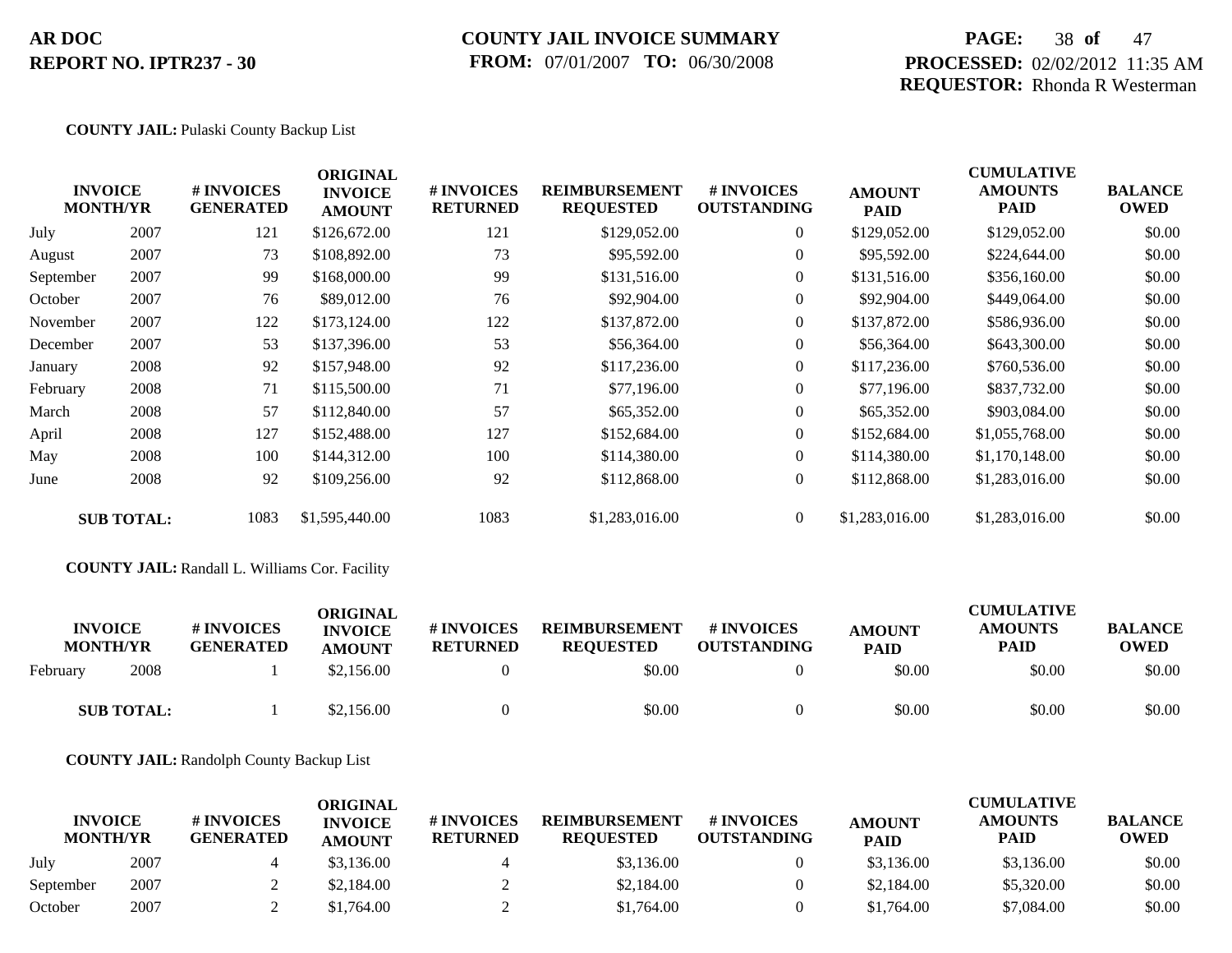### **PAGE:** 39 **of** 47 **PROCESSED:** 02/02/2012 11:35 AM **REQUESTOR:** Rhonda R Westerman

#### **COUNTY JAIL:** Randolph County Backup List

| <b>MONTH/YR</b> | <b>INVOICE</b>    | <b># INVOICES</b><br><b>GENERATED</b> | <b>ORIGINAL</b><br><b>INVOICE</b><br><b>AMOUNT</b> | # INVOICES<br><b>RETURNED</b> | <b>REIMBURSEMENT</b><br><b>REQUESTED</b> | <b># INVOICES</b><br><b>OUTSTANDING</b> | <b>AMOUNT</b><br><b>PAID</b> | <b>CUMULATIVE</b><br><b>AMOUNTS</b><br><b>PAID</b> | <b>BALANCE</b><br><b>OWED</b> |
|-----------------|-------------------|---------------------------------------|----------------------------------------------------|-------------------------------|------------------------------------------|-----------------------------------------|------------------------------|----------------------------------------------------|-------------------------------|
| November        | 2007              |                                       | \$112.00                                           | $\bigcap$                     | \$112.00                                 | $\overline{0}$                          | \$112.00                     | \$7,196.00                                         | \$0.00                        |
| December        | 2007              |                                       | \$4,284.00                                         |                               | \$4,284.00                               | 0                                       | \$4,284.00                   | \$11,480.00                                        | \$0.00                        |
| February        | 2008              |                                       | \$84.00                                            |                               | \$84.00                                  | $\theta$                                | \$84.00                      | \$11,564.00                                        | \$0.00                        |
| April           | 2008              | 4                                     | \$6,916.00                                         | $\overline{4}$                | \$6,916.00                               | $\theta$                                | \$6,916.00                   | \$18,480.00                                        | \$0.00                        |
| May             | 2008              |                                       | \$3,920.00                                         |                               | \$2,268.00                               | $\theta$                                | \$2,268.00                   | \$20,748.00                                        | \$0.00                        |
| June            | 2008              |                                       | \$28.00                                            |                               | \$28.00                                  | $\overline{0}$                          | \$28.00                      | \$20,776.00                                        | \$0.00                        |
|                 | <b>SUB TOTAL:</b> | 28                                    | \$22,428.00                                        | 28                            | \$20,776.00                              | $\theta$                                | \$20,776.00                  | \$20,776.00                                        | \$0.00                        |

#### **COUNTY JAIL:** Saline County Backup List

|           | <b>INVOICE</b><br><b>MONTH/YR</b> | # INVOICES<br><b>GENERATED</b> | <b>ORIGINAL</b><br><b>INVOICE</b><br><b>AMOUNT</b> | # INVOICES<br><b>RETURNED</b> | <b>REIMBURSEMENT</b><br><b>REQUESTED</b> | <b># INVOICES</b><br><b>OUTSTANDING</b> | <b>AMOUNT</b><br><b>PAID</b> | <b>CUMULATIVE</b><br><b>AMOUNTS</b><br>PAID | <b>BALANCE</b><br><b>OWED</b> |
|-----------|-----------------------------------|--------------------------------|----------------------------------------------------|-------------------------------|------------------------------------------|-----------------------------------------|------------------------------|---------------------------------------------|-------------------------------|
| July      | 2007                              | 15                             | \$32,312.00                                        | 15                            | \$10,136.00                              | $\overline{0}$                          | \$10,136.00                  | \$10,136.00                                 | \$0.00                        |
| August    | 2007                              | 12                             | \$16,072.00                                        | 12                            | \$10,584.00                              | $\overline{0}$                          | \$10,584.00                  | \$20,720.00                                 | \$0.00                        |
| September | 2007                              | 12                             | \$19,880.00                                        | 12                            | \$12,012.00                              | $\overline{0}$                          | \$12,012.00                  | \$32,732.00                                 | \$0.00                        |
| October   | 2007                              | 17                             | \$75,320.00                                        | 17                            | \$20,104.00                              | $\overline{0}$                          | \$20,104.00                  | \$52,836.00                                 | \$0.00                        |
| November  | 2007                              | 16                             | \$32,788.00                                        | 16                            | \$26,292.00                              | $\overline{0}$                          | \$26,292.00                  | \$79,128.00                                 | \$0.00                        |
| December  | 2007                              | 14                             | \$22,036.00                                        | 14                            | \$21,476.00                              | $\overline{0}$                          | \$21,476.00                  | \$100,604.00                                | \$0.00                        |
| January   | 2008                              | 19                             | \$31,416.00                                        | 19                            | \$26,964.00                              | $\overline{0}$                          | \$26,964.00                  | \$127,568.00                                | \$0.00                        |
| February  | 2008                              | 12                             | \$17,444.00                                        | 12                            | \$15,400.00                              | $\overline{0}$                          | \$15,400.00                  | \$142,968.00                                | \$0.00                        |
| March     | 2008                              | 11                             | \$18,032.00                                        | 11                            | \$17,780.00                              | $\overline{0}$                          | \$17,780.00                  | \$160,748.00                                | \$0.00                        |
| April     | 2008                              | 18                             | \$32,676.00                                        | 18                            | \$30,016.00                              | $\overline{0}$                          | \$30,016.00                  | \$190,764.00                                | \$0.00                        |
| May       | 2008                              | 6                              | \$6,720.00                                         | 6                             | \$6,720.00                               | $\overline{0}$                          | \$6,720.00                   | \$197,484.00                                | \$0.00                        |
| June      | 2008                              | 12                             | \$24,752.00                                        | 12                            | \$24,752.00                              | $\overline{0}$                          | \$24,752.00                  | \$222,236.00                                | \$0.00                        |
|           | <b>SUB TOTAL:</b>                 | 164                            | \$329,448.00                                       | 164                           | \$222,236.00                             | $\Omega$                                | \$222,236.00                 | \$222,236.00                                | \$0.00                        |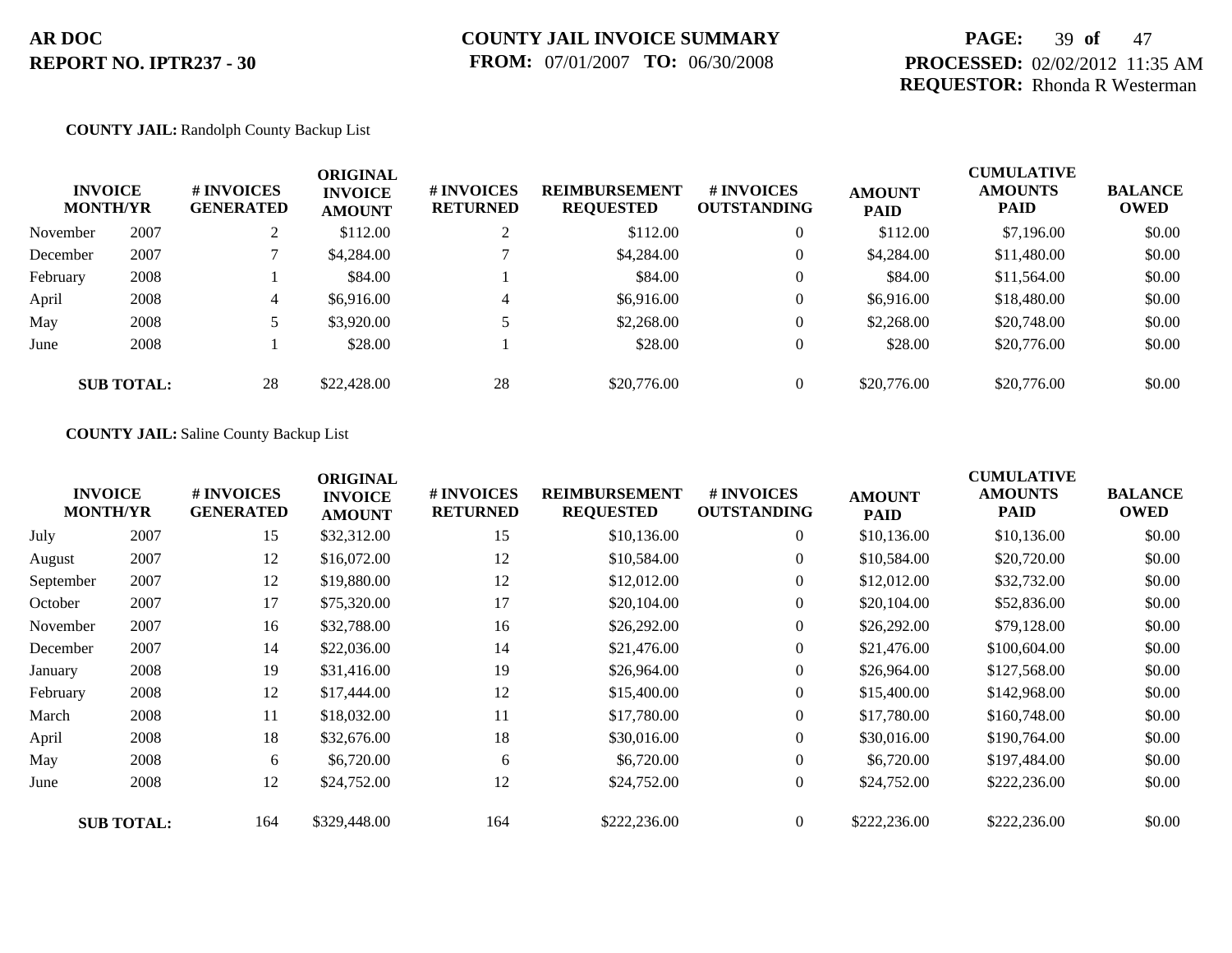### **PAGE:** 40 **of** 47 **PROCESSED:** 02/02/2012 11:35 AM **REQUESTOR:** Rhonda R Westerman

#### **COUNTY JAIL:** Scott County Backup List

| <b>INVOICE</b><br><b>MONTH/YR</b> |                   | # INVOICES<br><b>GENERATED</b> | <b>ORIGINAL</b><br><b>INVOICE</b><br><b>AMOUNT</b> | # INVOICES<br><b>RETURNED</b> | <b>REIMBURSEMENT</b><br><b>REQUESTED</b> | <b>#INVOICES</b><br><b>OUTSTANDING</b> | <b>AMOUNT</b><br><b>PAID</b> | <b>CUMULATIVE</b><br><b>AMOUNTS</b><br><b>PAID</b> | <b>BALANCE</b><br><b>OWED</b> |
|-----------------------------------|-------------------|--------------------------------|----------------------------------------------------|-------------------------------|------------------------------------------|----------------------------------------|------------------------------|----------------------------------------------------|-------------------------------|
| September                         | 2007              |                                | \$3,080.00                                         | ◠                             | \$3,080.00                               | $\overline{0}$                         | \$3,080.00                   | \$3,080.00                                         | \$0.00                        |
| October                           | 2007              |                                | \$2,016.00                                         |                               | \$0.00                                   | $\theta$                               | \$0.00                       | \$3,080.00                                         | \$0.00                        |
| November                          | 2007              |                                | \$3,640.00                                         | ⌒                             | \$2,044.00                               | $\overline{0}$                         | \$2,044.00                   | \$5,124.00                                         | \$0.00                        |
| December                          | 2007              |                                | \$2,128.00                                         |                               | \$2,128.00                               | $\mathbf{0}$                           | \$2,128.00                   | \$7,252.00                                         | \$0.00                        |
| January                           | 2008              |                                | \$1,428.00                                         | $\sim$                        | \$1,428.00                               | $\theta$                               | \$1,428.00                   | \$8,680.00                                         | \$0.00                        |
| April                             | 2008              | 4                              | \$2,212.00                                         | $\theta$                      | \$0.00                                   | $\overline{0}$                         | \$0.00                       | \$8,680.00                                         | \$0.00                        |
|                                   | <b>SUB TOTAL:</b> | 13                             | \$14,504.00                                        | 9                             | \$8,680.00                               | $\overline{0}$                         | \$8,680.00                   | \$8,680.00                                         | \$0.00                        |

#### **COUNTY JAIL:** Searcy

|     | <b>INVOICE</b><br><b>MONTH/YR</b> | <b>#INVOICES</b><br><b>GENERATED</b> | ORIGINAL<br><b>INVOICE</b><br><b>AMOUNT</b> | # INVOICES<br><b>RETURNED</b> | <b>REIMBURSEMENT</b><br><b>REQUESTED</b> | # INVOICES<br><b>OUTSTANDING</b> | <b>AMOUNT</b><br><b>PAID</b> | <b>CUMULATIVE</b><br><b>AMOUNTS</b><br><b>PAID</b> | <b>BALANCE</b><br><b>OWED</b> |
|-----|-----------------------------------|--------------------------------------|---------------------------------------------|-------------------------------|------------------------------------------|----------------------------------|------------------------------|----------------------------------------------------|-------------------------------|
| May | 2008                              |                                      | \$4,340.00                                  |                               | \$0.00                                   |                                  | \$0.00                       | \$0.00                                             | \$0.00                        |
|     | <b>SUB TOTAL:</b>                 |                                      | \$4,340.00                                  |                               | \$0.00                                   |                                  | \$0.00                       | \$0.00                                             | \$0.00                        |

### **COUNTY JAIL:** Searcy County Backup List

| <b>INVOICE</b><br><b>MONTH/YR</b> |                   | # INVOICES<br><b>GENERATED</b> | ORIGINAL<br><b>INVOICE</b><br><b>AMOUNT</b> | <b>#INVOICES</b><br><b>RETURNED</b> | <b>REIMBURSEMENT</b><br><b>REQUESTED</b> | # INVOICES<br><b>OUTSTANDING</b> | <b>AMOUNT</b><br><b>PAID</b> | <b>CUMULATIVE</b><br><b>AMOUNTS</b><br><b>PAID</b> | <b>BALANCE</b><br><b>OWED</b> |
|-----------------------------------|-------------------|--------------------------------|---------------------------------------------|-------------------------------------|------------------------------------------|----------------------------------|------------------------------|----------------------------------------------------|-------------------------------|
| August                            | 2007              |                                | \$560.00                                    |                                     | \$308.00                                 | v                                | \$308.00                     | \$308.00                                           | \$0.00                        |
| September                         | 2007              |                                | \$1,820.00                                  |                                     | \$1,820.00                               | 0                                | \$1,820.00                   | \$2,128.00                                         | \$0.00                        |
| February                          | 2008              |                                | \$7,168.00                                  |                                     | \$2,380.00                               | $\theta$                         | \$2,380.00                   | \$4,508.00                                         | \$0.00                        |
| March                             | 2008              |                                | \$28.00                                     |                                     | \$28.00                                  | 0                                | \$28.00                      | \$4,536.00                                         | \$0.00                        |
| June                              | 2008              |                                | \$2,184.00                                  |                                     | \$112.00                                 | v                                | \$112.00                     | \$4,648.00                                         | \$0.00                        |
|                                   | <b>SUB TOTAL:</b> |                                | \$11,760.00                                 |                                     | \$4,648.00                               | 0                                | \$4,648.00                   | \$4,648.00                                         | \$0.00                        |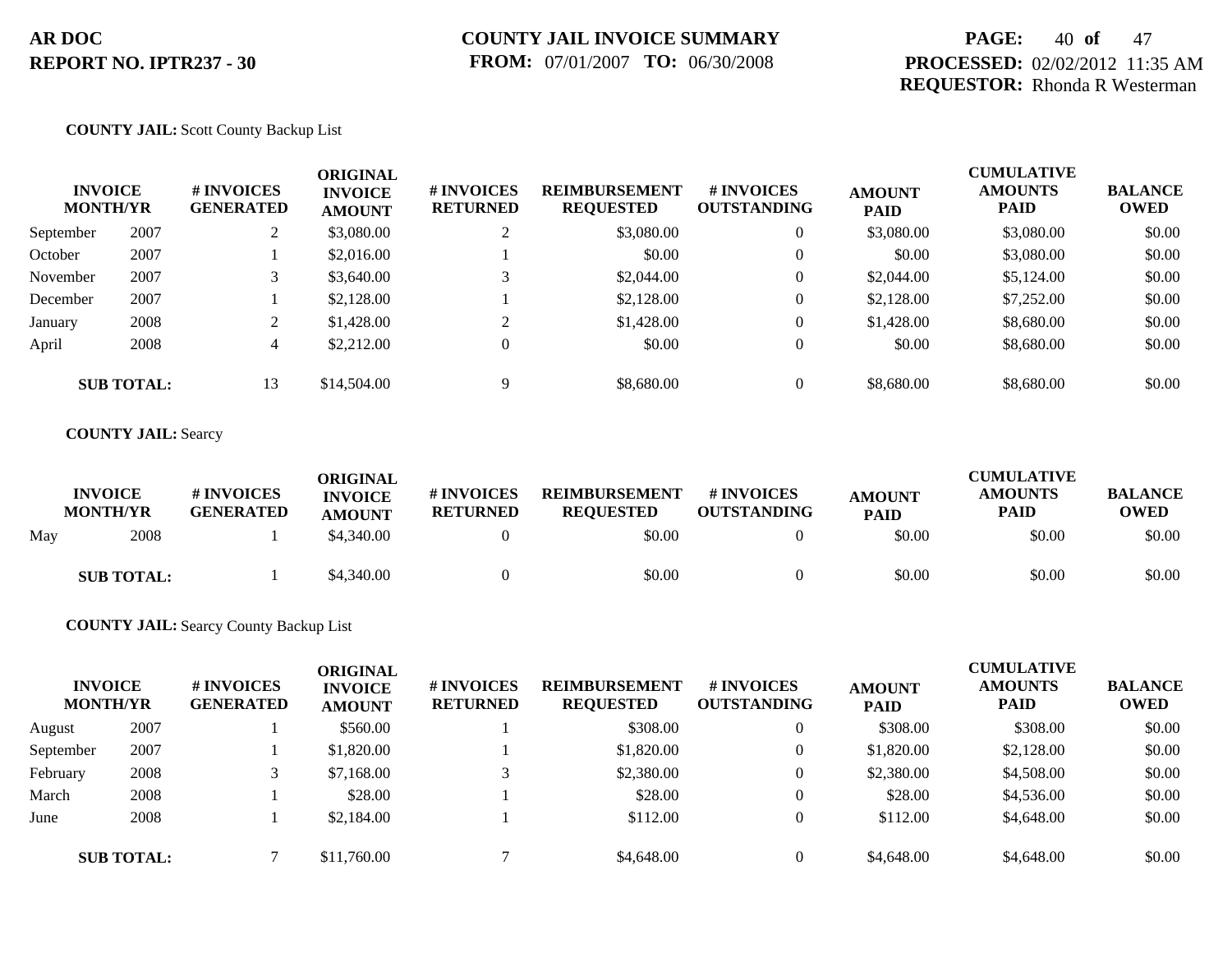### **COUNTY JAIL INVOICE SUMMARY FROM:** 07/01/2007 **TO:** 06/30/2008

### **PAGE:** 41 **of** 47 **PROCESSED:** 02/02/2012 11:35 AM **REQUESTOR:** Rhonda R Westerman

#### **COUNTY JAIL:** Sebastian County Backup List

|           | <b>INVOICE</b><br><b>MONTH/YR</b> | # INVOICES<br><b>GENERATED</b> | <b>ORIGINAL</b><br><b>INVOICE</b><br><b>AMOUNT</b> | # INVOICES<br><b>RETURNED</b> | <b>REIMBURSEMENT</b><br><b>REQUESTED</b> | <b>#INVOICES</b><br><b>OUTSTANDING</b> | <b>AMOUNT</b><br><b>PAID</b> | <b>CUMULATIVE</b><br><b>AMOUNTS</b><br>PAID | <b>BALANCE</b><br><b>OWED</b> |
|-----------|-----------------------------------|--------------------------------|----------------------------------------------------|-------------------------------|------------------------------------------|----------------------------------------|------------------------------|---------------------------------------------|-------------------------------|
| July      | 2007                              | 48                             | \$71,876.00                                        | 48                            | \$62,020.00                              | $\overline{0}$                         | \$62,020.00                  | \$62,020.00                                 | \$0.00                        |
| August    | 2007                              | 25                             | \$40,152.00                                        | 25                            | \$40,908.00                              | $\theta$                               | \$40,908.00                  | \$102,928.00                                | \$0.00                        |
| September | 2007                              | 59                             | \$109,480.00                                       | 59                            | \$70,672.00                              | $\overline{0}$                         | \$70,672.00                  | \$173,600.00                                | \$0.00                        |
| October   | 2007                              | 57                             | \$110,824.00                                       | 57                            | \$108,164.00                             | $\overline{0}$                         | \$108,164.00                 | \$281,764.00                                | \$0.00                        |
| November  | 2007                              | 62                             | \$150,164.00                                       | 62                            | \$119,280.00                             | $\overline{0}$                         | \$119,280.00                 | \$401,044.00                                | \$0.00                        |
| December  | 2007                              | 45                             | \$125,916.00                                       | 45                            | \$85,148.00                              | $\overline{0}$                         | \$85,148.00                  | \$486,192.00                                | \$0.00                        |
| January   | 2008                              | 67                             | \$130,172.00                                       | 67                            | \$118,132.00                             | $\theta$                               | \$118,132.00                 | \$604,324.00                                | \$0.00                        |
| February  | 2008                              | 30                             | \$38,724.00                                        | 30                            | \$36,120.00                              | $\overline{0}$                         | \$36,120.00                  | \$640,444.00                                | \$0.00                        |
| March     | 2008                              | 36                             | \$46,032.00                                        | 36                            | \$45,444.00                              | $\overline{0}$                         | \$45,444.00                  | \$685,888.00                                | \$0.00                        |
| April     | 2008                              | 73                             | \$136,164.00                                       | 73                            | \$137,368.00                             | $\theta$                               | \$137,368.00                 | \$823,256.00                                | \$0.00                        |
| May       | 2008                              | 40                             | \$50,316.00                                        | 40                            | \$38,444.00                              | $\overline{0}$                         | \$38,444.00                  | \$861,700.00                                | \$0.00                        |
| June      | 2008                              | 37                             | \$80,864.00                                        | 37                            | \$45,696.00                              | $\boldsymbol{0}$                       | \$45,696.00                  | \$907,396.00                                | \$0.00                        |
|           | <b>SUB TOTAL:</b>                 | 579                            | \$1,090,684.00                                     | 579                           | \$907,396.00                             | $\overline{0}$                         | \$907,396.00                 | \$907,396.00                                | \$0.00                        |

### **COUNTY JAIL:** Sevier County Backup List

|           | <b>INVOICE</b><br><b>MONTH/YR</b> | # INVOICES<br><b>GENERATED</b> | <b>ORIGINAL</b><br><b>INVOICE</b><br><b>AMOUNT</b> | # INVOICES<br><b>RETURNED</b> | <b>REIMBURSEMENT</b><br><b>REQUESTED</b> | # INVOICES<br><b>OUTSTANDING</b> | <b>AMOUNT</b><br><b>PAID</b> | <b>CUMULATIVE</b><br><b>AMOUNTS</b><br><b>PAID</b> | <b>BALANCE</b><br><b>OWED</b> |
|-----------|-----------------------------------|--------------------------------|----------------------------------------------------|-------------------------------|------------------------------------------|----------------------------------|------------------------------|----------------------------------------------------|-------------------------------|
| July      | 2007                              | 10                             | \$12,656.00                                        | 10                            | \$12,656.00                              | $\overline{0}$                   | \$12,656.00                  | \$12,656.00                                        | \$0.00                        |
| August    | 2007                              | 6                              | \$9,100.00                                         | 6                             | \$9,100.00                               | $\theta$                         | \$9,100.00                   | \$21,756.00                                        | \$0.00                        |
| September | 2007                              | 3                              | \$2,296.00                                         | 3                             | \$2,296.00                               | $\theta$                         | \$2,296.00                   | \$24,052.00                                        | \$0.00                        |
| December  | 2007                              | 9                              | \$17,136.00                                        | 9                             | \$17,640.00                              | $\theta$                         | \$17,640.00                  | \$41,692.00                                        | \$0.00                        |
| January   | 2008                              | 3                              | \$4,452.00                                         |                               | \$4,452.00                               | $\theta$                         | \$4,452.00                   | \$46,144.00                                        | \$0.00                        |
| February  | 2008                              |                                | \$560.00                                           |                               | \$560.00                                 | $\theta$                         | \$560.00                     | \$46,704.00                                        | \$0.00                        |
| March     | 2008                              |                                | \$8,344.00                                         |                               | \$8,204.00                               | $\theta$                         | \$8,204.00                   | \$54,908,00                                        | \$0.00                        |
| May       | 2008                              |                                | \$8,960.00                                         |                               | \$8,960.00                               | $\theta$                         | \$8,960.00                   | \$63,868,00                                        | \$0.00                        |
| June      | 2008                              | 6                              | \$11,592.00                                        | 6                             | \$11,032.00                              | $\overline{0}$                   | \$11,032.00                  | \$74,900.00                                        | \$0.00                        |
|           | <b>SUB TOTAL:</b>                 | 50                             | \$75,096.00                                        | 50                            | \$74,900.00                              | $\Omega$                         | \$74,900.00                  | \$74,900.00                                        | \$0.00                        |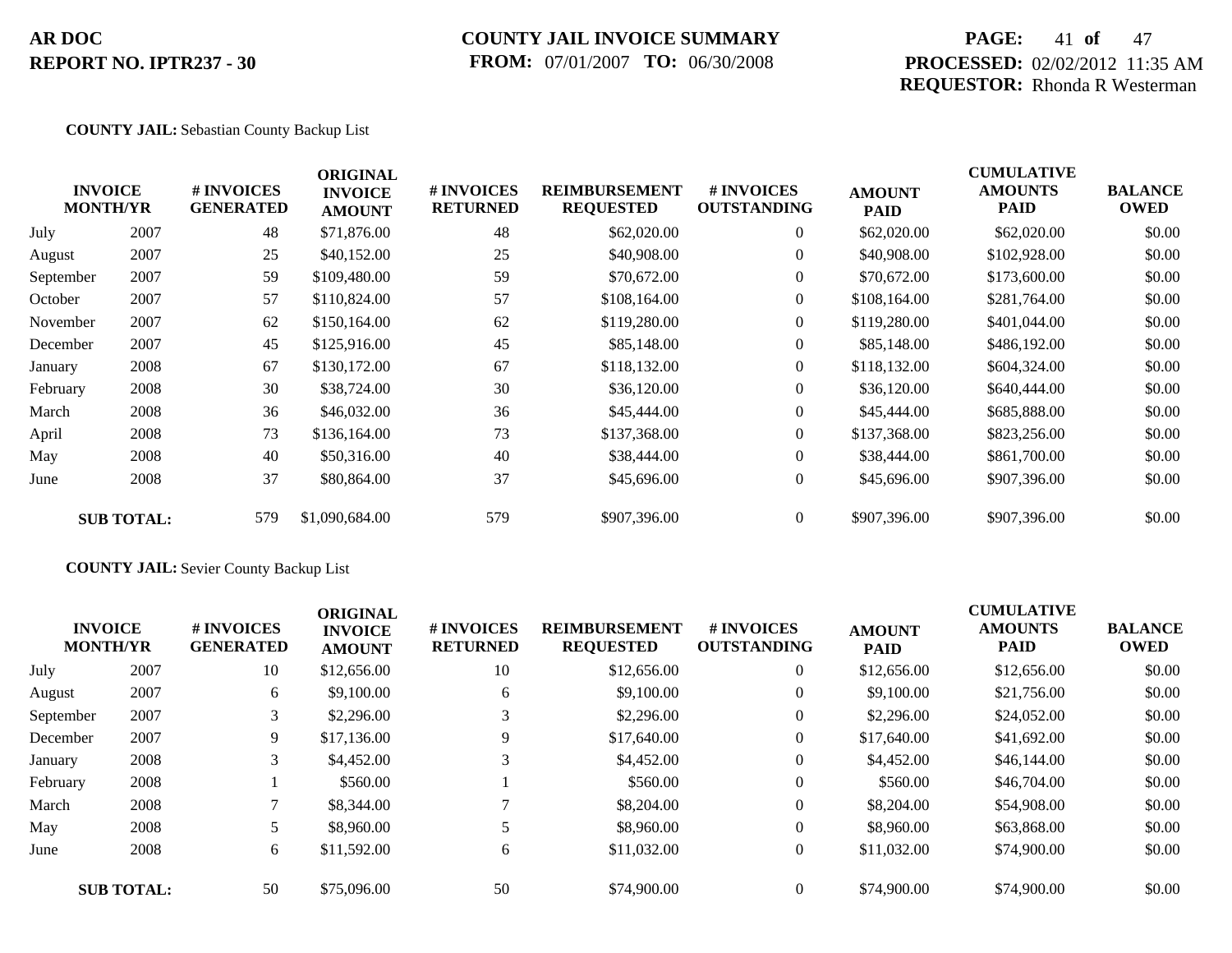### **PAGE:** 42 **of** 47 **PROCESSED:** 02/02/2012 11:35 AM **REQUESTOR:** Rhonda R Westerman

#### **COUNTY JAIL:** Sharp County Backup List

| <b>INVOICE</b><br><b>MONTH/YR</b> |                   | # INVOICES<br><b>GENERATED</b> | <b>ORIGINAL</b><br><b>INVOICE</b><br><b>AMOUNT</b> | # INVOICES<br><b>RETURNED</b> | <b>REIMBURSEMENT</b><br><b>REQUESTED</b> | <b>#INVOICES</b><br><b>OUTSTANDING</b> | <b>AMOUNT</b><br><b>PAID</b> | <b>CUMULATIVE</b><br><b>AMOUNTS</b><br><b>PAID</b> | <b>BALANCE</b><br><b>OWED</b> |
|-----------------------------------|-------------------|--------------------------------|----------------------------------------------------|-------------------------------|------------------------------------------|----------------------------------------|------------------------------|----------------------------------------------------|-------------------------------|
| July                              | 2007              | 2                              | \$1,036.00                                         | ↑                             | \$1,036.00                               | $\overline{0}$                         | \$1,036.00                   | \$1,036.00                                         | \$0.00                        |
| October                           | 2007              | 4                              | \$4,312.00                                         | 4                             | \$4,312.00                               | $\overline{0}$                         | \$4.312.00                   | \$5,348.00                                         | \$0.00                        |
| November                          | 2007              |                                | \$28.00                                            |                               | \$28.00                                  | $\overline{0}$                         | \$28.00                      | \$5,376.00                                         | \$0.00                        |
| January                           | 2008              |                                | \$1,260.00                                         |                               | \$1,260.00                               | $\overline{0}$                         | \$1,260.00                   | \$6,636.00                                         | \$0.00                        |
| February                          | 2008              |                                | \$476.00                                           | ◠                             | \$476.00                                 | $\overline{0}$                         | \$476.00                     | \$7,112.00                                         | \$0.00                        |
| March                             | 2008              |                                | \$644.00                                           |                               | \$644.00                                 | $\overline{0}$                         | \$644.00                     | \$7,756.00                                         | \$0.00                        |
| June                              | 2008              | 6                              | \$9,156.00                                         | 6                             | \$8,036.00                               | $\overline{0}$                         | \$8,036.00                   | \$15,792.00                                        | \$0.00                        |
|                                   | <b>SUB TOTAL:</b> | 17                             | \$16,912.00                                        | 17                            | \$15,792.00                              | $\overline{0}$                         | \$15,792.00                  | \$15,792.00                                        | \$0.00                        |

#### **COUNTY JAIL:** St Francis County Backup List

|           | <b>INVOICE</b><br><b>MONTH/YR</b> | # INVOICES<br><b>GENERATED</b> | <b>ORIGINAL</b><br><b>INVOICE</b><br><b>AMOUNT</b> | # INVOICES<br><b>RETURNED</b> | <b>REIMBURSEMENT</b><br><b>REQUESTED</b> | <b>#INVOICES</b><br><b>OUTSTANDING</b> | <b>AMOUNT</b><br><b>PAID</b> | <b>CUMULATIVE</b><br><b>AMOUNTS</b><br><b>PAID</b> | <b>BALANCE</b><br><b>OWED</b> |
|-----------|-----------------------------------|--------------------------------|----------------------------------------------------|-------------------------------|------------------------------------------|----------------------------------------|------------------------------|----------------------------------------------------|-------------------------------|
| July      | 2007                              | 13                             | \$9,520.00                                         | 13                            | \$6,972.00                               | $\overline{0}$                         | \$6,972.00                   | \$6,972.00                                         | \$0.00                        |
| August    | 2007                              |                                | \$1,736.00                                         |                               | \$1,736.00                               | $\overline{0}$                         | \$1,736.00                   | \$8,708.00                                         | \$0.00                        |
| September | 2007                              | 2                              | \$392.00                                           | 2                             | \$392.00                                 | $\overline{0}$                         | \$392.00                     | \$9,100.00                                         | \$0.00                        |
| October   | 2007                              | 7                              | \$8,260.00                                         |                               | \$8,260.00                               | $\boldsymbol{0}$                       | \$8,260.00                   | \$17,360.00                                        | \$0.00                        |
| November  | 2007                              | 7                              | \$3,528.00                                         |                               | \$2,688.00                               | $\overline{0}$                         | \$2,688.00                   | \$20,048.00                                        | \$0.00                        |
| December  | 2007                              |                                | \$2,016.00                                         |                               | \$2,016.00                               | $\overline{0}$                         | \$2,016.00                   | \$22,064.00                                        | \$0.00                        |
| January   | 2008                              |                                | \$56.00                                            |                               | \$56.00                                  | $\overline{0}$                         | \$56.00                      | \$22,120.00                                        | \$0.00                        |
| February  | 2008                              | 19                             | \$17,920.00                                        | 19                            | \$17,920.00                              | $\overline{0}$                         | \$17,920.00                  | \$40,040.00                                        | \$0.00                        |
| March     | 2008                              | 2                              | \$168.00                                           | $\overline{2}$                | \$168.00                                 | $\overline{0}$                         | \$168.00                     | \$40,208.00                                        | \$0.00                        |
| April     | 2008                              | 5                              | \$2,604.00                                         |                               | \$2,604.00                               | $\overline{0}$                         | \$2,604.00                   | \$42,812.00                                        | \$0.00                        |
| May       | 2008                              | 14                             | \$45,612.00                                        | 14                            | \$12,964.00                              | $\overline{0}$                         | \$12,964.00                  | \$55,776.00                                        | \$0.00                        |
| June      | 2008                              |                                | \$224.00                                           |                               | \$224.00                                 | $\boldsymbol{0}$                       | \$224.00                     | \$56,000.00                                        | \$0.00                        |
|           | <b>SUB TOTAL:</b>                 | 73                             | \$92,036.00                                        | 73                            | \$56,000.00                              | $\Omega$                               | \$56,000.00                  | \$56,000.00                                        | \$0.00                        |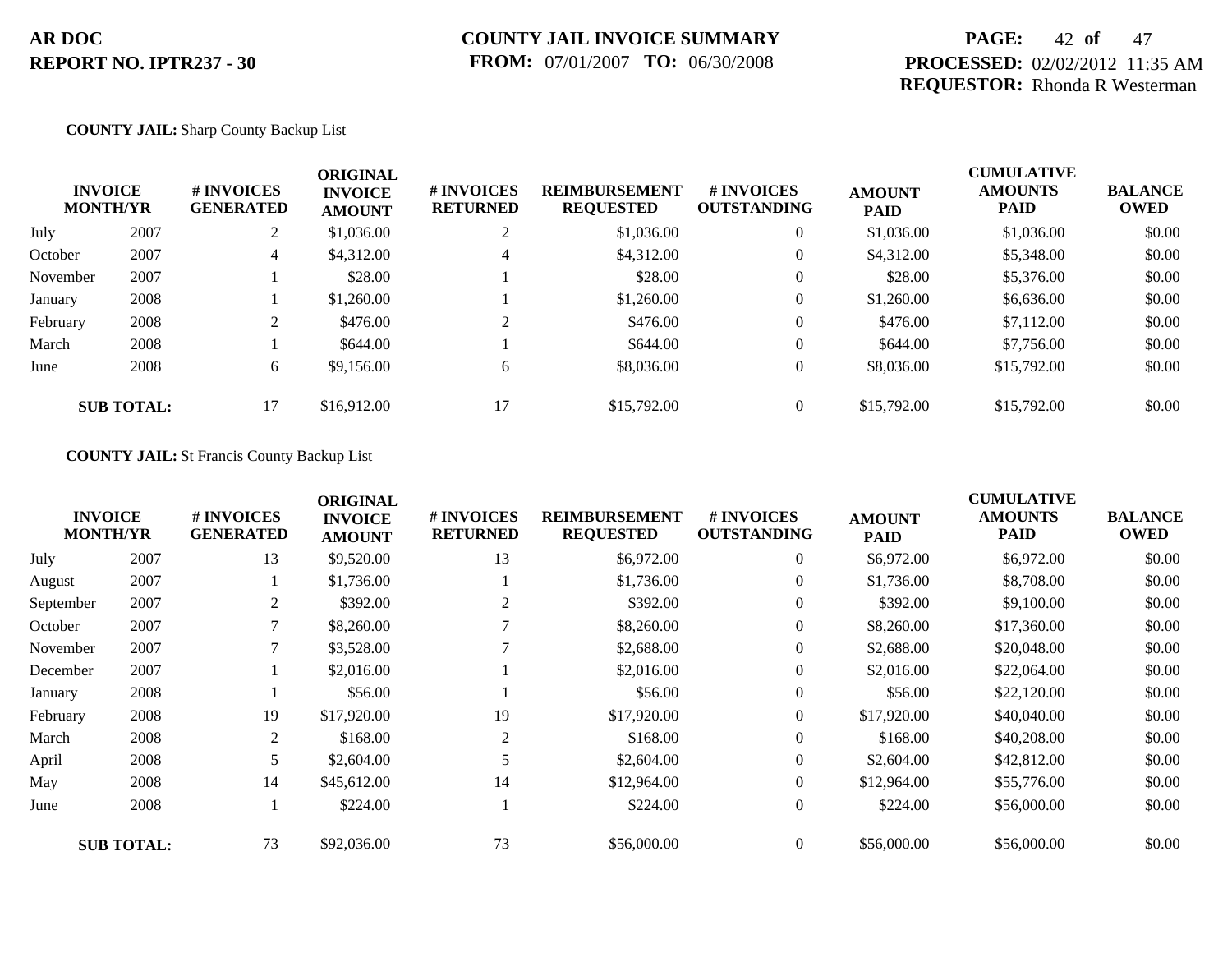### **PAGE:** 43 **of** 47 **PROCESSED:** 02/02/2012 11:35 AM **REQUESTOR:** Rhonda R Westerman

#### **COUNTY JAIL:** Stone County 309/Work

|      | <b>INVOICE</b><br><b>MONTH/YR</b> | # INVOICES<br><b>GENERATED</b> | ORIGINAL<br><b>INVOICE</b><br><b>AMOUNT</b> | # INVOICES<br><b>RETURNED</b> | <b>REIMBURSEMENT</b><br><b>REQUESTED</b> | # INVOICES<br><b>OUTSTANDING</b> | <b>AMOUNT</b><br><b>PAID</b> | <b>CUMULATIVE</b><br><b>AMOUNTS</b><br><b>PAID</b> | <b>BALANCE</b><br><b>OWED</b> |
|------|-----------------------------------|--------------------------------|---------------------------------------------|-------------------------------|------------------------------------------|----------------------------------|------------------------------|----------------------------------------------------|-------------------------------|
| June | 2008                              |                                | \$23,352.00                                 |                               | \$0.00                                   |                                  | \$0.00                       | \$0.00                                             | \$0.00                        |
|      | <b>SUB TOTAL:</b>                 |                                | \$23,352.00                                 |                               | \$0.00                                   |                                  | \$0.00                       | \$0.00                                             | \$0.00                        |

**COUNTY JAIL:** Stone County Backup List

|           | <b>INVOICE</b><br><b>MONTH/YR</b> | # INVOICES<br><b>GENERATED</b> | <b>ORIGINAL</b><br><b>INVOICE</b><br><b>AMOUNT</b> | # INVOICES<br><b>RETURNED</b> | <b>REIMBURSEMENT</b><br><b>REQUESTED</b> | # INVOICES<br><b>OUTSTANDING</b> | <b>AMOUNT</b><br><b>PAID</b> | <b>CUMULATIVE</b><br><b>AMOUNTS</b><br><b>PAID</b> | <b>BALANCE</b><br><b>OWED</b> |
|-----------|-----------------------------------|--------------------------------|----------------------------------------------------|-------------------------------|------------------------------------------|----------------------------------|------------------------------|----------------------------------------------------|-------------------------------|
| July      | 2007                              | 3                              | \$2,744.00                                         | 3                             | \$2,688.00                               | $\overline{0}$                   | \$2,688.00                   | \$2,688.00                                         | \$0.00                        |
| August    | 2007                              |                                | \$336.00                                           |                               | \$336.00                                 | $\overline{0}$                   | \$336.00                     | \$3,024.00                                         | \$0.00                        |
| September | 2007                              | 5                              | \$1,568.00                                         |                               | \$1,428.00                               | $\overline{0}$                   | \$1,428.00                   | \$4,452.00                                         | \$0.00                        |
| October   | 2007                              |                                | \$420.00                                           |                               | \$420.00                                 | $\boldsymbol{0}$                 | \$420.00                     | \$4,872.00                                         | \$0.00                        |
| November  | 2007                              |                                | \$10,584.00                                        |                               | \$7,812.00                               | $\overline{0}$                   | \$7,812.00                   | \$12,684.00                                        | \$0.00                        |
| December  | 2007                              |                                | \$280.00                                           |                               | \$0.00                                   | $\overline{0}$                   | \$0.00                       | \$12,684.00                                        | \$0.00                        |
| January   | 2008                              | 3                              | \$1,932.00                                         | 3                             | \$1,764.00                               | $\boldsymbol{0}$                 | \$1,764.00                   | \$14,448.00                                        | \$0.00                        |
| February  | 2008                              | 4                              | \$2,996.00                                         | 4                             | \$2,996.00                               | $\overline{0}$                   | \$2,996.00                   | \$17,444.00                                        | \$0.00                        |
| March     | 2008                              | 2                              | \$448.00                                           | 2                             | \$448.00                                 | $\overline{0}$                   | \$448.00                     | \$17,892.00                                        | \$0.00                        |
| April     | 2008                              | 3                              | \$16,800.00                                        |                               | \$924.00                                 | $\overline{0}$                   | \$924.00                     | \$18,816.00                                        | \$0.00                        |
| May       | 2008                              | 2                              | \$224.00                                           | 2                             | \$224.00                                 | $\overline{0}$                   | \$224.00                     | \$19,040.00                                        | \$0.00                        |
| June      | 2008                              | 5                              | \$1,876.00                                         | 5                             | \$1,876.00                               | $\overline{0}$                   | \$1,876.00                   | \$20,916.00                                        | \$0.00                        |
|           | <b>SUB TOTAL:</b>                 | 37                             | \$40,208.00                                        | 37                            | \$20,916.00                              | $\overline{0}$                   | \$20,916.00                  | \$20,916.00                                        | \$0.00                        |

#### **COUNTY JAIL:** Union County Backup List

|                                   |      |                                       | ORIGINAL                        |                               |                                          |                                  |                              | CUMULATIVE                    |                               |
|-----------------------------------|------|---------------------------------------|---------------------------------|-------------------------------|------------------------------------------|----------------------------------|------------------------------|-------------------------------|-------------------------------|
| <b>INVOICE</b><br><b>MONTH/YR</b> |      | <b># INVOICES</b><br><b>GENERATED</b> | <b>INVOICE</b><br><b>AMOUNT</b> | # INVOICES<br><b>RETURNED</b> | <b>REIMBURSEMENT</b><br><b>REOUESTED</b> | # INVOICES<br><b>OUTSTANDING</b> | <b>AMOUNT</b><br><b>PAID</b> | <b>AMOUNTS</b><br><b>PAID</b> | <b>BALANCE</b><br><b>OWED</b> |
| July                              | 2007 |                                       | \$10,136.00                     |                               | \$9,240.00                               |                                  | \$9,240.00                   | \$9,240.00                    | \$0.00                        |
| August                            | 2007 |                                       | \$2,380.00                      |                               | \$0.00                                   |                                  | \$0.00                       | \$9,240.00                    | \$0.00                        |
| September                         | 2007 | 20                                    | \$16,744.00                     | 20                            | \$16,744.00                              |                                  | \$16,744.00                  | \$25,984.00                   | \$0.00                        |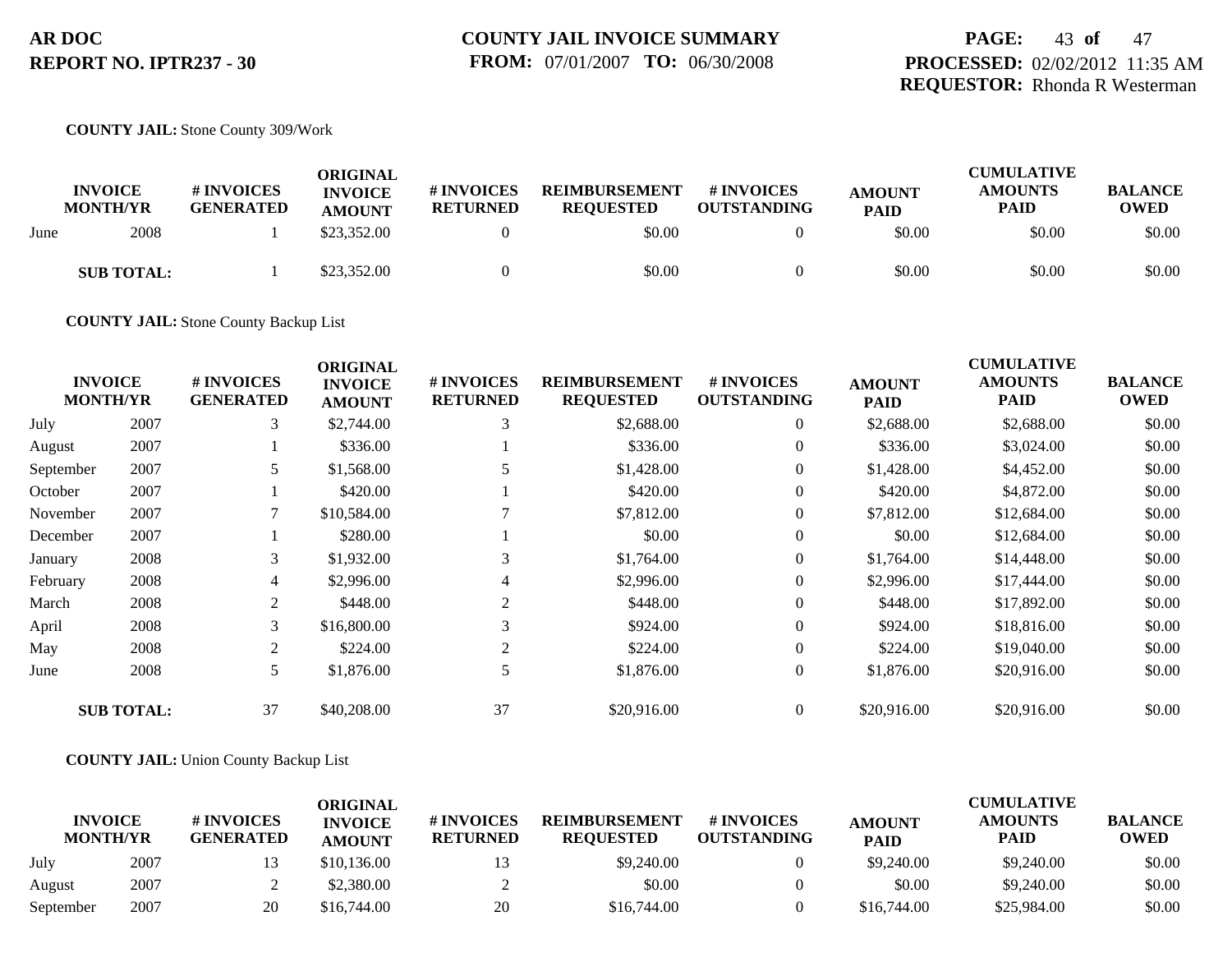### **COUNTY JAIL INVOICE SUMMARY FROM:** 07/01/2007 **TO:** 06/30/2008

### **PAGE:** 44 **of** 47 **PROCESSED:** 02/02/2012 11:35 AM **REQUESTOR:** Rhonda R Westerman

#### **COUNTY JAIL:** Union County Backup List

| <b>INVOICE</b><br><b>MONTH/YR</b> |      | # INVOICES<br><b>GENERATED</b> | <b>ORIGINAL</b><br><b>INVOICE</b><br><b>AMOUNT</b> | # INVOICES<br><b>RETURNED</b> | <b>REIMBURSEMENT</b><br><b>REQUESTED</b> | <b>#INVOICES</b><br><b>OUTSTANDING</b> | <b>AMOUNT</b><br><b>PAID</b> | <b>CUMULATIVE</b><br><b>AMOUNTS</b><br><b>PAID</b> | <b>BALANCE</b><br><b>OWED</b> |
|-----------------------------------|------|--------------------------------|----------------------------------------------------|-------------------------------|------------------------------------------|----------------------------------------|------------------------------|----------------------------------------------------|-------------------------------|
| October                           | 2007 |                                | \$9,240.00                                         |                               | \$8,008.00                               | $\overline{0}$                         | \$8,008.00                   | \$33,992.00                                        | \$0.00                        |
| November                          | 2007 | 24                             | \$64,876.00                                        | 24                            | \$38,696.00                              | $\overline{0}$                         | \$38,696.00                  | \$72,688.00                                        | \$0.00                        |
| December                          | 2007 | 18                             | \$31,108.00                                        | 18                            | \$32,228.00                              | $\theta$                               | \$32,228.00                  | \$104,916.00                                       | \$0.00                        |
| January                           | 2008 | 13                             | \$16,408.00                                        | 13                            | \$14,868.00                              | $\overline{0}$                         | \$14,868,00                  | \$119,784.00                                       | \$0.00                        |
| February                          | 2008 | 28                             | \$30,968.00                                        | 28                            | \$30,968,00                              | $\theta$                               | \$30,968.00                  | \$150,752.00                                       | \$0.00                        |
| March                             | 2008 | 10                             | \$10,752.00                                        | 10                            | \$10,752.00                              | $\theta$                               | \$10,752.00                  | \$161,504.00                                       | \$0.00                        |
| April                             | 2008 | 12                             | \$19,040.00                                        | 12                            | \$19,040.00                              | $\boldsymbol{0}$                       | \$19,040.00                  | \$180,544.00                                       | \$0.00                        |
| May                               | 2008 | 18                             | \$27,552.00                                        | 18                            | \$27,552.00                              | $\overline{0}$                         | \$27,552.00                  | \$208,096.00                                       | \$0.00                        |
| <b>SUB TOTAL:</b>                 |      | 165                            | \$239,204.00                                       | 165                           | \$208,096.00                             | $\theta$                               | \$208,096.00                 | \$208,096.00                                       | \$0.00                        |

### **COUNTY JAIL:** Van Buren County Backup List

| <b>INVOICE</b><br><b>MONTH/YR</b> |                   | <b>#INVOICES</b><br><b>GENERATED</b> | <b>ORIGINAL</b><br><b>INVOICE</b><br><b>AMOUNT</b> | # INVOICES<br><b>RETURNED</b> | <b>REIMBURSEMENT</b><br><b>REQUESTED</b> | # INVOICES<br><b>OUTSTANDING</b> | <b>AMOUNT</b><br><b>PAID</b> | <b>CUMULATIVE</b><br><b>AMOUNTS</b><br><b>PAID</b> | <b>BALANCE</b><br><b>OWED</b> |
|-----------------------------------|-------------------|--------------------------------------|----------------------------------------------------|-------------------------------|------------------------------------------|----------------------------------|------------------------------|----------------------------------------------------|-------------------------------|
| July                              | 2007              | 4                                    | \$6,132.00                                         | 4                             | \$4,536.00                               | $\theta$                         | \$4,536.00                   | \$4,536.00                                         | \$0.00                        |
| August                            | 2007              | 4                                    | \$5,768.00                                         | $\overline{4}$                | \$2,408.00                               | $\theta$                         | \$2,408.00                   | \$6,944.00                                         | \$0.00                        |
| October                           | 2007              |                                      | \$2,016.00                                         | $\bigcap$                     | \$336.00                                 | $\theta$                         | \$336.00                     | \$7,280.00                                         | \$0.00                        |
| April                             | 2008              | 8                                    | \$14,644.00                                        | 8                             | \$13,160.00                              | $\theta$                         | \$13,160.00                  | \$20,440.00                                        | \$0.00                        |
| May                               | 2008              |                                      | \$56.00                                            |                               | \$56.00                                  | $\theta$                         | \$56.00                      | \$20,496.00                                        | \$0.00                        |
|                                   | <b>SUB TOTAL:</b> | 19                                   | \$28,616.00                                        | 19                            | \$20,496.00                              | $\theta$                         | \$20,496.00                  | \$20,496.00                                        | \$0.00                        |

#### **COUNTY JAIL:** Varner Unit

|                                   |      |                                | ORIGINAL                        |                               |                                          |                                  | <b>CUMULATIVE</b>            |                               |                               |  |
|-----------------------------------|------|--------------------------------|---------------------------------|-------------------------------|------------------------------------------|----------------------------------|------------------------------|-------------------------------|-------------------------------|--|
| <b>INVOICE</b><br><b>MONTH/YR</b> |      | # INVOICES<br><b>GENERATED</b> | <b>INVOICE</b><br><b>AMOUNT</b> | # INVOICES<br><b>RETURNED</b> | <b>REIMBURSEMENT</b><br><b>REOUESTED</b> | # INVOICES<br><b>OUTSTANDING</b> | <b>AMOUNT</b><br><b>PAID</b> | <b>AMOUNTS</b><br><b>PAID</b> | <b>BALANCE</b><br><b>OWED</b> |  |
| November                          | 2007 |                                | \$5,404.00                      |                               | \$0.00                                   |                                  | \$0.00                       | \$0.00                        | \$0.00                        |  |
| June                              | 2008 |                                | \$420.00                        |                               | \$0.00                                   |                                  | \$0.00                       | \$0.00                        | \$0.00                        |  |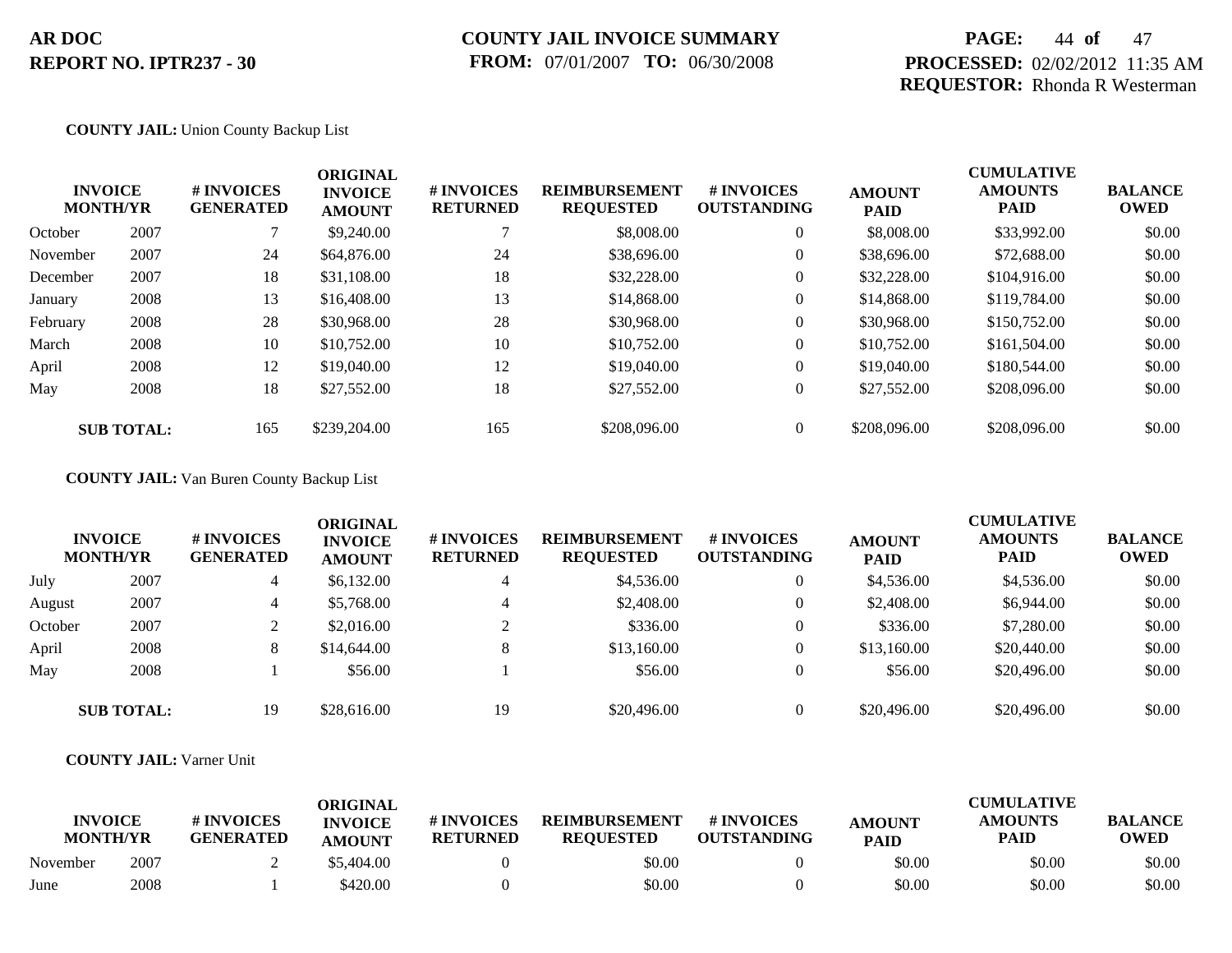**COUNTY JAIL:** Varner Unit

| <b>INVOICE</b><br><b>MONTH/YR</b> | <b># INVOICES</b><br><b>GENERATED</b> | ORIGINAL<br><b>INVOICE</b><br><b>AMOUNT</b> | # INVOICES<br><b>RETURNED</b> | <b>REIMBURSEMENT</b><br><b>REOUESTED</b> | <b>#INVOICES</b><br><b>OUTSTANDING</b> | <b>AMOUNT</b><br><b>PAID</b> | <b>CUMULATIVE</b><br><b>AMOUNTS</b><br>PAID | <b>BALANCE</b><br><b>OWED</b> |
|-----------------------------------|---------------------------------------|---------------------------------------------|-------------------------------|------------------------------------------|----------------------------------------|------------------------------|---------------------------------------------|-------------------------------|
| <b>SUB TOTAL:</b>                 |                                       | \$5,824.00                                  |                               | \$0.00                                   |                                        | \$0.00                       | \$0.00                                      | \$0.00                        |

#### **COUNTY JAIL:** Washington City Jail

| <b>INVOICE</b><br><b>MONTH/YR</b> |                   | <b>#INVOICES</b><br><b>GENERATED</b> | ORIGINAL<br><b>INVOICE</b><br><b>AMOUNT</b> | # INVOICES<br><b>RETURNED</b> | <b>REIMBURSEMENT</b><br><b>REQUESTED</b> | # INVOICES<br><b>OUTSTANDING</b> | <b>AMOUNT</b><br><b>PAID</b> | <b>CUMULATIVE</b><br><b>AMOUNTS</b><br><b>PAID</b> | <b>BALANCE</b><br>OWED |
|-----------------------------------|-------------------|--------------------------------------|---------------------------------------------|-------------------------------|------------------------------------------|----------------------------------|------------------------------|----------------------------------------------------|------------------------|
| September                         | 2007              |                                      | \$224.00                                    |                               | \$0.00                                   |                                  | \$0.00                       | \$0.00                                             | \$0.00                 |
|                                   | <b>SUB TOTAL:</b> |                                      | \$224.00                                    |                               | \$0.00                                   |                                  | \$0.00                       | \$0.00                                             | \$0.00                 |

**COUNTY JAIL:** Washington County Backup List

|           | <b>INVOICE</b><br><b>MONTH/YR</b> | <b># INVOICES</b><br><b>GENERATED</b> | <b>ORIGINAL</b><br><b>INVOICE</b><br><b>AMOUNT</b> | # INVOICES<br><b>RETURNED</b> | <b>REIMBURSEMENT</b><br><b>REQUESTED</b> | # INVOICES<br><b>OUTSTANDING</b> | <b>AMOUNT</b><br><b>PAID</b> | <b>CUMULATIVE</b><br><b>AMOUNTS</b><br>PAID | <b>BALANCE</b><br><b>OWED</b> |
|-----------|-----------------------------------|---------------------------------------|----------------------------------------------------|-------------------------------|------------------------------------------|----------------------------------|------------------------------|---------------------------------------------|-------------------------------|
| July      | 2007                              | 59                                    | \$89,712.00                                        | 59                            | \$68,208.00                              | 0                                | \$68,208.00                  | \$68,208.00                                 | \$0.00                        |
| August    | 2007                              | 55                                    | \$123,256.00                                       | 55                            | \$87,640.00                              | $\boldsymbol{0}$                 | \$87,640.00                  | \$155,848.00                                | \$0.00                        |
| September | 2007                              | 51                                    | \$92,540.00                                        | 51                            | \$62,188.00                              | $\overline{0}$                   | \$62,188.00                  | \$218,036.00                                | \$0.00                        |
| October   | 2007                              | 35                                    | \$123,424.00                                       | 35                            | \$43,988.00                              | $\boldsymbol{0}$                 | \$43,988.00                  | \$262,024.00                                | \$0.00                        |
| November  | 2007                              | 80                                    | \$168,140.00                                       | 80                            | \$125,664.00                             | $\overline{0}$                   | \$125,664.00                 | \$387,688.00                                | \$0.00                        |
| December  | 2007                              | 76                                    | \$135,688.00                                       | 76                            | \$114,716.00                             | $\overline{0}$                   | \$114,716.00                 | \$502,404.00                                | \$0.00                        |
| January   | 2008                              | 46                                    | \$92,960.00                                        | 46                            | \$69,104.00                              | $\boldsymbol{0}$                 | \$69,104.00                  | \$571,508.00                                | \$0.00                        |
| February  | 2008                              | 39                                    | \$65,296.00                                        | 39                            | \$49,392.00                              | $\overline{0}$                   | \$49,392.00                  | \$620,900.00                                | \$0.00                        |
| March     | 2008                              | 48                                    | \$104,272.00                                       | 48                            | \$86,520.00                              | $\overline{0}$                   | \$86,520.00                  | \$707,420.00                                | \$0.00                        |
| April     | 2008                              | 56                                    | \$126,644.00                                       | 56                            | \$115,948.00                             | $\overline{0}$                   | \$115,948.00                 | \$823,368.00                                | \$0.00                        |
| May       | 2008                              | 13                                    | \$46,060.00                                        | 13                            | \$20,328.00                              | $\overline{0}$                   | \$20,328.00                  | \$843,696.00                                | \$0.00                        |
| June      | 2008                              | 28                                    | \$77,532.00                                        | 28                            | \$71,652.00                              | $\overline{0}$                   | \$71,652.00                  | \$915,348.00                                | \$0.00                        |
|           | <b>SUB TOTAL:</b>                 | 586                                   | \$1,245,524.00                                     | 586                           | \$915,348.00                             | $\overline{0}$                   | \$915,348.00                 | \$915,348.00                                | \$0.00                        |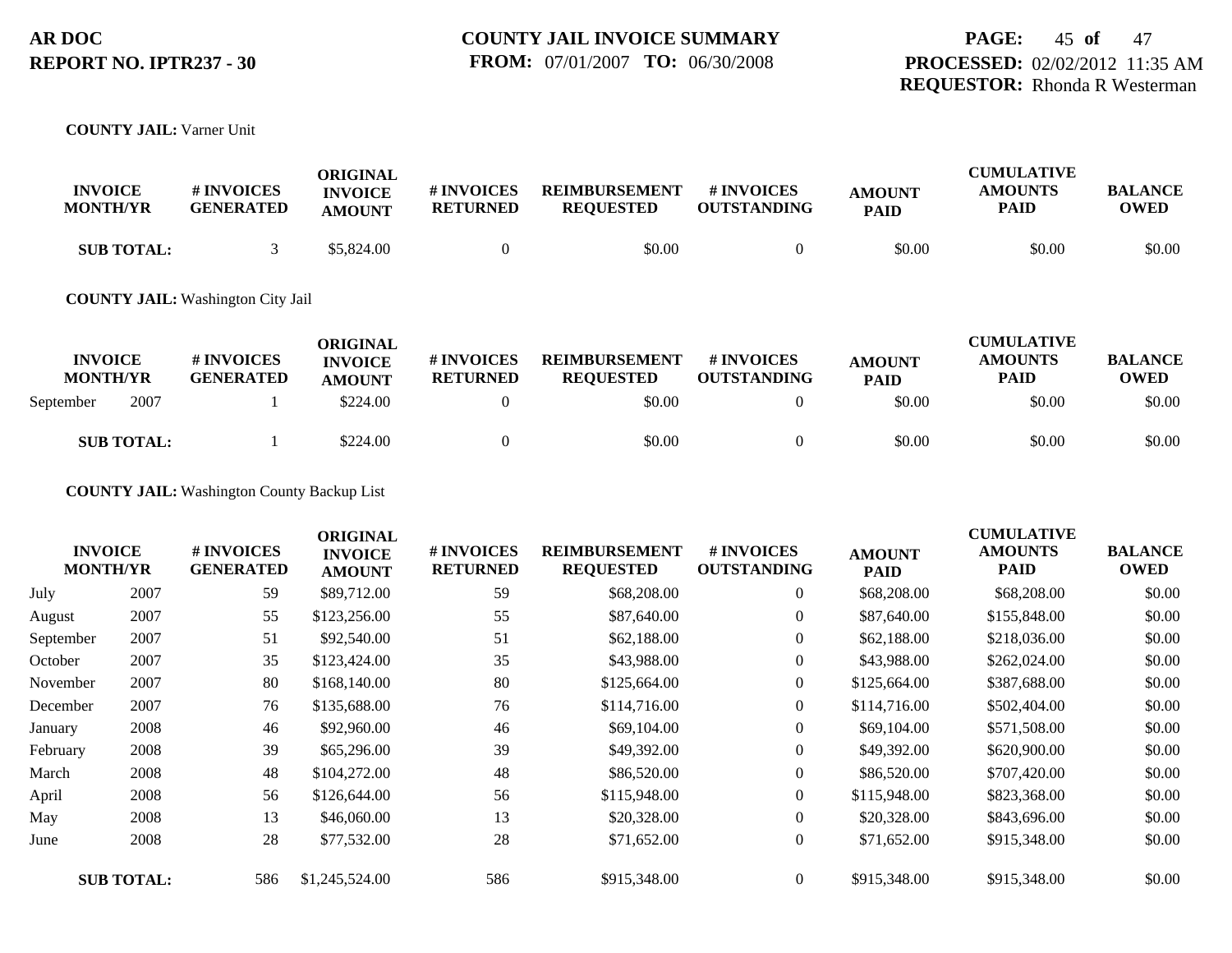### **COUNTY JAIL INVOICE SUMMARY FROM:** 07/01/2007 **TO:** 06/30/2008

### **PAGE:** 46 **of** 47 **PROCESSED:** 02/02/2012 11:35 AM **REQUESTOR:** Rhonda R Westerman

#### **COUNTY JAIL:** White County Backup List

| \$0.00<br>\$0.00 |
|------------------|
|                  |
|                  |
| \$0.00           |
| \$0.00           |
| \$0.00           |
| \$0.00           |
| \$0.00           |
| \$0.00           |
| \$0.00           |
| \$0.00           |
| \$0.00           |
| \$0.00           |
| \$0.00           |
|                  |

#### **COUNTY JAIL:** Woodruff County Backup List

| <b>INVOICE</b><br><b>MONTH/YR</b> |      | # INVOICES<br><b>GENERATED</b> | ORIGINAL<br><b>INVOICE</b><br><b>AMOUNT</b> | # INVOICES<br><b>RETURNED</b> | <b>REIMBURSEMENT</b><br><b>REQUESTED</b> | <b>#INVOICES</b><br><b>OUTSTANDING</b> | <b>AMOUNT</b><br><b>PAID</b> | <b>CUMULATIVE</b><br><b>AMOUNTS</b><br><b>PAID</b> | <b>BALANCE</b><br><b>OWED</b> |
|-----------------------------------|------|--------------------------------|---------------------------------------------|-------------------------------|------------------------------------------|----------------------------------------|------------------------------|----------------------------------------------------|-------------------------------|
| July                              | 2007 |                                | \$2,240.00                                  |                               | \$2,212.00                               |                                        | \$2,212.00                   | \$2,212.00                                         | \$0.00                        |
| October                           | 2007 |                                | \$1,540.00                                  |                               | \$1,540.00                               | $\Omega$                               | \$1,540.00                   | \$3,752.00                                         | \$0.00                        |
| November                          | 2007 |                                | \$308.00                                    |                               | \$308.00                                 |                                        | \$308.00                     | \$4,060.00                                         | \$0.00                        |
| <b>SUB TOTAL:</b>                 |      |                                | \$4,088.00                                  |                               | \$4,060.00                               |                                        | \$4,060.00                   | \$4,060.00                                         | \$0.00                        |

#### **COUNTY JAIL:** Wrightsville Boot Camp

|        | <b>INVOICE</b><br><b>MONTH/YR</b> | # INVOICES<br><b>GENERATED</b> | ORIGINAL<br><b>INVOICE</b><br><b>AMOUNT</b> | <b>#INVOICES</b><br><b>RETURNED</b> | <b>REIMBURSEMENT</b><br><b>REQUESTED</b> | # INVOICES<br><b>OUTSTANDING</b> | <b>AMOUNT</b><br><b>PAID</b> | <b>CUMULATIVE</b><br>AMOUNTS<br>PAID | <b>BALANCE</b><br><b>OWED</b> |
|--------|-----------------------------------|--------------------------------|---------------------------------------------|-------------------------------------|------------------------------------------|----------------------------------|------------------------------|--------------------------------------|-------------------------------|
| August | 2007                              |                                | \$12,040.00                                 |                                     | \$0.00                                   |                                  | \$0.00                       | \$0.00                               | \$0.00                        |